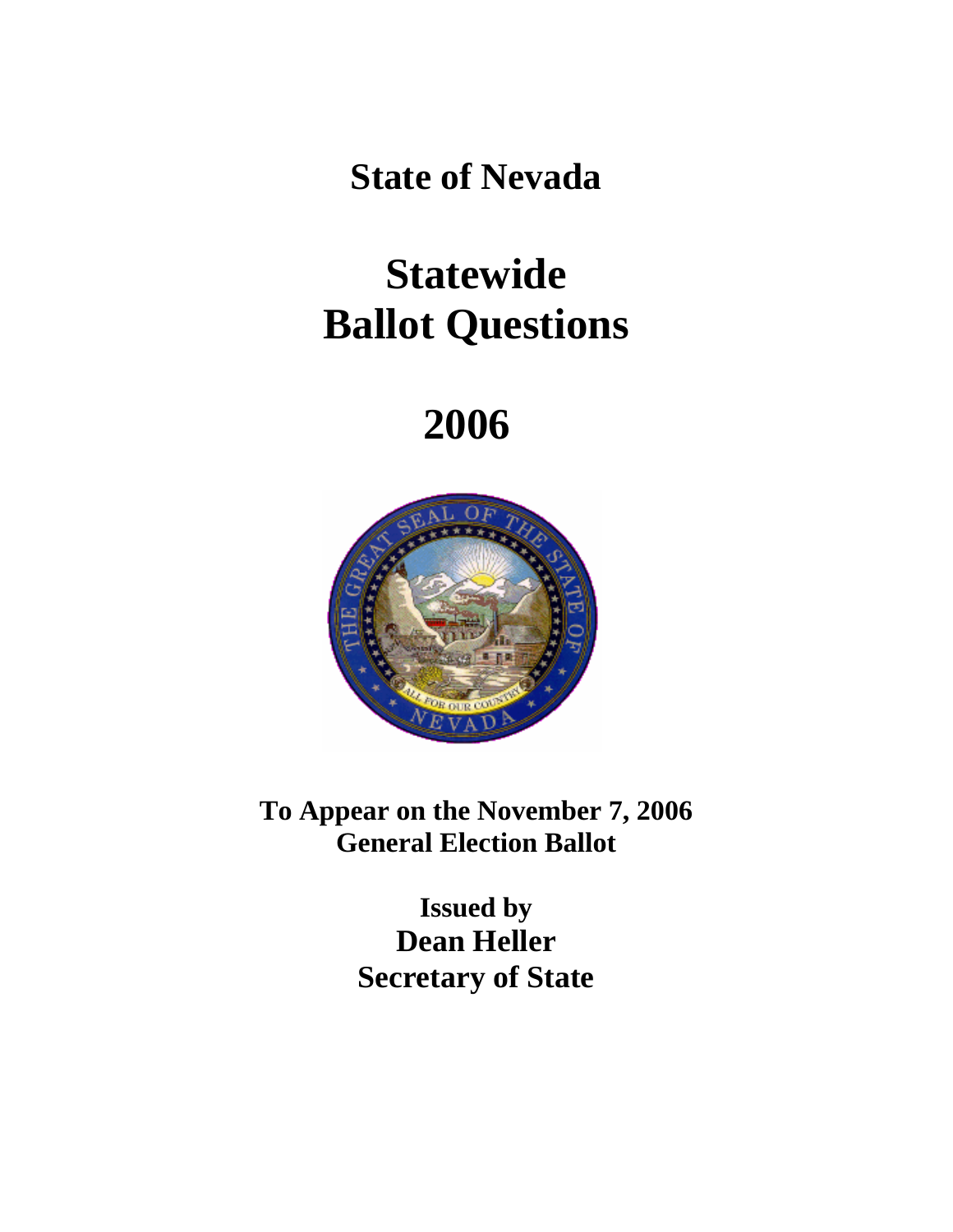**DEAN HELLER** 

*Secretary of State* 

**KIM A. HUYS**  *Chief Deputy Secretary of State* 

**PAMELA A. RUCKEL**  *Deputy Secretary for Southern Nevada*





**OFFICE OF THE SECRETARY OF STATE**  **CHARLES E. MOORE**  *Securities Administrator* 

**SCOTT W. ANDERSON**  *Deputy Secretary for Commercial Recordings*

> **ELLICK C. HSU**  *Deputy Secretary for Elections*

**STACY M. WOODBURY**  *Deputy Secretary for Operations* 

Dear Fellow Nevadan:

 You will soon be taking advantage of one of your most important rights as an American citizen: the right to vote! As Secretary of State and the state's Chief Election Officer, I take the job of informing the public about various statewide ballot questions very seriously. An informed and knowledgeable electorate is a cornerstone to fair and just elections.

 With that in mind, the Secretary of State's office has prepared this booklet detailing the statewide questions that will appear on the 2006 General Election Ballot. The booklet contains "Notes to Voters," a complete listing of the exact wording of each question, along with a summary, arguments for and against each question's passage, and, where applicable, a fiscal note. Any fiscal note included in this booklet explains only adverse impacts and does not note any possible cost savings.

I encourage you to carefully and thoughtfully review the ballot questions listed in the booklet. As a voter, your actions on these ballot questions can create new laws, amend existing laws or amend the Nevada Constitution.

On the 2006 General Election Ballot, there are ten statewide questions. Ballot Question Numbers 8, 9, 10 and 11 appear on the ballot through the actions of the Nevada State Legislature. Ballot Question Numbers 2, 4, 5, and 7 qualified for this year's ballot through the initiative petition process. Ballot Question Numbers 1 and 6 also qualified through the initiative petition process, passed at the 2004 General Election and appear for the second and last time on the 2006 General Election Ballot. Ballot Question Number 3 was removed from the Ballot by the Nevada Supreme Court.

You can also view these ballot questions on the Secretary of State's web site at **www.secretaryofstate.biz.** If you require further assistance or information, please feel free to contact my office at 775-684-5705.

Respectfully,

Hellen

 DEAN HELLER Secretary of State

**LAS VEGAS OFFICE**  555 E. Washington Avenue SECURITIES: Suite 5200 Las Vegas, Nevada 89101 Telephone (702) 486-2440 Fax (702) 486-2453

**MAIN OFFICE**  101 N. Carson Street, Suite 3 Carson City, Nevada 89701-4786 Telephone (775) 684-5708 Fax (775) 684-5725

**CORPORATE SATELLITE OFFICE**  202 N. Carson Street Carson City, Nevada 89101 Telephone (775) 684-5708 Fax (775) 684-5725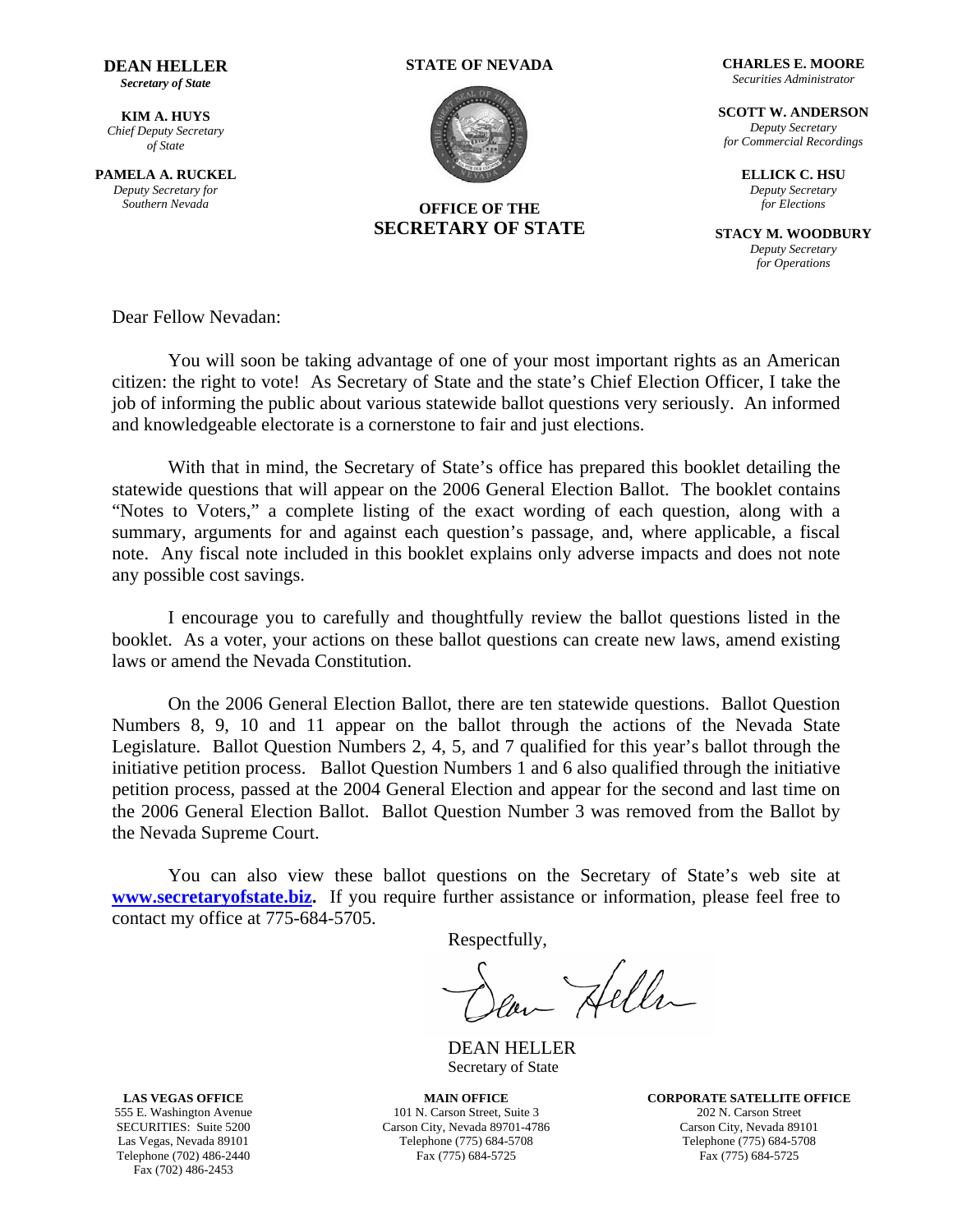# **2006 STATEWIDE BALLOT QUESTIONS SUMMARY**

| Question #     | <b>Title</b>                                                                   | Originated                                                                                  | If passed in 2006                                       |
|----------------|--------------------------------------------------------------------------------|---------------------------------------------------------------------------------------------|---------------------------------------------------------|
| $\mathbf{1}$   | <b>Education First</b>                                                         | <b>Initiative Petition</b>                                                                  | <b>Becomes Law</b>                                      |
| $\mathfrak{2}$ | Nevada Property Owner's<br>Bill of Rights (PISTOL)                             | <b>Initiative Petition</b>                                                                  | Will Go Onto The 2008<br><b>General Election Ballot</b> |
| 3              | Tax and Spending Control<br>for Nevada (TASC)                                  | <b>Initiative Petition</b>                                                                  | Removed by the<br>Nevada Supreme Court                  |
| $\overline{4}$ | <b>Responsibly Protect</b><br><b>Nevadans from Second</b><br><b>Hand Smoke</b> | <b>Initiative Petition</b>                                                                  | <b>Becomes Law</b>                                      |
| 5              | Clean Indoor Air Act                                                           | <b>Initiative Petition</b>                                                                  | <b>Becomes Law</b>                                      |
| 6              | Raise the Minimum Wage<br>for Working Nevadans                                 | <b>Initiative Petition</b>                                                                  | <b>Becomes Law</b>                                      |
| $\overline{7}$ | Regulation of Marijuana                                                        | <b>Initiative Petition</b>                                                                  | <b>Becomes Law</b>                                      |
| 8              | Sales and Use Tax of 1955                                                      | Legislature<br>AB 554 of the $73^{\text{rd}}$<br><b>Session Including Note</b><br>To Voters | Becomes effective<br>January 1, 2007                    |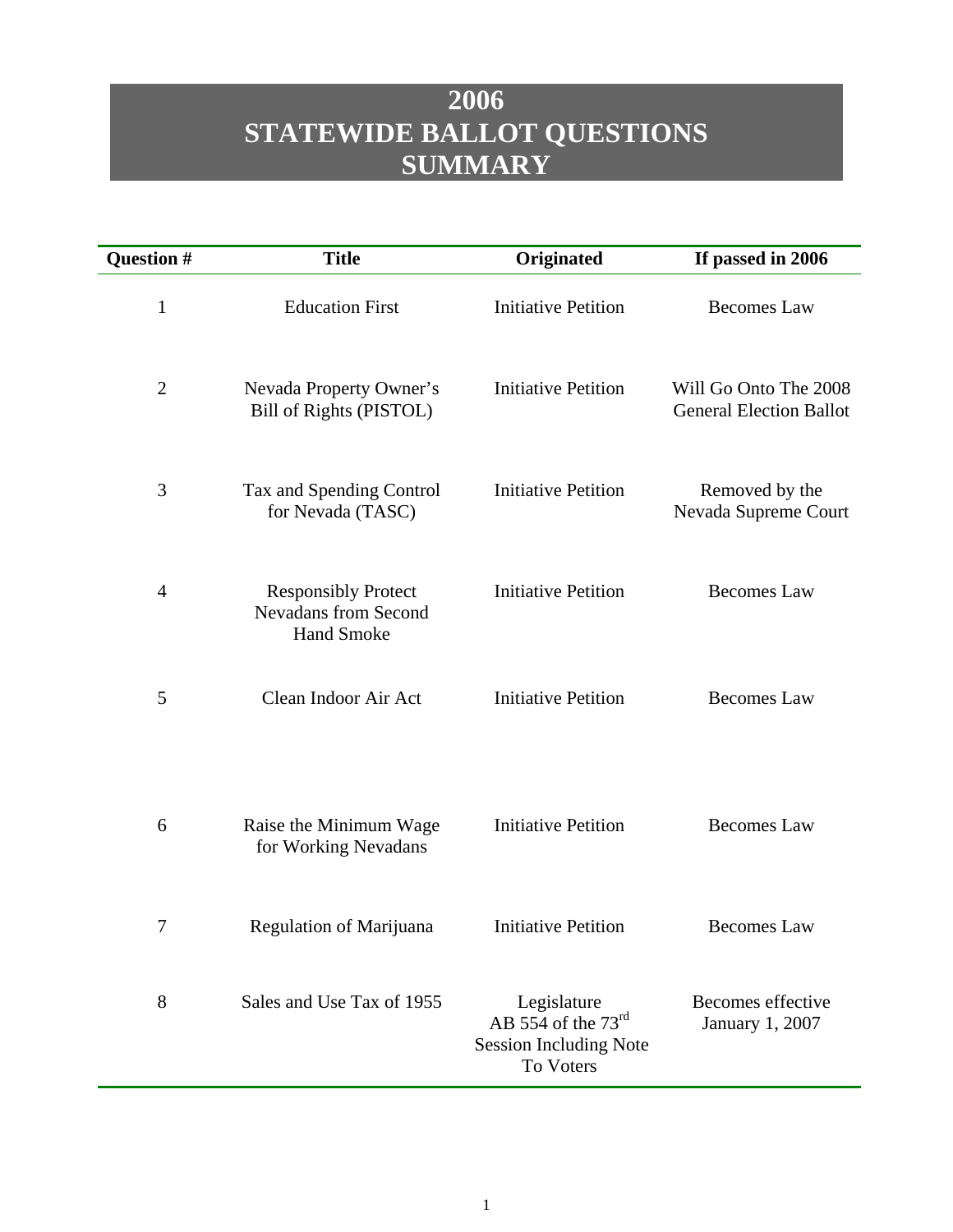| 9  | Board of Regents                         | Legislature<br>AJR 11 of the $72nd$<br>Session | Becomes effective<br><b>January 1, 2008</b> |
|----|------------------------------------------|------------------------------------------------|---------------------------------------------|
| 10 | Legislators Call Special<br>Session      | Legislature<br>AJR 13 of the $72nd$<br>Session | Becomes effective<br>upon canvass           |
| 11 | Legislators Paid Every Day<br>of Session | Legislature<br>SJR 11 of the $72nd$<br>Session | Becomes effective<br>upon canvass           |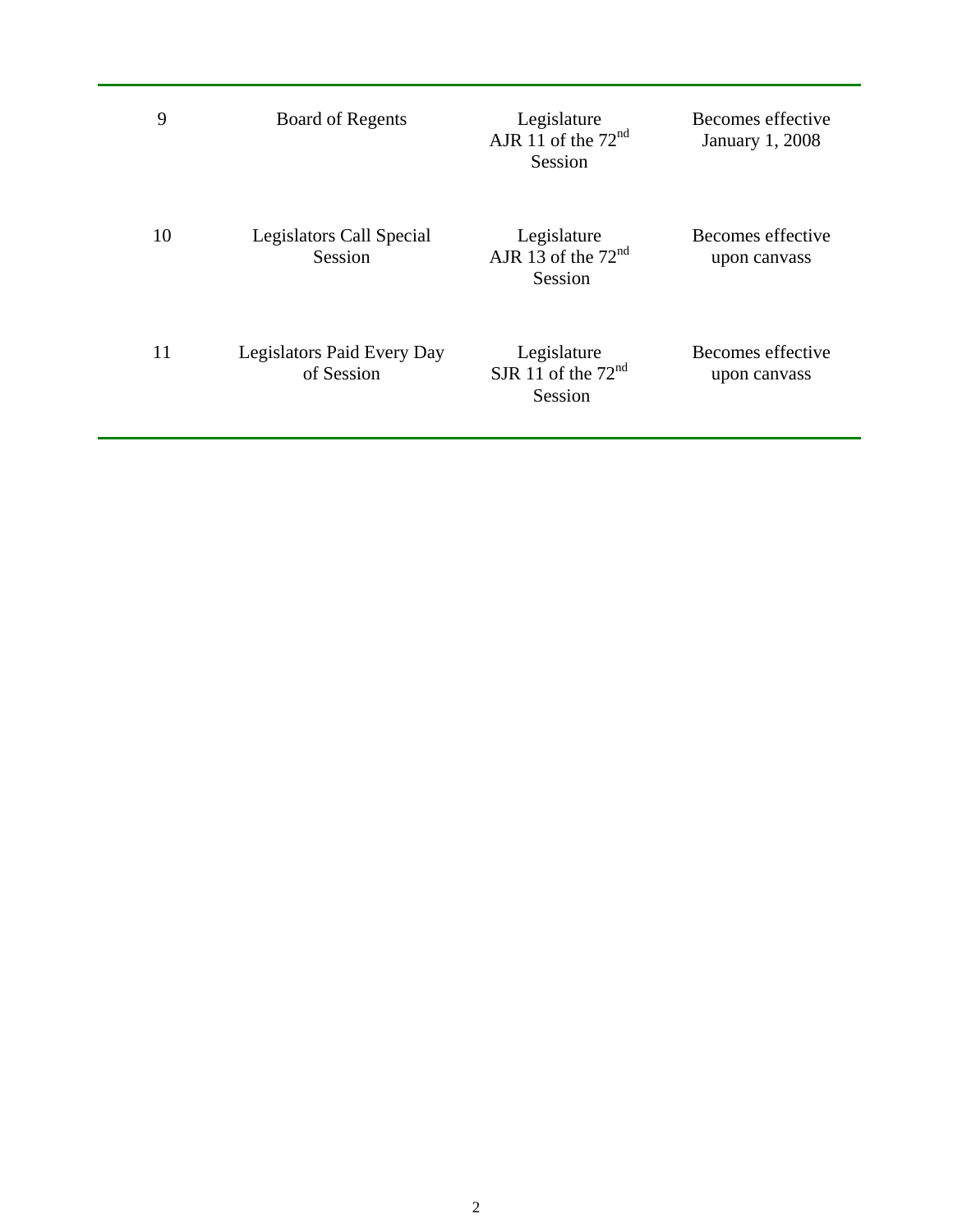# **NOTE TO VOTERS**

#### **Sales and Use Tax**

Nevada's statewide sales tax rate consists of three separate parts levied at different rates on the sale and use of tangible personal property in the State. The current combined statewide rate that applies to each county is 6.50 percent. In addition to these three parts, each county also may impose additional taxes subject to the approval of voters or governing body in that county. These additional taxes have, in ten counties, increased the rate of sales tax above the 6.50 percent rate imposed statewide.

The tax includes:

| $\mathbf{1}$ . | The State Sales and Use Tax                    | 2.00 percent |
|----------------|------------------------------------------------|--------------|
|                | The Local School Support Tax                   | 2.25 percent |
| 3.             | The City-County Relief Tax                     | 2.25 percent |
| 4.             | Optional Local Taxes – currently not more than | 1.25 percent |

The State Sales and Use Tax may be amended or repealed only with the approval of the voters. The Local School Support Tax and the City-County Relief Tax may be amended or repealed by the Legislature without the approval of voters.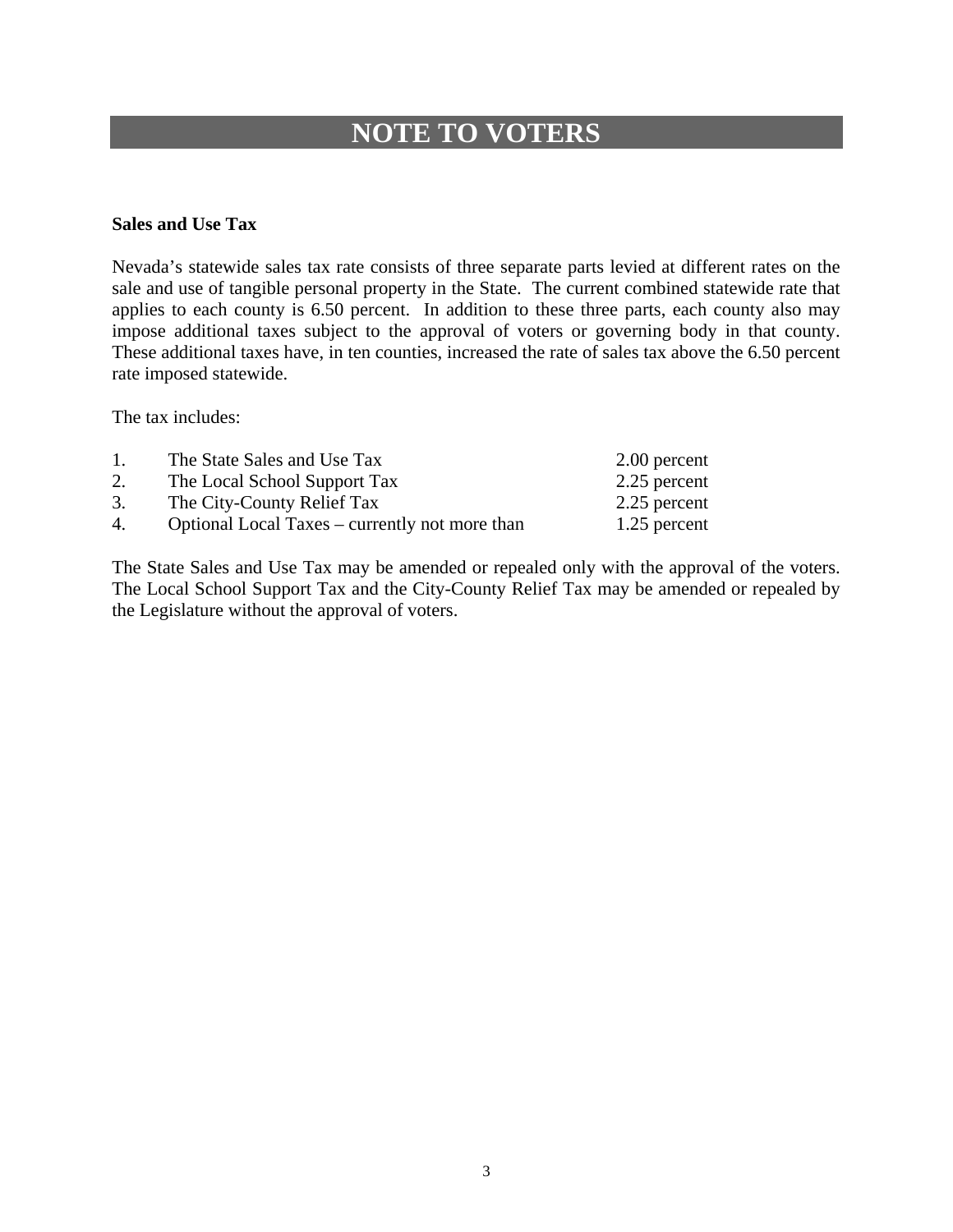# **QUESTION NO. 1**

# **Amendment to the Nevada Constitution**

# **CONDENSATION (Ballot Question)**

Shall the Nevada Constitution be amended to require the Nevada Legislature to fund the operation of the public schools for kindergarten through grade 12 before funding any other part of the state budget for the next biennium?

| $\tilde{\phantom{a}}$ | Yec  |            |
|-----------------------|------|------------|
|                       | ٠N۱. | <b>TOA</b> |

# **EXPLANATION (Ballot Question)**

The proposed amendment, if passed, would create five new sections to Section 6 of Article 11 of the Nevada Constitution. The amendment would provide that during a regular session of the Legislature, before any appropriation is enacted to fund a portion of the state budget, the Legislature must appropriate sufficient funds for the operation of Nevada's public schools for kindergarten through grade 12 for the next biennium, and that any appropriation in violation of this requirement is void. The appropriation requirement also applies to certain special sessions of the Legislature.

The following arguments for and against and rebuttals for Question No. 1 were prepared by a committee as required by Nevada Revised Statutes (NRS) 293.252.

# **ARGUMENT IN SUPPORT OF QUESTION NO. 1**

Question One seeks a constitutional amendment changing the process by which public school education is funded at the State Legislature.

Education first ensures our state's public school system will be funded, before any other program for the next fiscal biennium, during each legislative session, by an appropriation the Legislature deems to be sufficient to fund the operation of our public schools for the student population reasonably estimated for that biennium.

Education First preserves the Legislature's ability to first fund the cost of the legislative session or an emergency measure demanding immediate action. Education First does not determine the level or source of funding public school education receives, so there is no fiscal impact to the state.

Education First will substantially enhance Nevada's credibility as a stable environment for students and teachers. As the fastest growing state in the nation, that is critical if Nevada is to keep pace with its growing student population.

For example, for the 2002-03 school year, Nevada hired over 2300 new teachers. Most new teachers are hired from out-of-state because Nevada's University and Community College System cannot meet our state's demand for teachers. Teachers make a serious commitment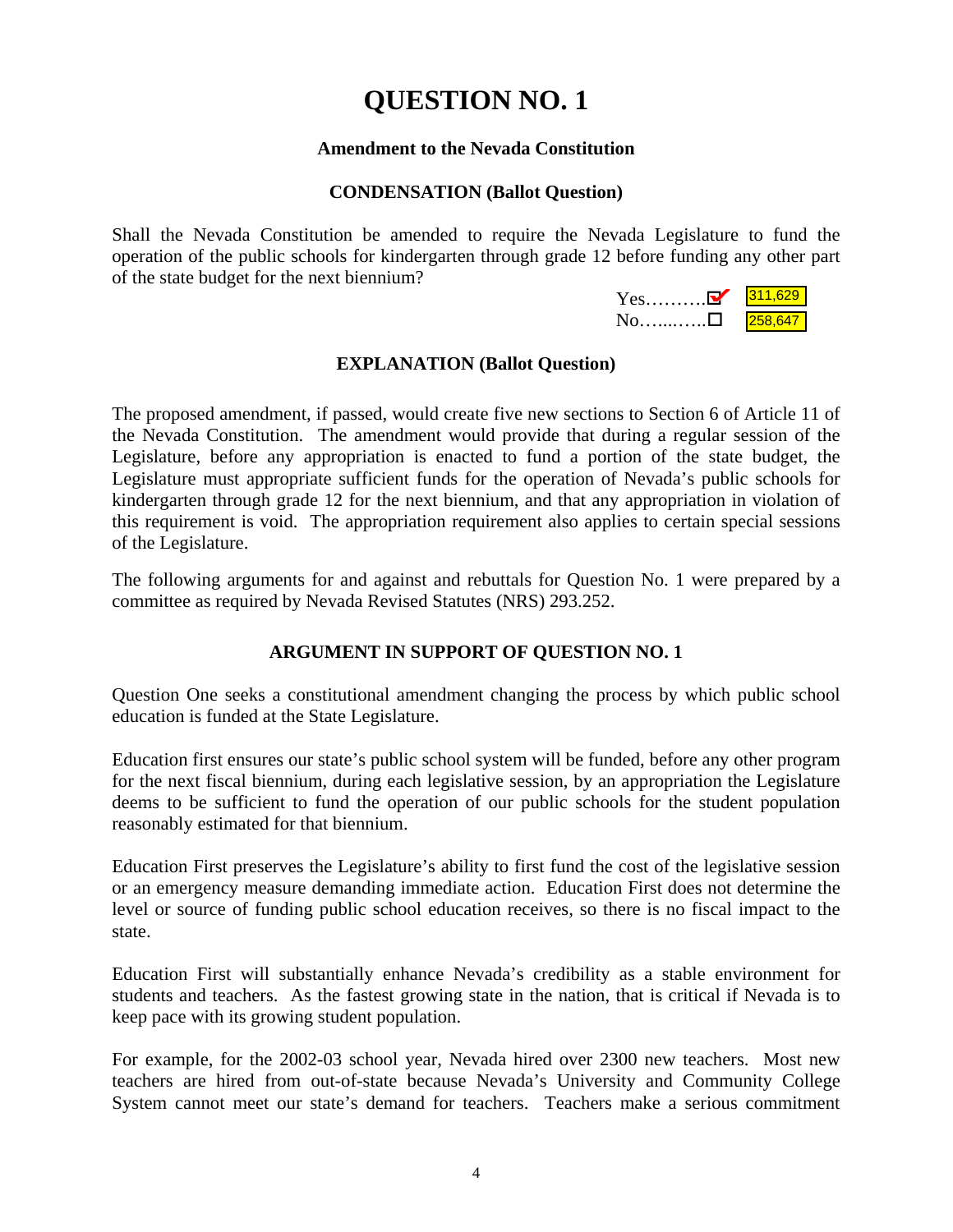when they choose to move and teach here. Education First will help ensure Nevada is equally committed.

The budget deadlock we experienced during the 2003 legislative sessions must never be repeated. The consequences for our schools, our teachers and our children were significant. Schools opened late, new teachers could not be hired, and special programs were jeopardized as those teachers were designated for reassignment to the general classroom. School administrators could not adequately plan for the coming school year, a process that typically begins each January. Education First prevents that from ever happening again.

As long as public school education is allowed to be the last major budget bill considered, special sessions and court intervention could easily become the norm in the legislative process. When education is first, that won't happen, as it did in 2003. Education First will ensure that the funding of education in Nevada will be given the status intended by the framers of our Constitution and will help prevent another Supreme Court ruling that negates the Gibbons tax restraint portion of our Constitution.

Take the politics out of funding Nevada's public schools. A YES vote on Question One will put education and Nevada's children first in line at budget time.

*The above argument was submitted by the Ballot Question Committee composed of citizens in favor of this question as provided for in NRS 293.252*

# **REBUTTAL TO ARGUMENT IN SUPPORT OF QUESTION NO. 1**

The Education Funding Crisis of the 2003 Legislative session is the first in 73 regular sessions of the Nevada legislature. It was generated for political reasons to push a huge tax increase. Voters have an opportunity in this election to punish those guilty without changing the constitution. One failure in 73 sessions is insufficient reason to change the constitution.

A "NO" vote on Question 1 will force legislators to do the job we elect them to do. A "YES" vote will NOT correct the grave disregard for the Nevada Constitution by the Nevada Supreme Court during 2003. The Court showed blatant disregard for the people's will of the original Gibbons' petition and there is no reason to believe this will improve their attention to their oath of office. Make representative government work by voting "NO" on Question 1.

*The above argument was submitted by the Ballot Question Committee composed of citizens opposed to this question as provided for in NRS 293.252* 

# **ARGUMENT AGAINST QUESTION NO. 1**

The last legislative session showed that education funding can become a political football and few would agree that scenario should ever be repeated; however, a single event should not be a reason to compromise the public health and safety of Nevadans by detrimentally removing the Legislature's and our Governor's ability to determine our state's priorities.

1. The education budget is such a large portion of the budget that it cannot be determined until after the final meeting of the Economic Forum. The Economic Forum is a panel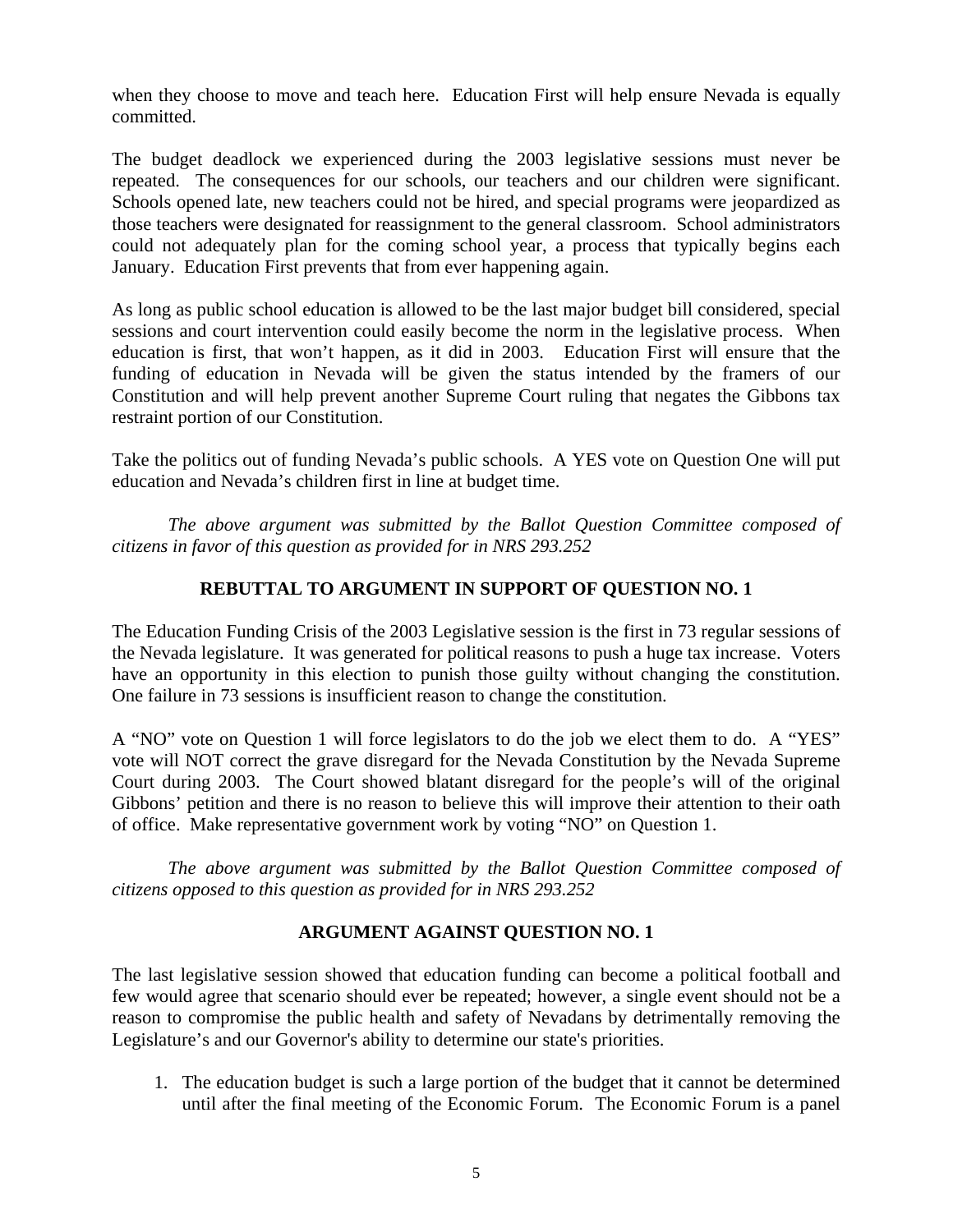of experts appointed by Nevada elected officials to formulate detailed projections regarding our state's revenue. The Economic Forum's projections would not be done until just prior to April  $30<sup>th</sup>$ .

- 2. In the normal 120 day legislative process, the small budgets with little or no changes are processed starting weeks before the end of the legislative session. This allows the legislative workload to remain reasonable and matters to be handled in a logical manner. Holding all those budgets until the education budget can be decided may actually impede the process of closing budgets and make special sessions more likely, adding unnecessarily to taxpayer expense. Thus, this measure is likely to cause an adverse fiscal impact.
- 3. Under the current system the smaller budgets come through early providing lawmakers that do not sit on the Assembly Ways and Means or Senate Finance Committees with the time to review these budgets and ask questions. If those budgets are held until the education budget is decided, then the review by other legislators will be lost in the rush to close the session. Public health, safety and the protection of our environment will necessarily be compromised because of the limited time to review non-education budget matters that are equally important to our state's welfare.
- 4. Further it might be much easier for a lawmaker on the money committees to add "pork" to some budgets without the check and balance time and review process to stop potential wasteful spending.
- 5. While we agree that the entire budgeting and funding process in Nevada needs to be reviewed to encourage fiscal responsibility and accountability by the legislators and all with budgets within the executive branch, this measure seems to complicate the matter rather than actually improve and simplify the process.

We urge voters not to make the budget process more difficult by passing this measure.

*The above argument was submitted by the Ballot Question Committee composed of citizens opposed to this question as provided for in NRS 293.252*

# **REBUTTAL TO ARGUMENT IN OPPOSITION TO QUESTION NO. 1**

- 1. Public education is one of five major budget bills. According to the Legislative Counsel Bureau, no budget can be closed prior to release of the Economic Forum's final report. This does not change. When budget bills are enrolled, education will be first.
- 2. The way the state budget is crafted does not change. The legislative workload is unaffected. The process becomes more logical when such a large component is dealt with first. The Legislature is responsible for managing its workload and adhering to a 120-day session. The status quo is more likely to result in special sessions.
- 3. Lawmakers not on money committees still participate. Issues are engaged in the same manner as now. Any impact should the Legislature not do its job as required by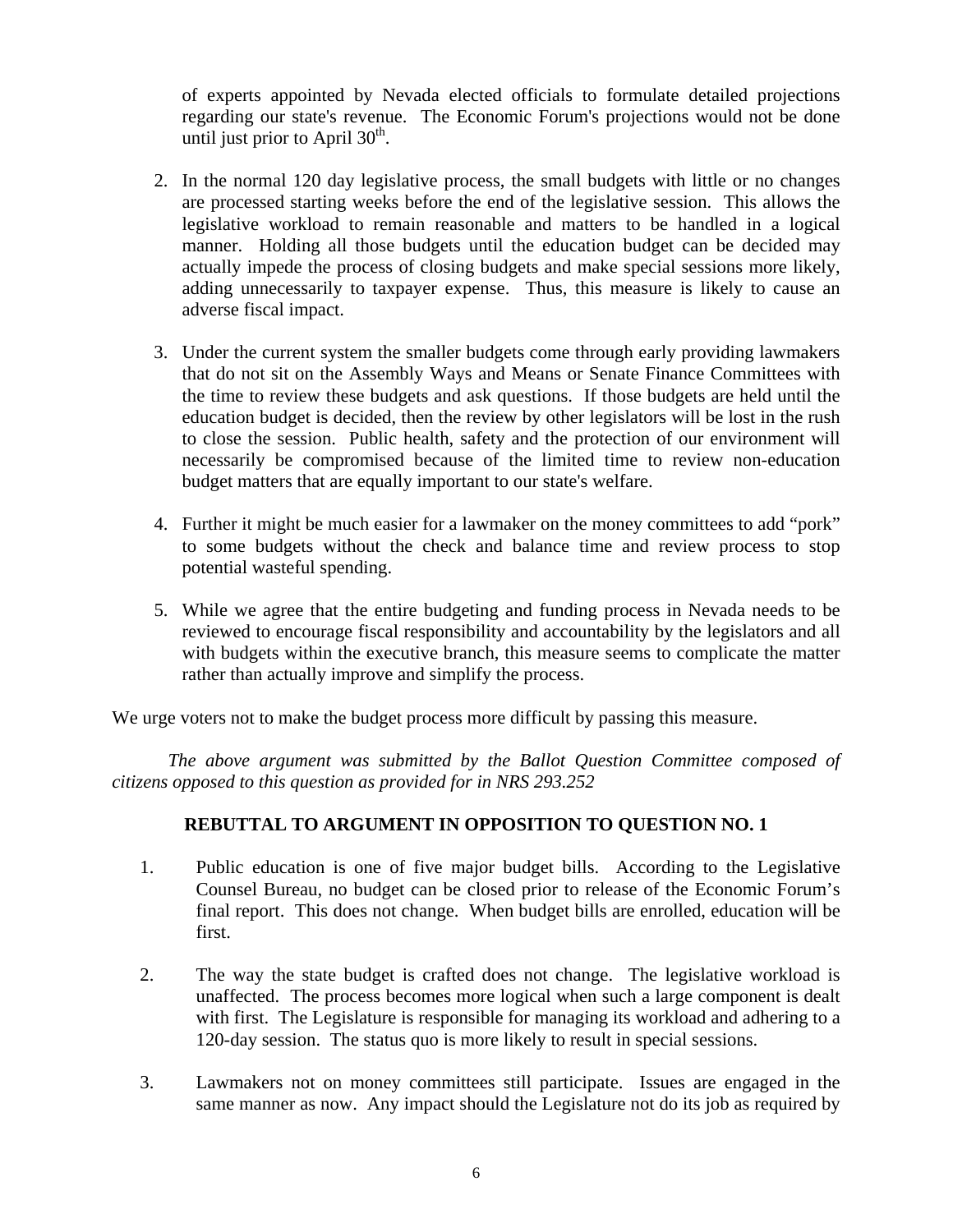the state Constitution is its responsibility. Public health, safety, welfare and the environment are not compromised by Education First.

- 4. Adding pork will always be tempting. Education First does not make it easier. If checks and balances aren't done, regardless of where in the process, legislators would be derelict in their duties.
- 5. When public education is no longer the budget's sacrificial lamb, the process is brought into check, improving accountability and simplicity.

 *The above argument was submitted by the Ballot Question Committee composed of citizens in favor of this question as provided for in NRS 293.252*

#### **FISCAL NOTE**

#### **FINANCIAL IMPACT – NO.**

Approval of the proposal to amend the *Nevada Constitution* would have no adverse fiscal impact

# **FULL TEXT OF THE MEASURE**

#### **Education First Initiative Petition - State of Nevada**

EXPLANATION – Matter in *bolded italics* is new; matter between brackets **[**omitted material**]** is material to be omitted.

AN ACT relating to the funding of public education; amending the Constitution of the State of Nevada to require the Legislature to fund the operation of the public schools for kindergarten through grade 12 before any other part of the state budget for the next biennium is funded; providing that any appropriation enacted in violation of that requirement is void; and providing other matters properly relating thereto.

#### **THE PEOPLE OF THE STATE OF NEVADA DO ENACT AS FOLLOWS:**

**Section 1.** Section 6 of Article 11 of the Constitution of the State of Nevada is hereby amended to read as follows:

*1.* In addition to other means provided for the support and maintenance of said university and common schools, the legislature shall provide for their support and maintenance by direct legislative appropriation from the general fund, upon the presentation of budgets in the manner required by law.

*2. During a regular session of the Legislature, before any other appropriation is enacted to fund a portion of the state budget for the next ensuing biennium, the Legislature shall enact one or more appropriations to provide the money the Legislature deems to be sufficient, when combined with the local money reasonably available for this purpose, to fund the operation of the public schools in the State for kindergarten through grade 12 for the next ensuing biennium for the population reasonably estimated for that biennium.* 

 *3. During a special session of the Legislature that is held between the end of a regular session in which the Legislature has not enacted the appropriation or appropriations required by subsection 2 to fund education for the next ensuing biennium and the first day of that next ensuing biennium, before any other appropriation is enacted other than appropriations required to pay the cost of that*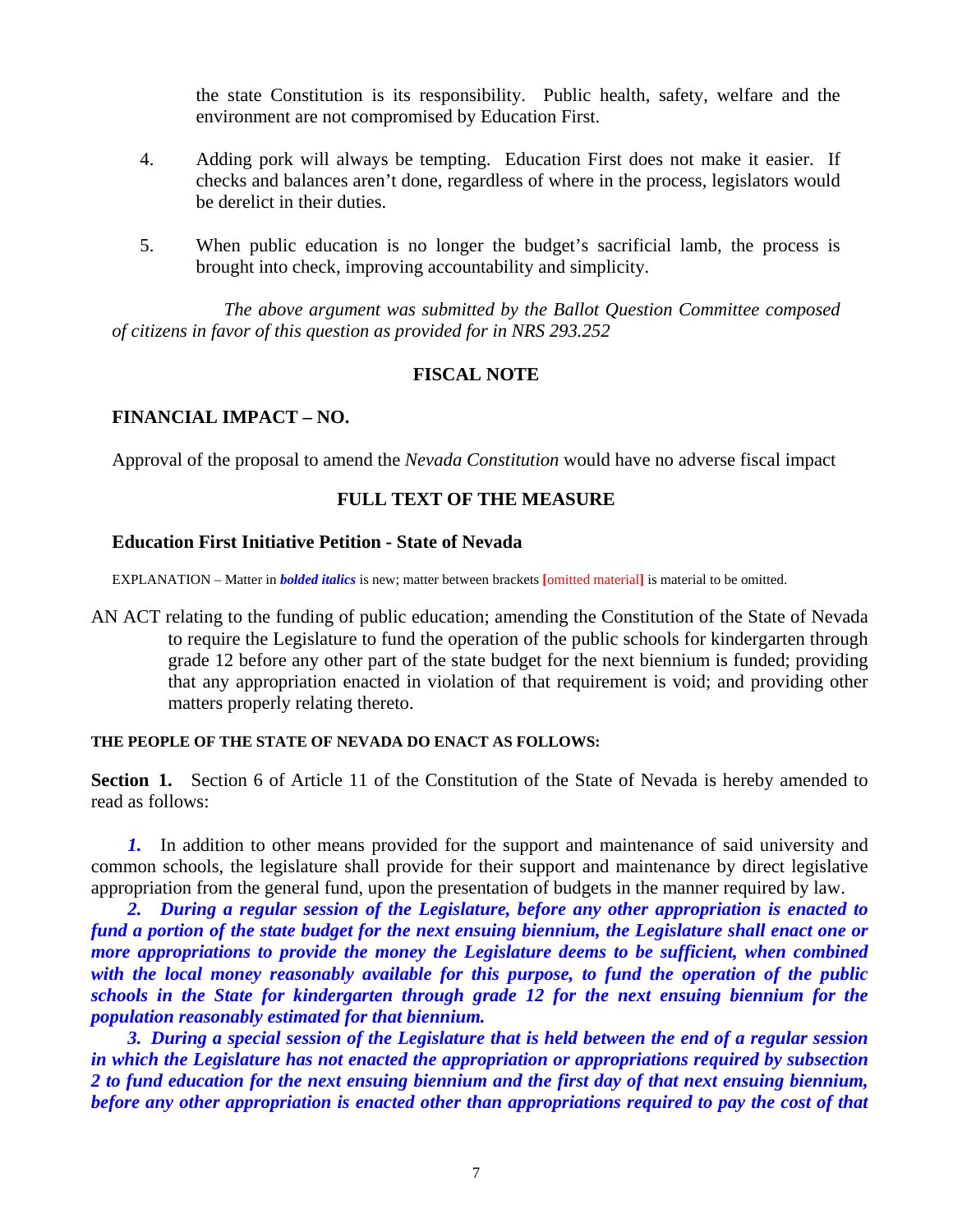*special session, the Legislature shall enact one or more appropriations to provide the money the Legislature deems to be sufficient, when combined with the local money reasonably available for this purpose, to fund the operation of the public schools in the State for kindergarten through grade 12 for the next ensuing biennium for the population reasonably estimated for that biennium.* 

 *4. During a special session of the Legislature that is held in a biennium for which the Legislature has not enacted the appropriation or appropriations required by subsection 2 to fund education for the biennium in which the special session is being held, before any other appropriation is enacted other than appropriations required to pay the cost of that special session, the Legislature shall enact one or more appropriations to provide the money the Legislature deems to be sufficient, when combined with the local money reasonably available for this purpose, to fund the operation of the public schools in the State for kindergarten through grade 12 for the population reasonably estimated for the biennium in which the special session is held.* 

 *5. Any appropriation of money enacted in violation of subsection 2, 3 or 4 is void.* 

 *6. As used in this section, "biennium" means a period of two fiscal years beginning on July 1 of an odd-numbered year and ending on June 30 of the next ensuing odd-numbered year.*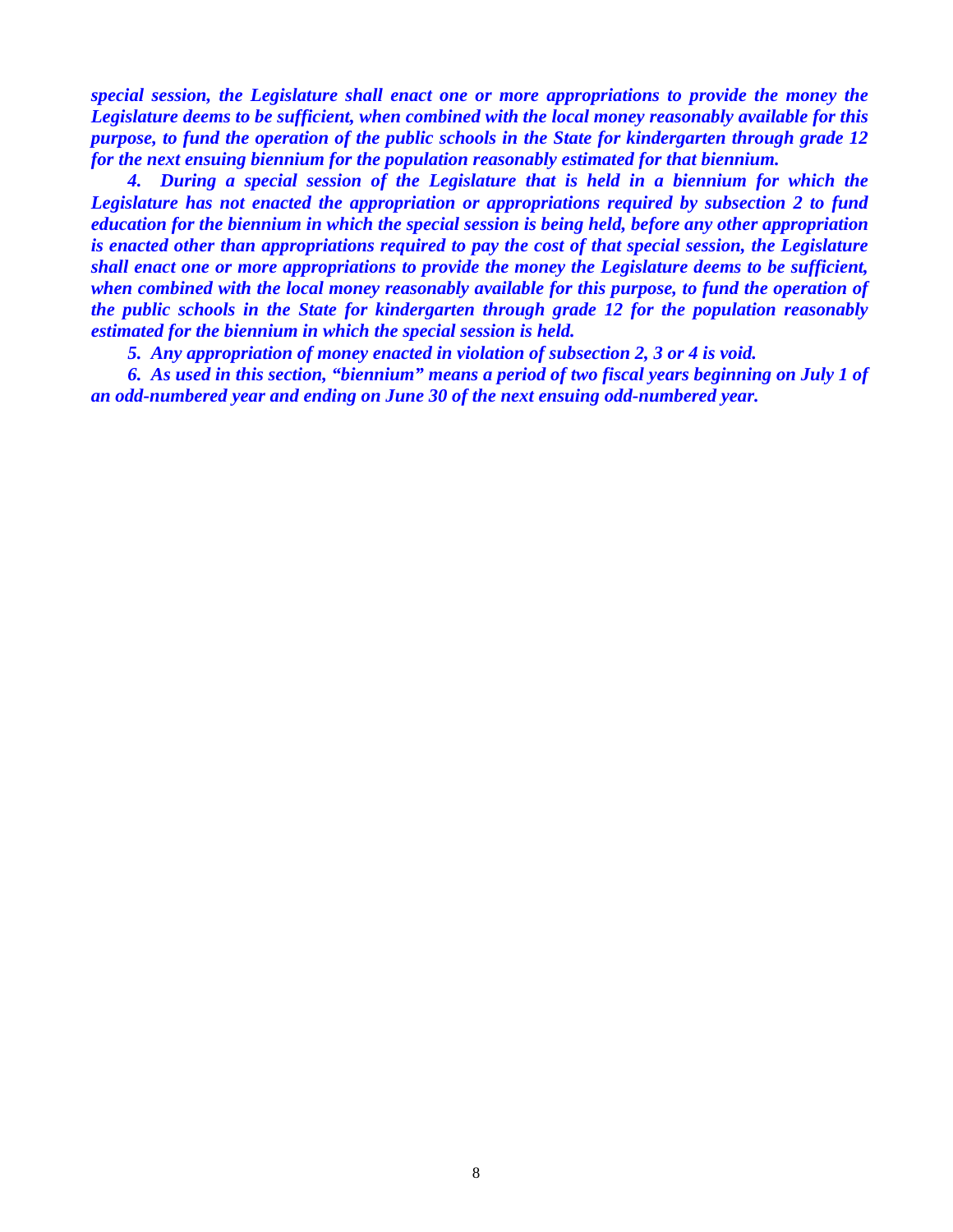# **QUESTION NO. 2**

# **Amendment to the Nevada Constitution**

# **CONDENSATION (Ballot Question)**

Shall Article 1 of the Nevada Constitution be amended in order: to provide that the transfer of property from one private party to another private party is not considered a public use; to provide that property taken for a public use must be valued at its highest and best use; to provide that fair market value in eminent domain proceedings be defined as the "highest price the property would bring on the open market;" and to make certain other changes related to eminent domain proceedings?

| $Yes$    |            |
|----------|------------|
| , ∟…………… | าค<br>⁄4 I |

### **EXPLANATION (Ballot Question)**

The proposed amendment, if passed, would create a new section within Article 1 of the Nevada Constitution. The amendment provides that the transfer of property taken in an eminent domain action from one private party to another private party would not be considered taken for a public use.

The State or its political subdivisions or agencies would not be allowed to occupy property taken in an eminent domain action until the government provides a property owner with all government property appraisals. The government would have the burden to prove that any property taken was taken for a public use.

If property is taken by the State or its political subdivisions or agencies for a public use, the property must be valued at its highest and best use. In an eminent domain action, just compensation would be considered a sum of money that puts a property owner in the same position as if the property had not been taken, and includes compounded interest and reasonable costs and expenses. Fair market value, for eminent domain purposes, would be defined as the "highest price the property would bring on the open market."

If property taken in an eminent domain proceeding is not used for the purpose the property was taken for within five years, the original property owner would be able to reclaim the property upon repayment of the original purchase price.

# **ARGUMENT ADVOCATING PASSAGE**

Question 2 is a response to the Supreme Court decision in *Kelo v. the City of New London* which expanded the definition of "public use" to include increasing city hall's tax base. It is also a response to the failure of the Nevada Supreme Court which made the same ruling three years ago in *Pappas v. the City of Las Vegas Redevelopment Agency* authored by Justice Nancy Becker. Suzette Kelo's home was taken by the government and given to a developer who wanted to build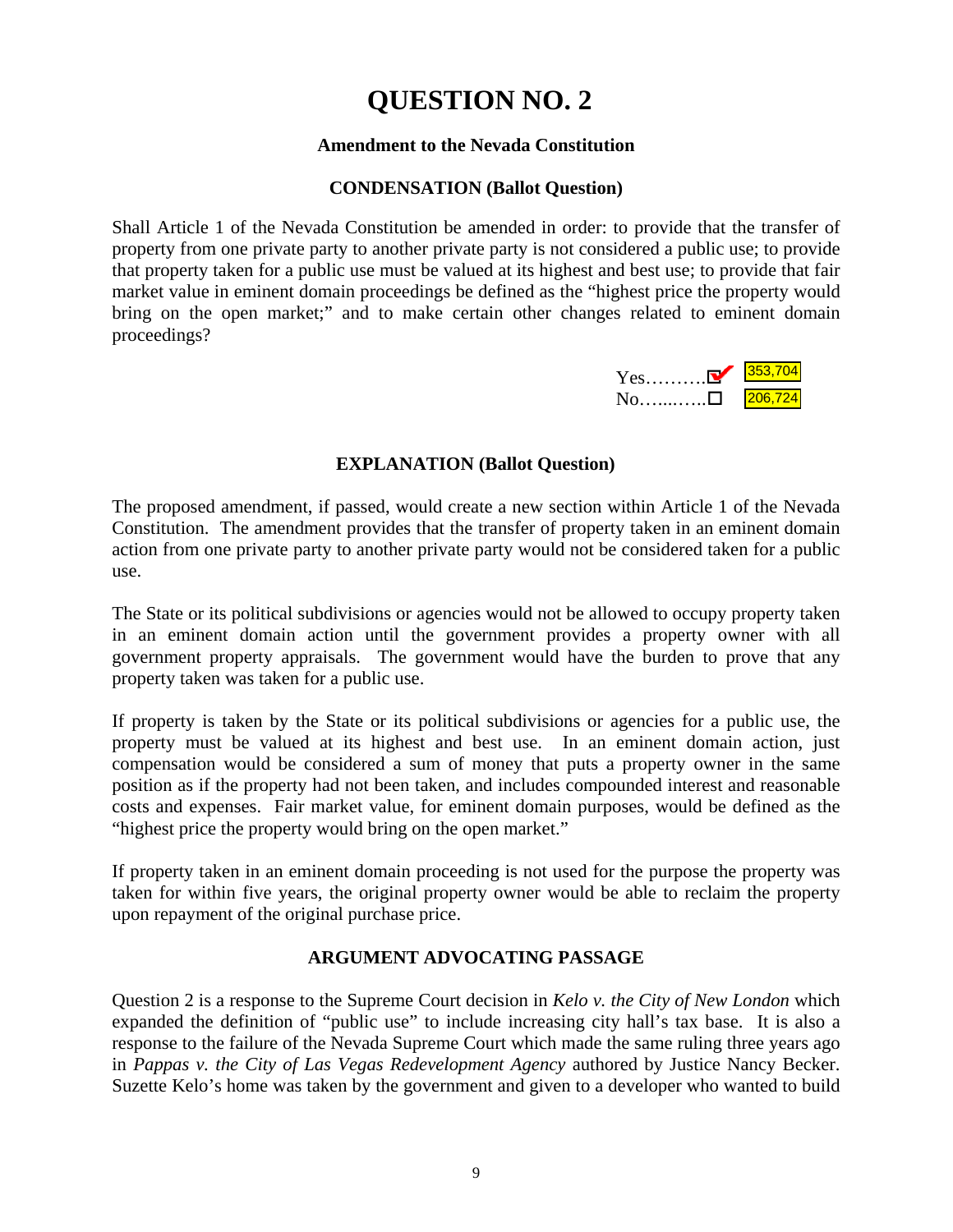more expensive homes. In *Pappas*, the property was given to casinos. Transfers like this are absolutely "forbidden" under our proposed rules.

To help citizens whose homes are targeted to be "taken" by eminent domain, we are adding several new procedural protections. Before the government can force someone out of their home, the government will be required to provide the property owner with copies of ALL appraisals the government possesses. This will have the effect of helping a homeowner decide if the government is acting in "good faith." Right now, a landowner is not entitled to these appraisals, until their property is taken, and they are in the middle of a costly lawsuit. If a landowner disagrees with the government's decision that a project is a valid "public use," the landowner has the right *to ask a jury to determine if* the "public use" is legitimate, before the government has the right to occupy the land. Under current rules, once the city council or county commission approves the decision of its bureaucrats that a certain project is a "public use," the landowner has no remedy.

Lastly, if a landowner ends up in court in an eminent domain battle, we have added provisions to keep the playing field level. People who are standing their ground and fighting for their rights need not fear court costs and attorney's fees, because judges will not have the power to award fees and costs if the landowner should lose.

Question 2 will prevent the government from automatically pulling the "trigger" of eminent domain, when it wants to take someone's private property. It will give landowners legal weapons to fight back, when they find their land has been targeted for government seizure.

*The above argument was submitted by the Ballot Question Committee composed of citizens in favor of this question as provided for in NRS 293.252* 

# **REBUTTAL TO ARGUMENT ADVOCATING PASSAGE**

Contrary to what proponents say, Question 2 will hurt the great majority of Nevadans by slowing and in some cases stopping construction of needed highways and other public projects. If this question was truly about the *Kelo* decision, it should have stopped after section two. Instead, eight additional sections are included that we believe would primarily benefit trial lawyers and their special interest clients, with all extra costs to be borne by you the taxpayer!

Keep in mind that the Nevada Constitution provides a framework upon which a duly elected State Legislature may add laws. However, this proposal bypasses all public hearings, discussions, and debate in the Legislature, as well as the final review and action of the Governor. If the voters approve Question 2, ALL nine sections would go into effect, both good and bad! The process to fix the Constitution at a later date is both costly and lengthy, taking five years or longer.

Vote NO on this question! DO NOT clutter our Constitution with language that undermines local community control and your quality of life! Instead, require the newly elected Legislature and Governor to do their jobs by dealing with the *Kelo* issue in 2007.

*The above argument was submitted by the Ballot Question Committee composed of citizens opposed to this question as provided for in NRS 293.252*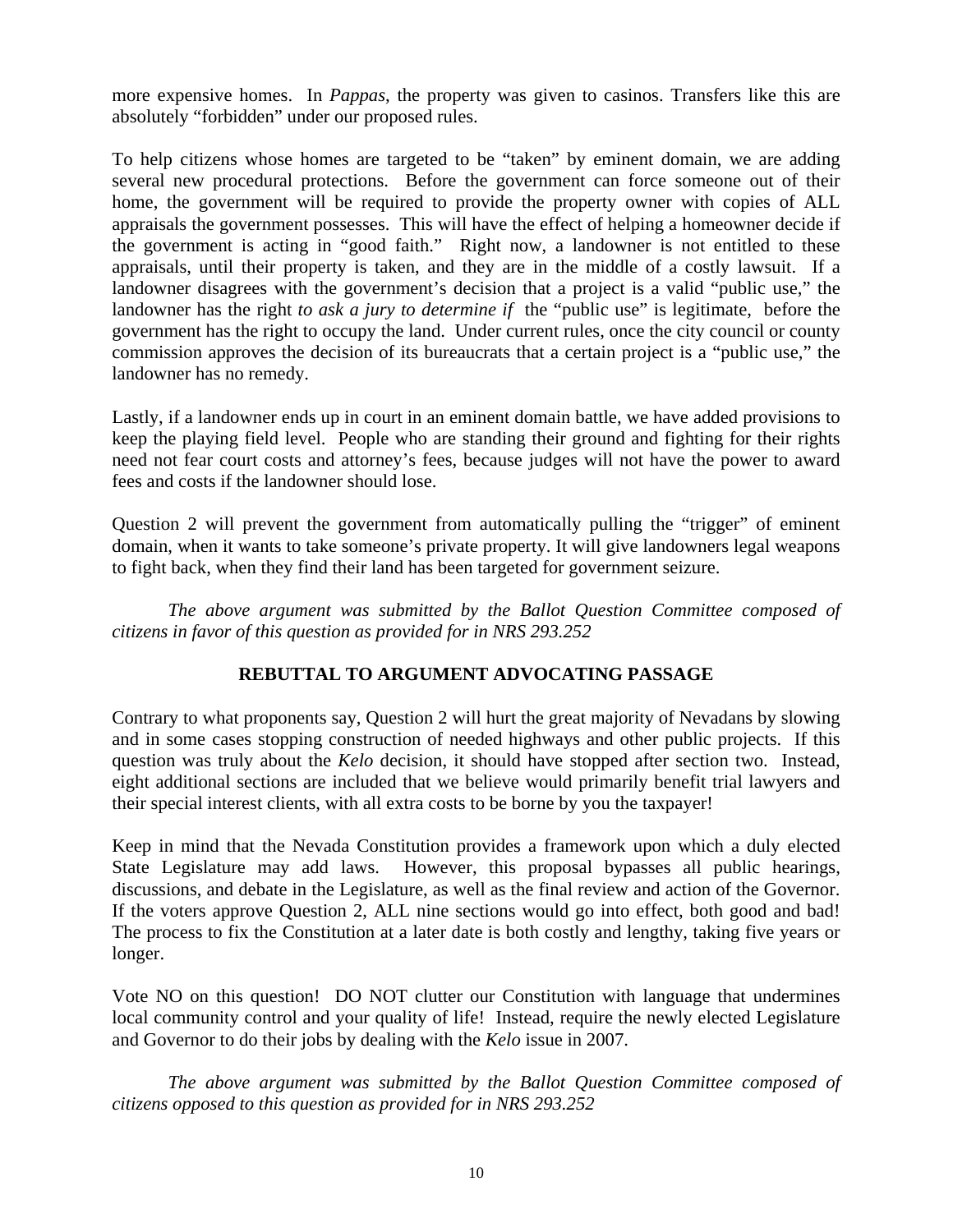### **ARGUMENT OPPOSING PASSAGE**

*Voters Beware!* Question 2 is *NOT* what it appears to be! The public should be suspicious of a proposal that adds over 400 words to Nevada's Constitution. Details like these belong in state law, not in the Constitution.

Question 2 fails the test of being in the public's best interest. Buried within are a number of provisions that primarily benefit a small number of lawyers and special interests. Current Nevada law requires payment of the "most probable price" when land is acquired for roads, schools, or other vital public facilities. However, this proposal requires payment of the "highest price." Further, we believe taxpayers may have to pay all lawyers fees and court expenses for any legal actions brought by private parties on eminent domain!

The total cost to Nevada's taxpayers is unknown, but every extra penny spent on settlement costs and attorney's fees may mean that fewer vital public projects get done. Nevada's Department of Transportation and the Regional Transportation Commission of Washoe County have estimated that this proposal will cost taxpayers a minimum of \$640 million more for transportation projects over the next ten years. Further, because Question 2 appears to violate federal transportation regulations, Nevada may lose an estimated \$210 million each year in federal highway funds.

Section 11 could greatly slow and increase the cost of constructing school, major road, water, flood control, or other vital public projects. It does this by requiring land acquired through eminent domain to be "used within five years for the original purpose stated," starting from the date the final order of condemnation is entered. Otherwise, such land automatically reverts back to the original property owner upon repayment of the purchase price. This would cause the eminent domain process to start all over again, with all the costs borne by Nevada's taxpayers! Acquisition of land and right-of-way, legal actions, and required environmental analyses all take time. Five years is an unreasonable time frame to put in our Constitution.

Vote *NO* on Question 2. It is not only misleading, it will be expensive for taxpayers and harmful to our communities! Your *NO* vote will send a message to the special interests backing this proposal that you want to stay in control of your community and protect your quality of life.

*The above argument was submitted by the Ballot Question Committee composed of citizens opposed to this question as provided for in NRS 293.252* 

### **REBUTTAL TO ARGUMENT OPPOSING PASSAGE**

Question 2 is a concise blueprint to restore valuable rights that once belonged to all homeowners. Until 1993, Nevada defined "just compensation" as the "highest price" the property would bring on the open market. Our legislature changed that definition after strong lobbying to the "most probable price." Today, only Nevada and a small minority of other states refuse to use the "highest price" definition.

If landowners are not entitled to the appraisals in the government's possession, how do they know whether the government is acting in good faith, or what price, their property is really worth?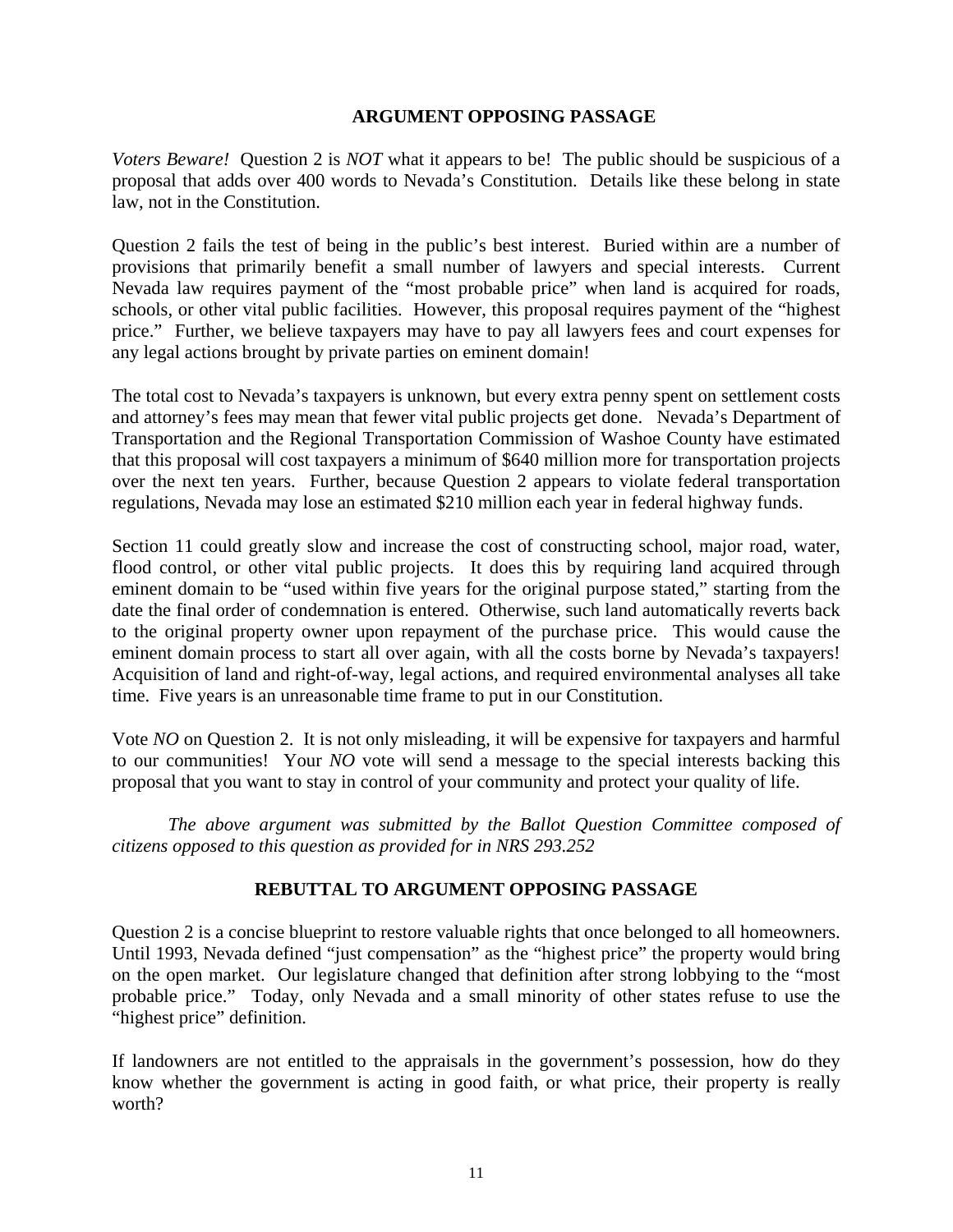The Legislature and Courts had their chances to save the rights of homeowners, but instead of protecting homeowners, they acted as accomplices in allowing those rights to be taken away. Our opponents think that adding 400 words to the Constitution is unnecessary. Their complaint is not with the number of words we use, but the number of protections you will have restored.

Lastly, we believe the government has fabricated impact costs as can be seen on the Secretary of State's website which states it is unknown if there will be an increase in costs, because if litigation decreases, so will the costs to the public.

*The above argument was submitted by the Ballot Question Committee composed of citizens in favor of this question as provided for in NRS 293.252* 

# **FISCAL NOTE**

# **FINANCIAL IMPACT – CANNOT BE DETERMINED**

Question 2 proposes to amend Article 1 of Nevada's Constitution regarding the determination of public use of property, payment for private property taken under eminent domain actions, and the rights of property owners in eminent domain actions. The provisions of Question 2 cannot become effective until after the 2008 General Election.

#### FINANCIAL IMPACT OF QUESTION 2

Question 2 declares that public use does not include transfers of property taken in an eminent domain proceeding from one private party to another private party. Although the use of this type of transfer of private property for projects by government entities is eliminated, an estimate of the financial impact to state and local governments planning to use this type of transfer after the effective date of the Question 2 cannot be determined.

The provision requiring taken or damaged property to be valued at its highest and best use potentially increases the costs incurred by state or local government entities to provide the required payments to property owners under eminent domain proceedings. Given the difficulty projecting the level and scope of eminent domain proceedings state and local governments may undertake after the effective date of the Question 2, the potential financial impact on state or local governments cannot be determined with any degree of certainty. The potential increase in the costs may cause government entities to forego certain projects requiring the taking of private property under eminent domain actions.

The provisions of the Question 2 may potentially increase the number of cases involving eminent domain actions. The potential increase in expenses incurred by state and district courts from handing a larger number of cases involving eminent domain actions cannot be determined with any degree of certainty.

*The fiscal note was prepared by the Legislative Counsel Bureau pursuant to NRS 295.015*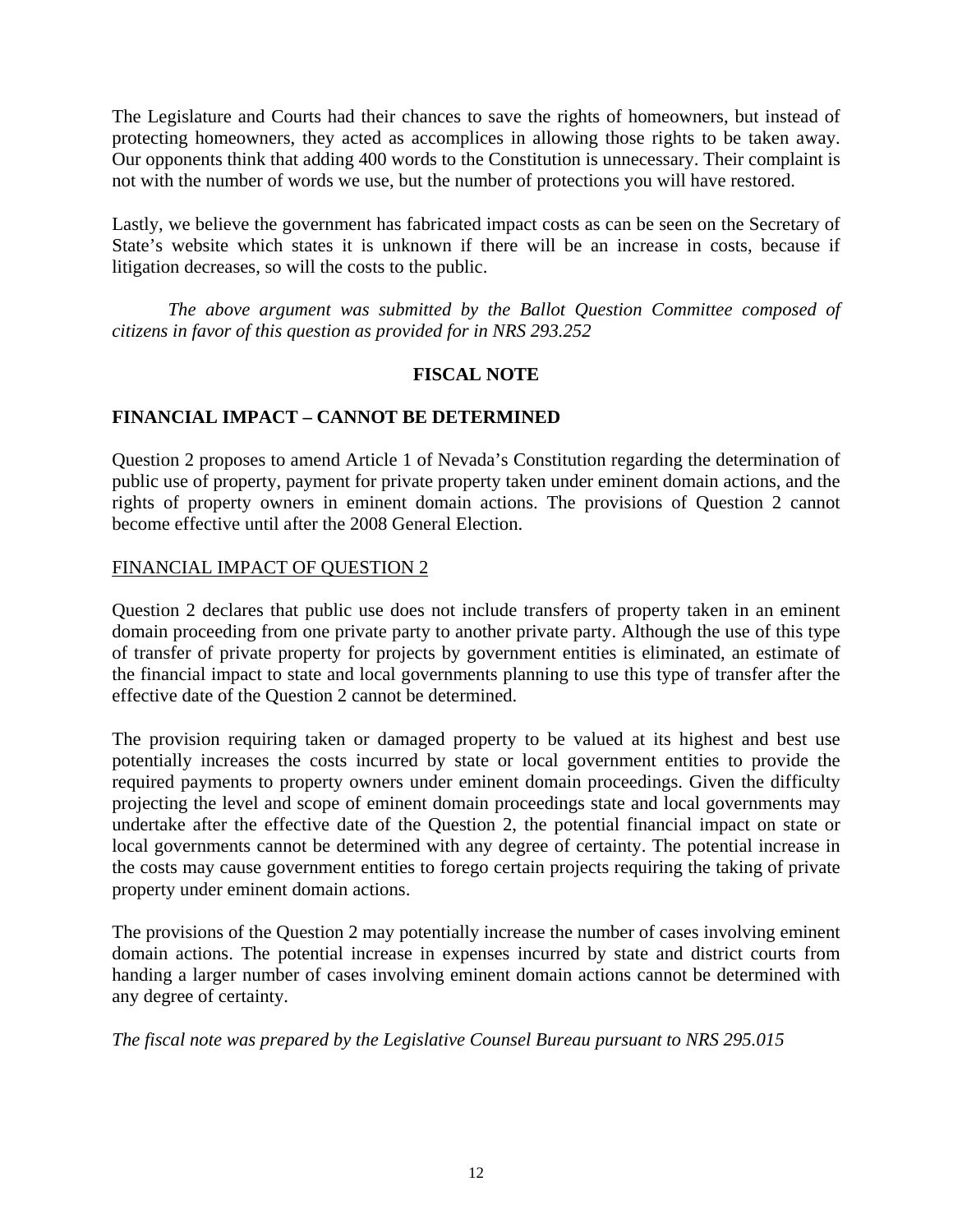#### **FULL TEXT OF MEASURE**

*(Sections 1, 3, 8, 9, and 10 have been stricken from the text of the measure by the Nevada Supreme Court in Nevadans for the Protection of Property Rights, Inc. et al v. Heller et al., 122 Nev. Adv. Op. 79 (Sept. 8, 2006))* 

## **NEVADA PROPERTY OWNERS BILL OF RIGHTS INITIATIVE**

EXPLANATION – Matter in *bolded italics* is new; matter between brackets **[**omitted material**]** is material to be omitted.

#### **THE PEOPLE OF THE STATE OF NEVADA DO ENACT AS FOLLOWS:**

**Section 2.** Article 1 of the Constitution of the State of Nevada is hereby amended by adding thereto a new section to be designated section 22, to read as follows:

 *Sec. 22. Notwithstanding any other provision of this Constitution to the contrary: 1. All property rights are hereby declared to be fundamental constitutional rights and each and every right provided herein shall be self-executing.*

*2. Public use shall not include the direct or indirect transfer of any interest in property taken in an eminent domain proceeding from one private party to another private party. In all eminent domain actions, the government shall have the burden to prove public use.* 

*3. Unpublished eminent domain judicial opinions or orders shall be null and void.*

*4. In all eminent domain actions, prior to the government's occupancy, a property owner shall be given copies of all appraisals by the government and shall be entitled, at the property owner's election, to a separate and distinct determination by a district court jury, as to whether the taking is actually for a public use.* 

*5. If a public use is determined, the taken or damaged property shall be valued at its highest and best use without considering any future dedication requirements imposed by the government. If private property is taken for any proprietary governmental purpose, then the property shall be valued at the use to which the government intends to put the property, if such use results in a higher value for the land taken.* 

*6. In all eminent domain actions, just compensation shall be defined as that sum of money, necessary to place the property owner back in the same position, monetarily, without any governmental offsets, as if the property had never been taken. Just compensation shall include, but is not limited to, compounded interest and all reasonable costs and expenses actually incurred.* 

*7. In all eminent domain actions where fair market value is applied, it shall be defined as the highest price the property would bring on the open market.* 

*8. Government actions which result in substantial economic loss to private property shall require the payment of just compensation. Examples of such substantial economic loss include, but are not limited to, the down zoning of private property, the elimination of any access to private property, and limiting the use of private air space.*

*9. No Nevada state court judge or justice who has not been elected to a current term of office shall have the authority to issue any ruling in an eminent domain proceeding.*

*10. In all eminent domain actions, a property owner shall have the right to preempt one judge at the district court level and one justice at each appellate court level. Upon prior notice to all parties, the clerk of that court shall randomly select a currently elected district court judge to replace the judge or justice who was removed by preemption.*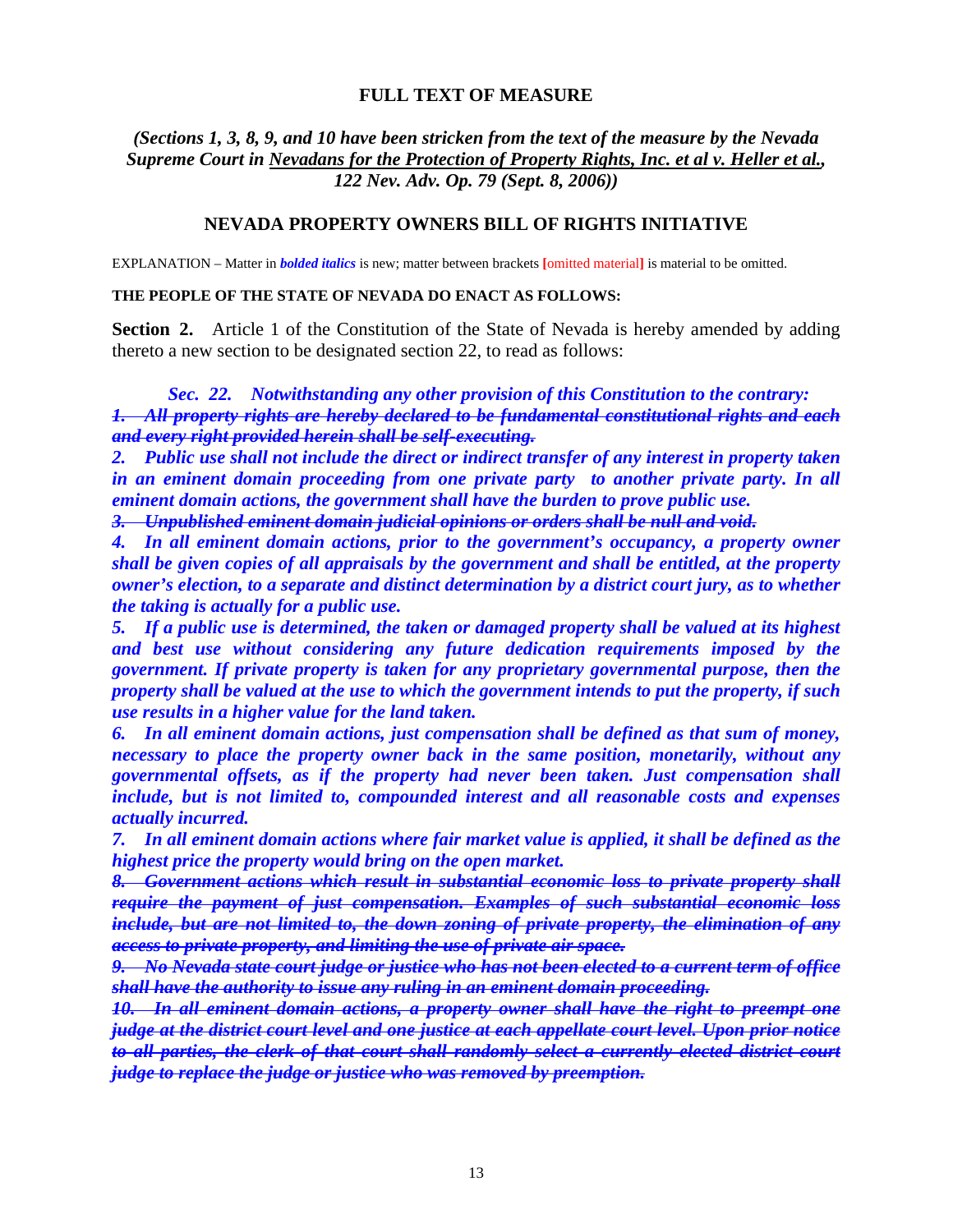*11. Property taken in eminent domain shall automatically revert back to the original property owner upon repayment of the original purchase price, if the property is not used within five years for the original purpose stated by the government. The five years shall begin running from the date of the entry of the final order of condemnation.* 

*12. A property owner shall not be liable to the government for attorney fees or costs in any eminent domain action.* 

*13. For all provisions contained in this section, government shall be defined as the State of Nevada, its political subdivisions, agencies, any public or private agent acting on their behalf, and any public or private entity that has the power of eminent domain.* 

*14. Any provision contained in this section shall be deemed a separate and freestanding right and shall remain in full force and effect should any other provision contained in this section be stricken for any reason.* 

#### **DESCRIPTION OF EFFECT**

*(Portions of the Description of Effect have been stricken to be consistent with the Nevada Supreme Court Order in Nevadans for the Protection of Property Rights, Inc. et al v. Heller et al., 122 Nev. Adv. Op. 79 (Sept. 8, 2006))* 

*The following constitutional provisions shall supersede all conflicting Nevada law regarding eminent domain actions.* 

• Property rights are fundamental constitutional rights.

- Transfer of land from one private party to another private party is not public use.
- Before the government may occupy property, it must provide appraisals and prove the taking is for public use.
- Property must be valued at the use which yields the highest value.
- Government actions causing economic loss to property require the payment of just compensation.

• Only currently elected judges may issue eminent domain decisions, and such decisions must be published to be valid.

- In each action, the property owner may disqualify one judge at each judicial level.
- Just compensation is the sum of money including interest compounded annually necessary to put the owner in the same position without offsets as if the property was not taken.
- Property taken but not used within five years for the purpose for which it was taken must be returned to the owner.
- Fair market value is the highest price the property would bring on the open market.
- Property owners shall not be liable for the government's attorney fees or costs.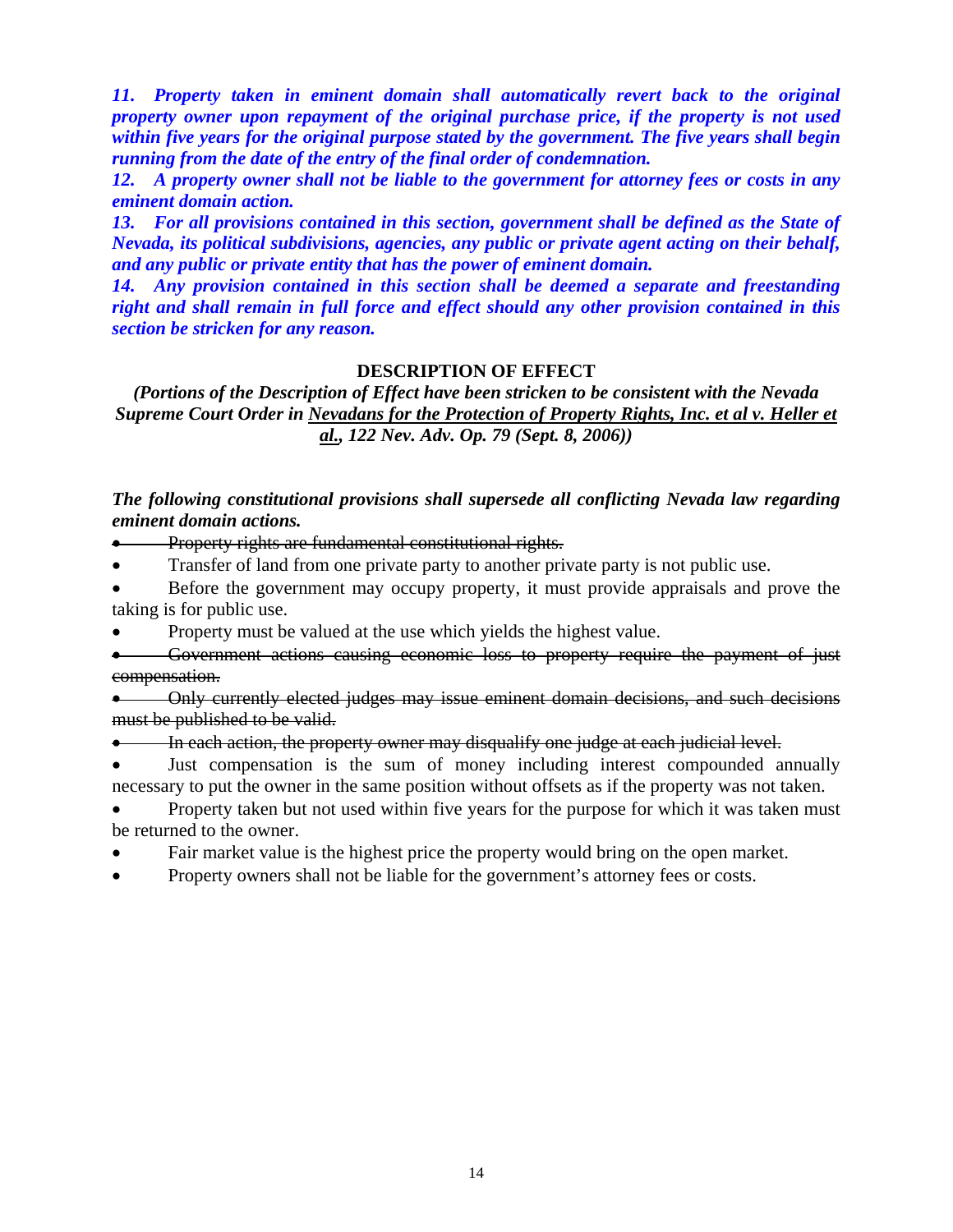# **QUESTION NO. 3**

Question Number 3 was removed from the ballot by the Nevada Supreme Court in *Nevadans for Nevada et al. v. Beers et al.*, 122 Nev. Adv. Op. 80 (Sept. 8, 2006). Question Number 3 will therefore not appear on any ballots in the November 2006 General Election.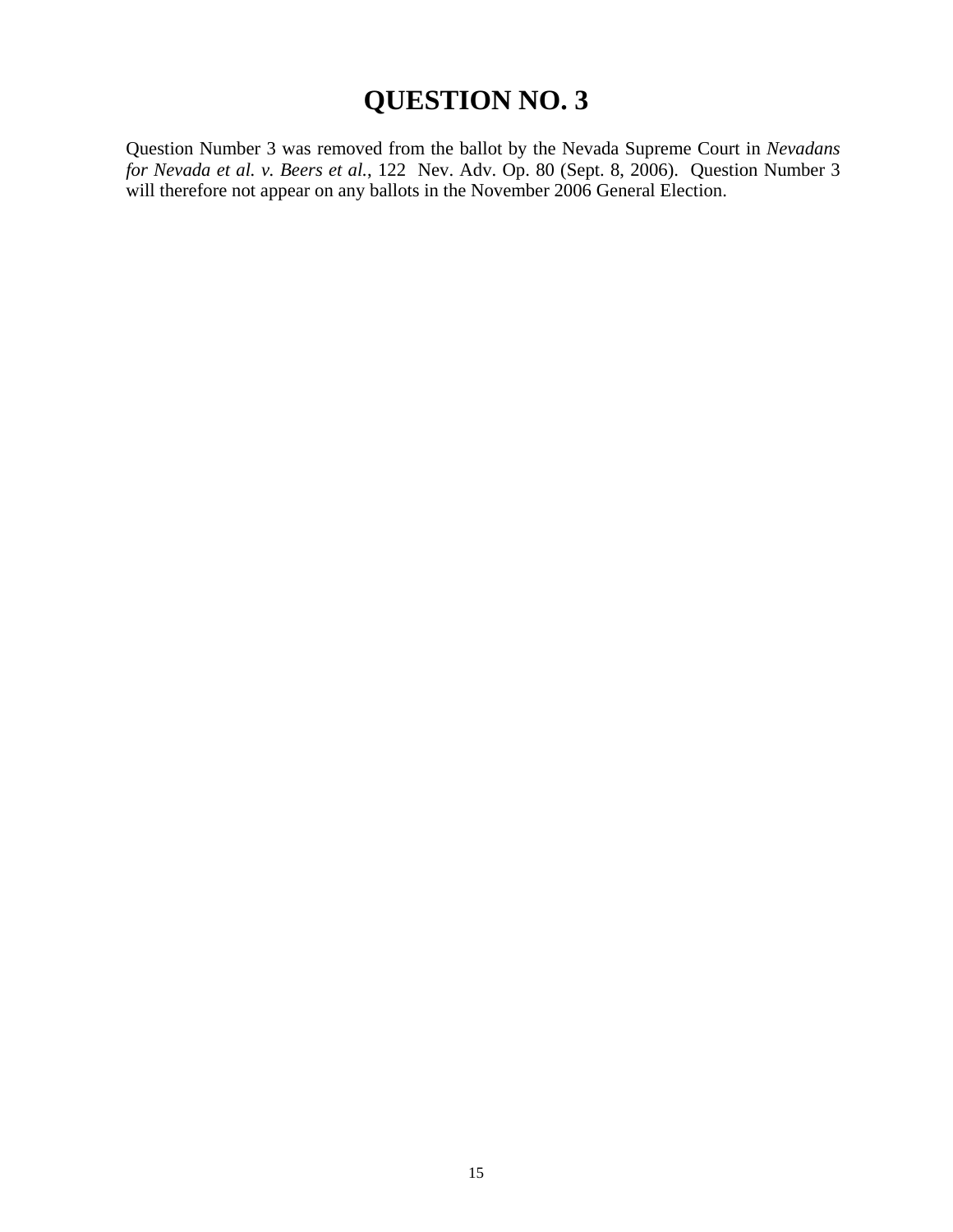# **QUESTION NO. 4**

# **Amendment to Title 15 of the Nevada Revised Statutes**

# **CONDENSATION (Ballot Question)**

Shall Chapter 202 of the Nevada Revised Statutes be amended in order to prohibit smoking tobacco in certain public places, except all areas of casinos, gaming areas within establishments holding gaming licenses, bars and certain other locations?

| Yes               |        |
|-------------------|--------|
| - 7<br>ℕ∩<br>. LE | $\sim$ |

### **EXPLANATION (Ballot Question)**

The proposed amendment, if passed, would prohibit smoking tobacco at the following locations: certain indoor restaurants; certain child care facilities; elementary, secondary and high school property; hospitals and medical offices; theaters and concert halls; video arcades; government buildings; all areas within grocery stores, drug stores and convenience stores except the gaming areas; and museums, galleries, and other places of public display.

Smoking tobacco would continue to be allowed at the following locations: casinos or facilities with an unrestricted gaming license; bars, taverns, saloons; restaurants where persons under the age of 21 are not allowed; strip clubs and brothels; retail tobacco stores; private residences, including, hotel and motel rooms, and private residences that are used as office workplaces; and gaming areas within grocery stores, drug stores, convenience stores and any other businesses that hold a Nevada gaming license.

The proposed amendment would also provide that only the Nevada Legislature may regulate the smoking of tobacco.

The proposed amendment would also require "no smoking" signs to be conspicuously posted at locations where smoking tobacco is prohibited.

# **ARGUMENT ADVOCATING PASSAGE**

We believe a "YES" vote for Question 4 will amend and strengthen current laws to protect the children of Nevada from second-hand smoke.

By prohibiting smoking on school grounds, movie theaters and government buildings – and by requiring restaurants to ban smoking in areas where children are permitted – Question 4 will enact common-sense changes to improve our community, protect our liberties and keep children away from second-hand smoke.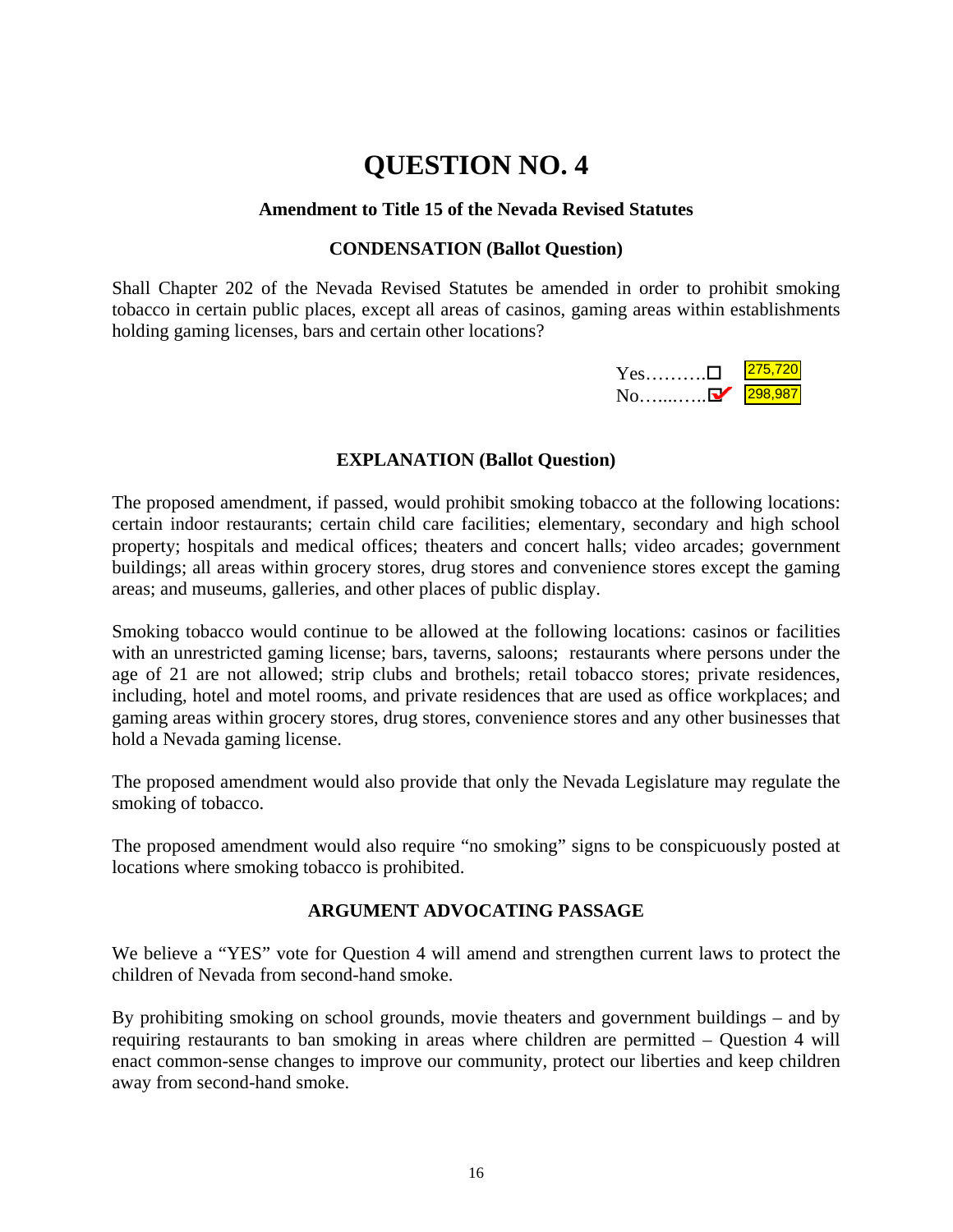Question 4 is simple – it will protect Nevada residents and the millions of visitors who help drive our economy - from second-hand smoke, without stripping us of the personal choices that a free society should enjoy – or crippling the industries and businesses that provide the jobs and revenue to make our communities thrive.

A "YES" vote for Question 4 amends and strengthens current laws to require appropriate, setaside areas for adults who choose to smoke – while protecting children and non-smokers from second-hand smoke.

A "YES" vote on Question 4 allows the owners of Nevada hotels, resorts and casinos to continue offering both "smoking" and "non-smoking" rooms.

A "YES" Vote on Question 4 allows owners of restaurants to make the choice between setting aside family sections where smoking would be banned or making the entire restaurant smokefree.

A "YES" Vote on Question 4 allows the people of Nevada to make their own choice of whether to enjoy themselves at a smoking facility or a smoke-free facility.

A "YES" Vote on Question 4 is a vote for the future of our communities and our state and most importantly a vote for the future of our children.

Vote "YES" on Question 4 to protect our children from second-hand smoke.

*The above argument was submitted by the Ballot Question Committee composed of citizens in favor of this question as provided for in NRS 293.252* 

# **REBUTTAL TO ARGUMENT ADVOCATING PASSAGE**

Children are not better protected. Smoking is still allowed in gaming areas of convenience stores and grocery stores. It appears that it is not banned in all school buildings. It is allowed in certain licensed child care facilities.

The recent Surgeon General's report states: "Breathing secondhand smoke for even a short time can have immediate adverse effects on the cardiovascular system in ways that increase the risk of a heart attack. Secondhand smoke is not a mere annoyance, but a serious health hazard that causes premature death and disease in children and non-smoking adults."

It also states, "there is no risk-free level of secondhand smoke exposure," adding that separating smokers from non-smokers does not protect non-smokers.

Finally, it states that "smoke-free policies and regulations do not have an adverse economic impact on the hospitality industry." Many areas with tourism-based economies have benefited from smoke-free laws.

Personal choice comes with responsibilities, especially when those choices harm others. Smoking is harmful to non-smokers. Question 4 is not responsible for behavior that harms others.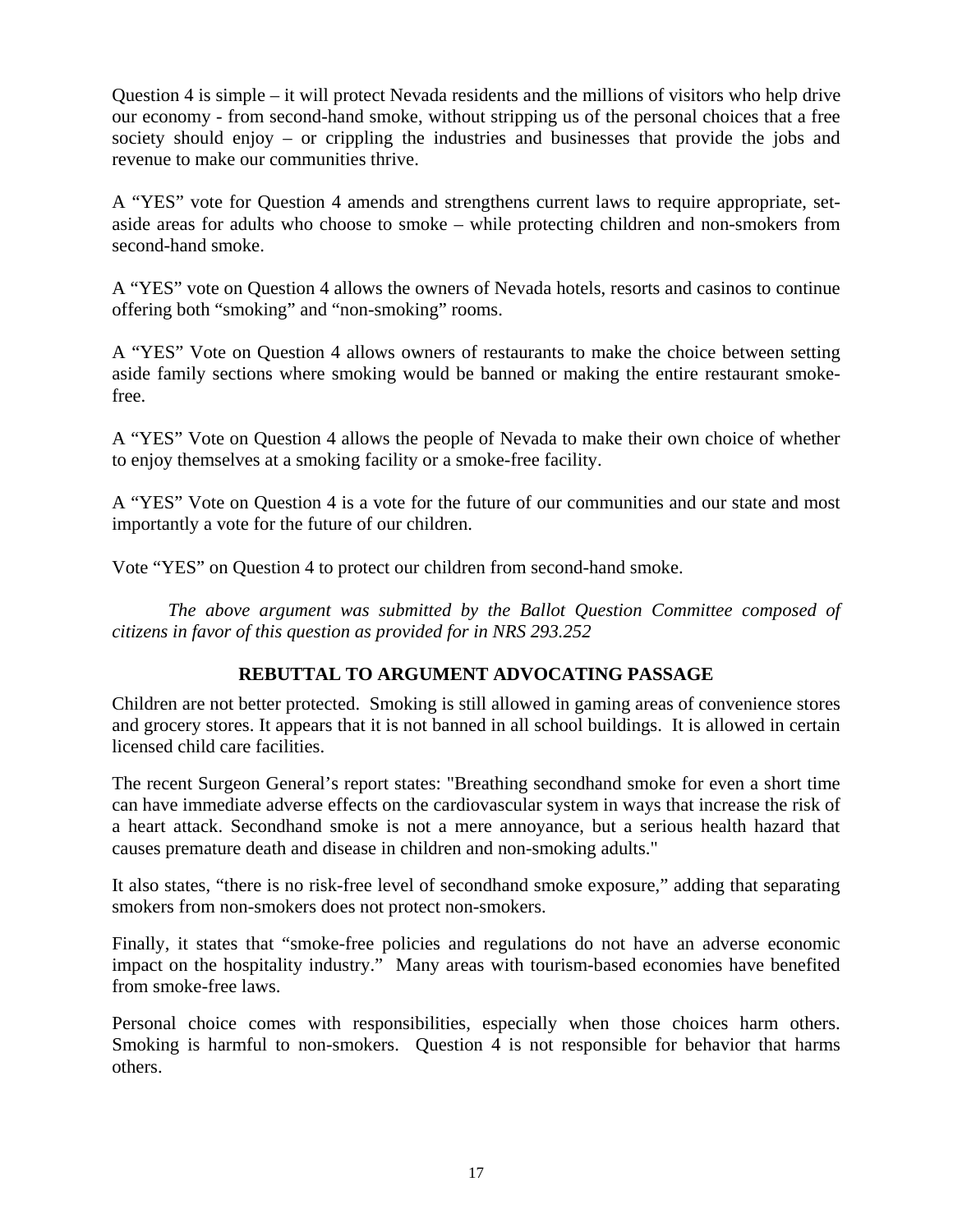We believe Question 4 keeps Nevada's children and citizens at risk for cancer, heart disease and asthma.

We believe it benefits mainly specials interests, not the majority of Nevadans.

Vote "No" on Question 4.

 *The above argument was submitted by the Ballot Question Committee composed of citizens opposed to this question as provided for in NRS 293.252* 

# **ARGUMENT OPPOSING PASSAGE**

Don't be fooled by Question 4.

We believe Question 4 fails to protect citizens, especially children, from the harmful effects of secondhand smoke, a documented and accepted dangerous pollutant. According to the Center for Disease Control: "Environmental tobacco smoke contains at least 250 chemicals known to be toxic or cause cancer. Unfortunately, the general public's exposure to secondhand smoke is much higher than most people realize."

While on the surface Question 4 appears to ban smoking, we believe it repeatedly increases Nevadans exposure to secondhand smoke.

Currently, school districts are the only local authority that can adopt tougher regulations on smoking and tobacco products. That law would be repealed, placing control over smoking and tobacco solely with the Nevada State Legislature, thereby denying control to any local authority. Also, it appears that Question 4 does not ban smoking in all school buildings.

It allows smoking in licensed child care facilities that provide care for fewer than 13 children.

It does not ban smoking entirely in grocery stores or convenience stores if just one gaming device is present. We believe there are potential conflicts in the language of Question 4 leaving the consequences unclear as to where smoking is allowed.

If a single gaming device is present, smoking may occur in certain areas in a restaurant. It appears that the current law that requires restaurants seating 50 or more to provide non-smoking sections may be repealed.

Subject to certain exceptions, smoking is allowed anywhere in a casino, including all restaurants. We believe that it would provide an unfair advantage for those restaurants.

Moreover, any area where there is a single gaming device may become a smoking area, within retail establishments, grocery stores and other areas potentially frequented by children and families. Again, we believe there are potential conflicts in the language of Question 4 leaving the consequences unclear as to where smoking is allowed.

It appears any business other than a restaurant that holds a permanent or temporary liquor license may become a "bar, tavern or saloon," where smoking is allowed.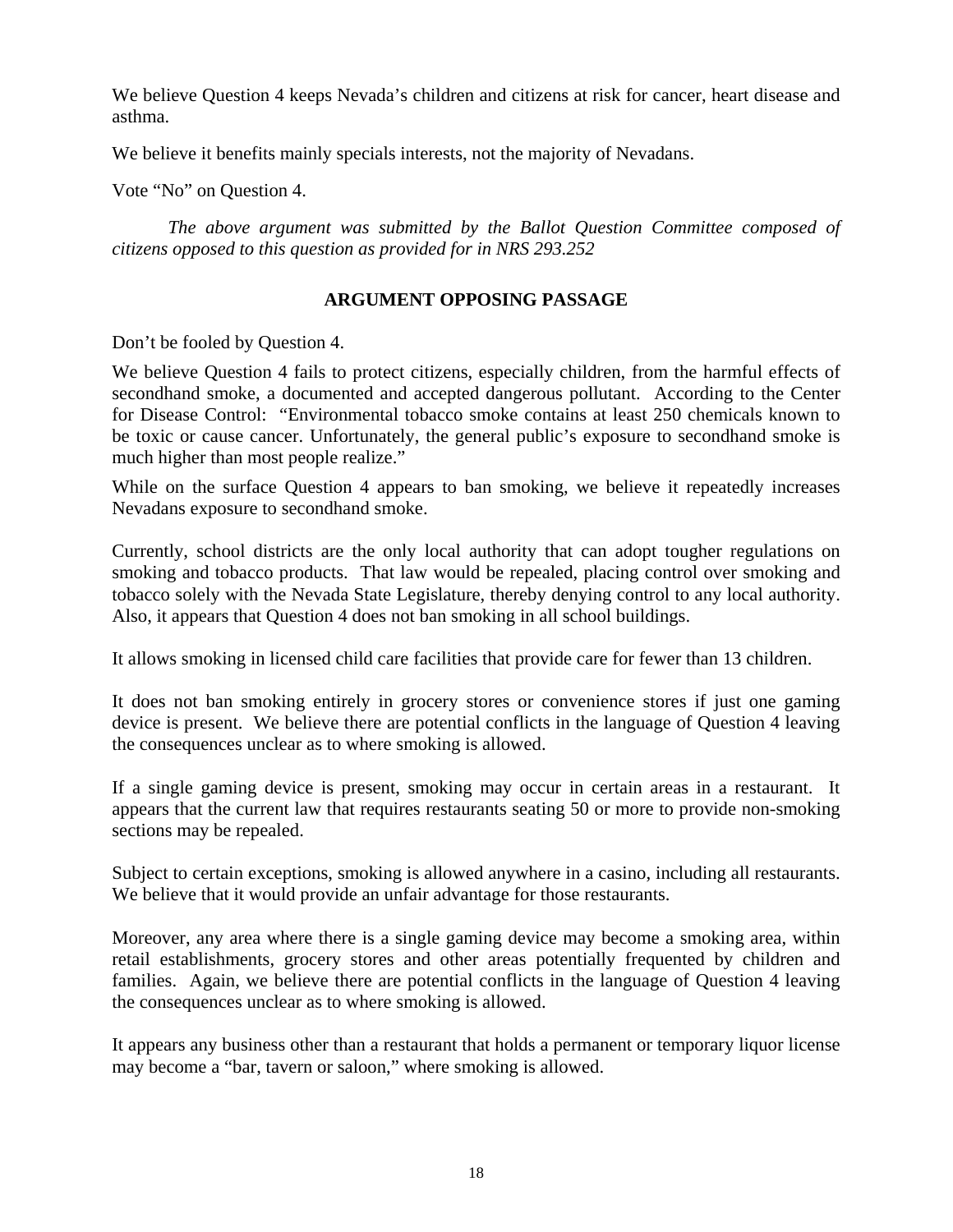Question 4 is an attempt to confuse voters into casting a vote for public health. Don't keep Nevada as the 12th highest rate of adult smokers in the nation.

A "YES" vote for Question 4 benefits only the tobacco industry and other special interests. Don't let Nevadans continue to suffer from diseases caused by secondhand smoke. It's time to stand up against "Big Tobacco" and special interests.

Vote "NO" on Question 4.

*The above argument was submitted by the Ballot Question Committee composed of citizens opposed to this question as provided for in NRS 293.252* 

# **REBUTTAL TO ARGUMENT OPPOSING PASSAGE**

Let's get to the truth.

Question 4 restricts where people can smoke.

Opponents of Question 4 have stated that it weakens current state law. Nothing could be further from the truth. In fact, it bans smoking in most public places where children are permitted – allows smoking in areas where children are currently not allowed - casinos, adult-only areas of restaurants, bars and taverns.

Question 4 continues to allow bar and restaurant owners the opportunity to have smoke-free establishments while prohibiting children from entering bars, taverns and other adult-only areas where smoking would be allowed.

Nevada state law continues to mandate Ventilation and Purification Systems that have been proven to help reduce second-hand smoke.

Opponents have stated that Question 4 benefits "Big Tobacco," but again, nothing could be further from the truth. This effort has not taken a penny from tobacco companies.

Question 4 has been funded by small businesses that understand that the more restrictive measure is an extreme attempt to ban smoking altogether – and recognize that this more reasonable approach will protect our children and our economy without stripping us of our rights.

Vote "YES" on Question 4.

*The above argument was submitted by the Ballot Question Committee composed of citizens in favor of this question as provided for in NRS 293.252* 

# **FISCAL NOTE**

# **FINANCIAL IMPACT – CANNOT BE DETERMINED**

Question 4 proposes to amend Chapter 202 of *Nevada Revised Statutes* to prohibit smoking in government buildings, schools, child care facilities, hospitals and medical offices, video arcades,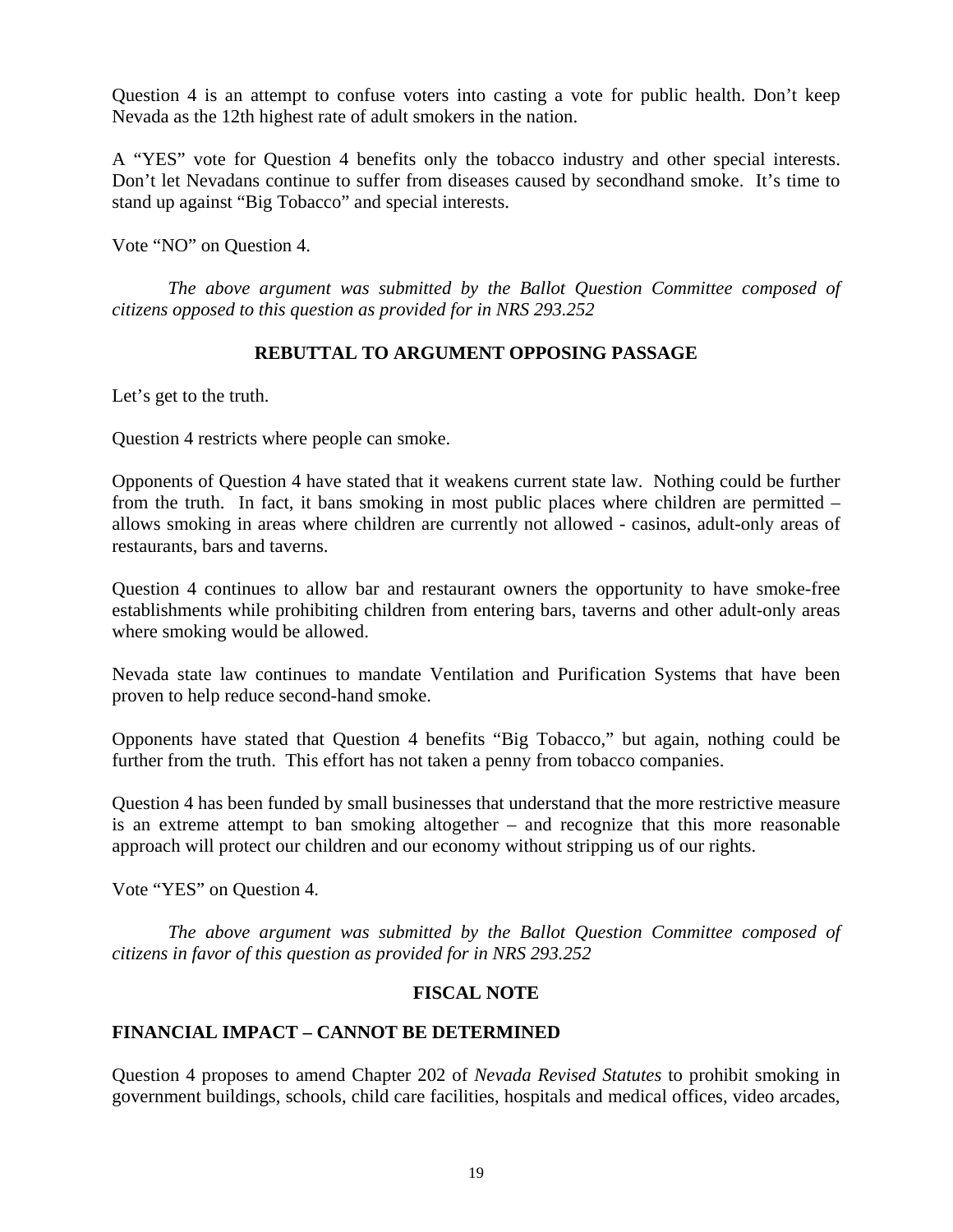indoor portions of restaurants, movie theaters, grocery stores and bakeries, retail establishments, drug and convenience stores, and museums, libraries, galleries, or other places of public display or collection. The proposed prohibition on smoking would not apply to facilities with nonrestricted gaming licenses; bars, taverns, and saloons; retail tobacco stores; strip clubs and brothels; hotel and motel rooms; and private residences, unless that private residence houses a child care facility. The proposed prohibition would also not apply to areas of businesses, such as grocery stores, drug and convenience stores, and other retail establishments, that are leased to or operated by persons licensed to provide gaming.

# FINANCIAL IMPACT OF THE INITIATIVE

Establishments where smoking is prohibited by Question 4 would be required to conspicuously post "No Smoking" signs at all entrances and throughout the establishment. State law currently prohibits smoking in public buildings, except in specific designated areas, and requires the posting of "No Smoking" signage in areas not designated as smoking areas. It is difficult to determine the amount of new or additional signage needed in state and local buildings, beyond those required by current statute, to comply with the provisions of Question 4. Thus, the specific financial impact to state and local governments, including school districts, with regard to the implementation of the provisions of Question 4 requiring "No Smoking" signage at all entrances and throughout public buildings cannot be determined with any degree of certainty.

The provisions of Question 4 give exclusive power over all regulations regarding the smoking of tobacco to the Nevada Legislature. Under current law, local governments are permitted to create ordinances regarding the smoking of tobacco, and to collect fines for violations of these ordinances. This provision of Question 4 would eliminate the authority of local governments to create ordinances and collect fines related to smoking. Any fines collected for the violation of regulations established by the Nevada Legislature in accordance with the provisions of Question 4 would be deposited in the State Permanent School Fund, as required under Article 11, Section 3 of the Nevada Constitution. With regard to the change of regulatory power over smoking from local governments to the Nevada Legislature, Question 4 would have a negative financial impact upon local governments and a positive financial impact upon the State Permanent School Fund. However, as it is difficult to determine the number of offenses or amount of fines that will occur as a result of the provisions of Question 4, the specific financial impact to local governments or the State Permanent School Fund cannot be reliably estimated.

Current statute requires health authorities and law enforcement agencies to enforce smoking laws within the state, but it is difficult to identify any potential increase in duties or responsibilities requiring additional resources to enforce Question 4 compared to those required by current statute. Since the need or demand for additional resources cannot be easily predicted, a reasonable estimate of the financial impact upon state and local governments with regard to enforcement of Question 4 cannot be made.

*The fiscal note was prepared by the Legislative Counsel Bureau pursuant to NRS 295.015*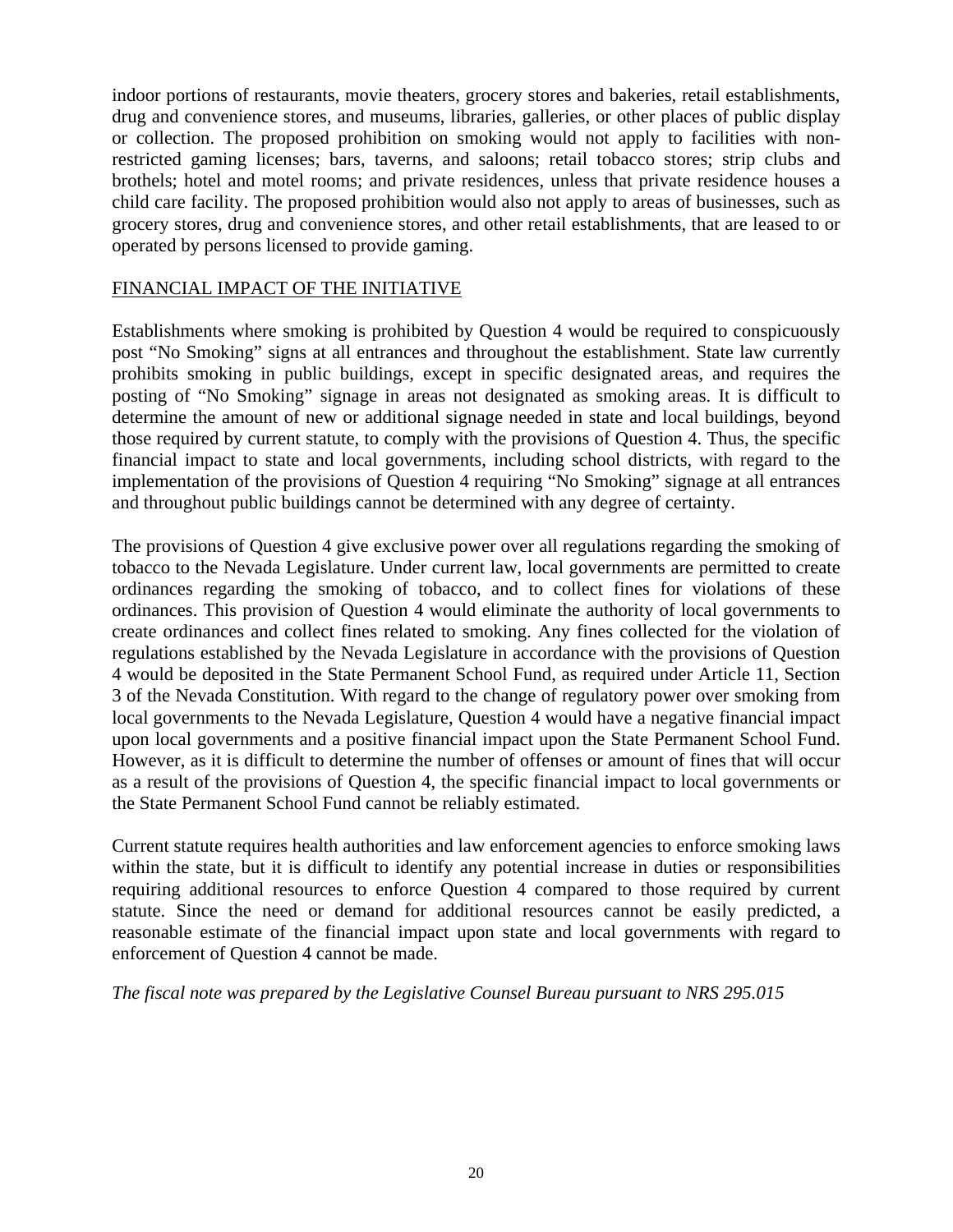# **FULL TEXT OF THE MEASURE**

#### **Responsibly Protect Nevadans From Second-Hand Smoke Act.**

**Section 1.** This statutory initiative shall be known as the Responsibly Protect Nevadans From Second-Hand Smoke Act.

**Sec. 2.** Chapter 202 of the Nevada Revised Statutes is amended by adding thereto a new section to read as follows:

 1. Except as otherwise provided in subsection 2, smoking tobacco in any form is prohibited in the following specific places:

- (a) Indoor dining areas within restaurants;
- (b) Child care facilities;
- (c) All elementary, secondary and high school property;
- (d) Hospitals and medical offices;
- (e) Any motion picture house, theatre, concert hall;
- (f) Video arcades;
- (g) Government buildings;
- (h) Grocery stores and bakeries;
- (i) Retail establishments;
- (j) Drug stores and convenience stores; and
- (k) Any museums, libraries, gallery or other place of public display or collection.
- 2. Smoking tobacco is *not* prohibited in:
	- (a) Facilities with non-restricted gaming licenses;
	- (b) Bars, taverns and saloons;
	- (c) Strip clubs or brothels;
	- (d) Retail tobacco stores;
	- (e) Areas within restaurants where persons under the age of 21 years are not permitted;

(f) Private residences, including hotel and motel rooms, and

private residences that serve as office workplaces unless such

private residence is used as a childcare facility; and

(g) Any area within a business that is leased to or operated by a

person who is licensed pursuant to NRS Chapter 463, including, but

not limited to, areas within retail establishments, grocery stores,

drug stores and convenience stores.

 Smoking is prohibited in any specific place enumerated in Sections 2.1(b)-(k) that is located within one of the businesses enumerated in Sections 2.2(a)-(f). The list of establishments enumerated in Sections  $2.2(a)-(g)$  is not exclusive or exhaustive.

 3. In areas or establishments where smoking is not prohibited by this Act, nothing in state law shall be construed to prohibit the owners of said establishments from voluntarily creating nonsmoking sections or designating the entire establishment as smoke-free.

 4. "No Smoking" signs or the international "No Smoking" symbol shall be clearly and conspicuously posted in every place where smoking is prohibited by this Act. Each place where smoking is prohibited shall post, at every entrance, a conspicuous sign clearly stating that smoking is prohibited.

 5. No person or employer shall retaliate against an employee, applicant or customer for exercising any rights afforded by, or attempts to prosecute a violation of, this Act.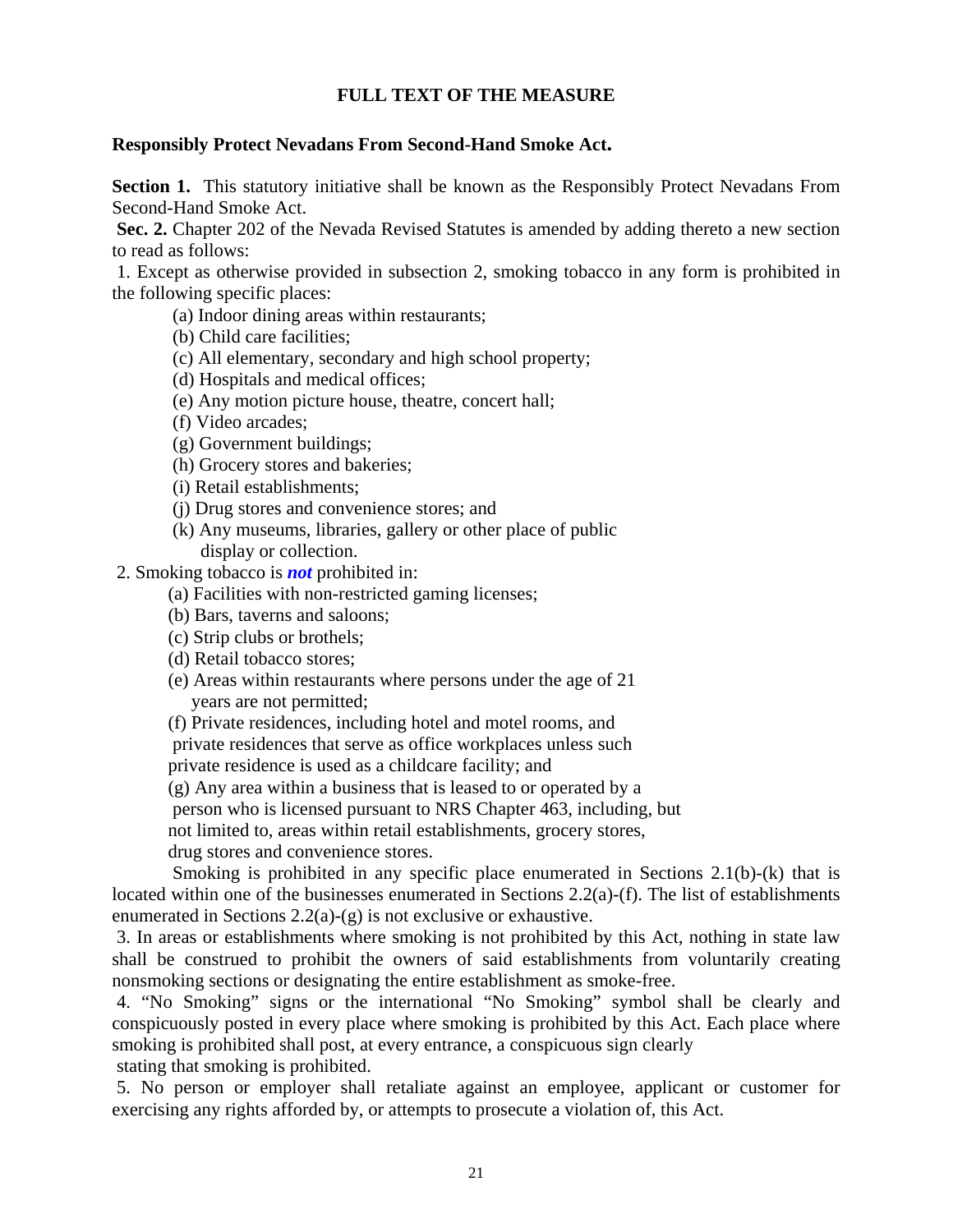6. For the purpose of this Act, the following terms have the following definition:

(a) "Childcare facility" has the meaning ascribed to it by NRS 202.2491.

(b) "Video arcade" has the meaning ascribed to it by NRS 453.3345.

 (c) "Government building" means any building or office space owned or occupied by: (1) any component of the University and Community College System of Nevada and used for any purpose related to the system, (2) the State of Nevada and used for any public purpose, or (3) any county, city, school district or other political subdivision of the State and used for any public purpose.

 (d) "Grocery store" means a store that is principally devoted to the sale of food for human consumption off the premises.

 (e) "School building" means all buildings on the grounds of any public school described in NRS 388.020 and any private school as defined in NRS 394.103.

 f) "School property" means the grounds of any public school described in NRS 388.020 and any private school as defined in NRS 394.103.

(g) "Non-restricted gaming license" has the meaning ascribed to it by NRS 463.0177.

 (h) "Bar, tavern or saloon" means a business other than a restaurant that holds a license to sell alcoholic beverages for consumption on premises.

 (i) "Restaurant" means a food establishment in the business of selling food primarily for human consumption on the premises.

 (j) "Retail establishment" means a store in the business of selling goods, wares or merchandise on-premises where the general public is invited to such premises.

 (k) "Retail tobacco store" means a retail establishment utilized primarily for the sale of tobacco products and accessories and in which the sale of other products is merely incidental.

**Sec. 3.** To the extent that any provision of this Act conflicts with the provisions of NRS 202.2491, the provisions of this Act shall prevail. Any establishment that is not specifically enumerated in Section 2 of this Act is unaffected by this Act.

**Sec. 4.** Whenever a section of the Nevada Revised Statutes is referenced in the Act, such section of the Nevada Revised Statute shall at all times be read as it existed on January 1, 2004.

**Sec. 5.** All power over the regulation of smoking of tobacco shall be exclusively vested in the legislature of the State of Nevada.

**Sec. 6.** This Act shall be in full force and effect 10 days from and after its passage and approval.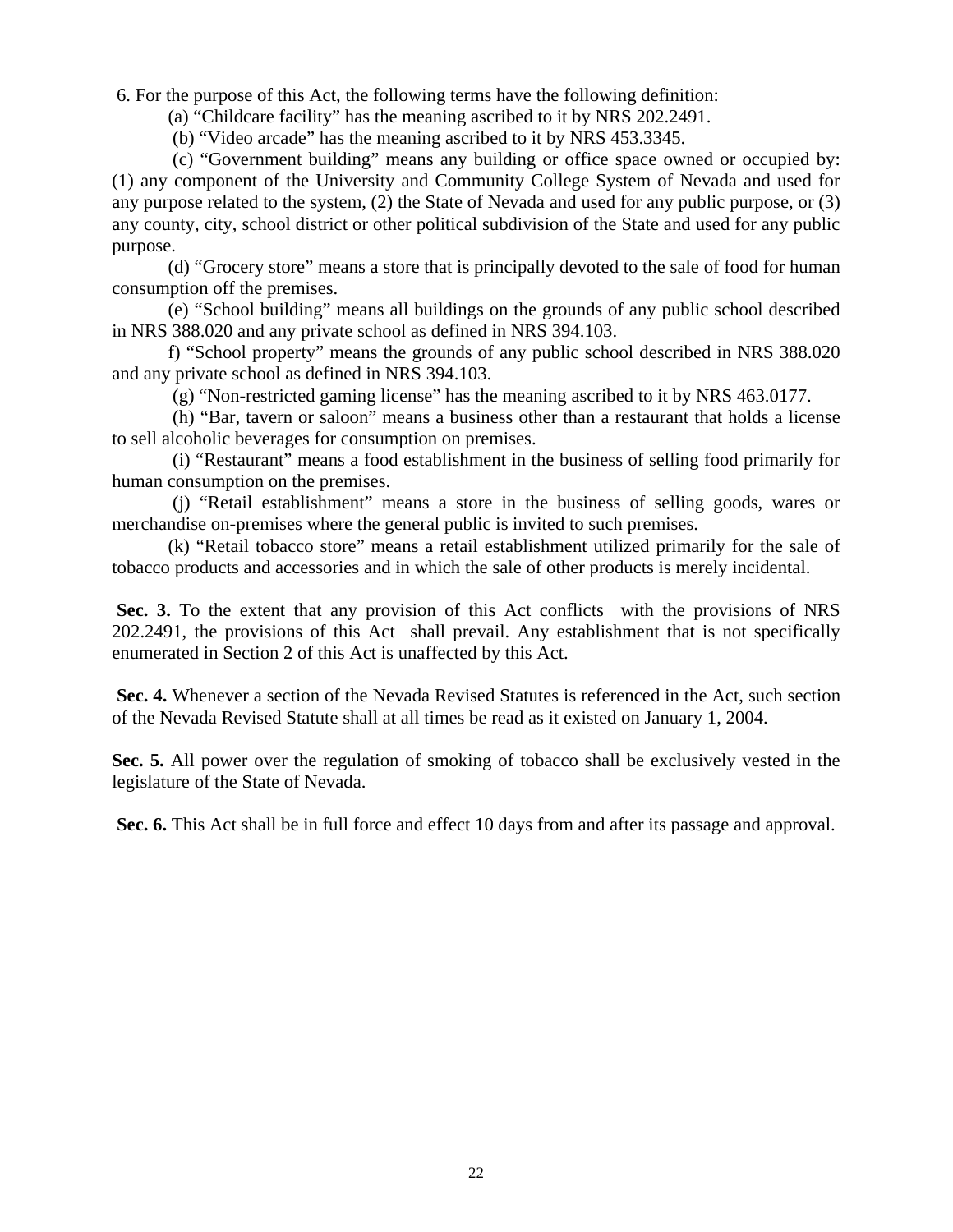# **QUESTION NO. 5**

# **Amendment to Title 15 of the Nevada Revised Statutes**

# **CONDENSATION (Ballot Question)**

Shall Chapter 202 of the Nevada Revised Statutes be amended in order to prohibit smoking tobacco in certain public places, in all bars with a food-handling license, but excluding gaming areas of casinos and certain other locations?

| $Yes$ | . . |
|-------|-----|
|       |     |

### **EXPLANATION (Ballot Question)**

The proposed amendment, if passed, would prohibit smoking tobacco within indoor places of employment including the following locations: child care facilities; movie theaters; video arcades; government buildings; public places; malls; retail establishments; all parts of grocery stores; all bars with a food-handling license; and all indoor restaurants. Smoking tobacco would also be prohibited within school buildings and on school property.

Smoking tobacco would continue to be allowed at the following locations: areas within casinos where loitering by minors is prohibited; stand-alone bars, taverns and saloons; strip clubs or brothels; retail tobacco stores; and private residences, including a private residence that serves as an office workplace. A stand-alone bar, tavern or saloon means an establishment devoted primarily to the sale of alcohol, in which food service is limited to the sale of prepackaged food items that are exempt from Nevada food-handling license requirements.

The proposed amendment would also allow a county, city or town to adopt tobacco control measures stricter than those provided in the text of the Question itself.

The proposed amendment would also require "no smoking" signs to be conspicuously posted at locations where smoking tobacco is prohibited.

# **ARGUMENT ADVOCATING PASSAGE**

Secondhand smoke is a known carcinogen. It is dangerous to non-smokers, particularly children. It causes lung cancer, heart disease and chronic lung ailments. In children, for example, it causes and exacerbates asthma, pneumonia, bronchitis, ear infections, and increases the risk of Sudden Infant Death Syndrome.

Even cigarette-maker Philip Morris Company acknowledges this, stating "the public should be guided by the conclusions of public health officials regarding the health effects of secondhand smoke," and particular care "should be exercised where children are concerned, and adults should avoid smoking around them."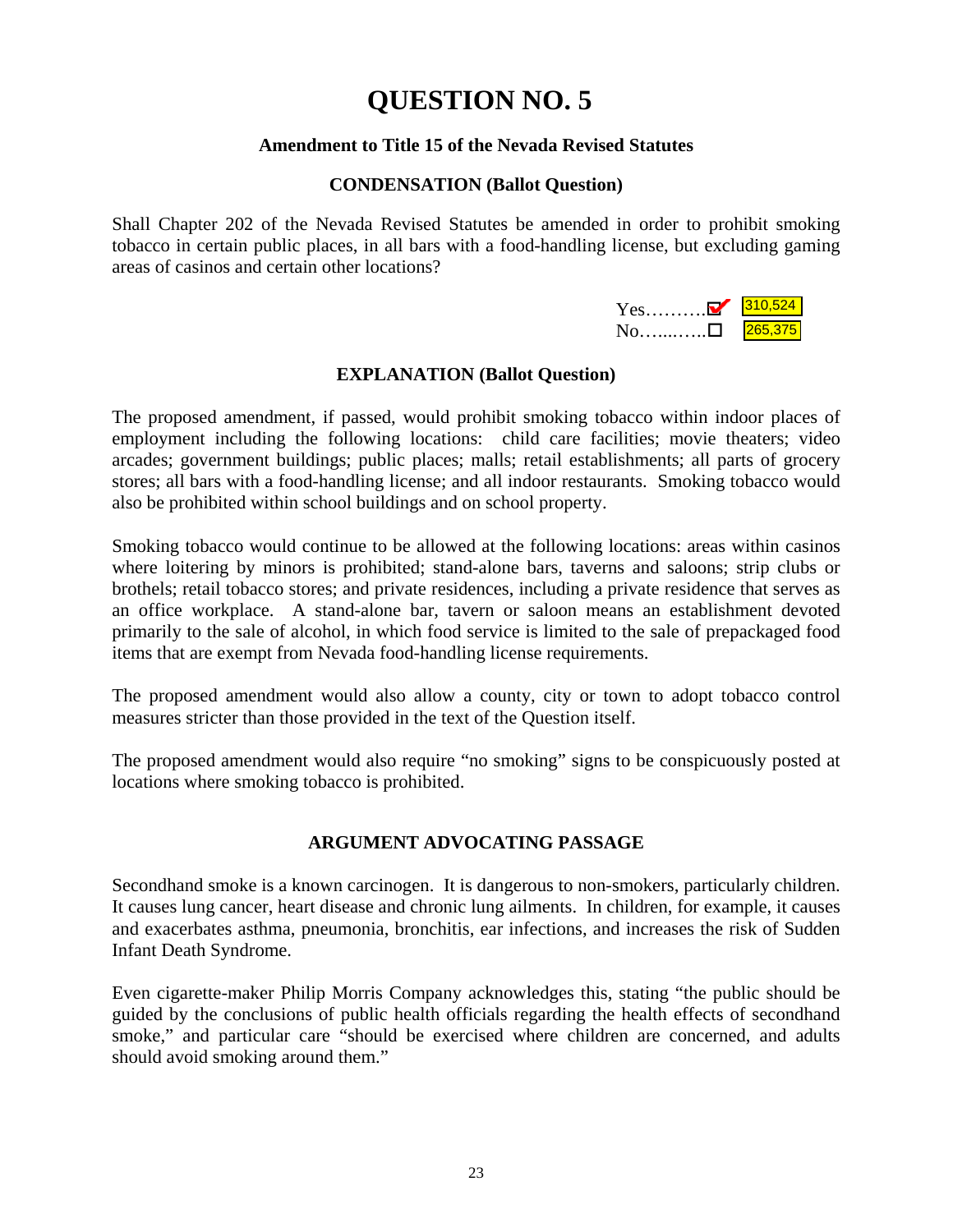Voting "YES" for this measure provides the most significant change to state laws on smoking in public places. Voting "YES" protects Nevadans by prohibiting smoking in many indoor public places, primarily those where children are allowed. This includes most indoor workplaces. Smoking is still allowed in gaming areas of casinos, stand-alone bars, retail tobacco shops, brothels and strip clubs.

We strongly believe that this measure does not affect hotel and motel rooms in any way because, as with other private residences, occupants of hotel and motel rooms have a reasonable expectation of privacy and the right to engage in legal behavior if not otherwise prohibited, as the proponents of Question 5 never intended for hotel and motel rooms to become non-smoking areas.

This measure also lets local authorities make tougher regulations on tobacco use. Existing law provides for some local control, from public safety to liquor to gaming.

Nevadans want change. In 2002, about 68% of voters in both Clark and Washoe counties supported an advisory question whether smoking should be prohibited in public places where children are allowed. About 58% of voters in each county supported a second advisory question whether local boards of health should be able to adopt regulations tougher than state law. Nationally, 23 states plus Washington, D.C. have smoke-free laws.

Filtration systems are not the answer to eliminating health risks from secondhand smoke exposure – don't let special interests tell you otherwise. The American Society of Heating, Refrigerating and Air-Conditioning Engineers (ASHRAE) states filtration systems should not be relied on to control health risks from secondhand smoke. Further, ASHRAE "encourages the elimination of smoking in the indoor environment" as the only way to effectively eliminate health risks.

Smoke-free laws do not harm businesses such as restaurants and bars. At worst, they've had no effect at all; at best, they produce positive trends. These types of businesses recognize these laws can mean a healthier bottom line. Restaurants in states that have enacted smoke-free laws, for example, have seen increases in sales, profits, tax receipts, patronage, employment and liquor license applications. Various chambers of commerce in other states support smoke-free laws. It has been found that smoke-free legislation has been easy to implement.

Nevadans deserve the right to breathe clean indoor air. Voting "YES" provides meaningful public benefit and best protects families and children from the health risks of secondhand smoke.

*The above argument was submitted by the Ballot Question Committee composed of citizens in favor of this question as provided for in NRS 293.252* 

# **REBUTTAL TO ARGUMENT ADVOCATING PASSAGE**

Question 5 bans smoking – in specific places. Unfortunately, it also requires all Nevada residents – smokers and non-smokers - to give up important freedoms.

The supporters of Question 5 want you to believe that there is only one way to protect Nevadans from second-hand smoke – by enacting one of the most extreme smoking bans in the country –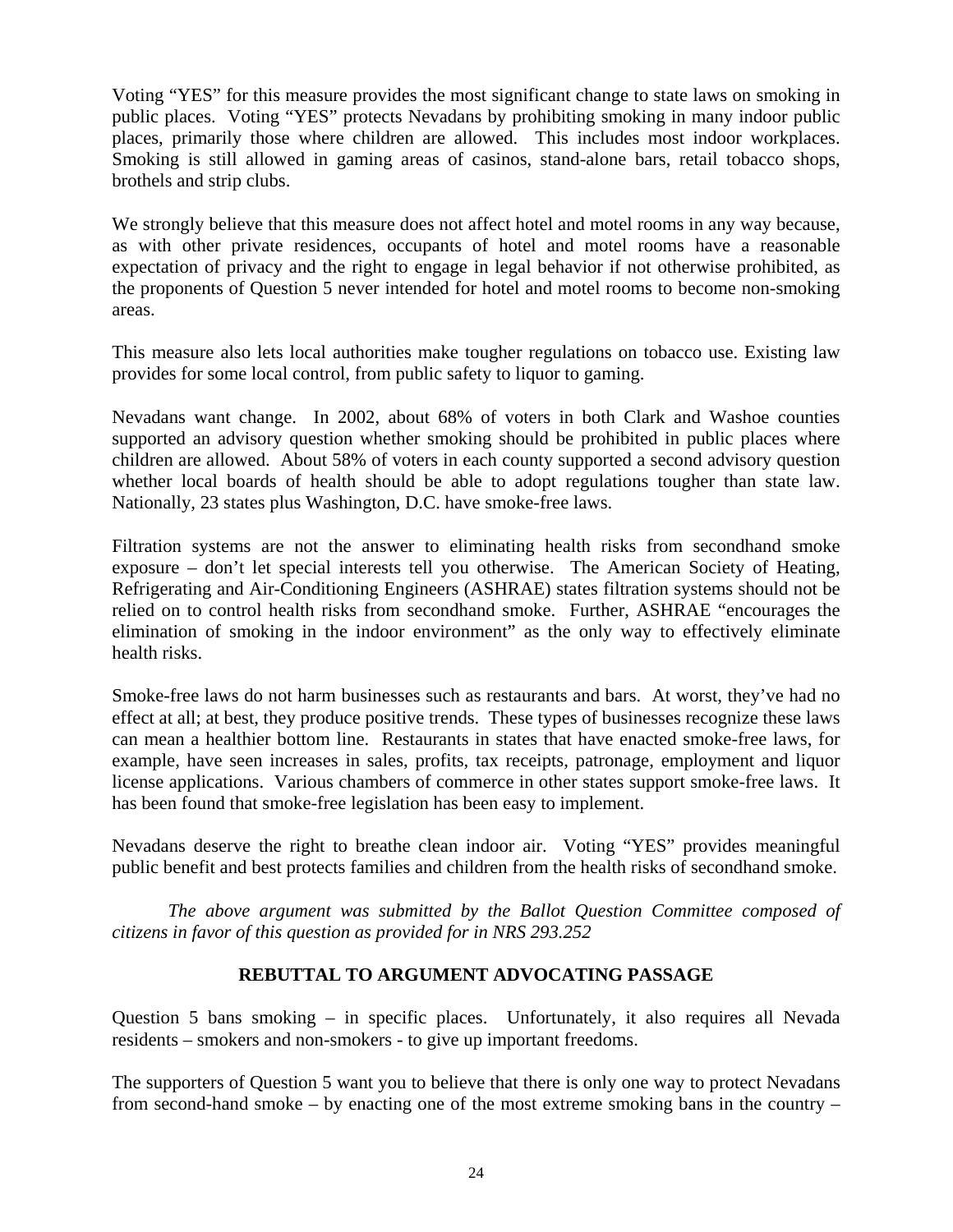without regard for our economy or our ability to make common-sense choices for ourselves and our families. Question 5's language bans smoking in indoor places of employment, therefore, it appears that smoking is banned in hotel and motel rooms, which further shows how Question 5 goes too far.

Supporters of this initiative will tell you other states have not been negatively affected by smoking bans – but none of those examples rely as heavily on tourism as Nevada.

Chambers of Commerce in both Northern and Southern Nevada support Question 4 - a commonsense smoking ban, but have declined to endorse Question 5 because they understand that Nevada residents and small businesses will suffer if this is passed.

Protect our rights. Protect our Children. Vote Responsibly. Vote "No" on Question 5."

 *The above argument was submitted by the Ballot Question Committee composed of citizens opposed to this question as provided for in NRS 293.252* 

# **ARGUMENT OPPOSING PASSAGE**

We believe Question 5 is a masked attempt to saddle Nevada residents and businesses with one of the strictest smoking bans in the nation.

Question 5 allows the government to take away your decision-making rights and a spokesman for the Las Vegas Metropolitan Police Department stated that Question 5 will lead to more Drunk Drivers.

Question 5 is deceptive in its intent and seeks to eliminate smoking altogether within most businesses frequented by adults. Quite simply, under the onerous provisions of Question 5, if a bar, tavern or saloon serves hot or cooked food, thus requiring a food-handling license, smoking is not allowed anywhere in that bar, tavern or saloon. If passed, Question 5 forces bar owners to choose between serving food other than pre-packaged popcorn, peanuts or chips to their patrons or allowing them to smoke and forces every Nevada restaurant to become entirely smoke-free – even in areas where children are already banned.

According to a spokesman from the Las Vegas Metropolitan Police Department, if Question 5 is passed, it will lead to an increased number of drunk driving incidents as the consumption of food is widely considered an important offset when consuming alcohol.

Question 5 is an extreme measure that may ban all Nevada hotels, resorts and casinos from offering smoking and non-smoking room options and will take away the right of certain business owners to set-aside designated smoking areas for people over 21 years of age.

A "NO" vote on Question 5 is a vote for the economic future of Nevada.

Supporters of Question  $5$  – have stated that passage of Question 5 will not have a negative impact on businesses, however, many of Nevada small business owners have stated that they will stop food service in their facility, which we believe may lead to a loss of Nevada jobs and significant tax revenue.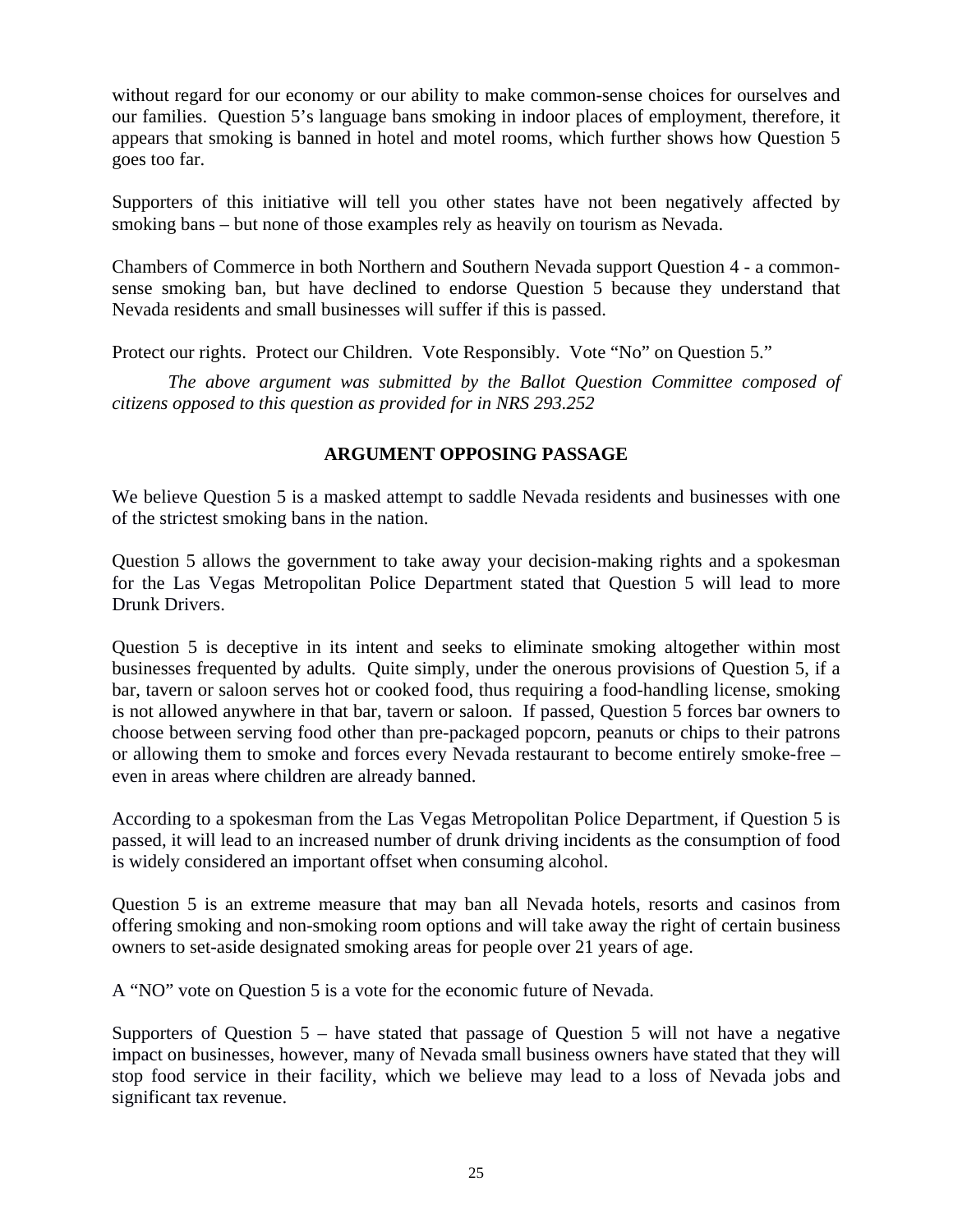Question 5 makes smoking in most places a crime and creates a drain on local law enforcement resources. Police officers will be faced with the choice of enforcing this smoking law, like writing a citation to someone smoking in a food-serving neighborhood bar, or protecting people from violent crime.

A "NO" vote on Question 5 is a vote against extreme actions and additional government intrusion in our lives.

A "NO" vote on Question 5 is a vote to protect your rights and personal liberties.

Nevada children need to be protected from second-hand smoke, but we must do it in a responsible and thoughtful manner.

Nevadans should reject this extreme measure by voting no on Question 5 and improve our quality of life.

Vote "NO" on Question 5.

*The above argument was submitted by the Ballot Question Committee composed of citizens opposed to this question as provided for in NRS 293.252* 

# **REBUTTAL TO ARGUMENT OPPOSING PASSAGE**

Question 5 is not extreme. It is consistent with smoke-free laws enacted in other states.

Disease caused by secondhand smoke is a serious public health issue. Compliance is typically self-enforcing and carried out in a manner consistent with other public health matters. Only if complaints are filed is law enforcement involved.

Freedom of choice is not compromised. People can choose to smoke or not smoke – that does not change. Laws exist to protect people from harm by the behavior of others. Even brief exposure to secondhand smoke harms non-smokers.

We strongly believe that this measure does not affect hotel and motel rooms in any way because, as with other private residences, occupants of hotel and motel rooms have a reasonable expectation of privacy and the right to engage in legal behavior if not otherwise prohibited, as the proponents of Question 5 never intended for hotel and motel rooms to become non-smoking areas.

Most, if not all, bars, taverns and saloons that serve meals prepared on site, thereby requiring a food-handling license, such as Nevada's many sports bars, allow children and families in their establishments, so prohibiting smoking in these places is consistent with the measure's intent to protect children and all non-smokers from the dangers of secondhand smoke. It is pure speculation that Question 5 will lead to more drunk drivers. Having a liquor license is a privilege. If bar owners choose to stop food service in order to allow smoking and turn drunk drivers out on our streets, their licenses should be revoked.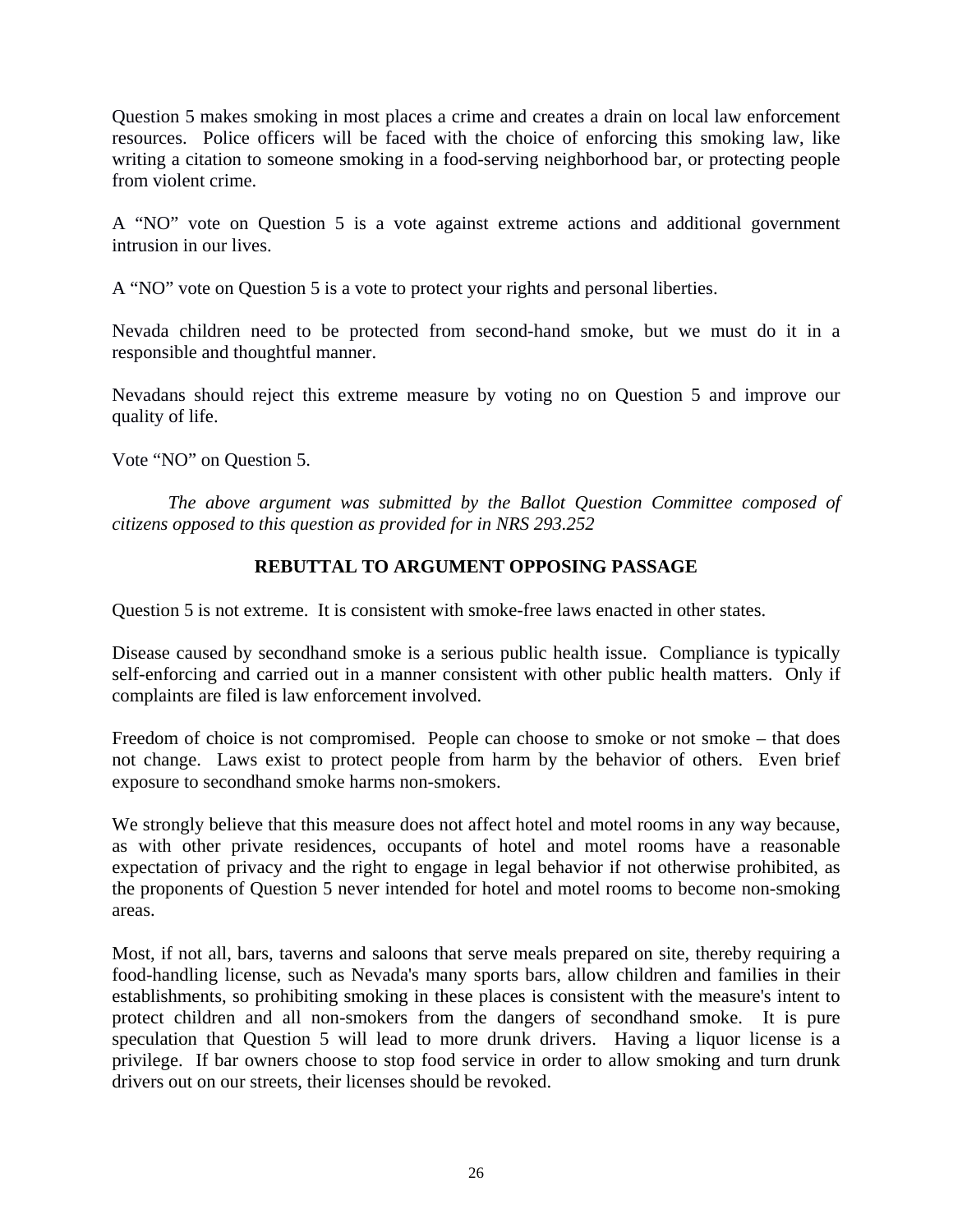Providing non-smoking areas is not effective. Separating smoking and non-smoking areas does not protect non-smokers. That's not the responsible way to protect children or adults.

Smoke-free laws in other states have no adverse economic impact on the hospitality industry – restaurants and bars. Tourist destinations such as New York, California and Florida are smokefree (Hawaii's laws take effect this November). Restaurants and bars there have increased sales, profits, tax receipts, employment and patronage.

*The above argument was submitted by the Ballot Question Committee composed of citizens in favor of this question as provided for in NRS 293.252* 

# **FISCAL NOTE**

# **FINANCIAL IMPACT – CANNOT BE DETERMINED**

Question 5 proposes to amend Chapter 202 of the *Nevada Revised Statutes* to prohibit smoking in government buildings, schools, and other indoor places of employment, including, but not limited to, child care facilities, video arcades, indoor portions of restaurants, movie theaters, grocery stores, malls, and other retail establishments. The proposed prohibition on smoking would not apply to areas of casinos where loitering by minors is prohibited; stand-alone bars, taverns, and saloons; retail tobacco stores; strip clubs and brothels; and private residences, unless that private residence houses a child care, adult day care, or health care facility.

# FINANCIAL IMPACT OF THE INITIATIVE

Establishments where smoking is prohibited by Question 5 would be required to conspicuously post "No Smoking" signs at all entrances and throughout the establishment. State law currently prohibits smoking in public buildings, except in specific designated areas, and requires the posting of "No Smoking" signage in areas not designated as smoking areas. It is difficult to determine the amount of new or additional signage needed in state and local buildings, beyond those required by current statute, to comply with the provisions of Question 5. Thus, the specific financial impact to state and local governments, including school districts, with regard to the implementation of the provisions of Question 5 requiring "No Smoking" signage at all entrances and throughout public buildings cannot be determined with any degree of certainty.

State and local governments would also be required to remove all ashtrays and other smoking paraphernalia from public buildings where smoking is prohibited. State law currently prohibits smoking in public buildings, except in specific designated areas. It is difficult to determine the amount of ashtrays or other smoking paraphernalia that may need to be removed from these designated areas in order to comply with the provisions of Question 5. Therefore, the specific financial impact to state and local governments, including school districts, with regard to the implementation of the provisions of Question 5 requiring the removal of ashtrays and other smoking paraphernalia from public buildings cannot be reliably estimated.

Current statute requires health authorities and law enforcement agencies to enforce smoking laws within the state, but it is difficult to identify any potential increase in duties or responsibilities requiring additional resources to enforce Question 5 compared to those required by current statute. Since the need or demand for additional resources cannot be easily predicted, a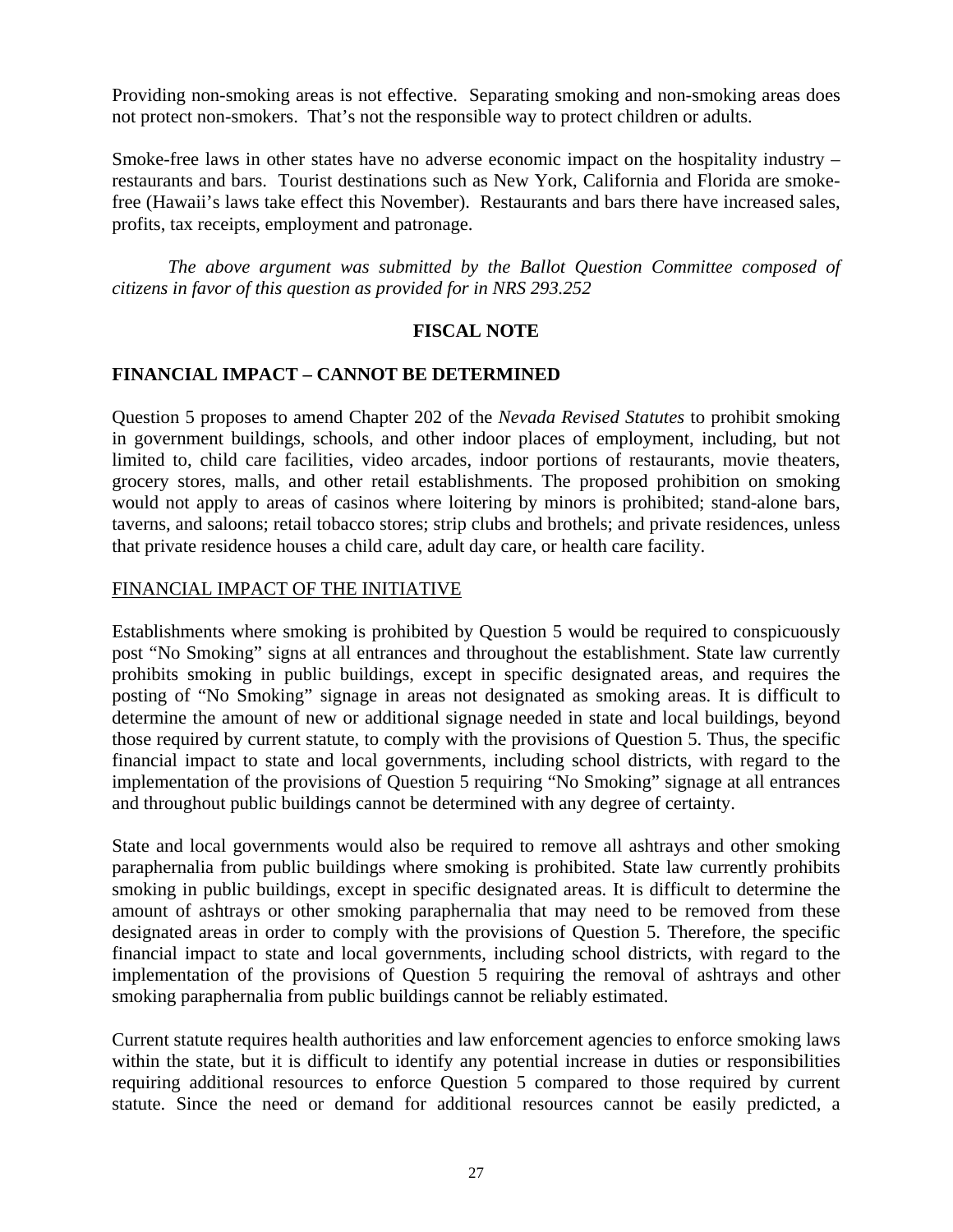reasonable estimate of the financial impact upon state and local governments with regard to enforcement of Question 5 cannot be made.

*The fiscal note was prepared by the Legislative Counsel Bureau pursuant to NRS 295.01*

#### **FULL TEXT OF THE MEASURE**

#### **CLEAN INDOOR AIR ACT INITIATIVE PETITION**

SUMMARY: Provides for enactment of Nevada Clean Indoor Air Act: Protecting children and families from secondhand smoke in most public places, excluding stand-alone bars and gaming areas of casinos.

EXPLANATION – Matter in *bolded italics* is new; matter between brackets **[**omitted material**]** is material to be omitted.

THE PEOPLE OF THE STATE OF NEVADA, REPRESENTED IN SENATE AND ASSEMBLY, DO ENACT AS FOLLOWS:

Section 1. This Act shall be known, cited and referred to as the "Nevada Clean Indoor" Air Act: Protecting children and families from secondhand smoke in most public places, excluding stand- alone bars and gaming areas of casinos."

**Sec. 2.** Chapter 202 of NRS is hereby amended by adding thereto a new section to read as follows:

1. Except as otherwise provided in subsection 3, smoking tobacco in any form is prohibited within indoor places of employment including, but not limited to, the following:

(a) Child care facilities;

(b) Movie theatres;

(c) Video arcades;

(d) Government buildings and public places;

(e) Malls and retail establishments;

(f) All areas of grocery stores; and

(g) All indoor areas within restaurants.

2. Without exception, smoking tobacco in any form in prohibited within school buildings and on school property.

3. Smoking tobacco is *not* prohibited in:

(a) Areas within casinos where loitering by minors is already prohibited by state law pursuant to NRS 463.350;

(b) Stand-alone bars, taverns and saloons;

(c) Strip clubs or brothels;

(d) Retail tobacco stores;

(e) Private residences, including private residences which may serve as an office workplace, except if used as a childcare, an adult day care or a health care facility.

4. In areas or establishments where smoking is not prohibited by this Act, nothing in state law shall be construed to prohibit the owners of said establishments from voluntarily creating nonsmoking sections or designating the entire establishment as smoke free.

5. Nothing in state law shall be construed to restrict local control or otherwise prohibit a county, city or town from adopting and enforcing local tobacco control measures that meet or exceed the minimum applicable standards set forth in this Act.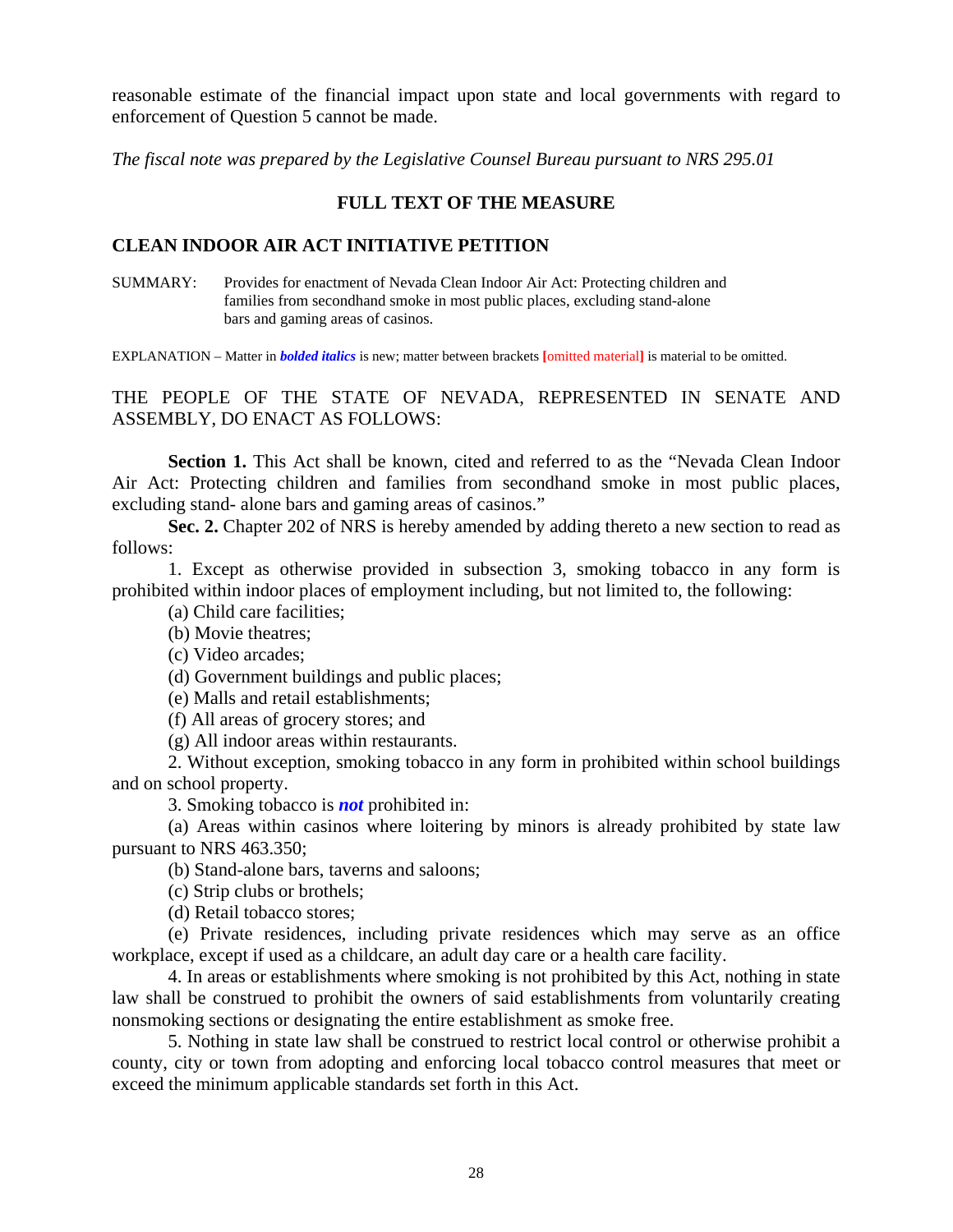6. "No Smoking" signs or the international "No Smoking" symbol shall be clearly and conspicuously posted in every public place and place of employment where smoking is prohibited by this Act. Each public place and place of employment where smoking is prohibited shall post, at every entrance, a conspicuous sign clearly stating that smoking is prohibited. All ashtrays and other smoking paraphernalia shall be removed from any area where smoking is prohibited.

7. Health authorities, police officers of cities or towns, sheriffs and their deputies shall, within their respective jurisdictions, enforce the provisions of this Act and shall issue citations for violations of this Act pursuant to NRS 202.2492 and NRS 202.24925.

8. No person or employer shall retaliate against an employee, applicant or customer for exercising any rights afforded by, or attempts to prosecute a violation of, this Act.

9. For the purposes of this Act, the following terms have the following definitions:

(a) "Childcare facilities" has the meaning ascribed to it in NRS 432A.024;

(b) "Video arcade" has the meaning ascribed to it in paragraph (d) of subsection 3 of NRS 453.3345;

(c) "Government building" means any building or office space owned or occupied by (1) any component of the University and Community College System of Nevada and used for any purpose related to the system, (2) the State of Nevada and used for any public purpose, or (3) any county, city, school district or other political subdivision of the State and used for any public purpose;

(d) "Public places" means any enclosed areas to which the public is invited or in which the public is permitted;

(e) "School building" means all buildings on the grounds of any public school described in NRS 388.020 and any private school as defined in NRS 394.103;

(f) "School property" means the grounds of any public school described in NRS 388.020 and any private school as defined in NRS 394.103;

(g) "Casino" means an entity that contains a building or large room devoted to gambling games or wagering on a variety of events. A casino must possess a nonrestricted gaming license as described in NRS 463.0177 and typically uses the word 'casino' as part of its proper name;

(h) "Restaurant" means a business which gives or offers for sale food, with or without alcoholic beverages, to the public, guests, or employees, as well as kitchens and catering facilities in which food is prepared on the premises for serving elsewhere;

(i) "Place of employment" means any enclosed area under the control of a public or private employer which employees frequent during the course of employment including, but not limited to, work areas, restrooms, hallways, employee lounges, cafeterias, conference and meeting rooms, lobbies and reception areas;

(j) "Health Authority" has the meaning ascribed to it in NRS 202.2485;

(k) "Stand-alone bar, tavern or saloon" means an establishment devoted primarily to the sale of alcoholic beverages to be consumed on the premises, in which food service is incidental to its operation, and provided that smoke from such establishments does not infiltrate into areas where smoking is prohibited under the provisions of this Act. In addition, a stand-alone bar, tavern or saloon must be housed in either: (1) a physically independent building that does not share a common entryway or indoor area with a restaurant, public place or any other indoor workplaces where smoking is prohibited by this Act, or (2) a completely enclosed area of a larger structure, such as a strip mall or an airport, provided that indoor windows must remain shut at all times and doors must remain closed when not actively in use;

(l) "Completely enclosed area" means an area that is enclosed on all sides by any combination of solid walls, windows or doors that extend from the floor to the ceiling;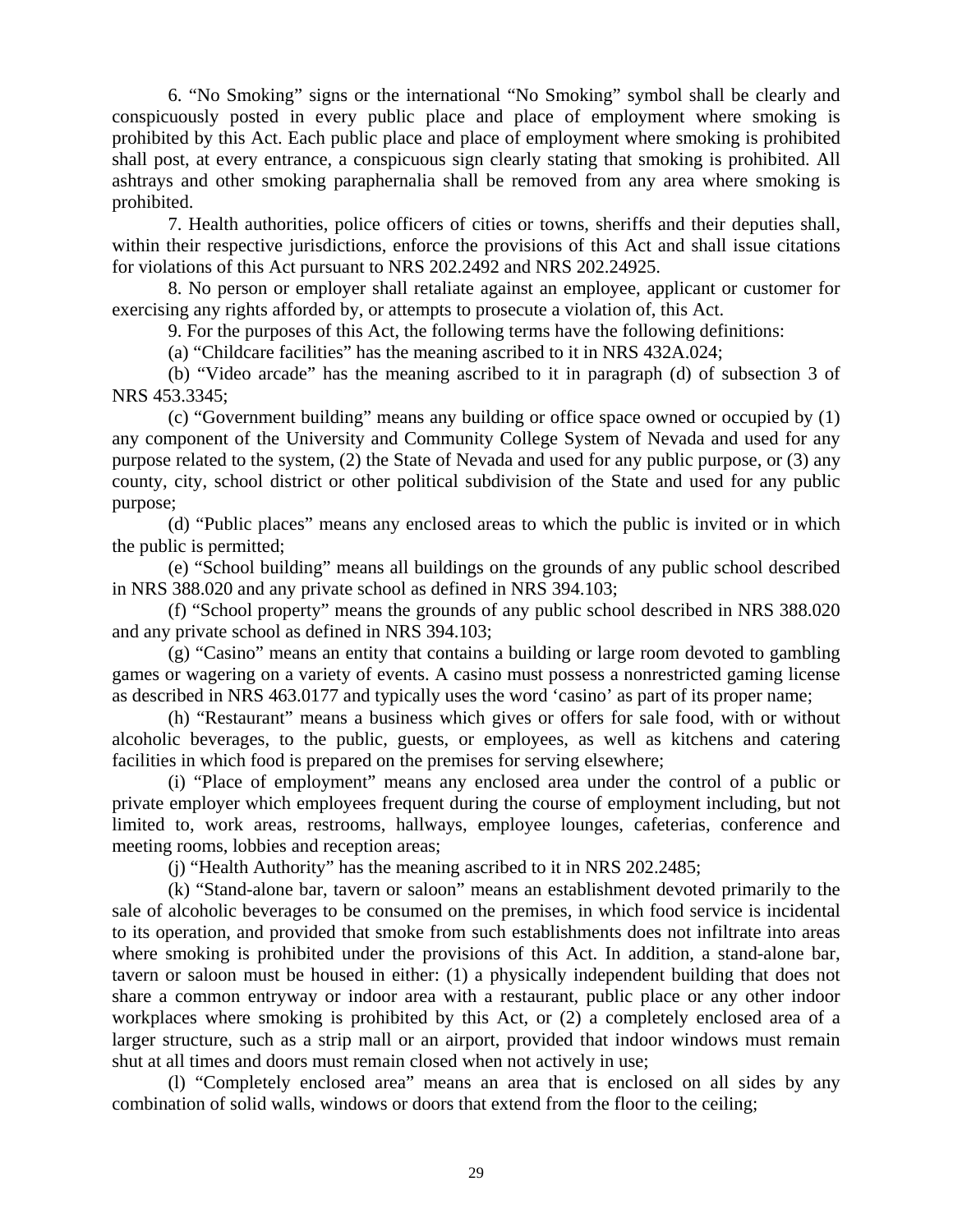(m) "Incidental food service or sales" means the service of prepackaged food items including, but not limited to, peanuts, popcorn, chips, pretzels or any other incidental food items that are exempt from food licensing requirements pursuant to subsection 2 of NRS 446.870;

(n) "Retail tobacco store" means a retail store utilized primarily for the sale of tobacco products and accessories and in which the sale of other products is merely incidental.

10. Any statute or regulation inconsistent with this Act is null and void.

11. The provisions of this Act are severable. If any provision of this Act or the application thereof is declared by a court of competent jurisdiction to be invalid or unconstitutional, such declaration shall not affect the validity of the Act as a whole or any provision thereof other than the part declared to be invalid or unconstitutional.

**Sec. 3.** This act shall be in full force and effect 10 days from and after its passage and approval.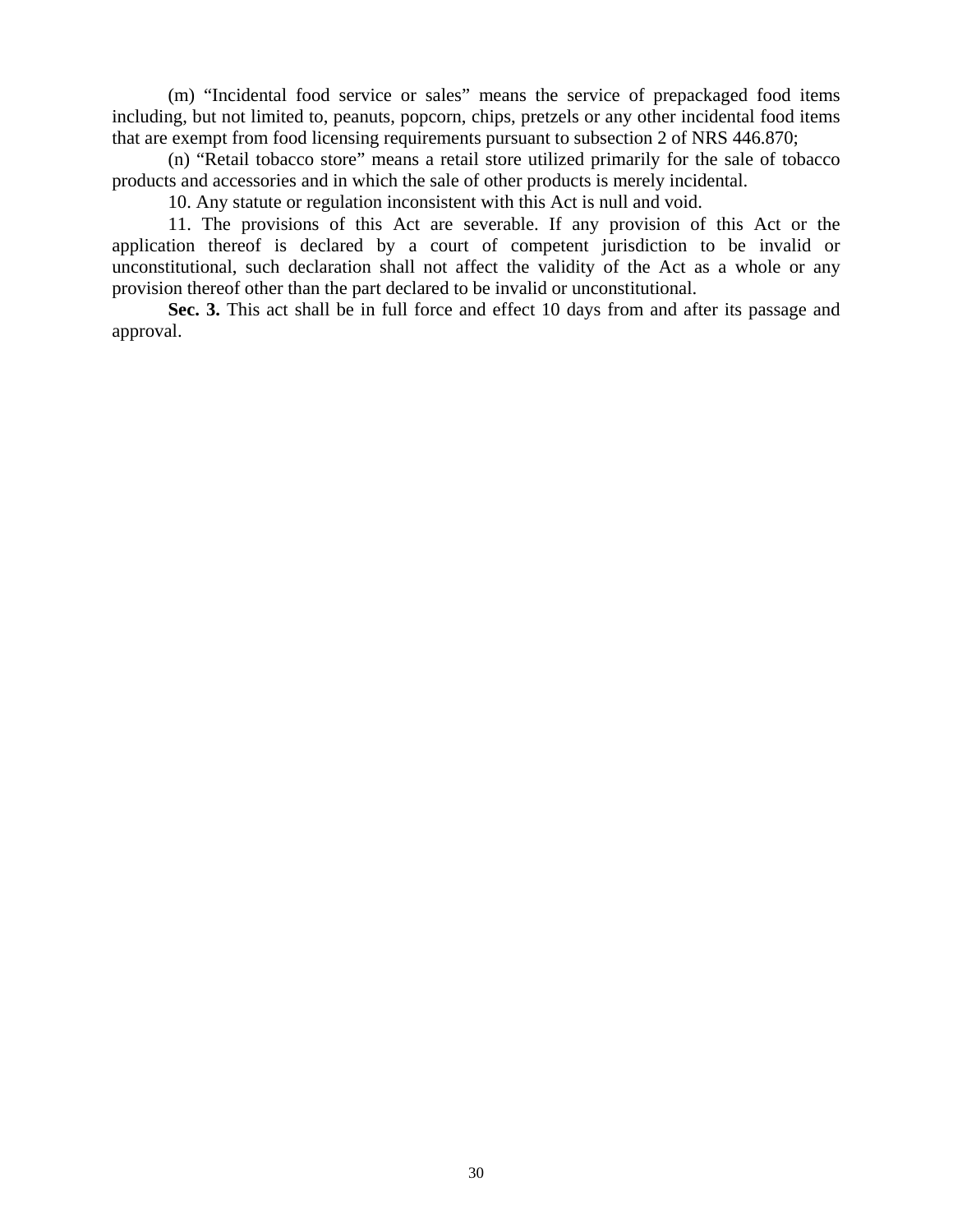# **QUESTION NO. 6**

# **Amendment to the Nevada Constitution**

# **CONDENSATION (Ballot Question)**

Shall the Nevada Constitution be amended to raise the minimum wage paid to employees?

| $Yes$        | - -<br>$\sim$ |
|--------------|---------------|
| . <b>.</b> . | R(            |

### **EXPLANATION (Ballot Question)**

The proposed amendment, if passed, would create a new section to Article 15 of the Nevada Constitution. The amendment would require employers to pay Nevada employees \$5.15 per hour worked if the employer provides health benefits, or \$6.15 per hour worked if the employer does not provide health benefits. The rates shall be adjusted by the amount of increases in the federal minimum wage over \$5.15 per hour, or, if greater, by the cumulative increase in the cost of living measured by the Consumer Price Index (CPI), with no CPI adjustment for any one-year period greater than 3%.

The following arguments for and against and rebuttals for Question No. 6 were prepared by a committee as required by Nevada Revised Statutes (NRS) 293.252.

### **ARGUMENT IN SUPPORT OF QUESTION NO. 6**

All Nevadans will benefit from a long-overdue increase in the state's minimum wage through a more robust economy, a decreased taxpayer burden and stronger families.

Low-income workers who do not currently earn enough to cover the basic costs of living for their families – housing, health care, food and child care – will clearly benefit. Many lowincome Nevada families live in poverty even though they have full-time jobs. A Nevada worker at the current minimum wage for 40 hours per-week — every week, all year – makes only \$10,712. If the minimum wage had been increased to keep up with rising prices over the last 25 years, it would now bring in \$15,431 per-year – not \$10,712. At the current \$5.15 an hour, many minimum wage workers in Nevada have incomes below the federal poverty line. We want to encourage people to work and be productive members of society. It's economic common sense.

Taxpayers will benefit as an increased minimum wage allows low-income working families to become more financially able to free themselves from costly taxpayer-provided services such as welfare, childcare and public health services.

Our state's economy will benefit as we develop a workforce that will earn more spendable income and put dollars directly into local stores and businesses.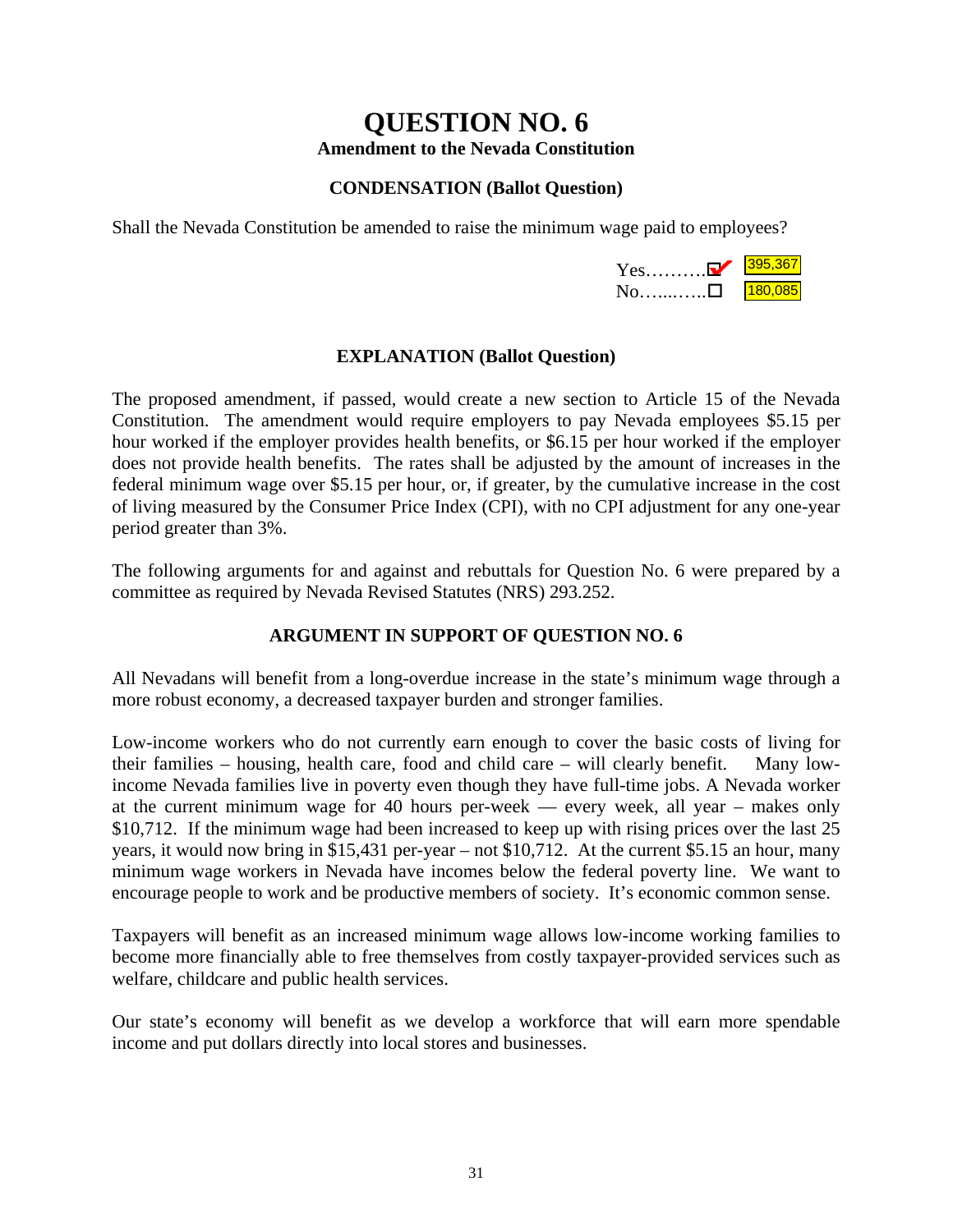Raising the minimum wage one dollar affirms Nevadan's beliefs that we value work, especially the difficult jobs performed by nursing home employees, childcare workers, and restaurant employees.

Minimum wage workers are not just teenagers working part-time to pay for movies, CDs and fast food. The vast majority of minimum wage workers in Nevada are adults (79% are 20 and older). Most work full-time. Six out of 10 minimum wage earners are women. Twenty-five percent are single mothers. And altogether they are the parents of 25,000 children. The paycheck these workers bring home accounts for about half of their families' earnings.

No matter what special interests and big corporations who oppose a fair minimum wage tell you, virtually *every* reputable economic study has found that workers don't get fired when minimum wages are passed or increased. In fact, employment increases. Eight of the eleven states that had a minimum wage above the federal level in 2003 are producing more jobs than the United States as a whole.

Raising the minimum wage makes sense for *all* of Nevada. Cast a vote for Nevada working people, Nevada taxpayers, Nevada values and a stronger Nevada economy.

*The above argument was submitted by the Ballot Question Committee composed of citizens in favor of this question as provided for in NRS 293.252* 

# **REBUTTAL TO ARGUMENT IN SUPPORT OF QUESTION NO. 6**

Contrary to claims by those eager to change Nevada's constitution, the most credible economic research for over 30 years has shown that minimum wage hikes hurt, rather than help, low-wage workers.

A recent example is the study, *The Effects of Minimum Wages Throughout the Wage Distribution*, by David Neumark, National Bureau of Economic Research; Mark Schweitzer, Federal Reserve Bank of Cleveland; and William Wascher, Board of Governors of the Federal Reserve - Division of Research and Statistics: "The evidence indicates that workers initially earning near the minimum wage are adversely affected by minimum wage increases…. Although wages of low-wage workers increase, their hours and employment decline, and the combined effect of these changes is a decline in earned income." *National Bureau of Economic Research, Working Paper 7519, 5/8/2000*.

The same year, Stanford University's Thomas MaCurdy & Frank McIntyre showed that the effect of a minimum wage increase is very similar to a "sales tax levied only on selective commodities" and conclude: "… three in four of the poorest workers *lose* from shouldering the costs of higher prices resulting from the wage increase. When these benefits and costs are considered, the minimum wage is *ineffective* as an anti-poverty policy."

 *The above argument was submitted by the Ballot Question Committee composed of citizens opposed to this question as provided for in NRS 293.252*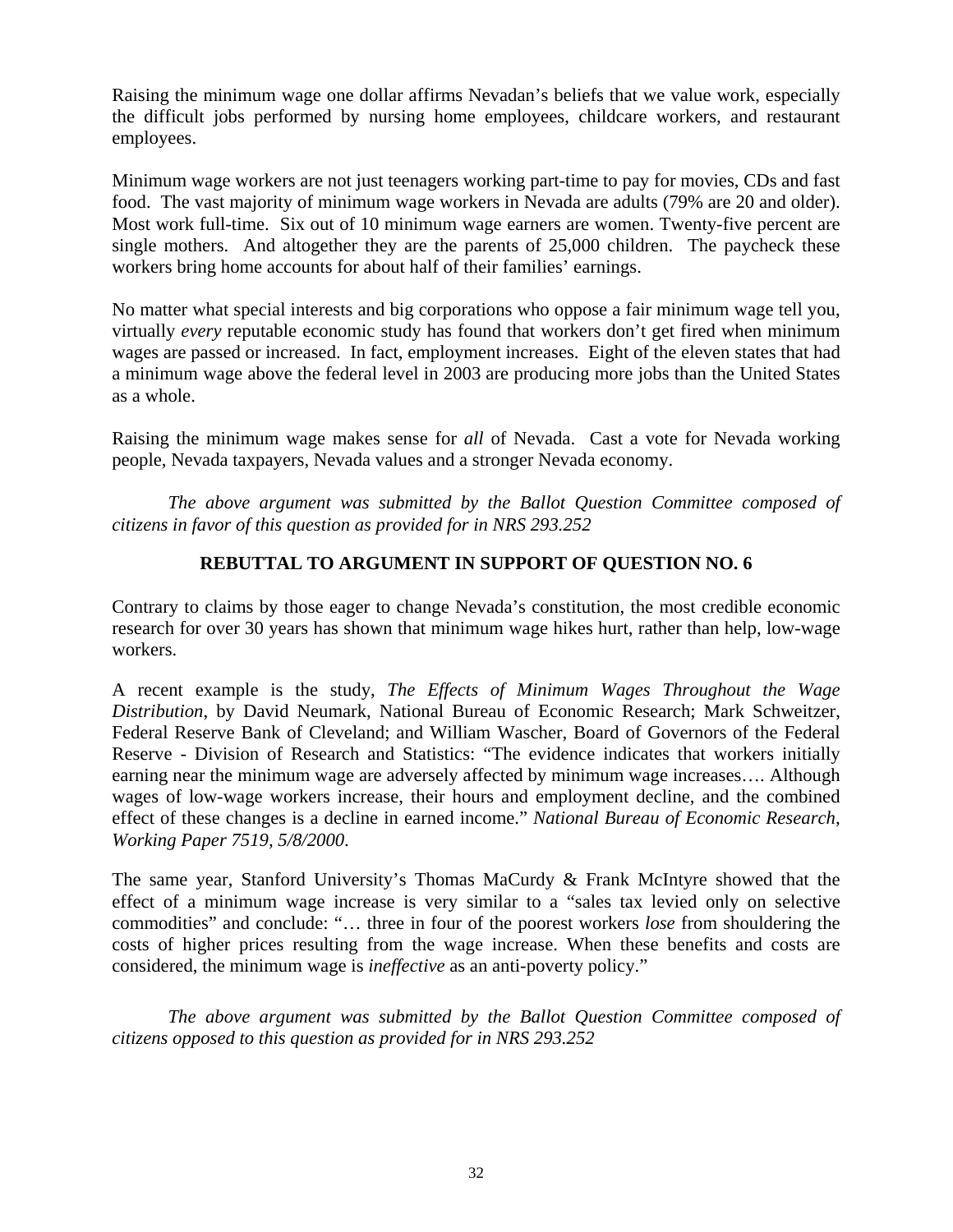# **ARGUMENT AGAINST QUESTION NO. 6**

This constitutional amendment would actually *increase* poverty in Nevada, rather than fight it.

Suffering the most would be single mothers with little education, and other unskilled workers who are just entering the job market.

Today, such entry-level employees are paid not just with wages, but also the chance to learn new job skills. With those new skills—and the work habits they learn—they are able to climb the job ladder and make better lives for themselves and their families.

But if government forces entry-level wages artificially higher, fewer businesses will be able to hire these unskilled workers. That's because their *total* cost to the company—their pay, plus their training costs—will often be greater than these workers contribute to the company. So some workers will be let go, and others will never be hired.

Nevada has long been known as a state where businesses enjoy economic opportunities they cannot find elsewhere. But this constitutional amendment would end all that.

It would suddenly place Nevada at a big economic disadvantage to many other states—states without these high wage requirements. Under this amendment, wages paid in Nevada must, from now on, exceed the federal minimum wage by about \$1 an hour. This would seriously damage Nevada businesses—especially small mom and pop businesses, which usually have fewer resources to work with.

This proposal also would discriminate against non-union companies—which means against the great majority of small businesses in Nevada. It would give labor union officials the power, under the law, to permit *union* companies to hire new employees at rates *below* the new minimum wage. This is unfair to both companies and union members. It is also a virtual invitation to union corruption.

The key to fighting poverty—and to achieving higher wages for *all* workers—is long-term economic growth. Artificially higher wages imposed by government will only obstruct such growth.

This proposed constitutional amendment should be rejected.

Fiscal impact: Negative.

Environmental impact: Neutral.

Public health, safety and welfare impact: Negative.

*The above argument was submitted by the Ballot Question Committee composed of citizens opposed to this question as provided for in NRS 293.252*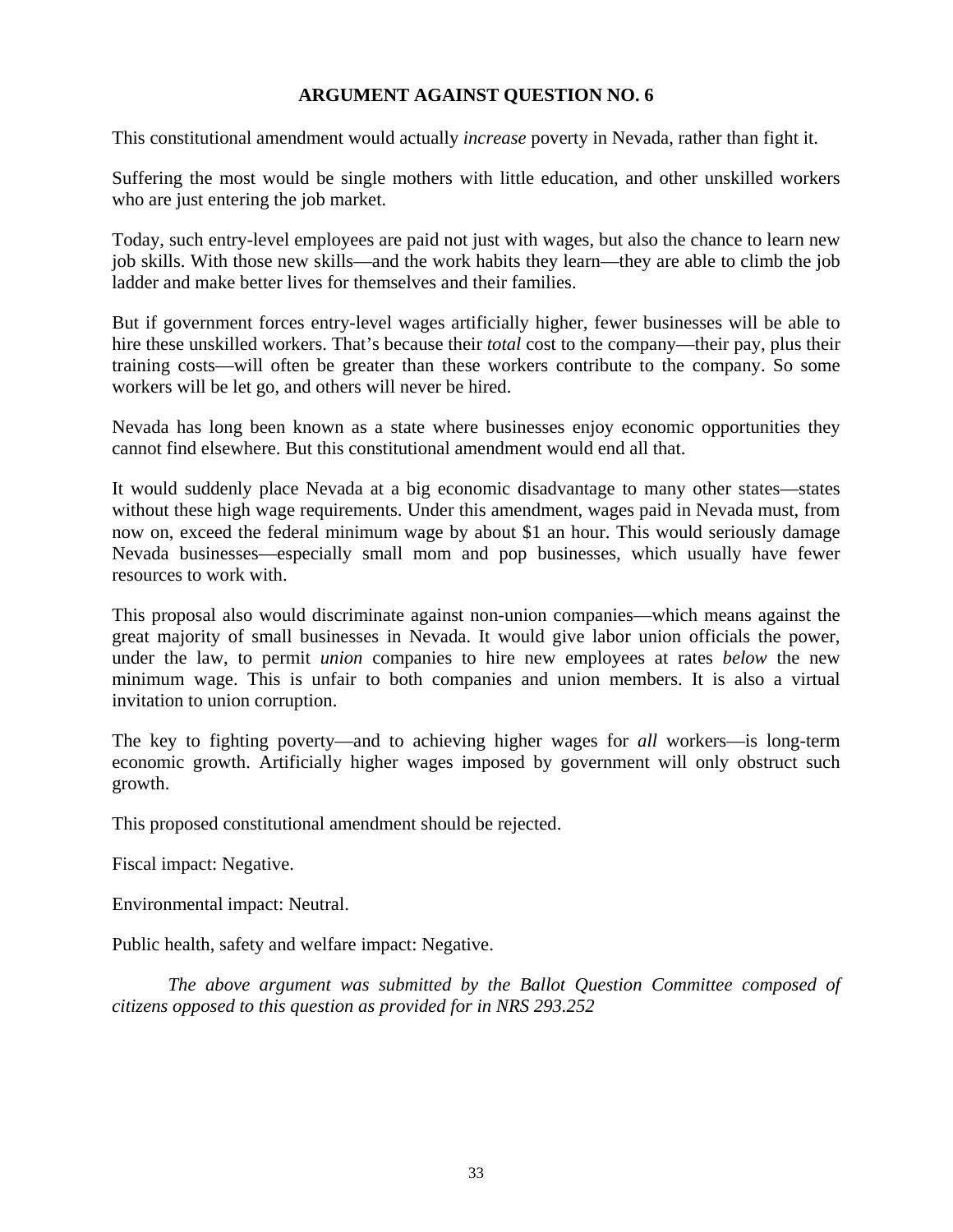# **REBUTTAL TO ARGUMENT AGAINST QUESTION NO. 6**

Raising the minimum wage in Nevada will decrease poverty as it increases people's participation in the State's economy. If increased wages actually made people poorer – as the special interests opposed to this amendment ridiculously claim – *nobody* in Nevada would ever ask for a raise.

Single mothers, as well as anyone else working a minimum wage job, will see an increase in their wages that will actually allow them to pay for housing, healthcare, food and childcare.

All available economic studies show that *everyone* wins when the minimum wage is increased. Low-income workers earn more, become less dependent on welfare and other public programs which eases the burden on taxpayers, and have more money to spend on local goods and services -- which strengthens the economy and generates more jobs.

There is *nothing* in the amendment to raise the minimum wage that would exempt union companies – it's a federal minimum that all companies must follow.

Raise low-income workers' wage. Spur Nevada's economic growth. Generate more buying power to support Nevada businesses. Create jobs. Move low-wage workers away from dependence on public programs and ease taxpayers' burden.

You can achieve *all* of these goals by voting YES on the minimum wage amendment.

*The above argument was submitted by the Ballot Question Committee composed of citizens in favor of this question as provided for in NRS 293.252* 

### **FISCAL NOTE**

### **FINANCIAL IMPACT – CANNOT BE DETERMINED**

Although the proposal to amend the *Nevada Constitution* to increase the minimum wage in Nevada could result in additional costs to Nevada's businesses, the impact on a particular business would depend on the number of employees working at a wage below the new requirement, the amount by which the wages would need to be increased and any actions taken by the business to offset any increased costs associated with the increased wage requirement.

The proposal would, however, result in beneficial financial impacts for employees who receive a wage increase as a result of the proposal and who are not impacted adversely by any actions taken by the business to offset the increased costs associated with the increased wage requirement.

In addition, if the proposal results in an increase in annual wages paid by Nevada's employers, revenues received by the State from the imposition of the Modified Business Tax would also increase.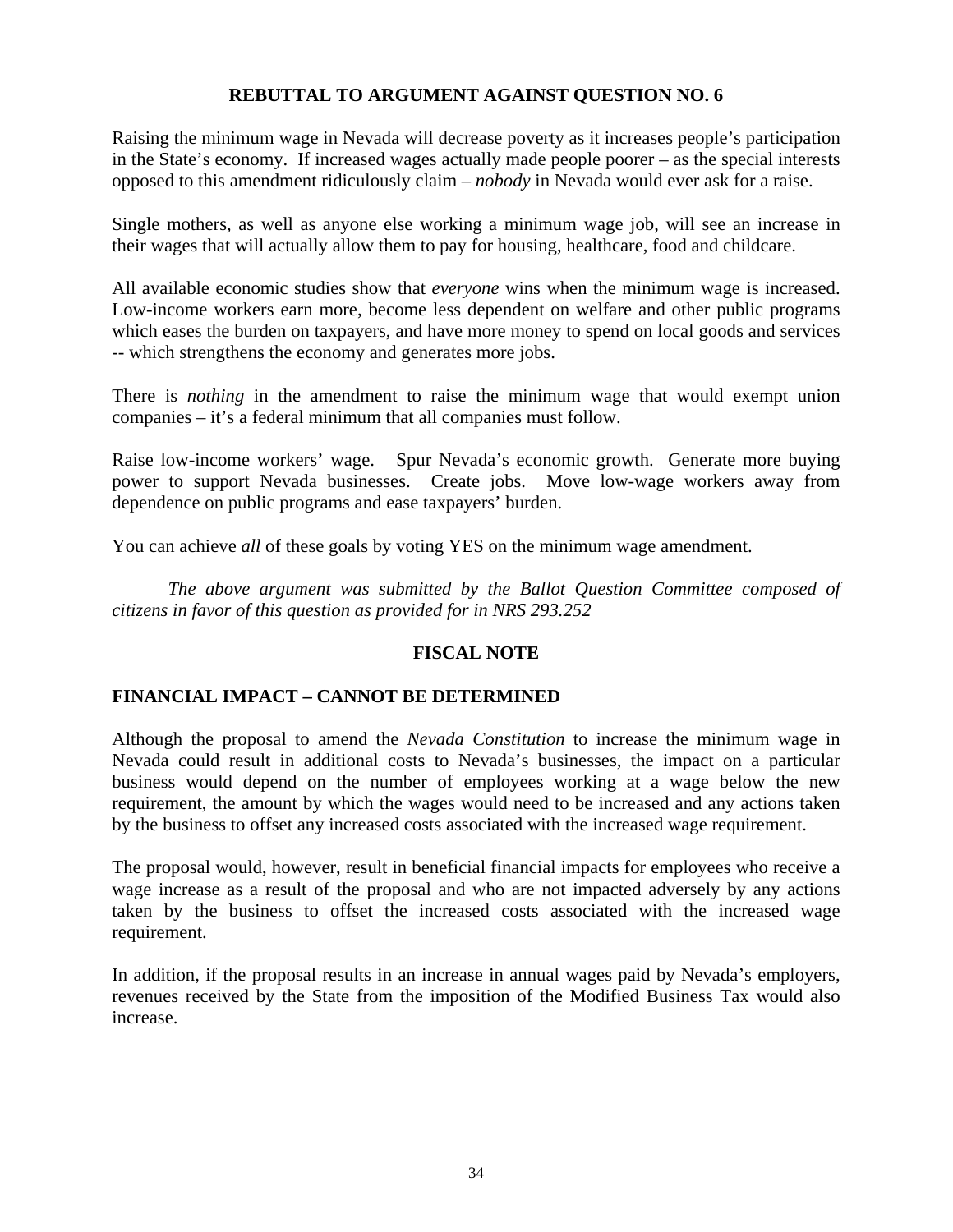## **FULL TEXT OF THE MEASURE**

## **RAISE THE MINIMUM WAGE FOR WORKING NEVADANS**

EXPLANATION – Matter in *bolded italics* is new; matter between brackets **[**omitted material**]** is material to be omitted.

# **THE PEOPLE OF THE STATE OF NEVADA DO ENACT AS FOLLOWS:**

#### **Section 1. Title**.

This Measure shall be know and may be cited as "**The Raise the Minimum Wage for Working Nevadans Act."** 

#### **Section 2. Findings and Purpose**

The people of the State of Nevada hereby make the following findings and declare their purpose in enacting this Act is as follows:

- 1. No full-time worker should live in poverty in our state.
- 2. Raising the minimum wage is the best way to fight poverty. By raising the minimum wage form \$5.15 an hour to \$6.15 an hour, a full-time worker will earn an additional \$2,000 in wages. That's enough to make a big difference in the lives of low-income workers to move many families out of poverty.
- 3. For low –wage workers, a disproportionate amount of their income goes toward cost of living expenses. Living expenses such as housing, healthcare, and food have far outpaced wage levels for Nevada's working families.
- 4. In our state, 6 out of 10 minimum wage earners are women. Moreover 25 percent of all minimum wage earners are single mothers, many of whom work full-time.
- 5. At \$5.15 an hour, minimum wage workers in Nevada make less money than they would on welfare. When people choose work over welfare, they become productive members of society and the burden on Nevada taxpayers is reduced.
- 6. Raising the minimum wage from \$5.15 an hour to \$6.15 an hour affirms Nevadan's beliefs that we value work, especially the difficult jobs performed by hotel maids, childcare workers, and nursing home employees. We need to make sure the workers who are the backbone of our economy receive fair paychecks that allow them and their families to live above the poverty line.

#### **Section 3.**

Article 15 of the Constitution of the State of Nevada is hereby amended by adding thereto a new section to read as follows:

#### *Sec. 16. Payment of minimum compensation to employees.*

*A. Each employer shall pay a wage to each employee of not less than the hourly rates set forth in this section. The rate shall be five dollars and fifteen cents (\$5.15) per hour worked, if the employer provides health benefits as described herein, or six dollars and fifteen cents (\$6.15) per hour if the employer does not provide such*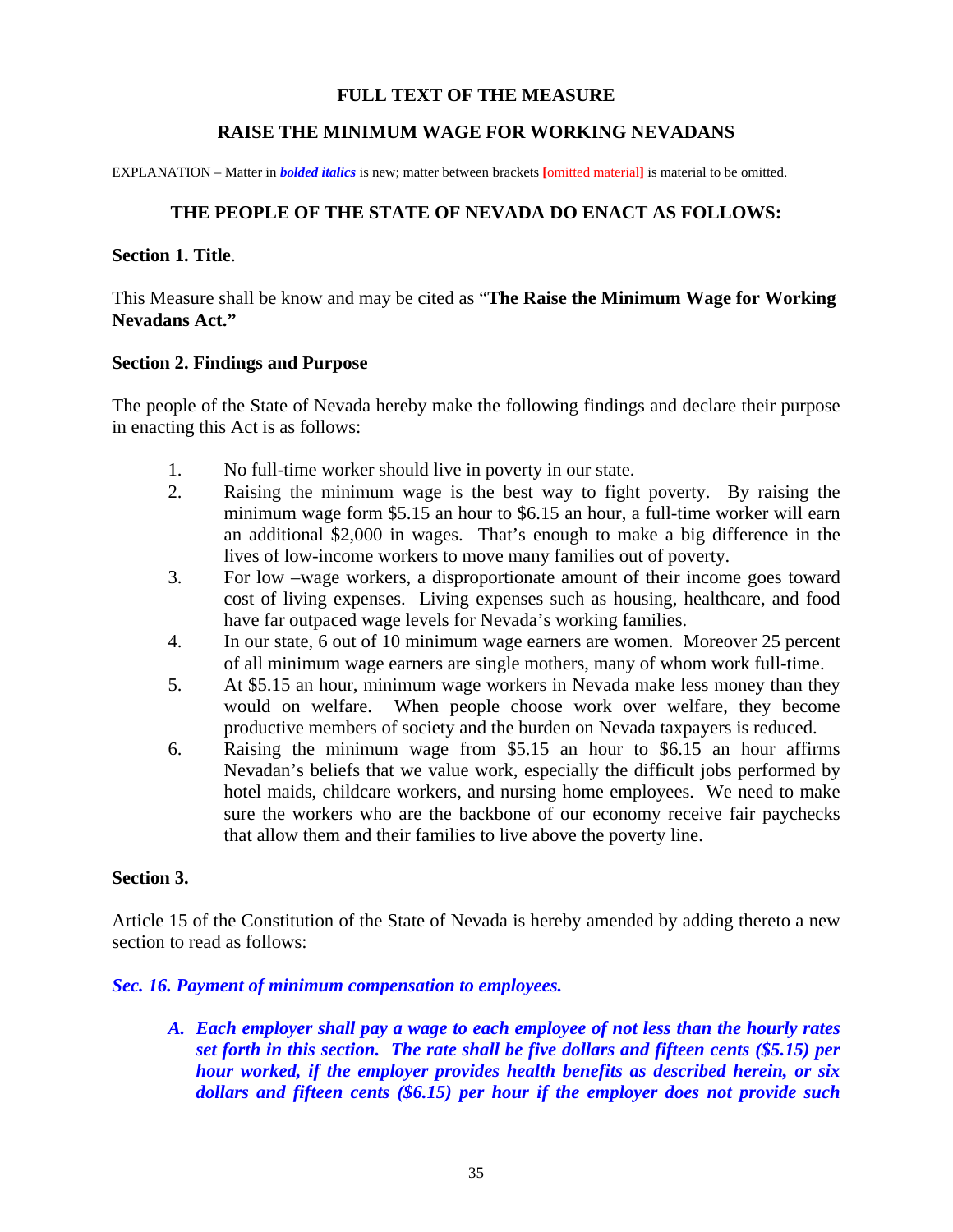*benefits. Offering health benefits within the meaning of this section shall consist of making health insurance available to the employee for the employee and the employee's dependents at a total cost to the employee for premiums of not more than 10 percent of the employee's gross taxable income from the employer. These rates of wages shall be adjusted by the amount of increases in the federal minimum wage over \$5.15 per hour, or, if greater, by the cumulative increase in the cost of living. The cost of living increase shall be measured by the percentage increase as of December 31 in any year over the level as of December 31, 2004 of the Consumer Price Index (All Urban Consumers, U.S. City Average) as published by the Bureau of Labor Statistics, U.S. Department of Labor or the successor index or federal agency. No CPI adjustment for any one-year period may be greater than 3%. The Governor or the State agency designated by the Governor shall publish a bulletin by April 1 of each year announcing the adjusted rates, which shall take effect the following July 1. Such bulletin will be made available to all employers and to any other person who has filed with the Governor or the designated agency a request to receive such notice but lack of notice shall not excuse noncompliance with this section. An employer shall provide written notification of the rate adjustments to each of its employees and make the necessary payroll adjustments by July 1 following the publication of the bulletin. Tips or gratuities received by employees shall not be credited as being any part of or offset against the wage rates required by this section.* 

- *B. The provisions of this section may not be waived by agreement between an individual employee and an employer. All of the provisions of this section, or any part hereof, may be waived in a bona fide collective bargaining agreement, but only if the waiver is explicitly set forth in such agreement in clear and unambiguous terms. Unilateral implementation of terms and conditions of employment by either party to a collective bargaining relationship shall not constitute, or be permitted, as a waiver of all or any part of the provisions of this section. An employer shall not discharge, reduce the compensation of or otherwise discriminate against any employee for using any civil remedies to enforce this section or otherwise asserting his or her rights under this section. An employee claiming violation of this section may bring an action against his or her employer in the courts of this State to enforce the provisions of this section and shall be entitled to all remedies available under the law or in equity appropriate to remedy any violation of this section, including but not limited to back pay, damages, reinstatement or injunctive relief. An employee who prevails in any action to enforce this section shall be awarded his or her reasonable attorney's fees and costs.*
- *C. As used in this section, "employee" means any person who is employed by an employer as defined herein but does not include an employee who is under eighteen (18) years of age, employed by a nonprofit organization for after school or summer employment or as a trainee for a period not longer than ninety (90) days. "Employer" means any individual, proprietorship, partnership, joint venture, corporation, limited liability company, trust, association, or other entity that may employ individuals or enter into contracts of employment.*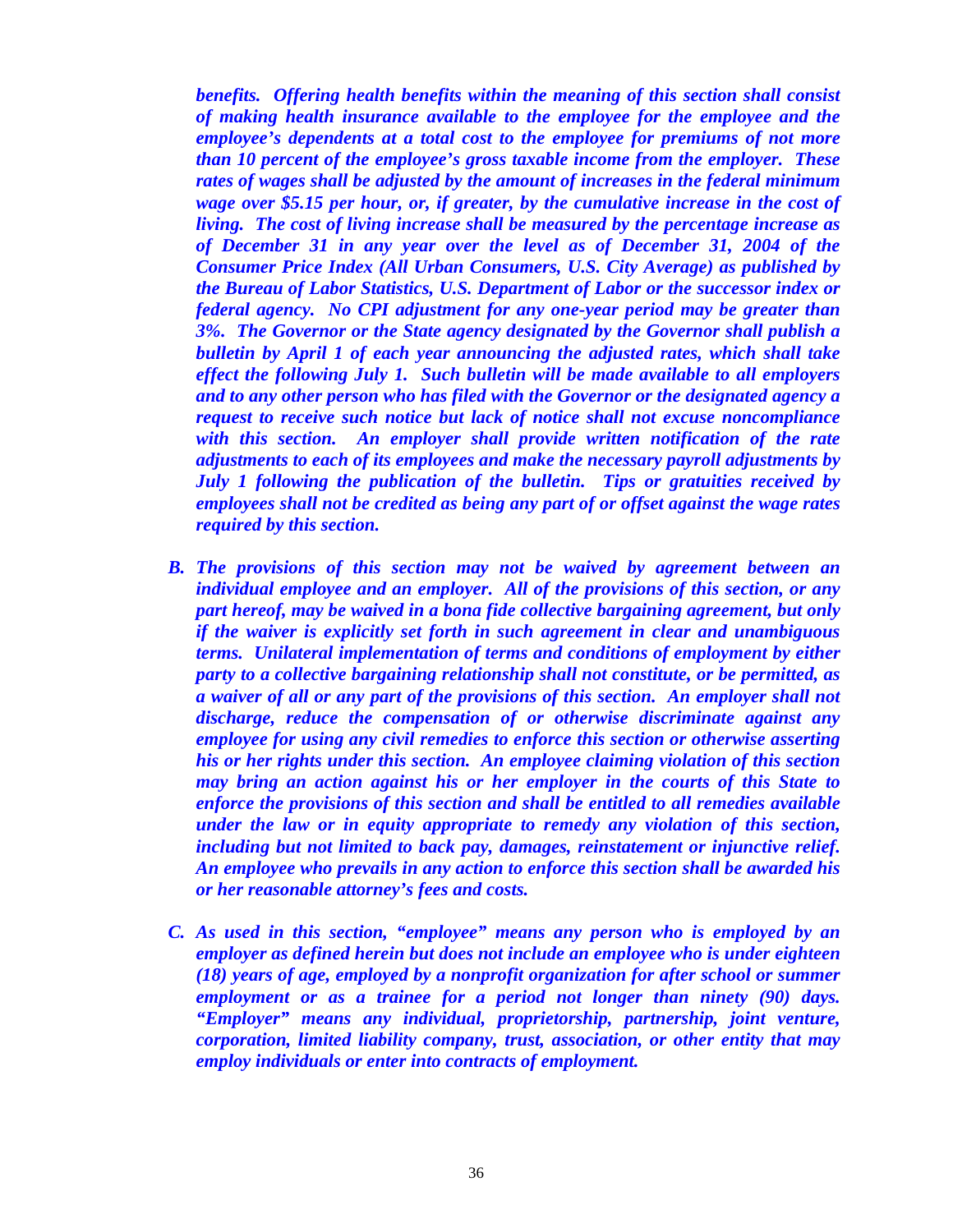*D. If any provision of this section is declared illegal, invalid or inoperative, in whole or in part, by the final decision of any court of competent jurisdiction, the remaining provisions and all portions not declared illegal, invalid or inoperative shall remain in full force or effect, and no such determination shall invalidate the remaining sections or portions of the sections of this section.*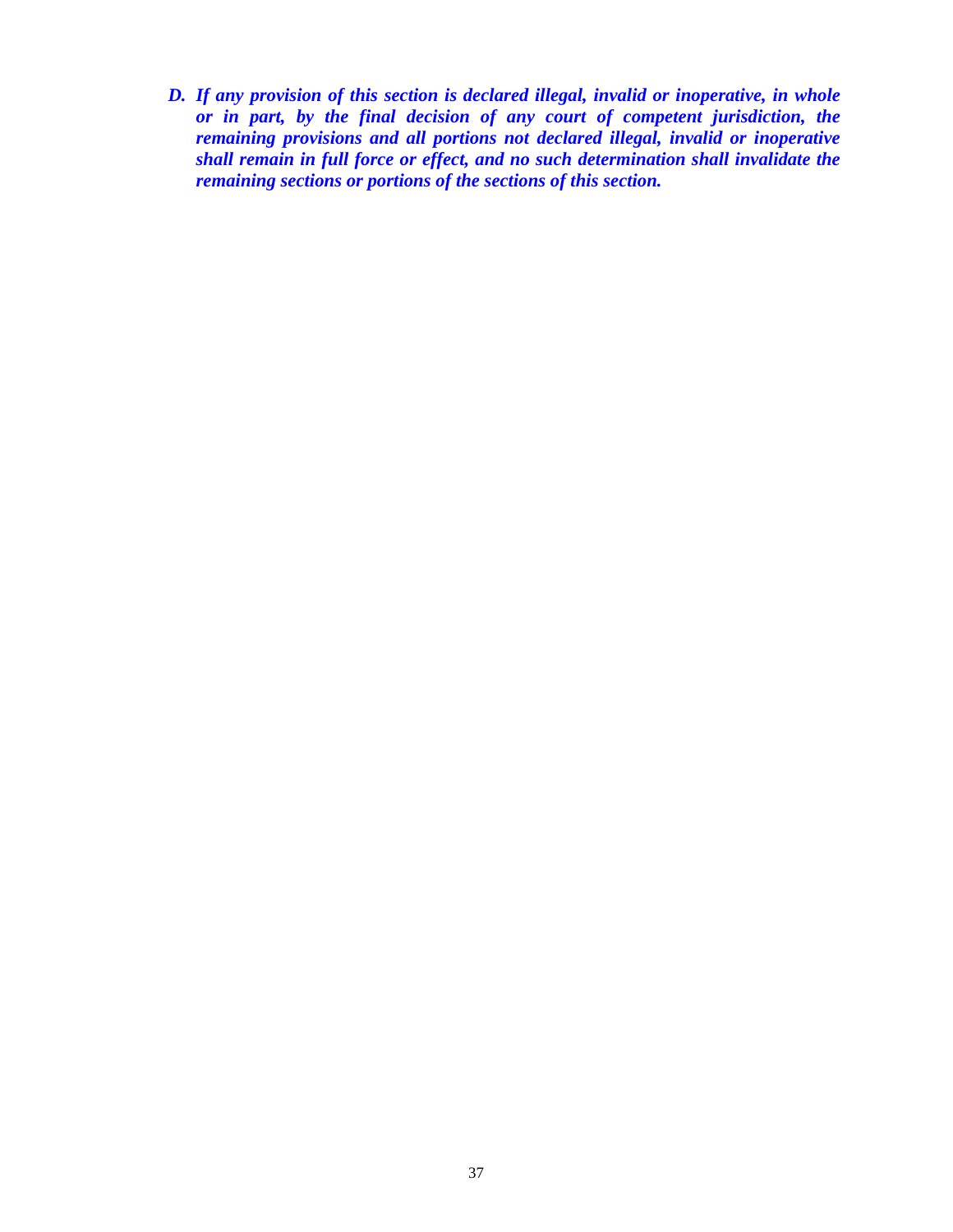# **QUESTION NO. 7**

## **Amendment to Title 32, 40 and 43 of the Nevada Revised Statutes**

#### **CONDENSATION (Ballot Question)**

Shall Titles 32, 40 and 43 of the Nevada Revised Statutes be amended in order to allow and regulate the sale, use and possession of one ounce or less of marijuana by persons at least 21 years of age, impose licensing requirements on marijuana retailers and wholesalers, allow for the sale of marijuana by licensed marijuana retailers and wholesalers, impose taxes and restrictions on the wholesale and retail sale of marijuana, and to increase the criminal penalties for causing death or substantial bodily harm when driving while under the influence of drugs or alcohol?

| $Yes$ |        |
|-------|--------|
|       | .      |
| '. Li | 1941.V |

#### **EXPLANATION (Ballot Question)**

The proposed amendments, if passed, would make various changes to Nevada law with respect to the possession and use of certain amounts of marijuana. The amendments would allow persons at least 21 years of age to purchase, possess, use and transport up to one ounce of marijuana.

The amendments would also require that marijuana retailers and wholesalers be licensed by the Nevada Department of Taxation. The amendments would subject the wholesale sale of marijuana to an excise tax, and would subject the retail sale of marijuana to the existing sales tax. The financial impact of license fees and excise taxes is further described in the Fiscal Note. After a deduction to defray the cost of tax collection, fifty percent of the tax revenue from the sale of marijuana would be used to fund voluntary programs for the prevention and treatment of the abuse of alcohol, tobacco, or controlled substances, and the other fifty percent would go to the state general fund.

Under the amendments, the following activities would continue to be unlawful: operation of vehicles and vessels under the influence of marijuana; possession a firearm while under the influence of marijuana; possession of marijuana by a prisoner; and possession of marijuana in a public place, correctional facility, or school.

The proposed amendments would increase the maximum prison terms and fines for violations of NRS 484.3795 (death or substantial bodily harm from driving under the influence) from 20 to 40 years imprisonment and from \$5,000 to \$10,000 in fines. The proposed amendments would also make it a class B felony for a person over 21 to sell or give marijuana to a minor.

The proposed amendments would have no affect on federal laws that prohibit the sale, possession, use and transport of marijuana.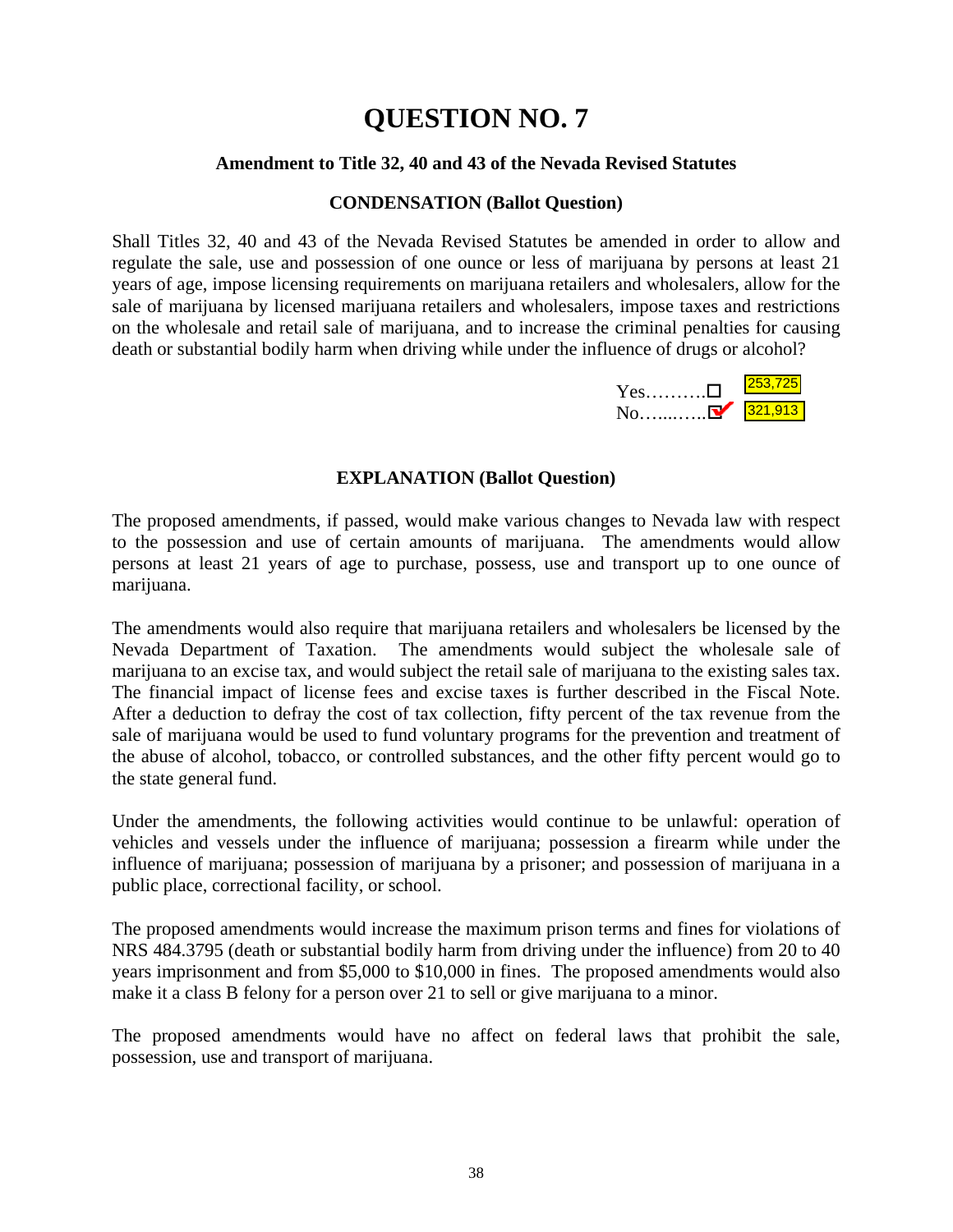## **ARGUMENT ADVOCATING PASSAGE**

Our marijuana laws do not work.

Despite over 10,000 marijuana arrests in Nevada during the last three years alone, marijuana remains widely available and easy to get. We believe the criminal marijuana market is a freefor-all, with no oversight or safeguards to speak of.

It's time for a new approach: – the taxation and regulation of marijuana sales. Marijuana will continue to be widely available – whether permitted or not – so a sensible alternative is to place it into a tightly controlled and regulated market. Once we regulate the marijuana market, we create the opportunity to tax it and establish safeguards that are currently lacking.

Specifically, under Question 7, adults over the age of 21 will be allowed to purchase up to one ounce of marijuana from state-licensed retailers – roughly the equivalent of a pack-and-a-half of cigarettes. Retailers would have to buy their marijuana from state-licensed manufacturers.

Question 7 establishes a "We Card" program for marijuana. If you aren't 21 or older, or do not have proper ID, you won't be allowed to enter an establishment that sells marijuana – much less buy it. Marijuana use by anyone younger than 21, driving under the influence of marijuana, and smoking marijuana in public would all remain illegal. In fact, the maximum penalty for any adult who gives or sells marijuana to a minor would DOUBLE, as would the maximum penalty for anyone who kills someone while driving under the influence of alcohol, marijuana, or any drug.

Retailers who sell marijuana couldn't be located within 500 feet of a school or place of worship. No establishment that sells alcohol or allows gaming will be allowed to sell marijuana – nor would gas stations, convenience stores, grocery stores, or nightclubs. Question 7 doesn't put marijuana in the local  $7-11$  – in fact, it specifically forbids it.

And once we regulate marijuana, we can tax it. Half of the tax revenue generated by Question 7 would go to drug education and treatment; the other half would go to the general fund, potentially generating millions of dollars for our most pressing needs – like education and fixing roads.

We believe that after decades of marijuana laws that don't accomplish what they were meant to – yet cause real societal harm by financing violent gangs and drug dealers, destroying the lives of otherwise law-abiding Nevadans, and wasting precious police resources – it's time for a new approach.

Vote YES on Question 7.

 *The above argument was submitted by the Ballot Question Committee composed of citizens in favor of this question as provided for in NRS 293.252*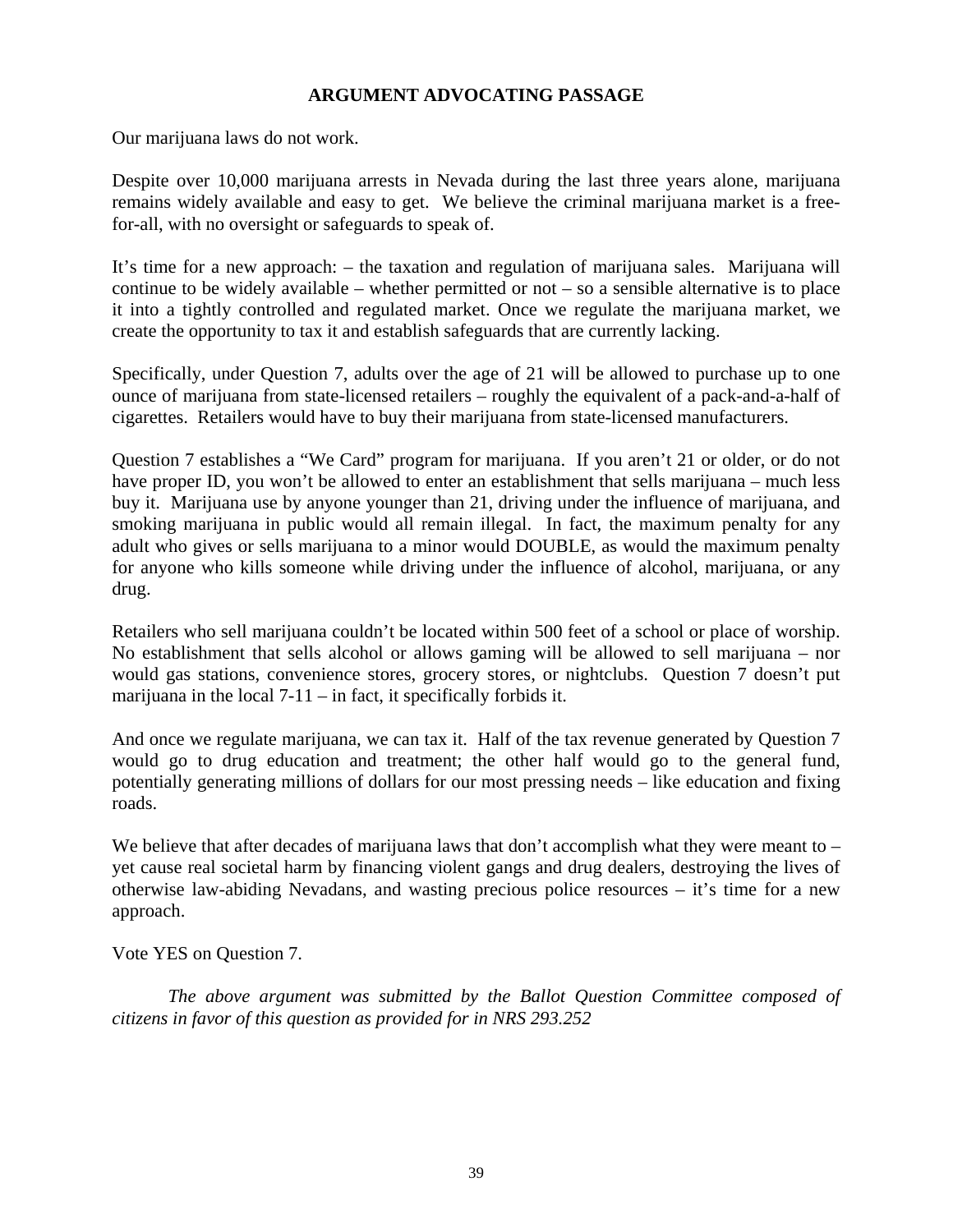## **REBUTTAL TO ARGUMENT ADVOCATING PASSAGE**

Police resources are not being wasted on marijuana arrests. Nevada police made more than 460,000 arrests in the previous three years; only 2% of those were for marijuana.

Despite "safeguards," there are nearly 11 million underage drinkers of alcohol and about 50% of students nationally who purchased cigarettes in a store were not asked to show proof of age.

More children have used alcohol and tobacco – which are illegal for them, than have used marijuana, which is illegal for all persons. Of students nationwide:

74% have used alcohol;

54% have smoked cigarettes; and

38% have smoked marijuana at least once in their lifetime.

Laws prohibiting marijuana send a clear message that smoking pot is dangerous and an activity that society strongly disapproves. Many experts believe legalizing marijuana for adults will likely result in children smoking marijuana as a sign of growing up believing it is a "badge of adulthood," much like alcohol and tobacco are today.

Claims that we should eliminate marijuana laws because people use the drug is like saying we should remove laws for theft because people steal.

Voters should consider the warning from society's experience with alcohol before legalizing another mind-altering drug.

Vote No on Question 7.

*The above argument was submitted by the Ballot Question Committee composed of citizens opposed to this question as provided for in NRS 293.252* 

#### **ARGUMENT OPPOSING PASSAGE**

Nevada law classifies possession of one ounce of marijuana a misdemeanor subject to a ticket and a fine. Therefore, we believe law enforcement and courts are not over-burdened with minor marijuana offenses.

Statements regarding the number of persons charged with a marijuana offense are misleading because they do not differentiate between a person who gets a ticket for a small amount of marijuana and a trafficker with several tons.

We believe laws prohibiting marijuana sends the message to our youth that it is a dangerous drug. Legalization of marijuana for adults will increase use by minors.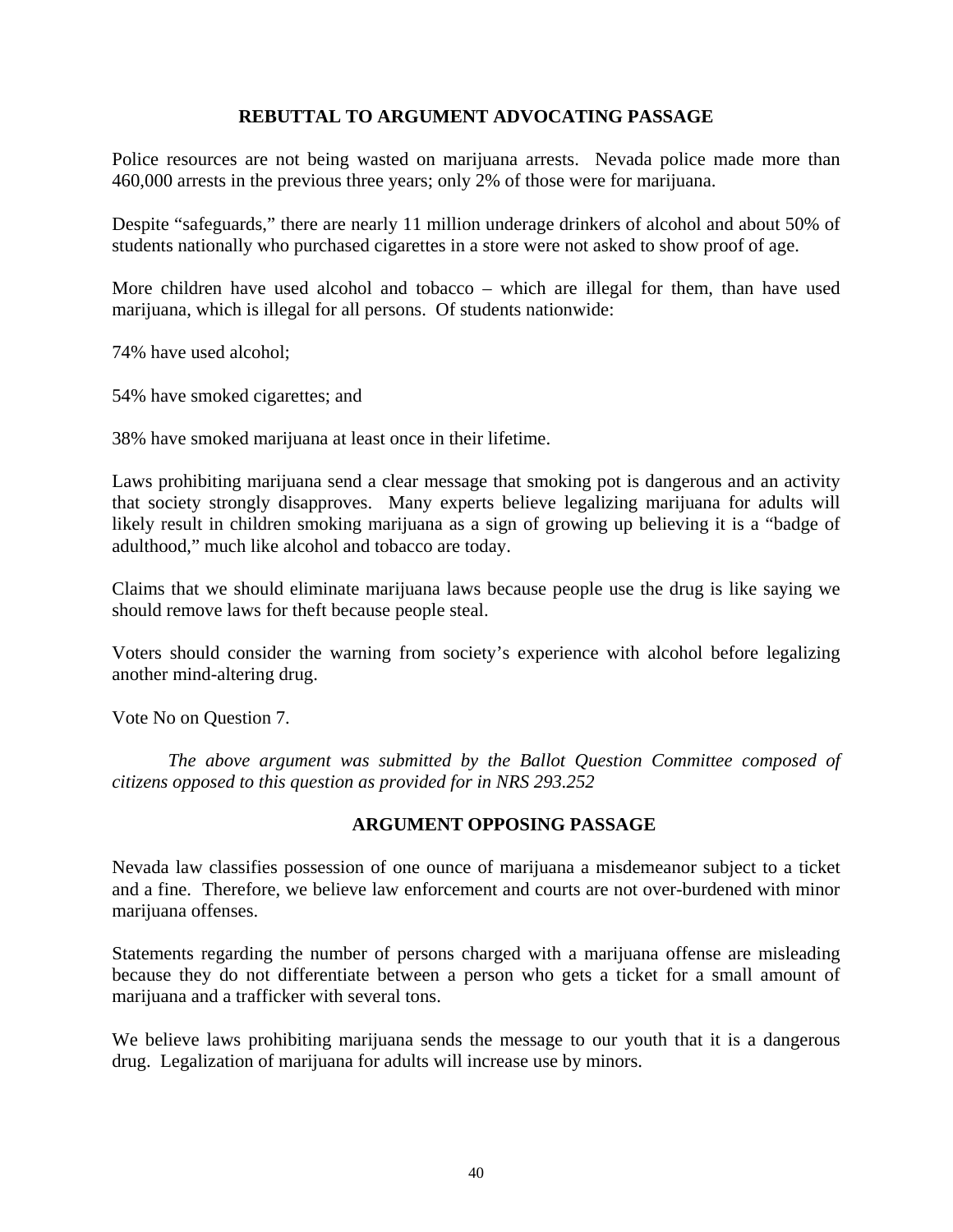When Alaska permitted the private use of marijuana, use among children rose rapidly reaching twice the national average.

A Canadian study found that the country's liberal marijuana policies have resulted in Canadian youth topping all other nations for frequent use of marijuana. The lead researcher attributes the increased use to affordability, availability and acceptability.

After marijuana became legal and sold in smoke shops in the Netherlands, consumption nearly tripled among 18 to 20 year olds.

The Las Vegas Metropolitan Police Managers Supervisors Association, the Las Vegas Police Protective Association Metro and the Nevada Sheriffs' and Chiefs' Association, believe criminals profiting from illegal drug sales won't be out of business, they will likely increase efforts to expand the number of underage users.

Nationwide, Marijuana was involved in more than 215,000 emergency department visits impacting an already burdened emergency care system.

Smoking a marijuana cigarette deposits about three to five times more tar into the lungs than one filtered cigarette.

Smoking three to four joints per day causes as much harm to the respiratory system as smoking a full pack of cigarettes a day.

Marijuana smoke contains 50 to 70 percent more carcinogenic hydrocarbons than tobacco smoke.

Subject to certain exceptions, doctors, teachers, bus drivers, police, firefighters, and others over the age of 21 would be "exempt from arrest, civil penalty" and CANNOT face "discipline by any state or local licensing board" for "possession, transfer or use of one ounce or less of marijuana" if Question 7 passes.

Marijuana users have 55% more industrial accidents than non-users and have been shown to have a 78% increase in absenteeism over non-users.

Workers who tested positive for marijuana use had disciplinary problems at work 64% more often than workers who test negative for marijuana.

Accident records from one study showed that up to 12% of nonfatally injured drivers and up to 16% of fatally injured drivers had marijuana in their bloodstream.

*The above argument was submitted by the Ballot Question Committee composed of citizens opposed to this question as provided for in NRS 293.252*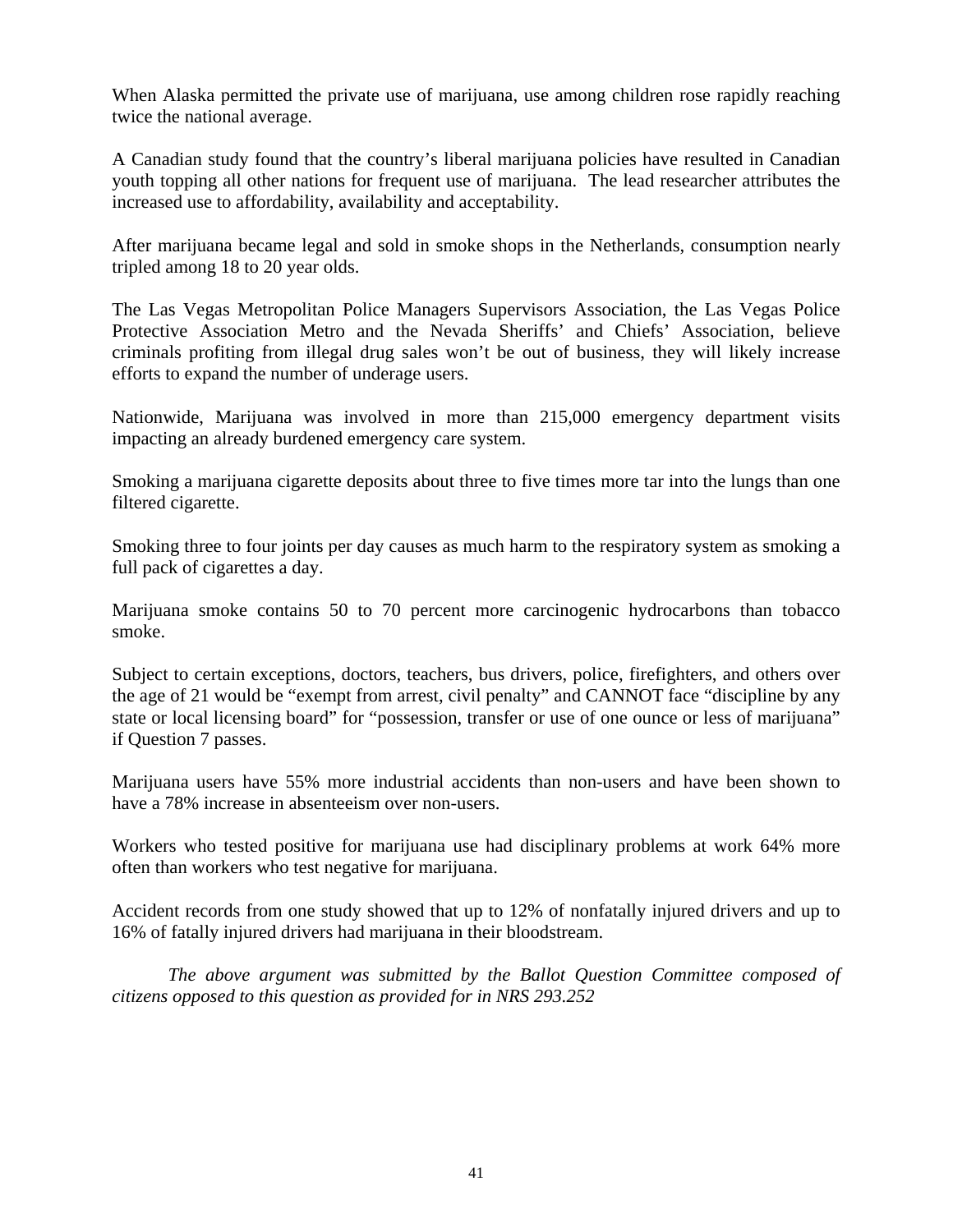## **REBUTTAL TO ARGUMENT OPPOSING PASSAGE**

Many of the opposition's statistics share one theme: Marijuana is a "dangerous" substance. In reality, it's safer than alcohol. It appears no fatal overdoses from marijuana have ever been recorded, yet alcohol overdoses kill nearly 20,000 Americans annually.

Over twice as many Nevada teens have used marijuana under prohibition as have Dutch teenagers. Teen use has declined or stabilized in every medical marijuana state, despite opponents' claims these laws would send the wrong message to children. Question 7 doubles the maximum penalty to anyone who gives or sells marijuana to a minor and establishes a "We Card" program. Drug dealers don't card.

Question 7 wouldn't allow doctors, police, or anyone to work under the influence of marijuana. Currently, a surgeon who drinks off-duty isn't sanctioned. Yet a surgeon operating drunk faces dire consequences. Similarly, under Question 7, a surgeon operating under the influence of marijuana would still face severe penalties.

The opposition spotlights marijuana-related driving fatalities, while ignoring that Question 7 doubles the maximum penalty for killing someone while driving under the influence of marijuana, alcohol, or any drug.

Please visit www.RegulateMarijuana.org/sos to get the full story on the opposition's misleading arguments.

Vote YES on Question 7.

*The above argument was submitted by the Ballot Question Committee composed of citizens in favor of this question as provided for in NRS 293.252* 

# **FISCAL NOTE**

# **FINANCIAL IMPACT – CANNOT BE DETERMINED**

Question 7 proposes to amend the *Nevada Revised Statutes* to legalize and regulate the sale, possession, and use of one ounce or less of marijuana and marijuana paraphernalia within the state of Nevada, by persons at least 21 years of age, under certain circumstances. Question 7 increases the criminal penalties for causing death or substantial bodily harm while driving under the influence of drugs or alcohol. Question 7 also provides for licensure of wholesalers and retailers of marijuana, requires the collection of state and local sales taxes on marijuana sold by retailers, and requires the Nevada Department of Taxation to collect an excise tax on marijuana sold by wholesalers.

#### FINANCIAL IMPACT OF QUESTION 7

State and local courts and law enforcement agencies may need additional resources or the reallocation of current resources to administer and enforce the provisions of Question 7. It is not possible to estimate the resources that may be required by state and local governments due to the legalization of marijuana under Question 7. The specific financial impact on the state or any of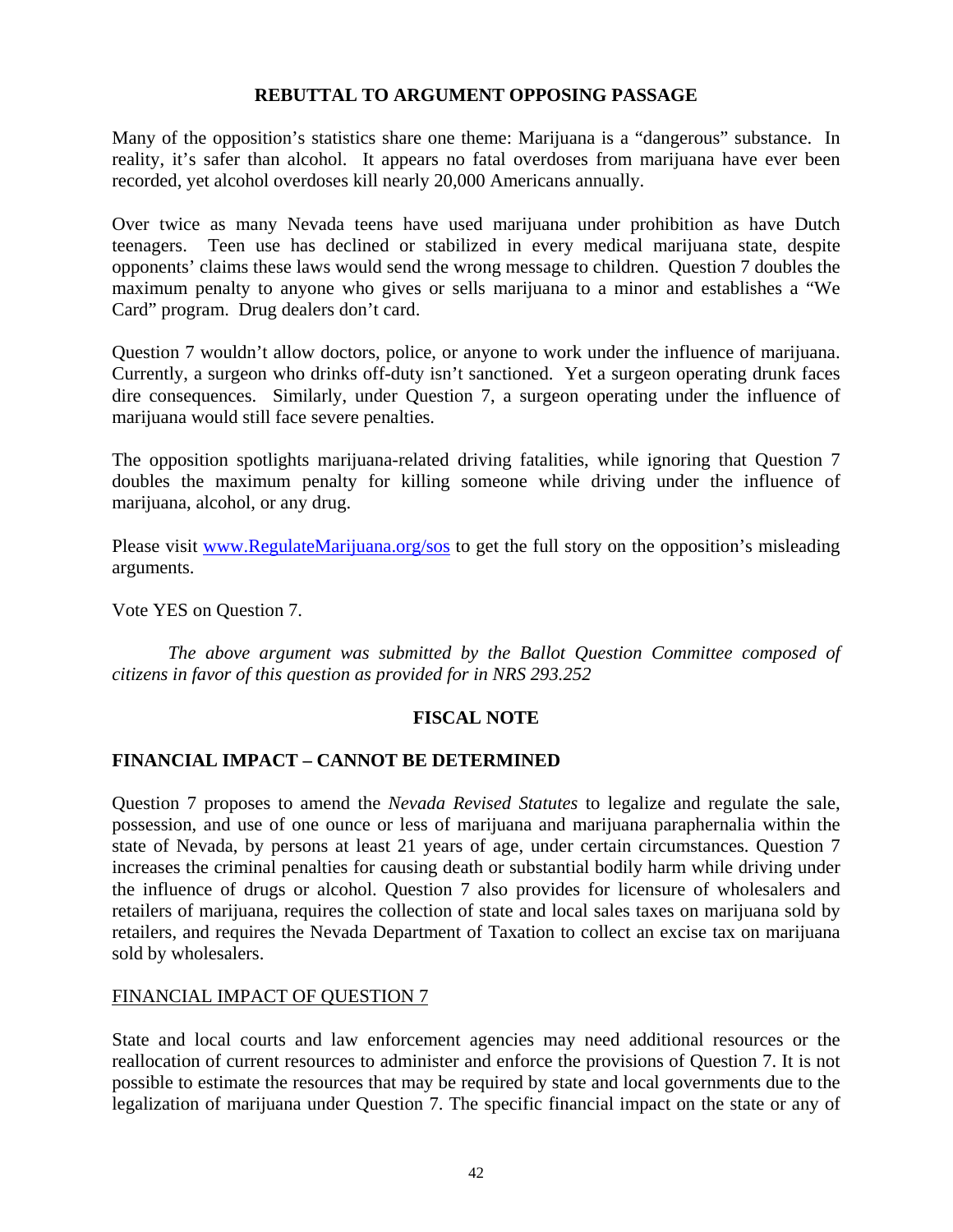the various local government entities from changes in law enforcement activities and court proceedings cannot be determined with any degree of certainty.

Question 7 increases the maximum penalty for causing death or substantial bodily harm while driving under the influence from 20 years in state prison and a \$5,000 fine to 40 years in state prison and a \$10,000 fine. Increasing the maximum sentence that can be imposed may increase the cumulative costs associated with incarceration in state correctional facilities. Since it is difficult to predict the number of cases requiring the imposition of a sentence and the length of sentence set by judges, a specific financial impact on the state budget cannot be established.

Question 7 requires the Department of Taxation to develop and implement regulations regarding the licensing of wholesalers and retailers, and collect an annual \$1,000 license fee from these entities. The Department would also be required to collect an excise tax of \$45 on each ounce of marijuana sold by wholesalers licensed under Question 7. The Department would incur costs related to the development and administration of regulations regarding licensing and collection of the excise tax and license fees. This should not have a financial impact upon the state budget, as the provisions of Question 7 allow the Department to retain a portion of the proceeds sufficient to cover the administrative costs incurred by the Department as a result of these requirements.

Revenues generated from the excise tax and license fees, less the administrative costs retained by the Department of Taxation, must be deposited in the State General Fund. Question 7 requires that 50 percent of these funds be distributed to the Health Division of the Department of Human Resources for voluntary drug, alcohol, and tobacco treatment and prevention programs. Additionally, retailers would be required to collect state and local sales taxes on any marijuana sold, resulting in additional sales tax revenue for the State General Fund, local governments and school districts. The level of production and consumption of marijuana that would occur cannot be easily established. Although the taxes collected from the wholesale and retail sales of marijuana could generate additional revenue for state and local governments, including school districts, a specific dollar amount cannot be reasonably estimated.

*The fiscal note was prepared by the Legislative Counsel Bureau pursuant to NRS 295.015* 

#### **FULL TEXT OF THE MEASURE**

EXPLANATION – Matter in *bolded italics* is new; matter between brackets **[**omitted material**]** is material to be omitted.

AN ACT relating to marijuana; providing that a person who is 21years of age or older is exempt from arrest, civil or criminal penalty, seizure or forfeiture of assets, discipline by any state or local licensing board and state prosecution for the possession, use and transfer of one ounce or less of marijuana and the use and possession of marijuana paraphernalia under certain circumstances; providing that retailers and wholesalers who perform certain acts pertaining to marijuana and marijuana paraphernalia are exempt from arrest, civil or criminal penalty, seizure or forfeiture of assets, discipline by any state or local licensing board and state prosecution; providing a penalty for a person who is 18 years of age or older who knowingly furnishes marijuana to a person who is under 18 years of age and at least 3 years his junior; providing a penalty for a minor to falsely represent himself to be 21 years of age in order to obtain marijuana; providing for the regulation of the cultivation, sale, transfer, possession and use of marijuana and marijuana paraphernalia under certain circumstances; providing for the licensing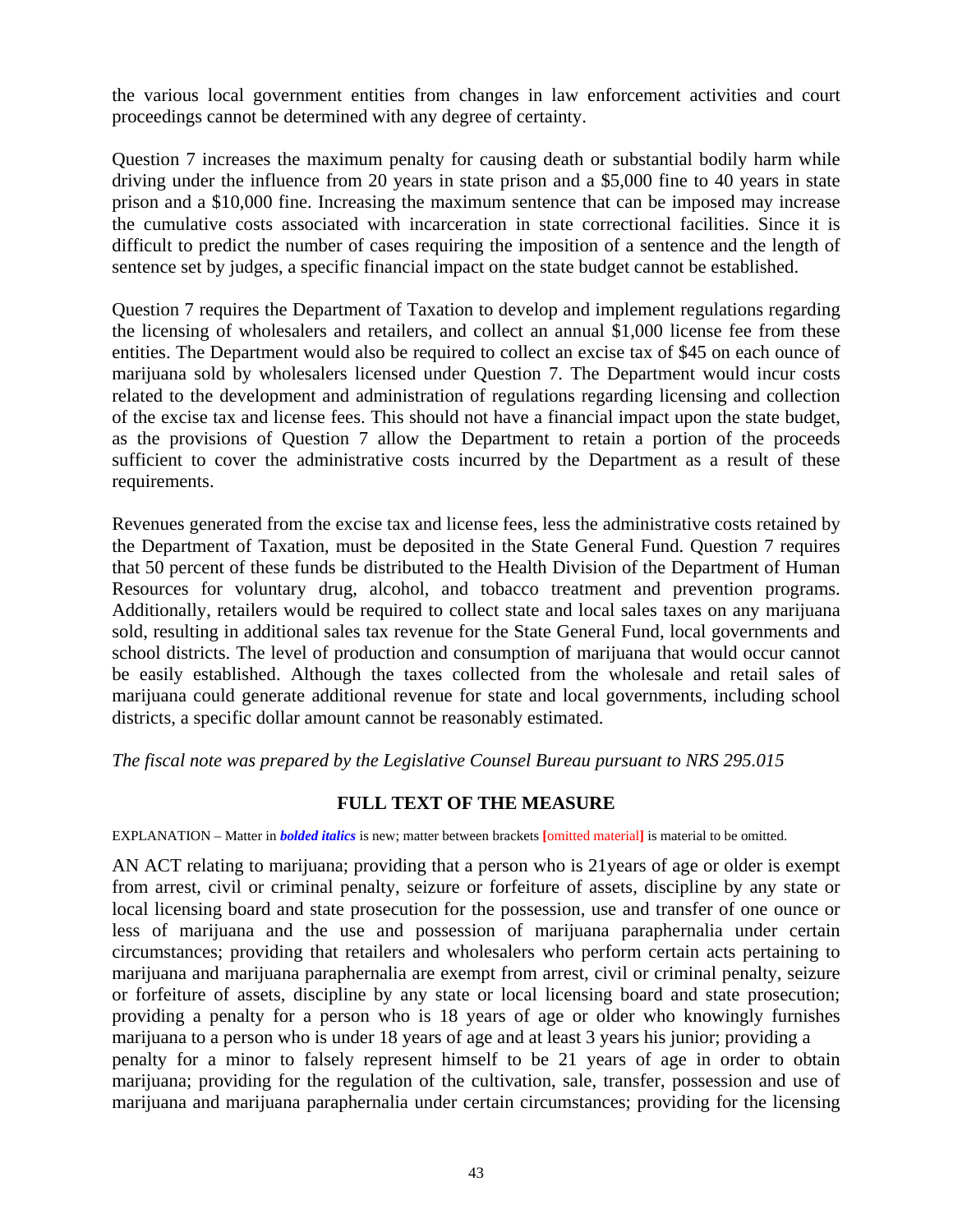of retailers and wholesalers of marijuana and establishing fees for such licensing; enacting provisions governing the taxation and sale of marijuana by retailers and wholesalers; increasing the penalty for the offense of operating a vehicle while under the influence of or while having a certain amount of alcohol or a controlled or prohibited substance in the body that results in substantial bodily harm or death; providing penalties; and providing other matters properly relating thereto.

WHEREAS, Approximately 700,000 people are arrested for marijuana offenses in the United States each year, which is more than the entire populations of Las Vegas and Reno combined; and

WHEREAS, Because decades of arresting millions of marijuana users has failed to prevent teenagers—or anyone else—from using marijuana, the State of Nevada should take a new approach by strictly regulating marijuana with the goal of reducing teenage access to marijuana; and

 WHEREAS, Rather than spending millions of taxpayer dollars arresting marijuana users, the State of Nevada should instead generate millions of dollars by taxing and regulating marijuana, and earmark part of these revenues to prevent and treat the abuse of marijuana, tobacco, alcohol, and other drugs; and

 WHEREAS, By allowing adults aged 21 and older to use marijuana legally in the privacy of the home, police will be able to spend more time preventing and investigating serious crimes like

 murder, rape, assault, robbery, burglary and driving under the influence of alcohol and other drugs; and

 WHEREAS, Patients with cancer, AIDS, multiple sclerosis, and other serious illnesses should be able to obtain medical marijuana from legally regulated establishments instead of illegal drug dealers; and

 WHEREAS, If certain portions of this initiative are found to be inoperable or unconstitutional, it is the intent of the people of the State of Nevada to implement as much of the initiative as possible; now, therefore,

THE PEOPLE OF THE STATE OF NEVADA DO ENACT AS FOLLOWS:

**Section 1.** Title 40 of NRS is hereby amended by adding thereto a new chapter consisting of the provisions set forth as sections 2 to 12, inclusive, of this act.

**Sec. 2.** *As used in this chapter, unless the context otherwise requires, the words and terms defined in sections 3 to 7, inclusive, of this act have the meanings ascribed to them in those sections.* 

**Sec. 3.** *"Marijuana" means a plant of the genus Cannabis or its product, but the term does not include hashish.* 

**Sec. 4.** *"Marijuana paraphernalia" means objects used, intended for use or designed for use in ingesting, inhaling or otherwise introducing marijuana into the human body.* 

**Sec. 5.** *"Retailer" means an establishment licensed pursuant to sections 15 to 28, inclusive, of this act to purchase marijuana from a wholesaler and to sell marijuana and marijuana paraphernalia to the customer.*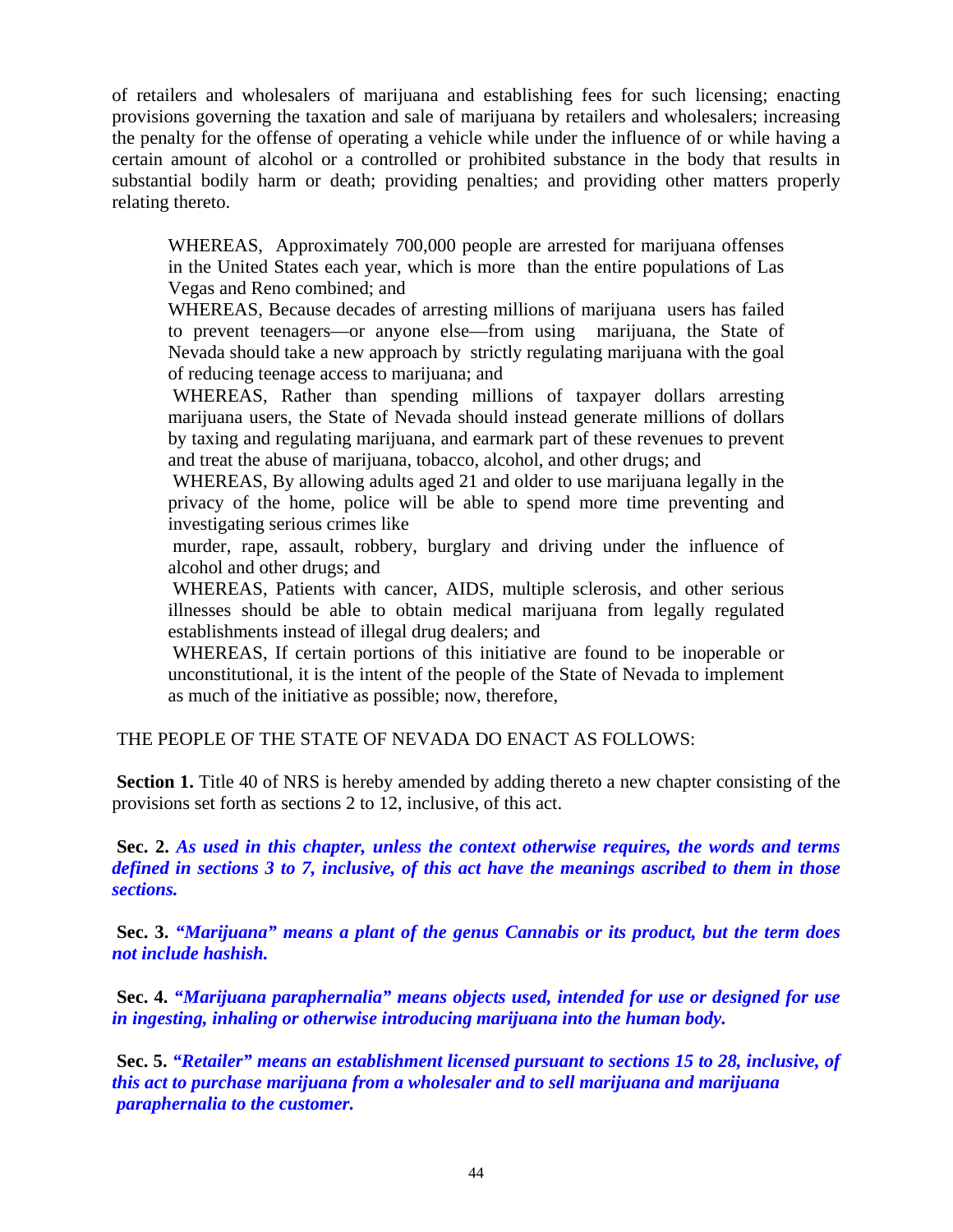**Sec. 6.** *"State prosecution" means prosecution initiated or maintained by the State of Nevada or an agency or political subdivision of the State of Nevada.* 

**Sec. 7.** *"Wholesaler" means an establishment licensed pursuant to sections 15 to 28, inclusive, of this act to cultivate,* 

*prepare, package and sell marijuana to a retailer or another wholesaler, but not to sell marijuana to the customer or general public.* 

**Sec. 8.** *Except as otherwise provided in this chapter:* 

*1. A person who is 21 years of age or older and who acts in compliance with the provisions of this chapter is exempt from arrest, civil or criminal penalty, seizure or forfeiture of assets,* 

*discipline by any state or local licensing board and state prosecution for the following acts:* 

*(a) Possession or use of one ounce or less of marijuana.* 

*(b) Possession or use of marijuana paraphernalia.* 

*(c) Transfer of one ounce or less of marijuana without remuneration to a person who is 21 years of age or older.* 

*(d) Aiding and abetting another person who is 21 years of age or older in the possession or use of one ounce or less of marijuana.* 

*(e) Aiding and abetting another person who is 21 years of age or older in the possession or use of marijuana paraphernalia.* 

*(f) Any combination of the acts described in paragraphs (a) to (e), inclusive.* 

*2. A retailer or any person who is 21 years of age or older and acting in his capacity as an owner, employee or agent of a retailer who acts in compliance with the provisions of this chapter is exempt from arrest, civil or criminal penalty, seizure or forfeiture of assets, discipline by any state or local licensing board and state prosecution for the following acts:* 

*(a) Possession of marijuana.* 

*(b) Possession of marijuana paraphernalia.* 

*(c) Purchasing or selling marijuana or marijuana paraphernalia.* 

*(d) Aiding and abetting any person who is 21 years of age or older in the possession or use of one ounce or less of marijuana.* 

*(e) Aiding and abetting another person who is 21 years of age or older in the possession or use of marijuana paraphernalia.* 

*(f) Any combination of the acts described in paragraphs (a) to (e), inclusive.* 

*3. A wholesaler or any person who is 21 years of age or older and acting in his capacity as an owner, employee or agent of a wholesaler who acts in compliance with the provisions of this chapter is exempt from arrest, civil or criminal penalty, seizure or forfeiture of assets, discipline by any state or local licensing board and state prosecution for the following acts:* 

*(a) Cultivating, packing, processing, transporting or manufacturing marijuana.* 

*(b) Possession of marijuana.* 

*(c) Selling marijuana to a retailer or a wholesaler.* 

*(d) Purchasing marijuana from a wholesaler.* 

*(e) Aiding and abetting any person who is 21 years of age or older in the possession or use of one ounce or less of marijuana.* 

*(f) Any combination of the acts described in paragraphs (a) to (e), inclusive.* 

*4. Except as otherwise provided in subsection 5, in a prosecution for selling, giving or otherwise furnishing marijuana or marijuana paraphernalia to any person who is under 21 years of age, it is a complete defense if:*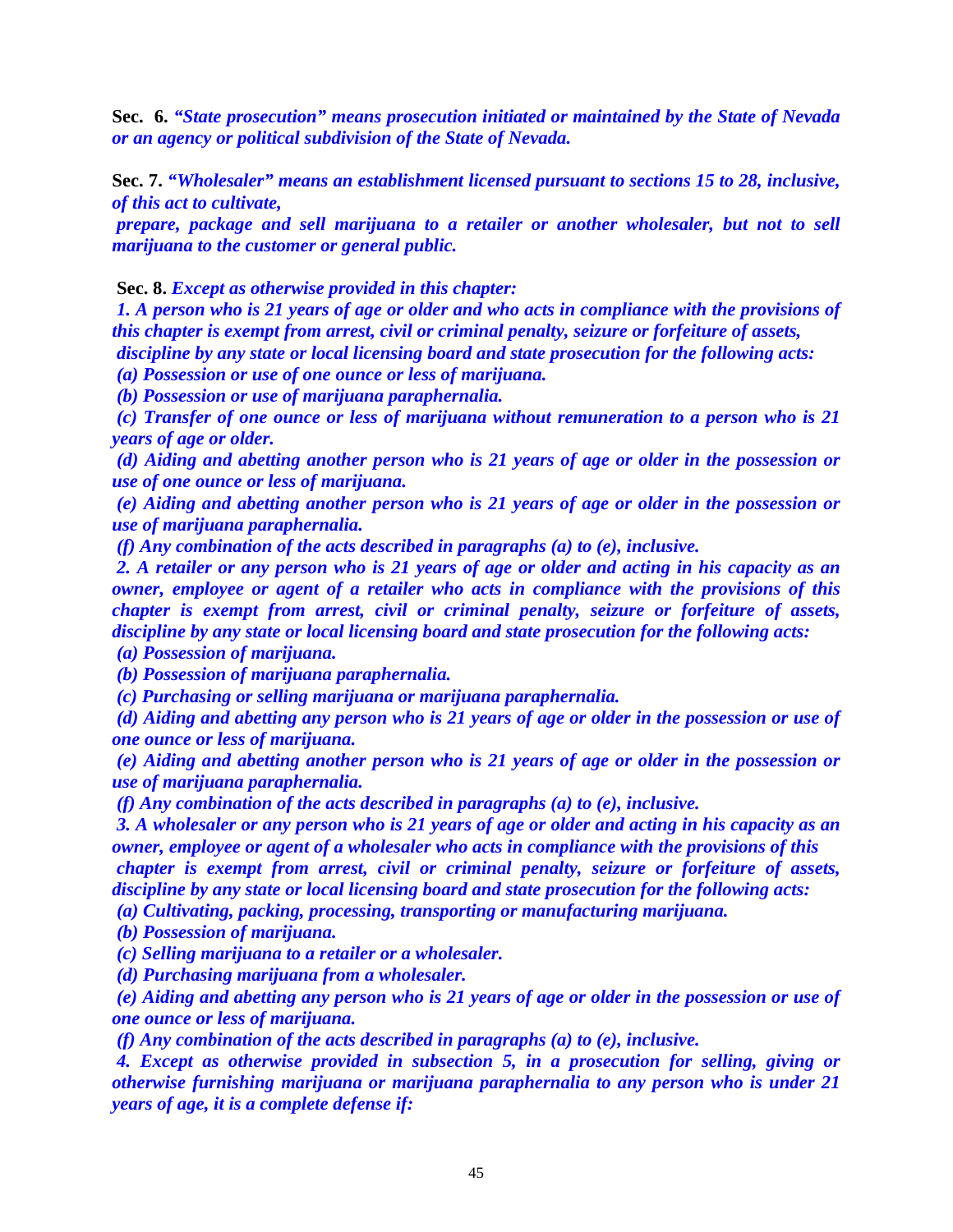*(a) The person who sold, gave or otherwise furnished marijuana or marijuana paraphernalia to a person who is under 21 years of age was a retailer or was acting in his capacity as an owner, employee or agent of a retailer at the time the marijuana or marijuana paraphernalia was sold, given or otherwise furnished to the person; and* 

*(b) Immediately before selling, giving or otherwise furnishing marijuana or marijuana paraphernalia to a person who is under 21 years of age, the person who sold, gave or otherwise furnished the marijuana or marijuana paraphernalia was shown a document which appeared to be issued by an agency of a federal, state or local government and which indicated that the person to whom the marijuana or marijuana paraphernalia was sold, given or otherwise furnished was 21 years of age or older at the time the marijuana or marijuana paraphernalia was sold, given or otherwise furnished to the person.* 

*5. The complete defense set forth in subsection 4 does not apply if:* 

*(a) The document which was shown to the person who sold, gave or otherwise furnished the marijuana or marijuana paraphernalia was counterfeit, forged or altered, or was issued to a person other than the person to whom the marijuana or marijuana paraphernalia was sold, given or otherwise furnished; and* 

*(b) Under the circumstances, a reasonable person would have known or suspected that the document was counterfeit, forged or altered, or was issued to a person other than the person to whom the marijuana or marijuana paraphernalia was sold, given or otherwise furnished.* 

**Sec. 9.** *The provisions of this chapter do not authorize, and no person is exempt from arrest, civil or criminal penalty, seizure or forfeiture of assets, discipline by any state or local licensing board and state prosecution for, nor may he establish an affirmative defense to charges arising from, any of the following acts:* 

*1. Driving, operating or being in actual physical control of a vehicle or a vessel under power or sail while under the influence of marijuana.* 

*2. Engaging in any other conduct prohibited by NRS 484.379, 484.3795, subsection 2 of NRS 488.400, NRS 488.410, 488.420 or 493.130.* 

*3. Possessing a firearm in violation of paragraph (b) of subsection 1 of NRS 202.257.* 

*4. Possessing marijuana if the person is a prisoner. As used in this subsection, "prisoner" has the meaning ascribed to it in NRS 208.085.* 

*5. Possessing marijuana in violation of NRS 453.336 or possessing drug paraphernalia in violation of NRS 453.560 or 453.566, if the possession of the marijuana or drug paraphernalia is discovered because the person engaged or assisted in the use of marijuana in:* 

*(a) Any public place or in any place open to the public or exposed to public view; or* 

*(b) Any local detention facility, county jail, state prison, reformatory or other correctional facility, including, without limitation, any facility for the detention of juvenile offenders. (c) Any public school or private school.* 

*6. Possessing, using, transferring, selling or cultivating marijuana or committing any other act involving marijuana in violation of the provisions of this chapter.* 

**Sec. 10.** *The provisions of this chapter do not require employers to accommodate the use, possession or being under the influence of marijuana in a place of employment.* 

**Sec. 11.** *Unless a greater penalty is provided pursuant to specific statute, a person who is 18 years of age or older and who knowingly sells, gives or otherwise furnishes marijuana to a person who is under 18 years of age and at least 3 years his junior is guilty of a category B felony and shall be punished by imprisonment in the state prison for a minimum term of not*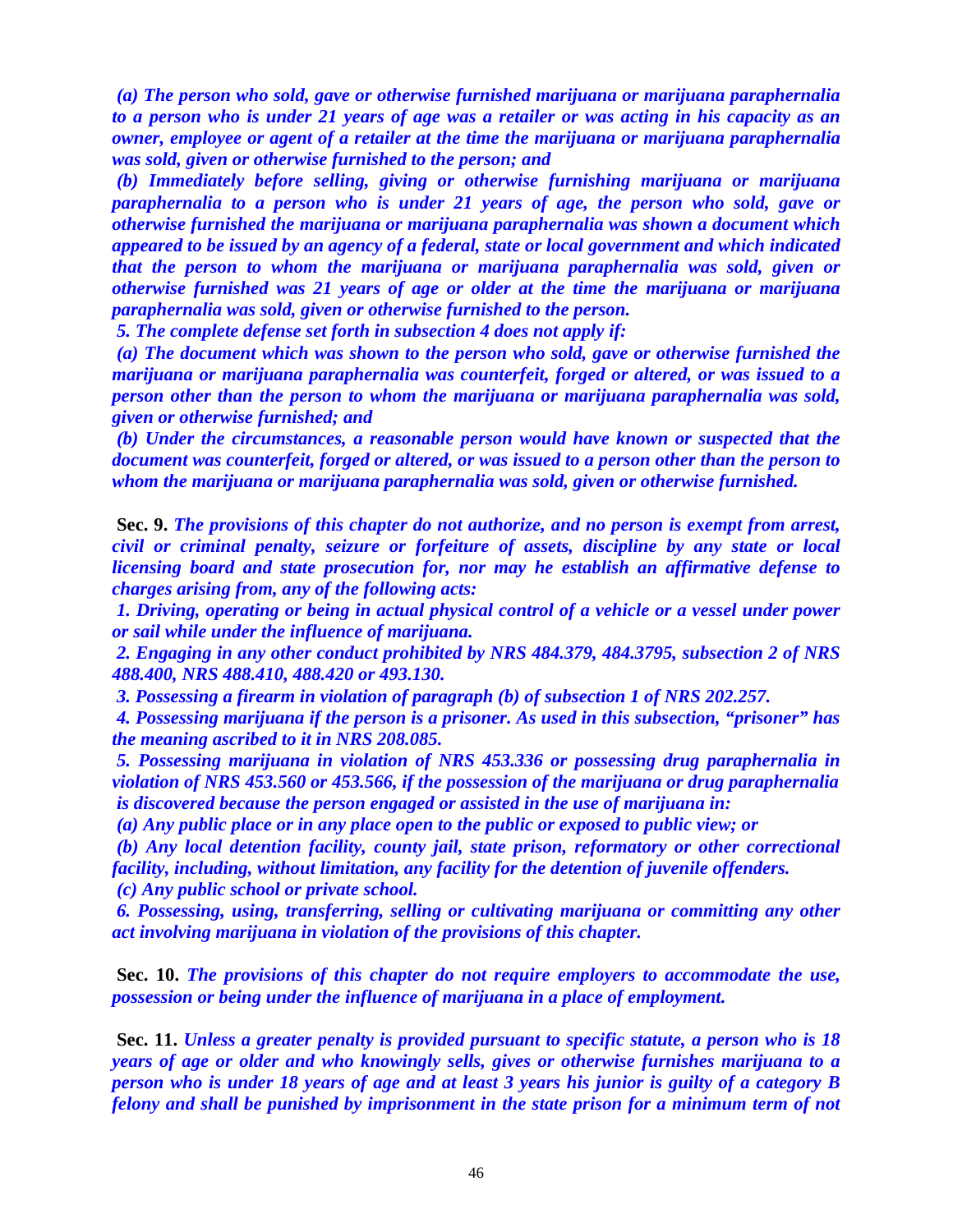*less than 1 year and a maximum term of not more than 8 years, and may be further punished by a fine of not more than \$10,000.* 

**Sec. 12.** *Any minor who falsely represents himself to be 21 years of age or older in order to obtain any marijuana or marijuana paraphernalia pursuant to this chapter is guilty of a misdemeanor.* 

**Sec. 13.** NRS 453.005 is hereby amended to read as follows:

 453.005 The provisions of this chapter do not apply to the extent that they are inconsistent with the provisions of chapter 453A of NRS **[**.**]** *or sections 2 to 12, inclusive, of this act.* 

**Sec. 14.** Title 32 of NRS is hereby amended by adding thereto a new chapter to consist of the provisions set forth as sections 15 to 28, inclusive, of this act.

**Sec. 15.** *As used in this chapter, unless the context otherwise requires, the words and terms defined in sections 16, 17 and 18 of this act have the meanings ascribed to them in those sections.* 

**Sec. 16.** *"Marijuana" has the meaning ascribed to it in section 3 of this act.* 

**Sec. 17.** *"Retailer" has the meaning ascribed to it in section 5 of this act.* 

**Sec. 18.** *"Wholesaler" has the meaning ascribed to it in section 7 of this act.* 

**Sec. 19.** *Except as otherwise provided in section 21 of this act:* 

*1. An establishment may apply, in accordance with the provisions of this chapter and the regulations adopted pursuant thereto, for the issuance of a license authorizing the establishment to act as a retailer pursuant to the provisions of this chapter.* 

*2. The Department shall issue a license authorizing an establishment to act as a retailer pursuant to the provisions of this chapter if the Department determines that the applicant satisfies the requirements set forth in this chapter and the regulations adopted pursuant thereto. The Department shall approve each qualified applicant within 90 days of its submission of its application.* 

*3. The fee for the initial issuance of a license as a retailer is \$1,000. A license as a retailer must be renewed annually. The fee for renewal of a licenses as a retailer is \$1,000.* 

*4. If the Department fails to issue a retailer license to a qualified applicant within 90 days of its submission of its application and the applicant is licensed as a retail dealer of tobacco pursuant to chapter 370, the licensed retail dealer of tobacco shall be deemed to be a retailer.* 

*5. As used in this section, "qualified applicant" means any establishment that:* 

 *(a) Complies with any regulations adopted pursuant to section 28 of this act concerning application for and issuance of a license; and* 

*(b) Satisfies the requirements set forth in this chapter and the regulations adopted pursuant thereto.* 

**Sec. 20.** *Except as otherwise provided in section 21 of this act:* 

*1. An establishment may apply, in accordance with the provisions of this chapter and the regulations adopted pursuant thereto, for the issuance of a license authorizing the establishment to act as a wholesaler pursuant to the provisions of this chapter.*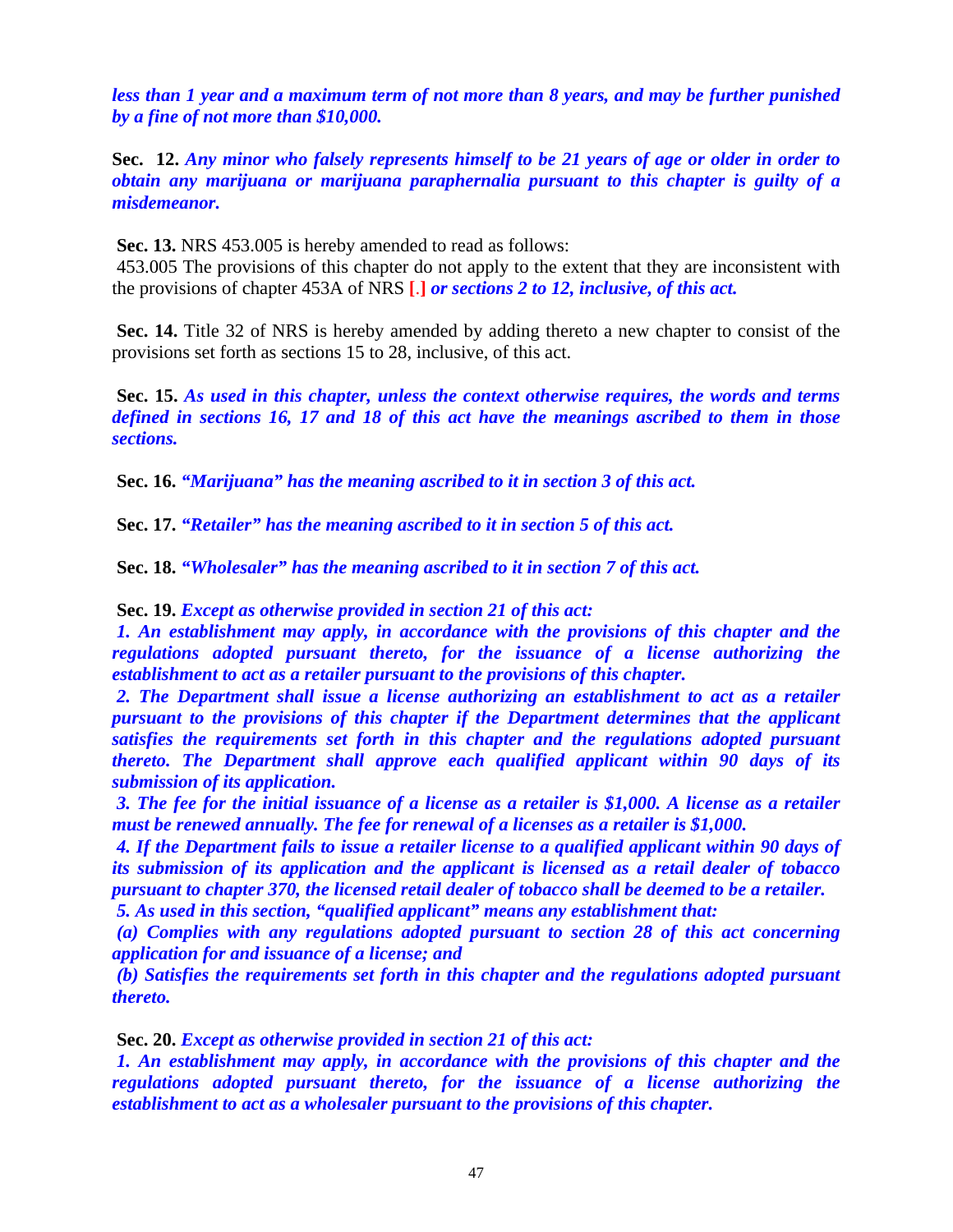*2. The Department shall issue a license authorizing an establishment to act as a wholesaler pursuant to the provisions of this chapter if the Department determines that the applicant satisfies the requirements set forth in this chapter and the regulations adopted pursuant thereto. The Department shall approve each qualified applicant within 90 days of its submission of its application.* 

*3. The fee for the initial issuance of a license as a wholesaler is \$1,000. A license as a wholesaler must be renewed annually. The fee for renewal of a license as a wholesaler is \$1,000.* 

*4. If the Department fails to issue a wholesaler license to a qualified applicant within 90 days of its submission of its application and the applicant is licensed as a wholesale dealer of tobacco pursuant to chapter 370, the licensed wholesale dealer of tobacco shall be deemed to be a wholesaler.* 

*5. As used in this section, "qualified applicant" means any establishment that:* 

*(a) Complies with any regulations adopted pursuant to section 28 of this act concerning application for and issuance of a license; and* 

*(b) Satisfies the requirements set forth in this chapter and the regulations adopted pursuant thereto.* 

**Sec. 21.** *1. The Department may not issue a license as a retailer or wholesaler to an establishment:* 

*(a) That is located within 500 feet of the property line of a public school, private school or structure used primarily for religious services or worship;* 

*(b) That is engaged in business as a gas station, convenience store, grocery store, night club, dance hall or licensed gaming establishment; or* 

*(c) That sells intoxicating liquor for consumption on or off the premises.* 

*2. As used in this section:* 

 *( a) "Licensed gaming establishment" has the meaning ascribed to it in NRS 463.0169.* 

*(b) "Private school" has the meaning ascribed to it in NRS 394.103.* 

*(c) "Public school" has the meaning ascribed to it in NRS 385.007.* 

**Sec. 22.** *1. A retailer shall not:* 

*(a) Sell, give or otherwise furnish marijuana or marijuana paraphernalia to any person who is under 21 years of age.* 

*(b) Allow any person who is under 21 years of age to be present on the premises of its establishment.* 

*(c) Knowingly sell, give or otherwise furnish an amount of marijuana to a person that would cause that person to possess more than one ounce of marijuana.* 

*(d) Purchase marijuana from any person other than a wholesaler.* 

*(e) Purchase or sell, give or otherwise furnish marijuana in any manner other than as authorized pursuant to the provisions of this chapter and any regulations adopted pursuant thereto.* 

*(f) Sell marijuana that has been adulterated or contaminated by any other substance including, without limitation, any controlled substance.* 

*2. In addition to any other penalty provided pursuant to specific statute, a person who violates this section is guilty of a misdemeanor and shall be punished by a fine of not more than \$1,000.* 

*3. Except as otherwise provided in this subsection, in a prosecution for a violation of paragraph (b) of subsection 1, it is a complete defense that immediately before allowing the*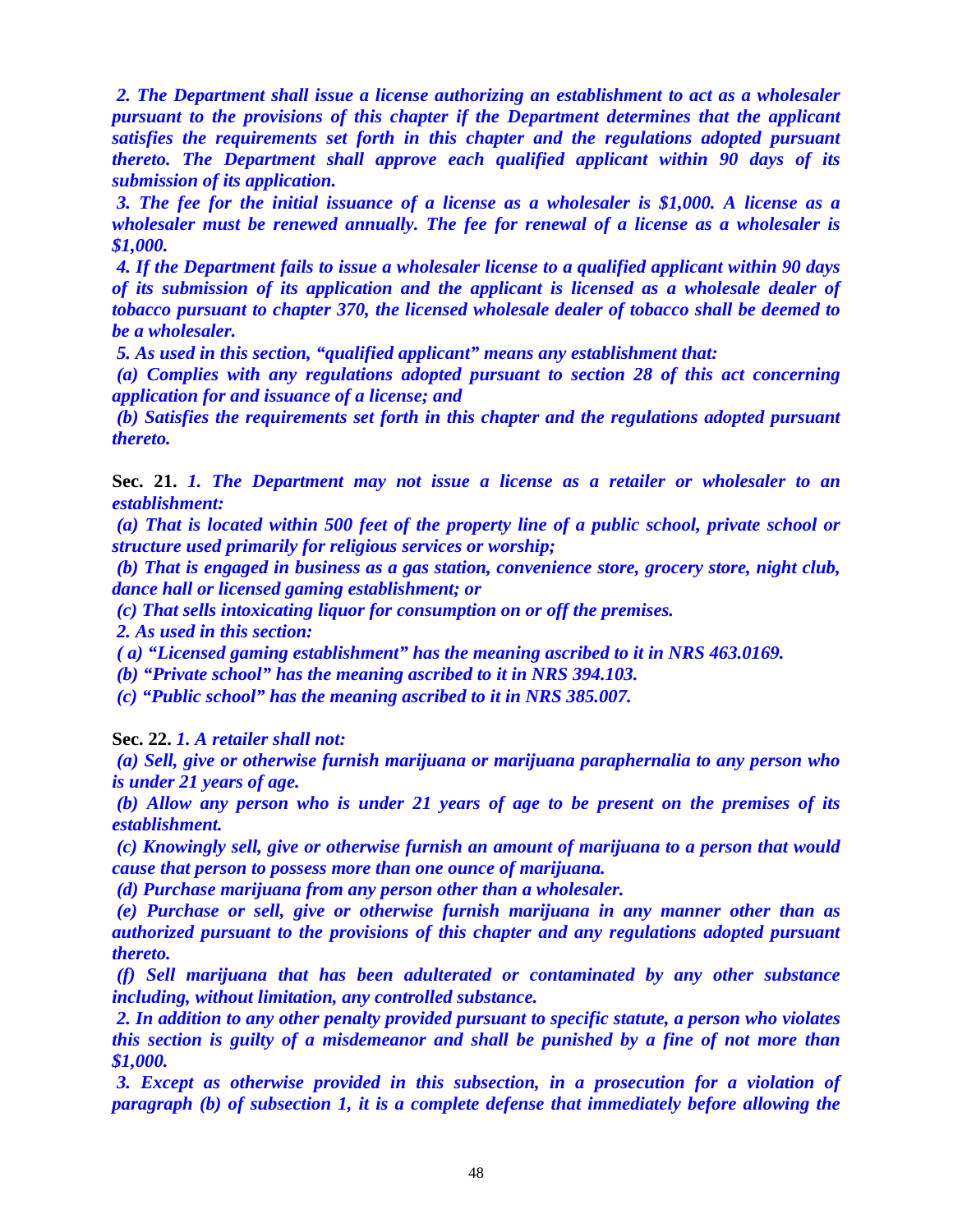*person who is under 21 years of age onto the premises, the person who allowed the person onto the premises was shown a document which appeared to be issued by an agency of a federal, state or local government and which indicated that the person who was allowed* 

*onto the premises of the retailer was 21 years of age or older at the time the person was allowed onto the premises of the retailer. The complete defense set forth in this subsection does not apply if:* 

*(a) The document which was shown to the person who allowed the person who is under 21 years of age onto the premises of the retailer was counterfeit, forged or altered, or was issued to a person other than the person who was allowed onto the premises of the retailer; and* 

*(b) Under the circumstances, a reasonable person would have known or suspected that the document was counterfeit, forged or altered, or was issued to a person other than the person who was allowed onto the premises.* 

*4. As used in this section, "marijuana paraphernalia" has the meaning ascribed to it in section 4 of this act.* 

**Sec. 23.** *1. A wholesaler shall not:* 

*(a) Allow any person who is under 21 years of age to be present on the premises of its establishment.* 

*(b) Sell, give or otherwise furnish marijuana to any person other than a retailer or wholesaler.* 

*(c) Purchase marijuana from any person other than a wholesaler.* 

*(d) Purchase or sell, give or otherwise furnish marijuana in any manner other than as authorized pursuant to the provisions of this chapter and any regulations adopted pursuant thereto.* 

*(e) Sell marijuana that has been adulterated or contaminated by any other substance, including, without limitation, any controlled substance.* 

*2. In addition to any other penalty provided pursuant to specific statute, a person who violates this section is guilty of a misdemeanor and shall be punished by a fine of not more than \$1,000.* 

*3. Except as otherwise provided in this subsection, in a prosecution for a violation of paragraph (a) of subsection 1, it is a complete defense that immediately before allowing the person who is under 21 years of age onto the premises, the person who allowed the person onto the premises was shown a document which appeared to be issued by an agency of a federal, state or local government and which indicated that the person who was allowed onto the premises of the wholesaler was 21 years of age or older at the time the person was allowed onto the premises of the wholesaler. The complete defense set forth in this subsection does not apply if:* 

*(a) The document which was shown to the person who allowed the person who is under 21 yeas of age onto the premises of the wholesaler was counterfeit, forged or altered, or was issued to a person other than the person who was allowed onto the premises of the wholesaler; and* 

*(b) Under the circumstances, a reasonable person would have known or suspected that the document was counterfeit, forged or altered, or was issued to a person other than the person who was allowed onto the premises.* 

**Sec. 24.** *1. An excise tax is hereby levied upon wholesalers and must be collected respecting all marijuana sold to retailers at the rate of \$45 per ounce or proportionate part thereof.*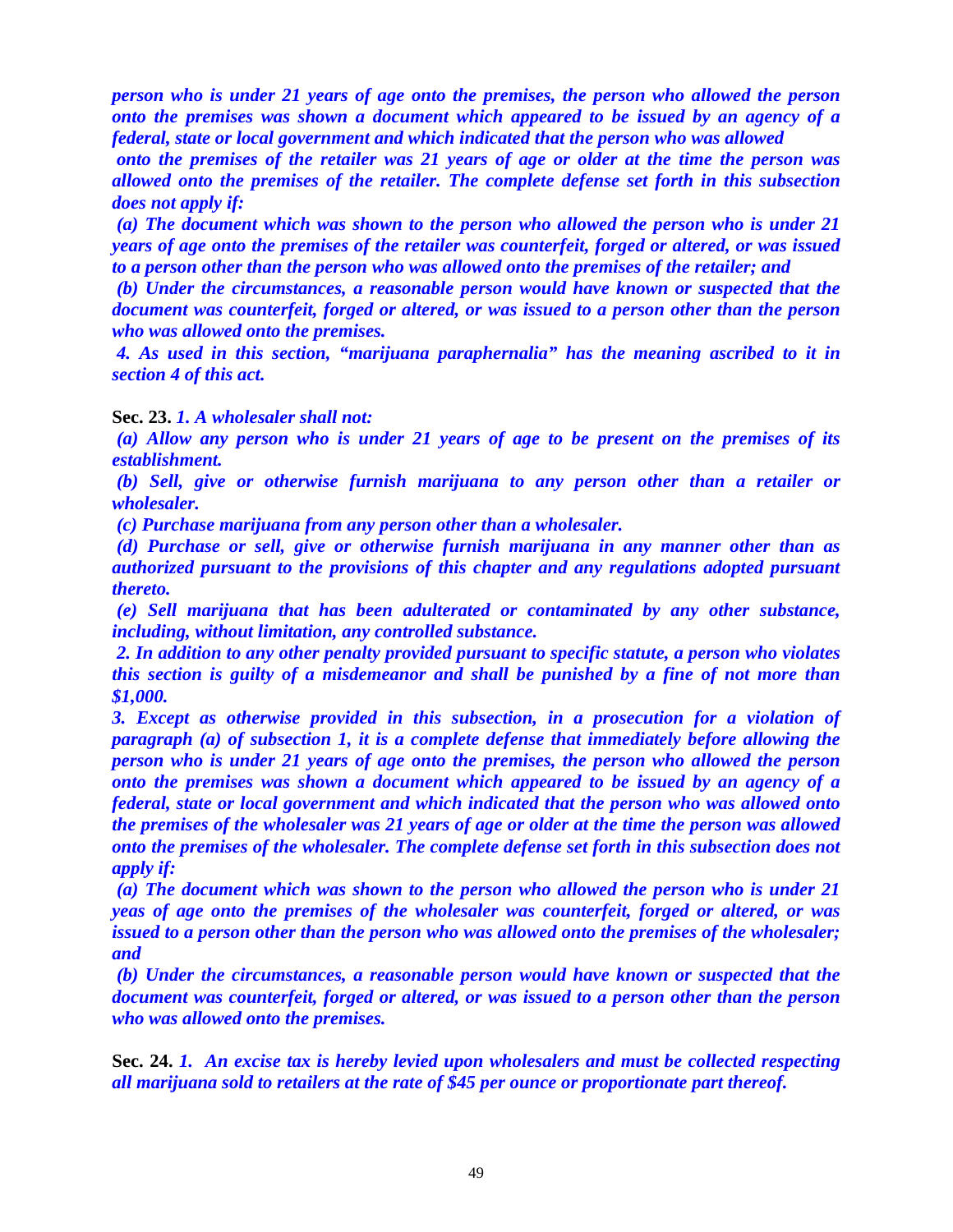*2. For the purpose of determining the tax for the retail sale of marijuana pursuant to this chapter, the tax for the sale of marijuana must be the same as the taxes for the retail sale of other products generally.* 

**Sec. 25.** *The Department shall apportion the money remitted to the Department from license fees and taxes collected pursuant to this chapter in the following manner:* 

*1. The Department shall retain sufficient money to defray the entire cost of administration of this chapter.* 

*2. After retaining sufficient money to defray the entire cost of administration of this chapter pursuant to subsection 1, the Department shall remit the remaining money to the State General Fund, 50 percent of which must be distributed to the Health Division of the Department of Human Resources for use in voluntary programs for the prevention or treatment of the abuse of alcohol, tobacco or controlled substances.* 

**Sec. 26.** *1. A person shall not advertise the sale of marijuana through television, radio, newspapers, magazines, billboards, the Internet or any other written or oral commercial media.* 

*2. As used in this section, "Internet" has the meaning ascribed to it in NRS 453.3625.* 

**Sec. 27.** *The provisions of this chapter do not authorize any person to transport marijuana into or outside the State of Nevada unless federal law permits such transport.* 

**Sec. 28.** *1. The Department is responsible for administering and carrying out the provisions of this chapter.* 

*2. The Department may adopt regulations that are necessary and convenient to administer and carry out the provisions of this chapter.* 

*3. The Department shall adopt regulations that:* 

*(a) Set forth the procedures for the application for and issuance of licenses to retailers and wholesalers, including, without limitation, the content and form for an application to be licensed as a retailer or wholesaler.* 

*(b) Specify the procedures for the collection of taxes levied pursuant to this chapter.* 

*(c) Specify the content, form and timing of reports which must be submitted to the Department by a retailer or wholesaler, including, without limitation, the requirement that information on sales, expenses, inventory and taxes collected must be reported to the Department.* 

*(d) Establish the requirements concerning the records that must be created and maintained by a retailer or wholesaler.* 

*(e) Specify the requirements for the packaging and labeling of marijuana.* 

*(f) Require the posting or display of the license of a retailer or wholesaler.* 

*(g) Establish the procedures for inspecting and auditing the records or premises of a retailer or wholesaler.* 

*(h) Set forth the procedures for hearings to contest the denial of an application for a license as a retailer or wholesaler.* 

*(i) Set forth the procedures for hearings to contest the suspension or revocation of a license as a retailer or wholesaler for a violation of any provision of this chapter, the regulations adopted pursuant to this chapter or any provision of the Nevada Revised Statutes.*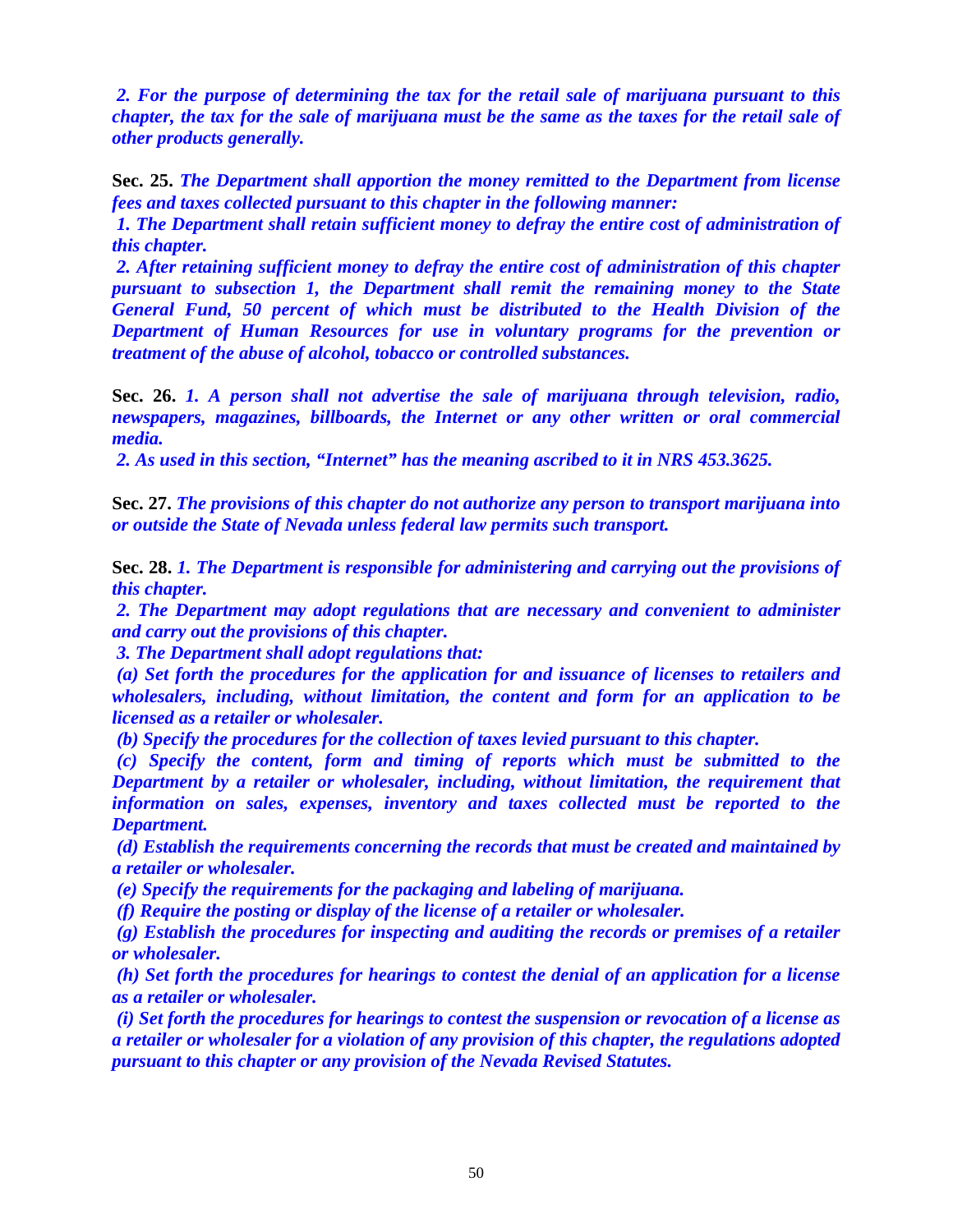**Sec. 29.** NRS 372A.060 is hereby amended to read as follows:

372A.060 1. This chapter does not apply to **[**any**]***:* 

*(a) Any* person who is registered or exempt from registration pursuant to NRS 453.226 **[**or any**]***; (b) Any retailer or wholesaler or any owner, employee or agent acting on behalf of a retailer or wholesaler; or* 

*(c) Any* other person who is lawfully in possession of a controlled substance.

 2. Compliance with this chapter does not immunize a person from criminal prosecution for the violation of any other provision of law.

*3. As used in this section:* 

*(a) "Retailer" has the meaning ascribed to it in section 5 of this act. (b) "Wholesaler" has the meaning ascribed to it in section 7 of this act.* 

**Sec. 30.** NRS 484.3795 is hereby amended to read as follows:

484.3795 1. A person who:

(a) Is under the influence of intoxicating liquor;

(b) Has a concentration of alcohol of 0.08 or more in his blood or breath;

 (c) Is found by measurement within 2 hours after driving or being in actual physical control of a vehicle to have a concentration of alcohol of 0.08 or more in his blood or breath;

 (d) Is under the influence of a controlled substance or is under the combined influence of intoxicating liquor and a controlled substance;

 ( e) Inhales, ingests, applies or otherwise uses any chemical, poison or organic solvent, or any compound or combination of any of these, to a degree which renders him incapable of safely driving or exercising actual physical control of a vehicle; or

 (f) Has a prohibited substance in his blood or urine in an amount that is equal to or greater than the amount set forth in subsection 3 of NRS 484.379, and does any act or neglects any duty imposed by law while driving or in actual physical control of any vehicle on or off the highways of this State, if the act or neglect of duty proximately causes the death of, or substantial bodily harm to, a person other than himself, is guilty of a category B felony and shall be punished by imprisonment in the state prison for a minimum term of not less than 2 years and a maximum term of not more than **[**20**]** *40* years and must be further punished by a fine of not less than \$2,000 nor more than **[**\$5,000.**]** *\$10,000.* A person so imprisoned must, insofar as practicable, be segregated from offenders whose crimes were violent and, insofar as practicable, be assigned to an institution or facility of minimum security.

 2. A prosecuting attorney shall not dismiss a charge of violating the provisions of subsection 1 in exchange for a plea of guilty or nolo contendere to a lesser charge or for any other reason unless he knows or it is obvious that the charge is not supported by probable cause or cannot be proved at the time of trial. A sentence imposed pursuant to subsection 1 may not be suspended nor may probation be granted.

 3. If consumption is proven by a preponderance of the evidence, it is an affirmative defense under paragraph (c) of subsection 1 that the defendant consumed a sufficient quantity of alcohol after driving or being in actual physical control of the vehicle, and before his blood or breath was tested, to cause him to have a concentration of alcohol of 0.08 or more in his blood or breath. A defendant who intends to offer this defense at a trial or preliminary hearing must, not less than 14 days before the trial or hearing or at such other time as the court may direct, file and serve on the prosecuting attorney a written notice of that intent.

 4. If the defendant was transporting a person who is less than 15 years of age in the motor vehicle at the time of the violation, the court shall consider that fact as an aggravating factor in determining the sentence of the defendant.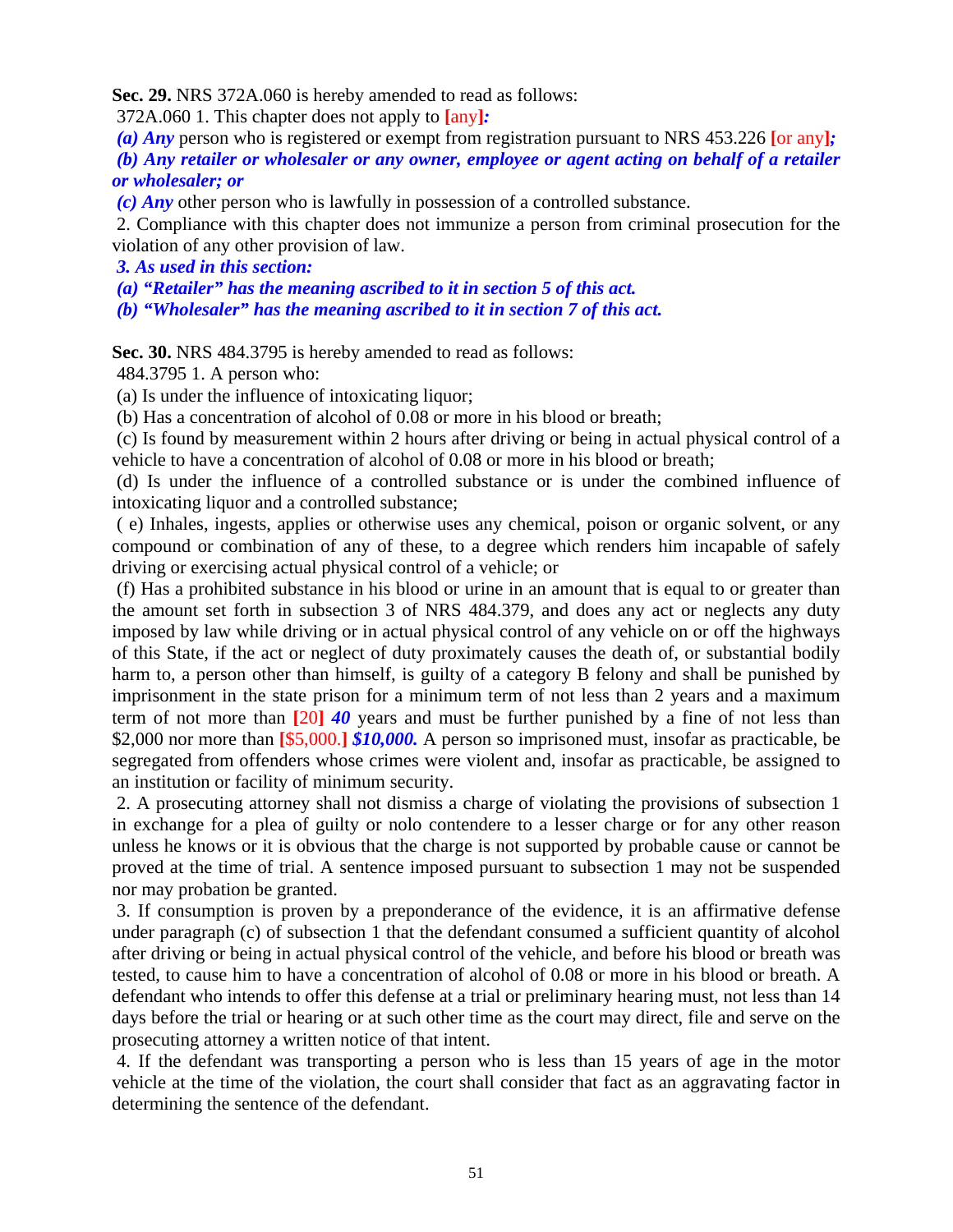**Sec. 31.** If any provision of this act, or the application thereof to any person, thing or ircumstance is held invalid, such invalidity shall not affect the provisions or application of this act which can be given effect without the invalid provision or application, and to this end the provisions of this act are declared to be severable.

**Sec. 32.** 1. The Department of Taxation shall adopt regulations to implement this act and shall begin processing applications for retailers and wholesalers within 180 days of the effective date of this act.

 2. If the Department fails to issue such regulations within 180 days of the effective date of this act, any establishment that is licensed as a retail dealer of tobacco pursuant to chapter 370 shall be deemed to be a retailer if the establishment that is licensed as a retail dealer of tobacco:

(a) Notifies the Department in writing of its readiness to apply;

(b) Pays the Department the \$1,000 license fee; and

(c) Satisfies the requirements set forth in sections 15 to 28, inclusive, of this act.

 3. If the Department fails to issue such regulations within 180 days of the effective date of this act, any establishment that is licensed as a wholesale dealer of tobacco pursuant to chapter 370 shall be deemed to be a licensed wholesaler if the establishment that is licensed as a wholesale dealer of tobacco:

(a) Notifies the Department in writing of its readiness to apply;

(b) Pays the Department the \$1,000 license fee; and

(c) Satisfies the requirements set forth in sections 15 to 28, inclusive, of this act.

 4. If the Department fails to adopt regulations to implement this act and begin processing applications for retailers and wholesalers within 180 days of the effective date of this act, a retailer, wholesaler or person who desires to purchase marijuana pursuant to this act may commence an action in a court of competent jurisdiction to compel the Department to perform the actions mandated pursuant to the provisions of this act.

5. As used in this section:

(a) "Retailer" has the meaning ascribed to it in section 5 of this act.

(b) "Wholesaler" has the meaning ascribed to it in section 7 of this act.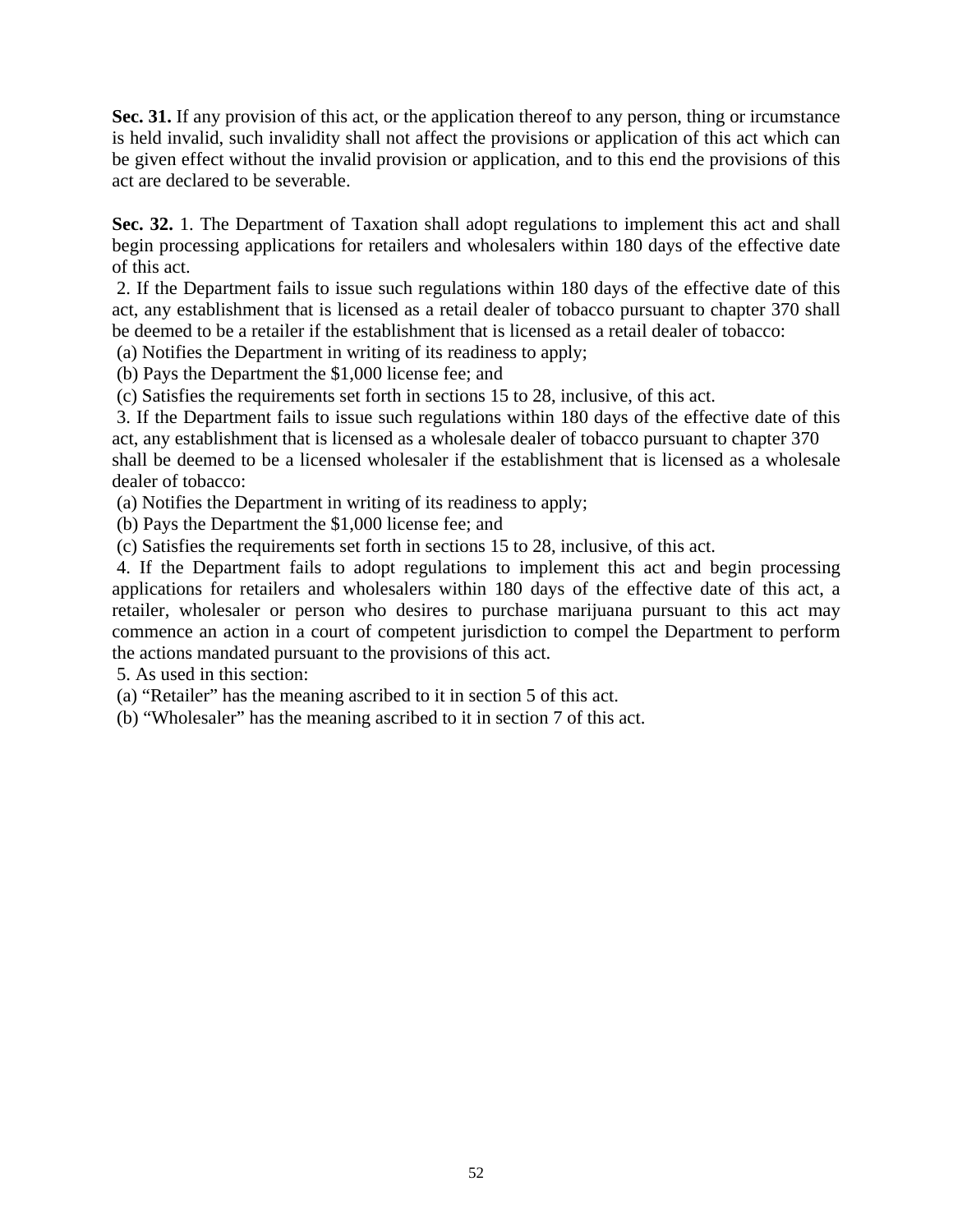# **QUESTION NO. 8**

#### Amendment to the Sales and Use Tax Act of 1955 Assembly Bill 554 of the 73rd Session

## **CONDENSATION (Ballot Question)**

Shall the Sales and Use Tax Act of 1955 be amended to exempt from the tax the value of any used vehicle taken in trade on the purchase of another vehicle and the value of farm machinery and equipment?

| -<br>. . | — 1<br>$\mathbf{v}_{\text{es}}$ |  |
|----------|---------------------------------|--|
|          | ∪. ⊔                            |  |

#### **EXPLANATION (Ballot Question)**

The proposed amendment to the Sales and Use Tax Act of 1955 would exempt from both the state and local portions of the tax: (1) the value of any used vehicle taken in trade on the purchase of another vehicle and (2) the value of farm machinery and equipment. The proposals set forth in the question may not be voted upon individually.

Currently, the exemption for the value of any used vehicle taken in trade on the purchase of another vehicle listed in the above explanation applies only to the portion of the Sales and Use Tax distributed at the local level (currently between 4.5 and 5.75 percent), but does not apply to the portion distributed at the state level (2 percent). (See **NOTE TO VOTERS** on page 3 regarding Nevada's Sales and Use Tax.)

There is no current exemption for farm machinery and equipment from the local portion or the state portion of the Sales and Use Tax. If this proposal to provide the exemption from the state portion is approved, the Legislature has amended the Local School Support Tax Law and the City-County Relief Tax Law so that this exemption will also apply to the sales and use tax distributed at the local level.

**A "Yes" vote approves both proposals set forth in the question. The exemptions will apply to both the local portion and the state portion of the Sales and Use Tax.** 

**A "No" vote disapproves both proposals set forth in the question. The exemptions will not apply to either the local portion or the state portion of the Sales and Use Tax.**

#### **ARGUMENTS FOR PASSAGE**

Many states, including Nevada and all of its surrounding states, provide an allowance for the trade-in value of a vehicle when determining the net sales price subject to their Sales and Use Tax. The exemption for the value of a used vehicle taken in trade on the purchase of another vehicle from the local portion of the Sales and Use Tax has provided millions of dollars of tax savings for the consumers in Nevada by reducing the sales tax on the purchase of a vehicle involving a trade-in. If this proposal is not approved, the exemption from the Sales and Use Tax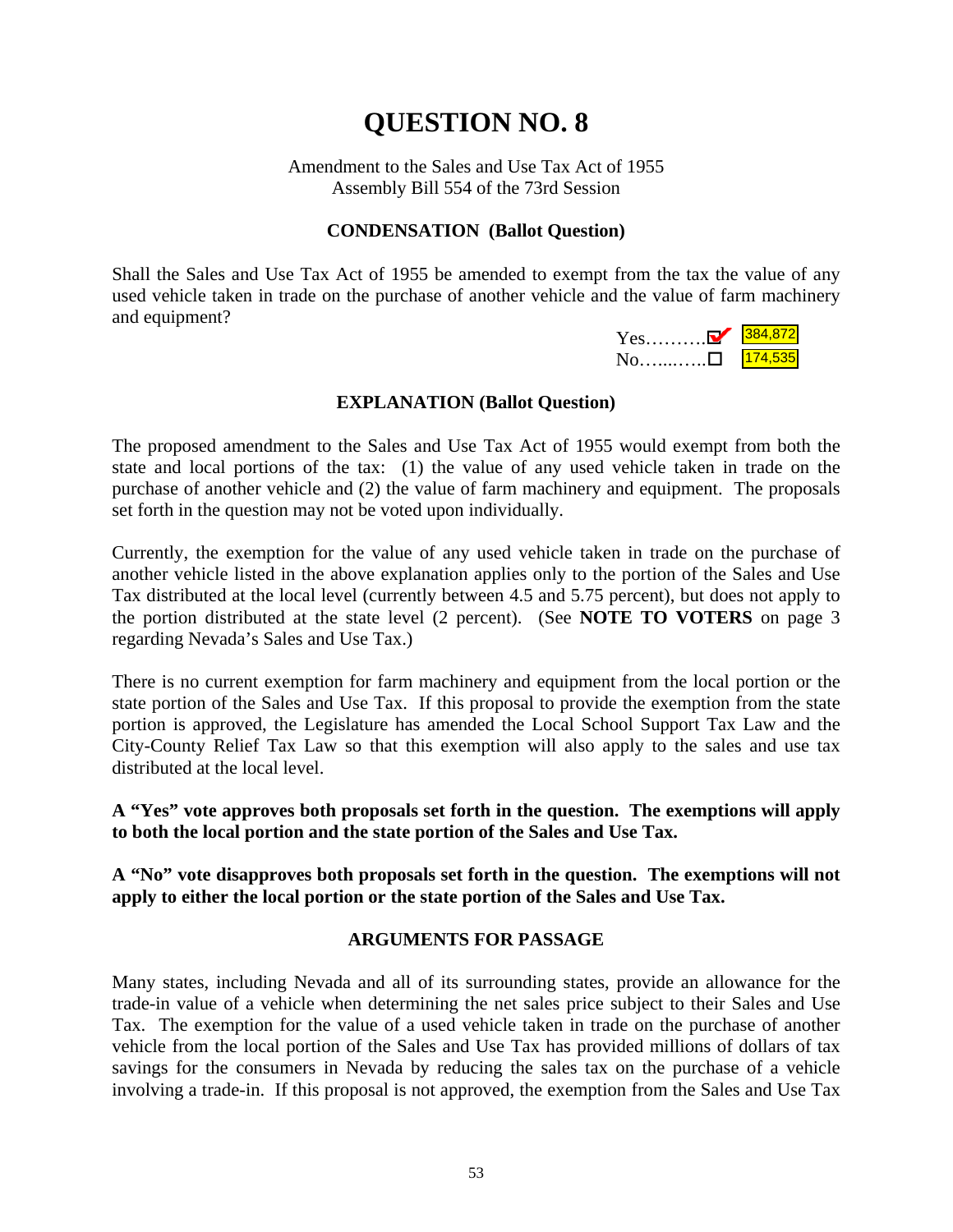will be entirely eliminated. Passage of this proposal will provide a complete exemption of the trade-in value of a vehicle from the Sales and Use Tax. For example, if this proposal is not approved, a consumer trading-in a vehicle with a value of \$15,000 will pay additional sales taxes of approximately \$1,000, depending upon the county where the trade-in occurs.

Before January 1, 2006, the sales and use tax rate on farm machinery and equipment was only 2 percent. Now the tax rate is between 6.5 and 7.75 percent. As a result, many farmers in Nevada purchase farm machinery and equipment in certain neighboring states because those states do not impose a sales and use tax on farm machinery and equipment. The Sales and Use Tax places Nevada's farm equipment dealers at a disadvantage when competing with out-of-state dealers. The purchase of farm machinery and equipment from surrounding states may contribute to a loss of economic activity in Nevada's rural agricultural communities through reduced sales, resulting in lost jobs and wages. The exemption of farm machinery and equipment from the Sales and Use Tax will allow Nevada's farm equipment dealers to compete fairly with equipment dealers in surrounding states. The exemptions will help keep farm machinery and equipment purchases in the state and maintain the economic viability of Nevada's rural agricultural communities.

## **ARGUMENTS AGAINST PASSAGE**

The policy of providing exemptions for specific goods or transactions only provides the benefit of reduced taxes to individuals participating in those activities. The exemption for the value of a used vehicle taken in trade on the purchase of another vehicle only provides a benefit to those individuals who trade in a used vehicle when purchasing another vehicle. Individuals who do not have a vehicle to trade in will receive no benefit from the exemption. The exemption for farm machinery and equipment only provides a benefit to those individuals who sell or purchase such machinery and equipment.

Providing exemptions from the Sales and Use Tax reduces the amount of revenue collected per sale by state and local government, including school districts. If the reduction in revenues from these exemptions becomes significant to state government or local governments, the need to replace these lost revenues from other sources may result in increased taxes.

If this proposal is not approved, the current exemption for the value of a used vehicle taken in trade on the purchase of another vehicle will be eliminated from the local portion of the Sales and Use Tax. Eliminating this exemption increases the amount of revenue collected per sale by local governments, including school districts.

# **FISCAL NOTE**

# **FINANCIAL IMPACT - YES**

#### IMPACT ON REVENUE COLLECTED BY STATE AND LOCAL GOVERNMENTS

Regardless of the outcome of this proposal, government revenues will be impacted in some manner. According to data provided by the Department of Taxation from Fiscal Year 2005, if the proposal is approved, state government revenues will likely be reduced in a single fiscal year by approximately \$19.6 million and revenues distributed to local governments, including school districts, will likely be reduced by \$1.6 million. Conversely, if the proposal is not approved,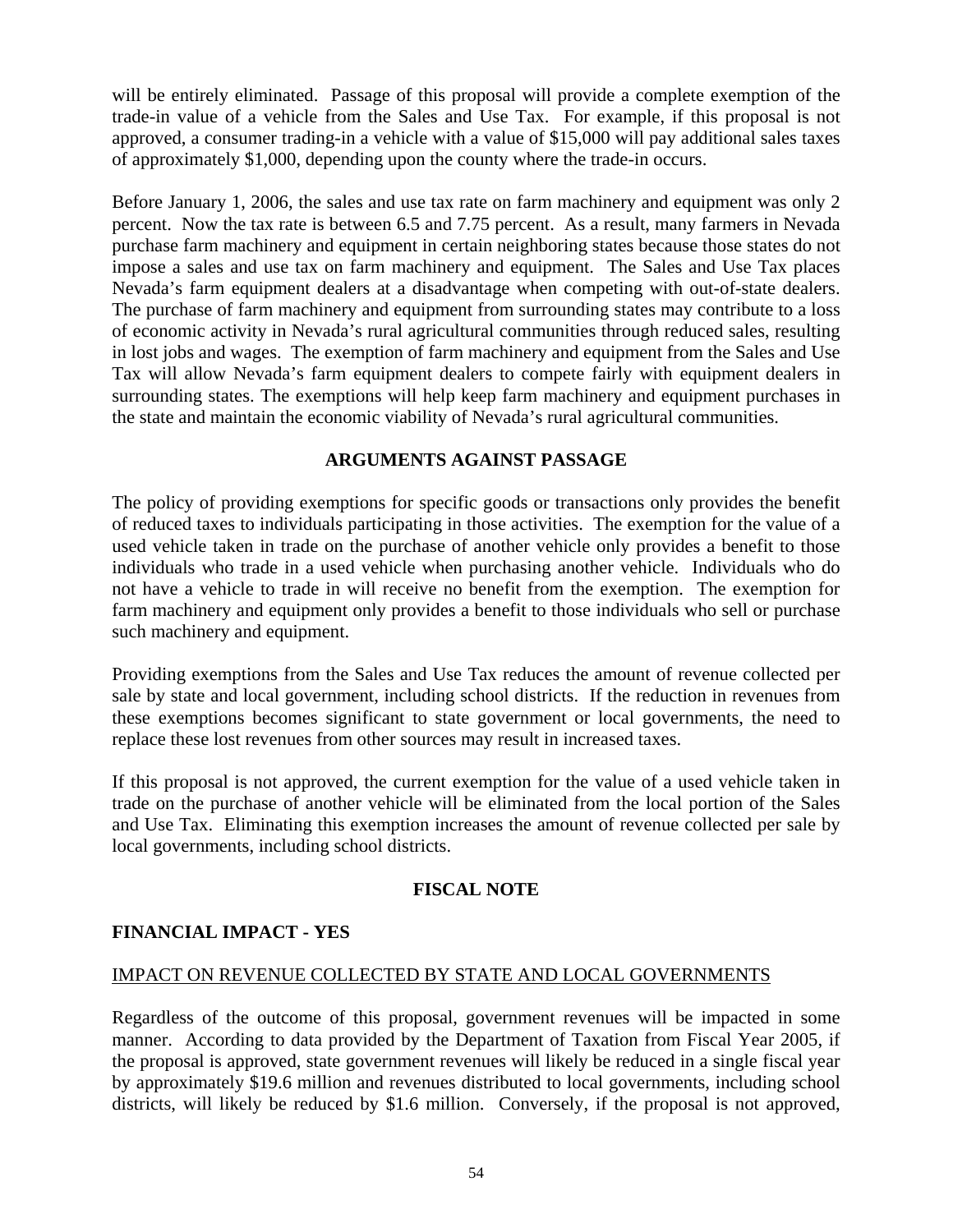revenues distributed to local governments, including school districts, will likely be increased by approximately \$51.0 million in a single fiscal year.

The table below indicates the increase or decrease in revenue that could result for a single fiscal year from each of the proposals described in the above explanation:

|                                              |                       |                | Local Revenue Loss   Local Revenue Gain |
|----------------------------------------------|-----------------------|----------------|-----------------------------------------|
|                                              | State Revenue Loss if | if Question is | if Question is Not                      |
| Subject                                      | Question is Approved  | Approved       | Approved                                |
| Vehicle<br>Trade-In<br>Used                  |                       |                |                                         |
| Allowance                                    | \$18.8 Million        |                | \$51.0 Million                          |
| Machinery<br>Farm<br>and                     |                       |                |                                         |
| Equipment                                    | \$0.8 Million         | \$1.6 Million  |                                         |
| <b>TOTAL</b><br><b>YEAR</b><br><b>FISCAL</b> |                       |                |                                         |
| <b>IMPACT</b>                                | \$19.6 Million        | \$1.6 Million  | \$51.0 Million                          |

In addition, the Department of Motor Vehicles retains a commission of 2 percent on the Sales and Use Tax collected by the Department when a vehicle is registered in Nevada and the required state and local Sales and Use Tax has not been paid prior to registration. According to data provided by the Department of Motor Vehicles from Fiscal Year 2005, if the proposal is approved, the amount of 2 percent commissions on Sales and Use Tax paid directly to the Department from out-of-state dealer sales with a vehicle trade-in allowance will likely be reduced by approximately \$22,000 for a single fiscal year. If the measure is not approved, the amount of 2 percent commissions retained by the Department of Motor Vehicles will increase by approximately \$41,000 for a single fiscal year.

# IMPACT ON AN INDIVIDUAL TAXPAYER

The impact of the question on the average voter would depend on the extent to which the voter participates in transactions affected by the proposal. An explanation of the manner in which each proposal could impact voters is set forth below:

# USED VEHICLE TAKEN IN TRADE ON THE PURCHASE OF ANOTHER VEHICLE

Currently, a person who applies the trade-in value of his vehicle to the purchase of a new or used vehicle is required to pay the portion of the Sales and Use Tax distributed at the state level (2 percent) on the entire sales price of the new or used car without a deduction for the trade-in allowance. However, this person is authorized to deduct from the sales price the trade-in allowance for the purposes of the portion of the Sales and Use Tax distributed at the local level (currently between 4.5 to 5.75 percent depending on the county).

If the question is approved, the purchaser of a new or used car will be able to deduct the trade-in allowance from the sales price of the new or used car for the purposes of both the portion of the Sales and Use Tax distributed at the state level and the portion distributed at the local level. In effect, the amount of tax paid will be reduced by 2 percent of the trade-in value of the used vehicle if the question is approved.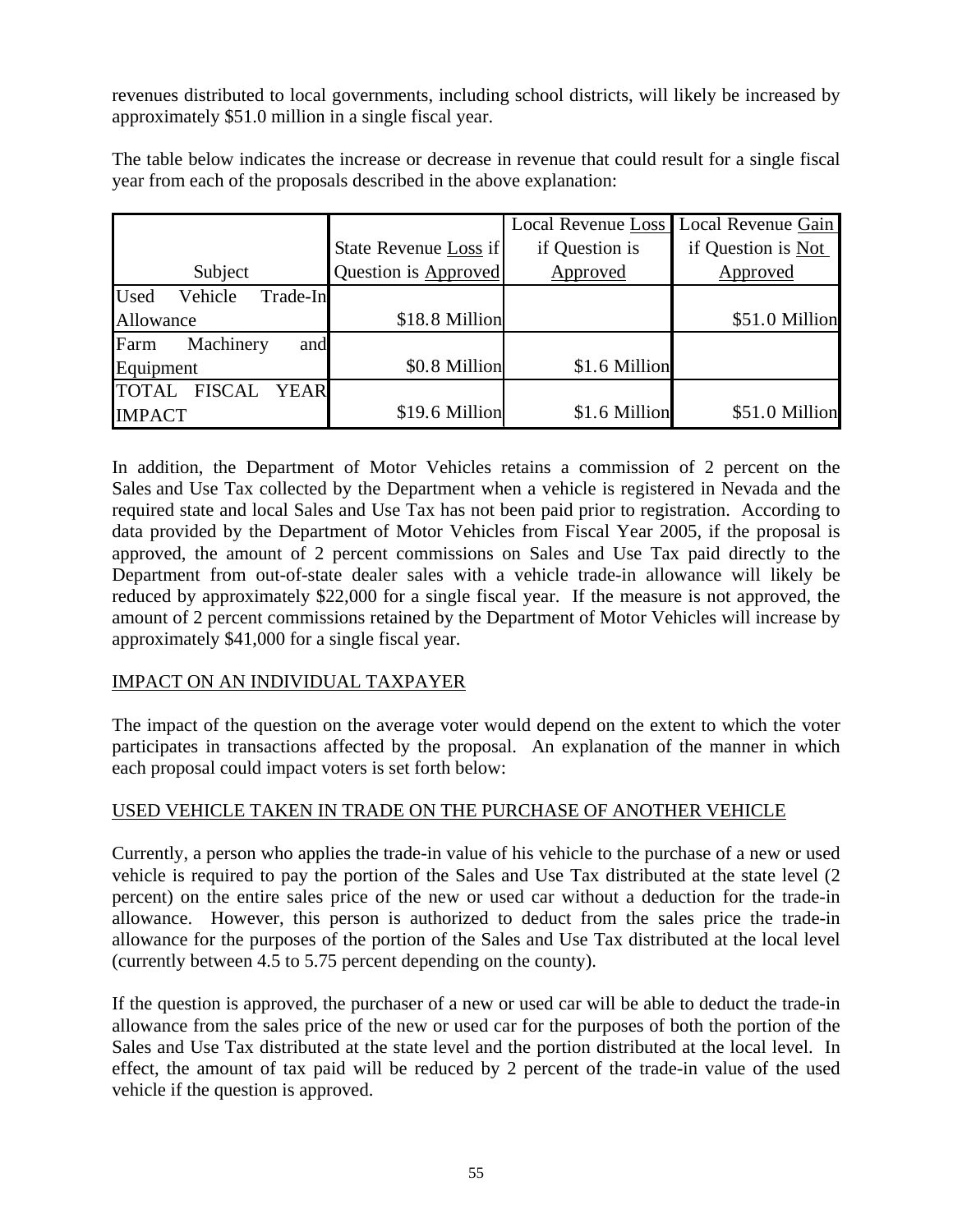If the question is not approved, the purchaser of a new or used car will be required to pay the portion of the Sales and Use Tax distributed at the state level and the portion distributed at the local level on the entire sales price of the new or used car without any deduction for the trade-in allowance. In effect, the amount of tax paid will increase by 4.5 to 5.75 percent of the trade-in value of the used vehicle if the question is not approved.

## FARM MACHINERY AND EQUIPMENT

Currently, the gross receipts from the sale or the use of farm machinery and equipment are subject to both the state portion (2 percent) and the local portion (4.5 to 5.75 percent) of the Sales and Use Tax.

If the question is approved, the gross receipts from the sale or the use of farm machinery and equipment would be exempt from both the state portion and the local portion of the Sales and Use Tax. In effect, the tax would be eliminated and the amount of tax paid for farm machinery and equipment will be reduced by 6.5 to 7.75 percent.

# **FULL TEXT OF THE MEASURE**

Assembly Bill No. 554–Committee on Commerce and Labor CHAPTER..........

AN ACT relating to taxation; clarifying the definition of "employer" for the purpose of the tax on business; revising the provisions governing the applicability and administration of the tax on live entertainment; clarifying the provisions governing the administration of the use taxes on certain personal property acquired free of charge at public events; expanding the exemptions from the taxes on the transfer of real property; revising the provisions governing the application of sales and use taxes to retail sales of vehicles for which used vehicles are taken in trade; revising the provisions governing the application of sales and use taxes to retail sales of farm machinery and equipment; providing for the submission to the voters of the question whether the Sales and Use Tax Act of 1955 should be amended to provide an exemption from the tax for sales of vehicles for which used vehicles are taken in trade and for farm machinery and equipment; providing exemptions from certain analogous taxes; and providing other matters properly relating thereto.

THE PEOPLE OF THE STATE OF NEVADA, REPRESENTED IN SENATE AND ASSEMBLY, DO ENACT AS FOLLOWS: **Section 1.** NRS 363B.030 is hereby amended to read as follows:

363B.030 "Employer" means any employer who is required to pay a contribution pursuant to NRS 612.535 for any calendar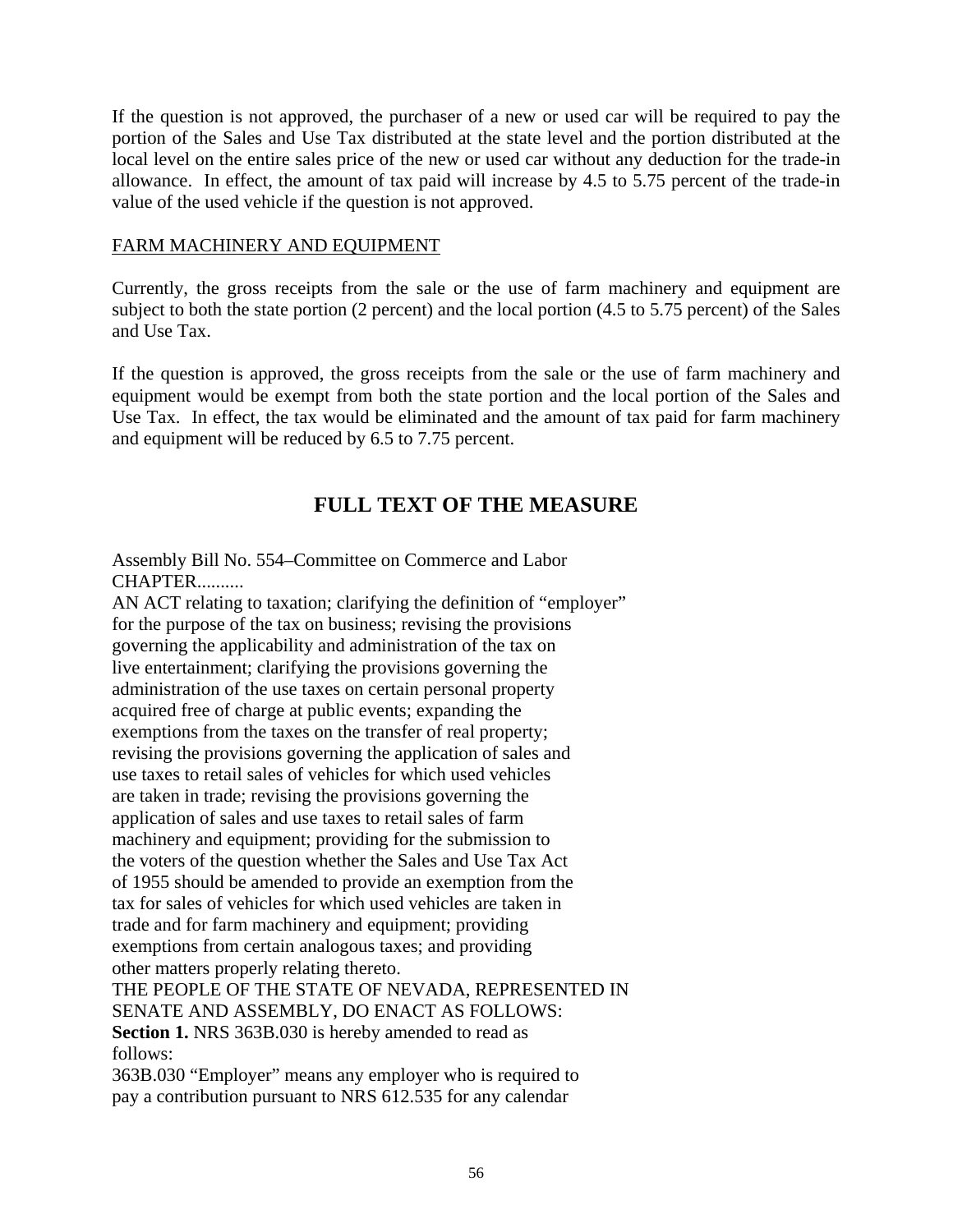quarter, except a financial institution, an Indian tribe, a nonprofit organization *,* **[**or**]** a political subdivision **[**.**]** *or any person who does not supply a product or service, but who only consumes a service.* 

For the purposes of this section:

1. "Financial institution" has the meaning ascribed to it in NRS 363A.050.

2. "Indian tribe" includes any entity described in subsection 10 of NRS 612.055.

3. "Nonprofit organization" means a nonprofit religious, charitable, fraternal or other organization that qualifies as a tax exempt

organization pursuant to 26 U.S.C. § 501(c).

4. "Political subdivision" means any entity described in subsection 9 of NRS 612.055.

Sec. 2. Chapter 368A of NRS is hereby amended by adding thereto the provisions set forth as sections 3, 4 and 5 of this act.

**Sec. 3.** *"Casual assemblage" includes, without limitation: 1. Participants in conventions, business meetings or tournaments governed by chapter 463 of NRS, and their guests; or 2. Persons celebrating a friend's or family member's wedding, birthday, anniversary, graduation, religious ceremony or similar occasion that is generally recognized as customary for celebration.* 

**Sec. 4.** *"Shopping mall" includes any area or premises where multiple vendors assemble for the primary purpose of selling goods or services, regardless of whether consideration is collected for the right or privilege of entering that area or those premises.* 

**Sec. 5.** *"Trade show" means an event of limited duration primarily attended by members of a particular trade or industry for the purpose of exhibiting their merchandise or services or discussing matters of interest to members of that trade or industry.* 

**Sec. 6.** NRS 368A.010 is hereby amended to read as follows: 368A.010 As used in this chapter, unless the context otherwise requires, the words and terms defined in NRS 368A.020 to 368A.110, inclusive, *and sections 3, 4 and 5 of this act* have the meanings ascribed to them in those sections.

**Sec. 7.** NRS 368A.020 is hereby amended to read as follows: 368A.020 "Admission charge" means the total amount, expressed in terms of money, of consideration paid for the right or

privilege to have access to a facility where live entertainment is provided. *The term includes, without limitation, an entertainment* 

*fee, a cover charge, a table reservation fee, or a required minimum purchase of food, refreshments or merchandise.* 

**Sec. 8.** NRS 368A.060 is hereby amended to read as follows: 368A.060 *1.* "Facility" means:

**[**1.**]** *(a)* Any area or premises where live entertainment is provided and for which consideration is collected for the right or privilege of entering that area or those premises if the live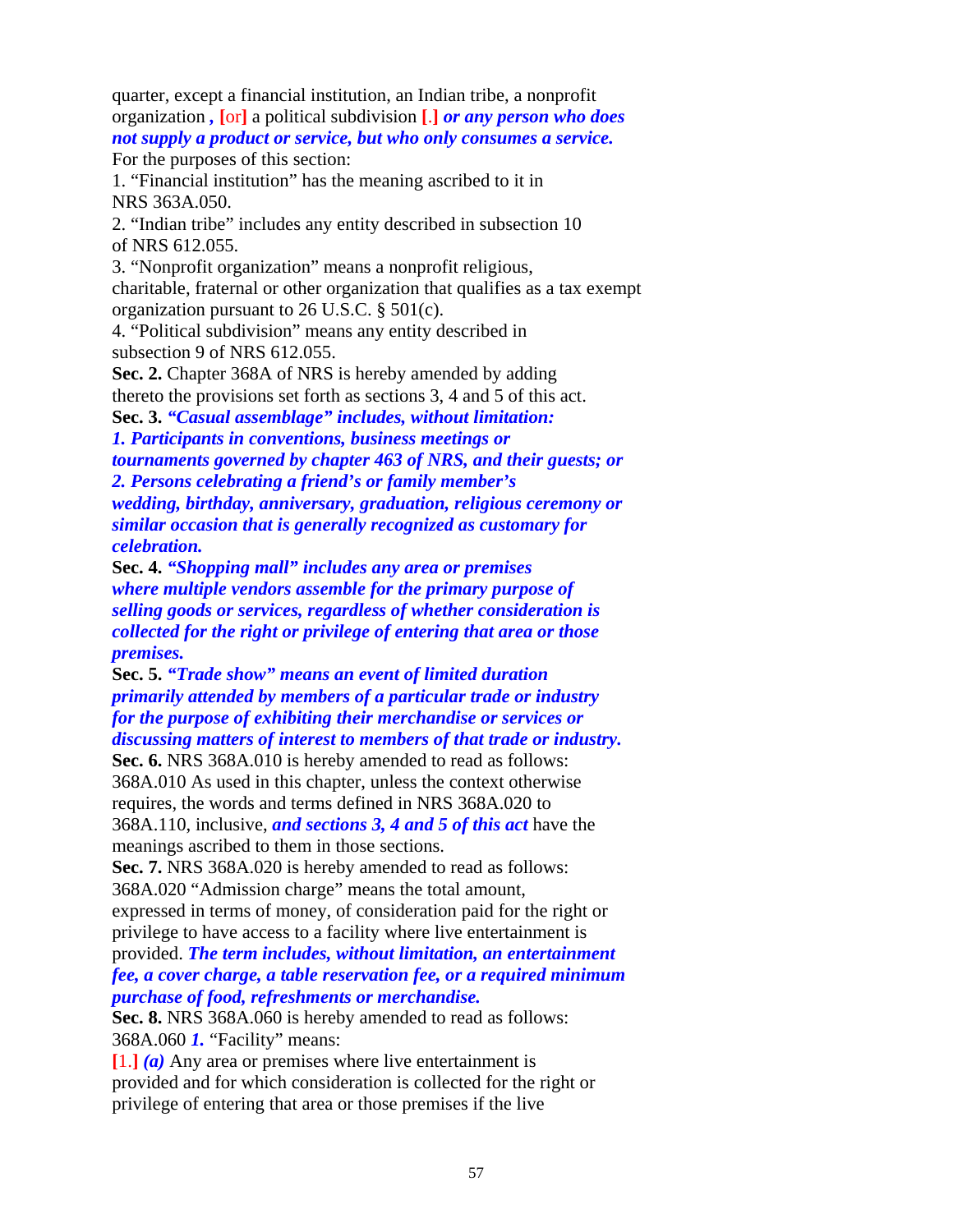entertainment is provided at:

 $[(a)] (1)$  An establishment that is not a licensed gaming establishment; or

**[**(b)**]** *(2)* A licensed gaming establishment that is licensed for less than 51 slot machines, less than six games, or any combination of slot machines and games within those respective limits. **[**2.**]** *(b)* Any area or premises where live entertainment is provided if the live entertainment is provided at any other licensed gaming establishment.

*2. "Facility" encompasses, if live entertainment is provided at a licensed gaming establishment that is licensed for: (a) Less than 51 slot machines, less than 6 games, or any combination of slot machines and games within those respective limits, any area or premises where the live entertainment is provided and for which consideration is collected, from one or more patrons, for the right or privilege of entering that area or those premises, even if additional consideration is collected for the right or privilege of entering a smaller venue within that area or those premises; or* 

*(b) At least 51 slot machines or at least 6 games, any designated area on the premises of the licensed gaming establishment within which the live entertainment is provided.* 

**Sec. 9.** NRS 368A.090 is hereby amended to read as follows: 368A.090 *1.* "Live entertainment" means any activity provided for pleasure, enjoyment, recreation, relaxation, diversion or other similar purpose by a person or persons who are physically present when providing that activity to a patron or group of patrons who are physically present.

*2. The term:* 

*(a) Includes, without limitation, any one or more of the following activities:* 

*(1) Music or vocals provided by one or more professional or amateur musicians or vocalists;* 

*(2) Dancing performed by one or more professional or amateur dancers or performers;* 

*(3) Acting or drama provided by one or more professional or amateur actors or players;* 

*(4) Acrobatics or stunts provided by one or more professional or amateur acrobats, performers or stunt persons; (5) Animal stunts or performances induced by one or more animal handlers or trainers, except as otherwise provided in subparagraph (7) of paragraph (b);* 

*(6) Athletic or sporting contests, events or exhibitions provided by one or more professional or amateur athletes or sportsmen;* 

*(7) Comedy or magic provided by one or more professional or amateur comedians, magicians, illusionists, entertainers or performers;*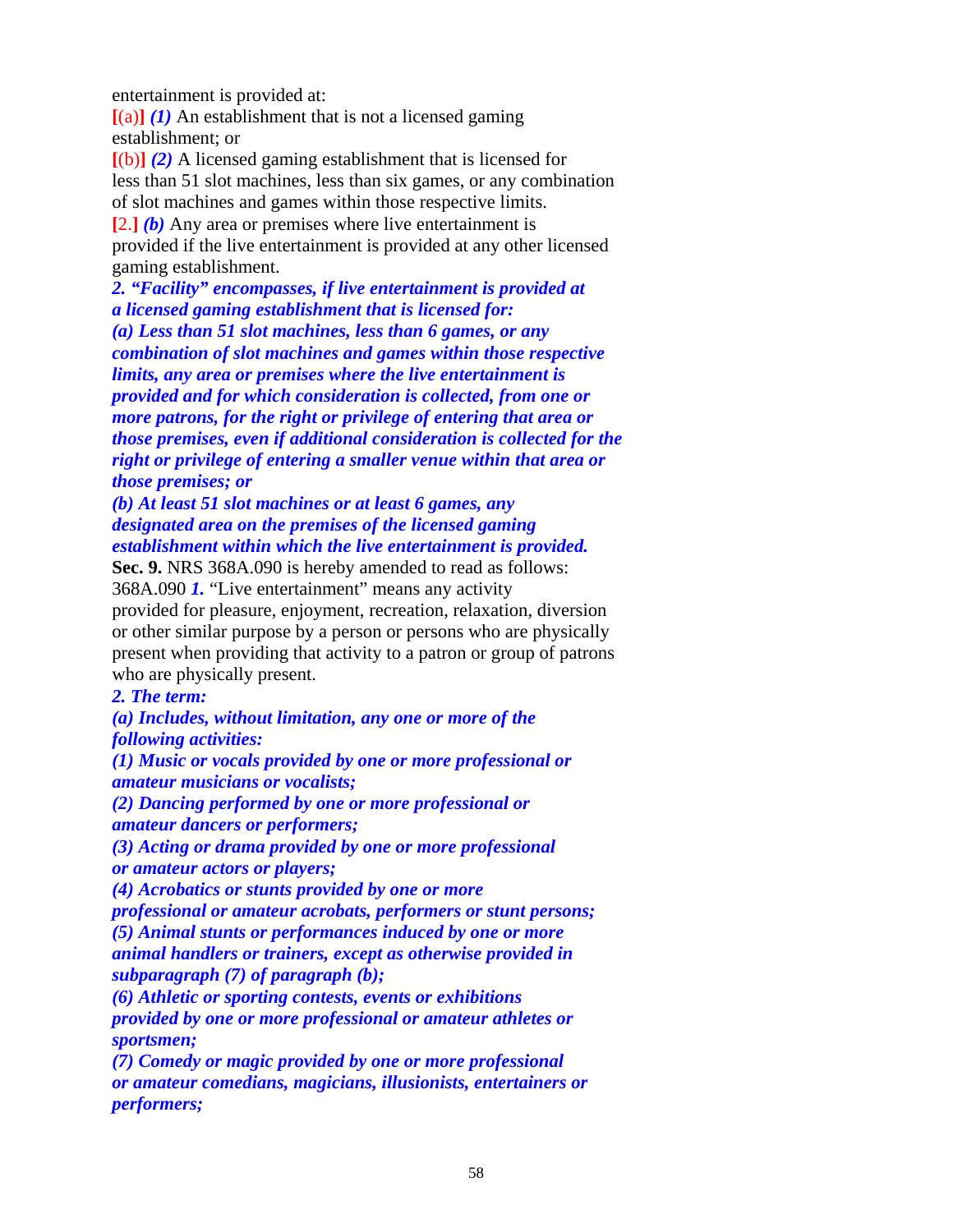*(8) A show or production involving any combination of the activities described in subparagraphs (1) to (7), inclusive; and (9) A performance involving one or more of the activities described in this paragraph by a disc jockey who presents recorded music. For the purposes of this subsection, a disc jockey shall not be deemed to have engaged in a performance involving one or more of the activities described in this paragraph if the disc jockey generally limits his interaction with patrons to introducing the recorded music, making announcements of general interest to patrons, and explaining, encouraging or directing participatory activities between patrons.* 

*(b) Excludes, without limitation, any one or more of the following activities:* 

*(1) Instrumental or vocal music, which may or may not be supplemented with commentary by the musicians, in a restaurant, lounge or similar area if such music does not routinely rise to the volume that interferes with casual conversation and if such music would not generally cause patrons to watch as well as listen; (2) Occasional performances by employees whose primary job function is that of preparing, selling or serving food, refreshments or beverages to patrons, if such performances are not advertised as entertainment to the public;* 

*(3) Performances by performers of any type if the performance occurs in a licensed gaming establishment other than a licensed gaming establishment that is licensed for less than 51 slot machines, less than 6 games, or any combination of slot machines and games within those respective limits, as long as the performers stroll continuously throughout the facility; (4) Performances in areas other than in nightclubs, lounges, restaurants or showrooms, if the performances occur in a licensed gaming establishment other than a licensed gaming establishment that is licensed for less than 51 slot machines, less than 6 games, or any combination of slot machines and games within those respective limits, which enhance the theme of the establishment or attract patrons to the areas of the performances, as long as any seating provided in the immediate area of the performers is limited to seating at slot machines or gaming tables; (5) Television, radio, closed circuit or Internet broadcasts of live entertainment;* 

*(6) Entertainment provided by a patron or patrons, including, without limitation, singing by patrons or dancing by or between patrons;* 

*(7) Animal behaviors induced by animal trainers or caretakers primarily for the purpose of education and scientific research; and* 

*(8) An occasional activity, including, without limitation, dancing, that:* 

*(I) Does not constitute a performance;*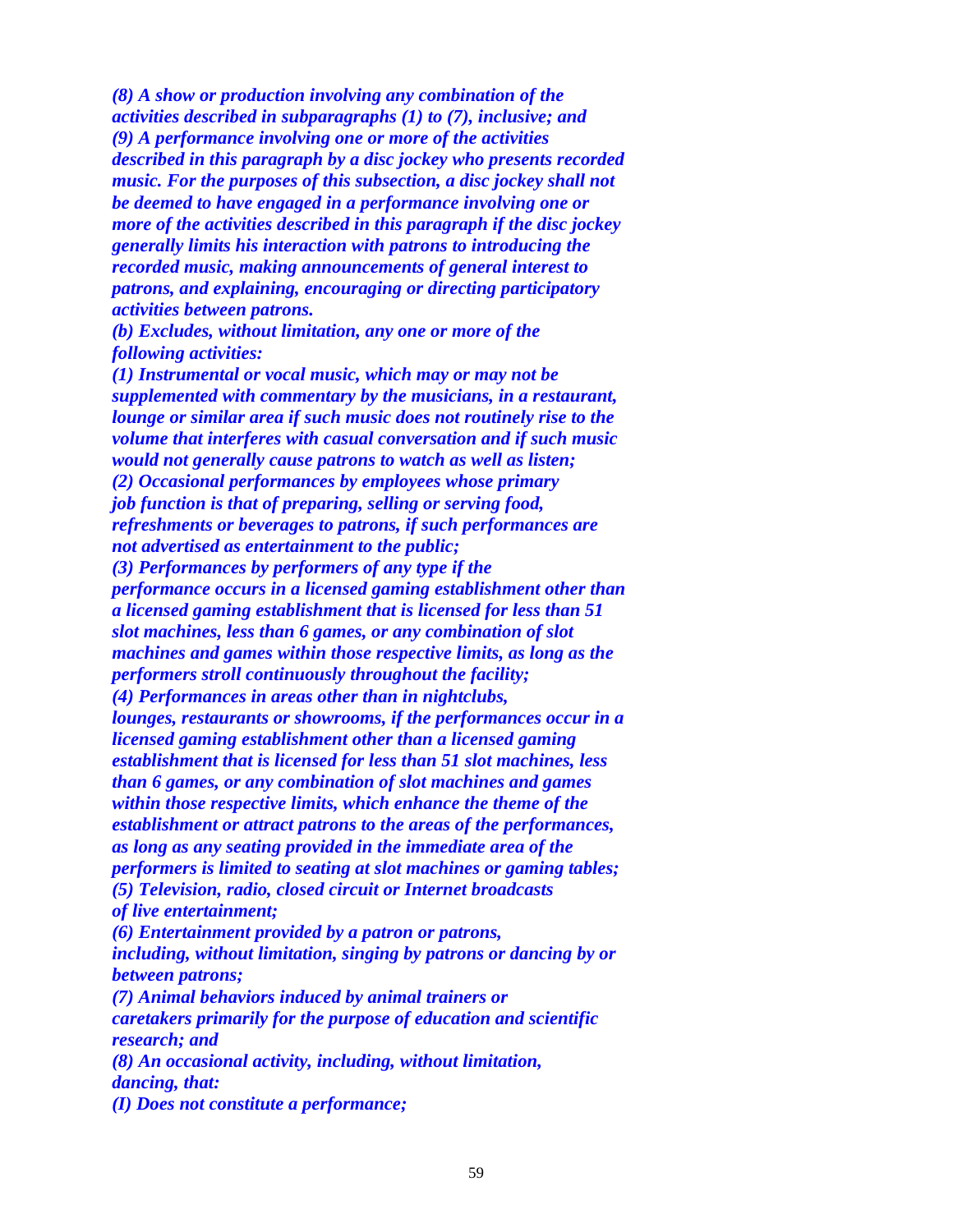*(II) Is not advertised as entertainment to the public; (III) Primarily serves to provide ambience to the facility; and* 

# *(IV) Is conducted by an employee whose primary job function is not that of an entertainer.*

**Sec. 10.** NRS 368A.200 is hereby amended to read as follows: 368A.200 1. Except as otherwise provided in this section, there is hereby imposed an excise tax on admission to any facility in this State where live entertainment is provided. If the live entertainment is provided at a facility with a maximum seating capacity of:

(a) Less than 7,500, the rate of the tax is 10 percent of the admission charge to the facility plus 10 percent of any amounts paid for food, refreshments and merchandise purchased at the facility.

(b) At least 7,500, the rate of the tax is 5 percent of the admission charge to the facility.

2. Amounts paid for gratuities directly or indirectly remitted to persons employed at a facility where live entertainment is provided or for service charges, including those imposed in connection with the use of credit cards or debit cards, which are collected and retained by persons other than the taxpayer are not taxable pursuant to this section.

3. A business entity that collects any amount that is taxable pursuant to subsection 1 is liable for the tax imposed, but is entitled to collect reimbursement from any person paying that amount.

4. Any ticket for live entertainment must state whether the tax imposed by this section is included in the price of the ticket. If the ticket does not include such a statement, the taxpayer shall pay the tax based on the face amount of the ticket.

5. The tax imposed by subsection 1 does not apply to:

(a) Live entertainment that this State is prohibited from taxing under the Constitution, laws or treaties of the United States or the Nevada Constitution.

(b) Live entertainment that is provided by or entirely for the benefit of a nonprofit religious, charitable, fraternal or other organization that qualifies as a tax-exempt organization pursuant to 26 U.S.C. § 501(c) **[**.**]** *or a nonprofit corporation organized or existing under the provisions of chapter 82 of NRS.* 

(c) Any boxing contest or exhibition governed by the provisions of chapter 467 of NRS.

(d) Live entertainment that is not provided at a licensed gaming establishment if the facility in which the live entertainment is provided has a maximum seating capacity of less than **[**300.**]** *200.*  (e) Live entertainment that is provided at a licensed gaming establishment that is licensed for less than 51 slot machines, less than six games, or any combination of slot machines and games within those respective limits, if the facility in which the live entertainment is provided has a maximum seating capacity of less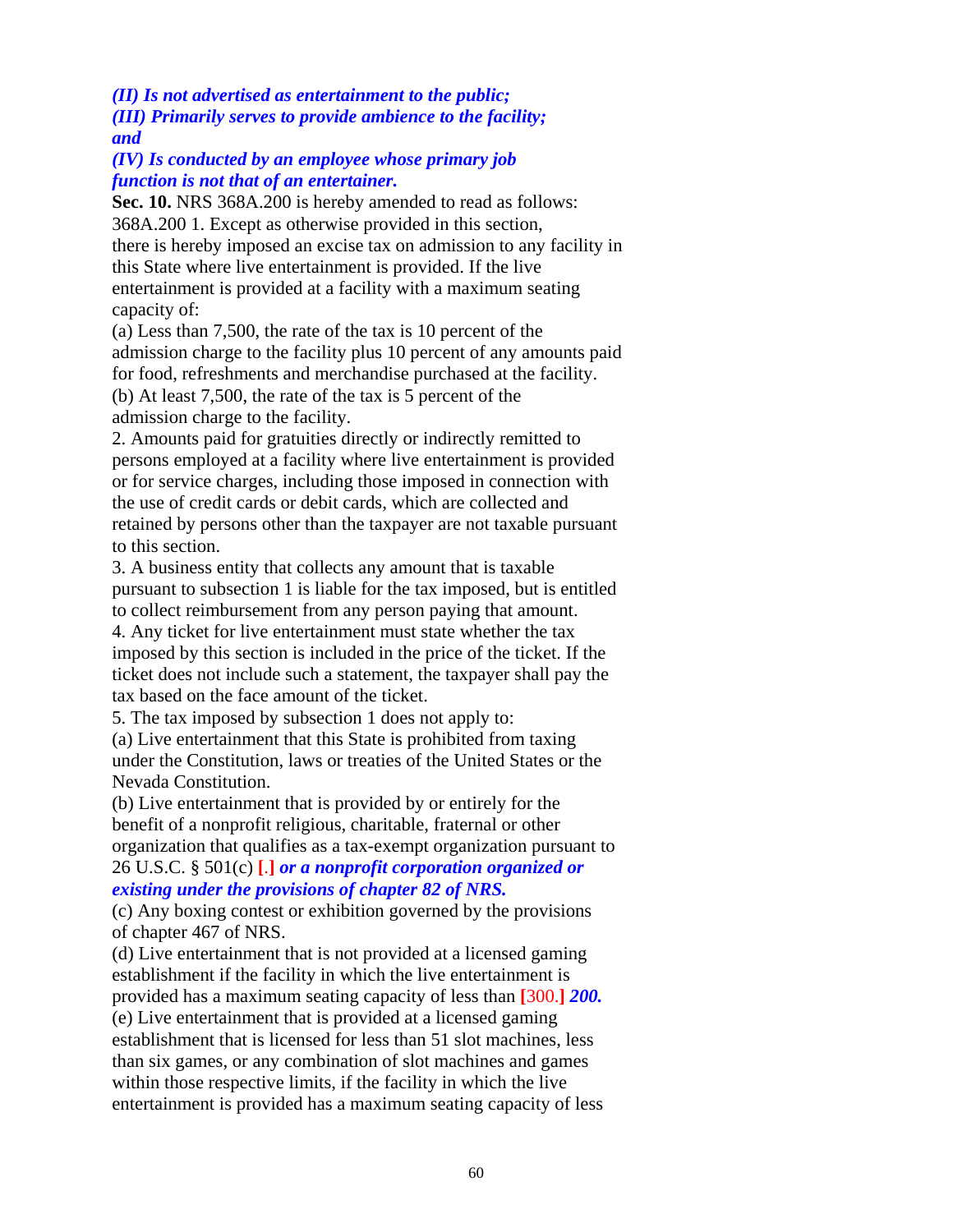than **[**300.**]** *200.* 

(f) Merchandise sold outside the facility in which the live entertainment is provided, unless the purchase of the merchandise entitles the purchaser to admission to the entertainment.

(g) Live entertainment that is provided at a trade show.

(h) Music performed by musicians who move constantly

through the audience if no other form of live entertainment is afforded to the patrons.

(i) Live entertainment that is provided at a licensed gaming establishment at private meetings or dinners attended by members of a particular organization or by a casual assemblage if the purpose of the event is not primarily for entertainment.

(j) Live entertainment that is provided in the common area of a shopping mall, unless the entertainment is provided in a facility located within the mall.

*(k) Live entertainment that is incidental to an amusement ride, a motion simulator or a similar digital, electronic, mechanical or electromechanical attraction. For the purposes of this paragraph, live entertainment shall be deemed to be incidental to an amusement ride, a motion simulator or a similar digital, electronic, mechanical or electromechanical attraction if the live entertainment is:* 

*(1) Not the predominant element of the attraction; and (2) Not the primary purpose for which the public rides, attends or otherwise participates in the attraction.* 

*(l) Live entertainment that is provided to the public in an outdoor area, without any requirements for the payment of an admission charge or the purchase of any food, refreshments or merchandise.* 

*(m) An outdoor concert, unless the concert is provided on the premises of a licensed gaming establishment.* 

*(n) Beginning July 1, 2007, race events scheduled at a race track in this State as a part of the National Association for Stock Car Auto Racing Nextel Cup Series, or its successor racing series, and all races associated therewith.* 

*(o) Live entertainment provided in a restaurant which is incidental to any other activities conducted in the restaurant or which only serves as ambience so long as there is no charge to the patrons for that entertainment.* 

6. *The Nevada Gaming Commission may adopt regulations establishing a procedure whereby a taxpayer that is a licensed gaming establishment may request an exemption from the tax pursuant to paragraph (o) of subsection 5. The regulations must require the taxpayer to seek an administrative ruling from the Chairman of the Board, provide a procedure for appealing that ruling to the Nevada Gaming Commission and further describe the forms of incidental or ambient entertainment exempted pursuant to that paragraph.*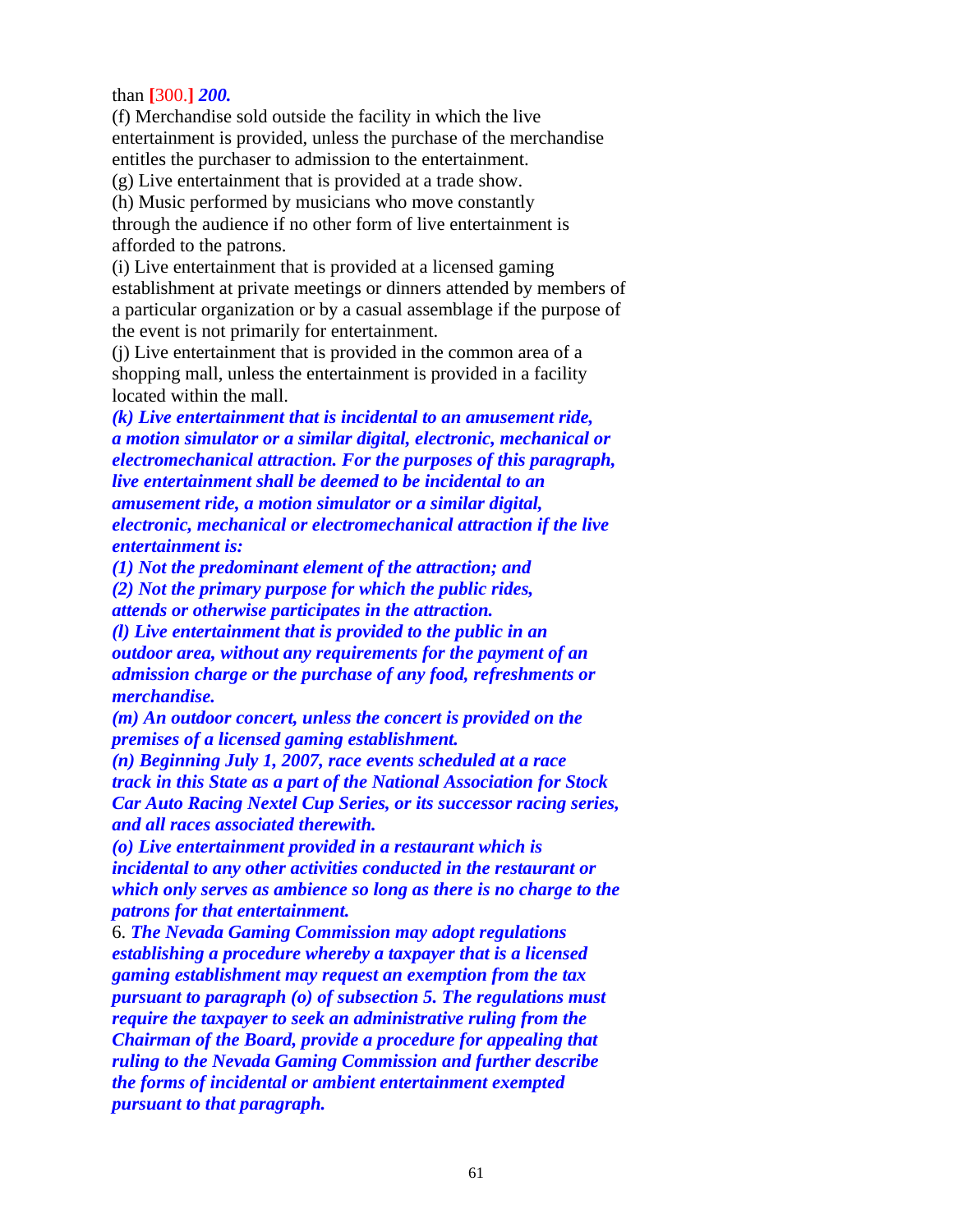*7.* As used in this section, "maximum seating capacity" means, in the following order of priority:

(a) The maximum occupancy of the facility in which live entertainment is provided, as determined by the State Fire Marshal or the local governmental agency that has the authority to determine the maximum occupancy of the facility;

(b) If such a maximum occupancy has not been determined, the maximum occupancy of the facility designated in any permit required to be obtained in order to provide the live entertainment; or (c) If such a permit does not designate the maximum occupancy of the facility, the actual seating capacity of the facility in which the

live entertainment is provided. **Sec. 11.** NRS 368A.220 is hereby amended to read as follows:

368A.220 1. Except as otherwise provided in this section:

(a) Each taxpayer who is a licensed gaming establishment shall file with the Board, on or before the 24th day of each month, a report showing the amount of all taxable receipts for the preceding month **[**.**]** *or the month in which the taxable events occurred.* The report must be in a form prescribed by the Board.

(b) All other taxpayers shall file with the Department, on or before the last day of each month, a report showing the amount of all taxable receipts for the preceding month. The report must be in a form prescribed by the Department.

2. The Board or the Department, if it deems it necessary to ensure payment to or facilitate the collection by the State of the tax imposed by NRS 368A.200, may require reports to be filed not later than 10 days after the end of each calendar quarter.

3. Each report required to be filed by this section must be accompanied by the amount of the tax that is due for the period covered by the report.

4. The Board and the Department shall deposit all taxes,

interest and penalties it receives pursuant to this chapter in the State Treasury for credit to the State General Fund.

**Sec. 12.** Chapter 372 of NRS is hereby amended by adding thereto a new section to read as follows:

*In its administration of the use tax imposed by NRS 372.185, the Department shall not consider the storage, use or other consumption in this State of tangible personal property which is:* 

#### *1. Worth \$100 or less; and*

## *2. Acquired free of charge at a convention, trade show or other public event.*

**Sec. 13.** NRS 372.7263 is hereby amended to read as follows: 372.7263 1. In administering the provisions of NRS 372.335, the Department shall apply the exemption for the sale of tangible personal property delivered by the vendor to a forwarding agent for shipment out of State to include:

(a) The sale of a vehicle to a nonresident to whom a special movement permit has been issued by the Department of Motor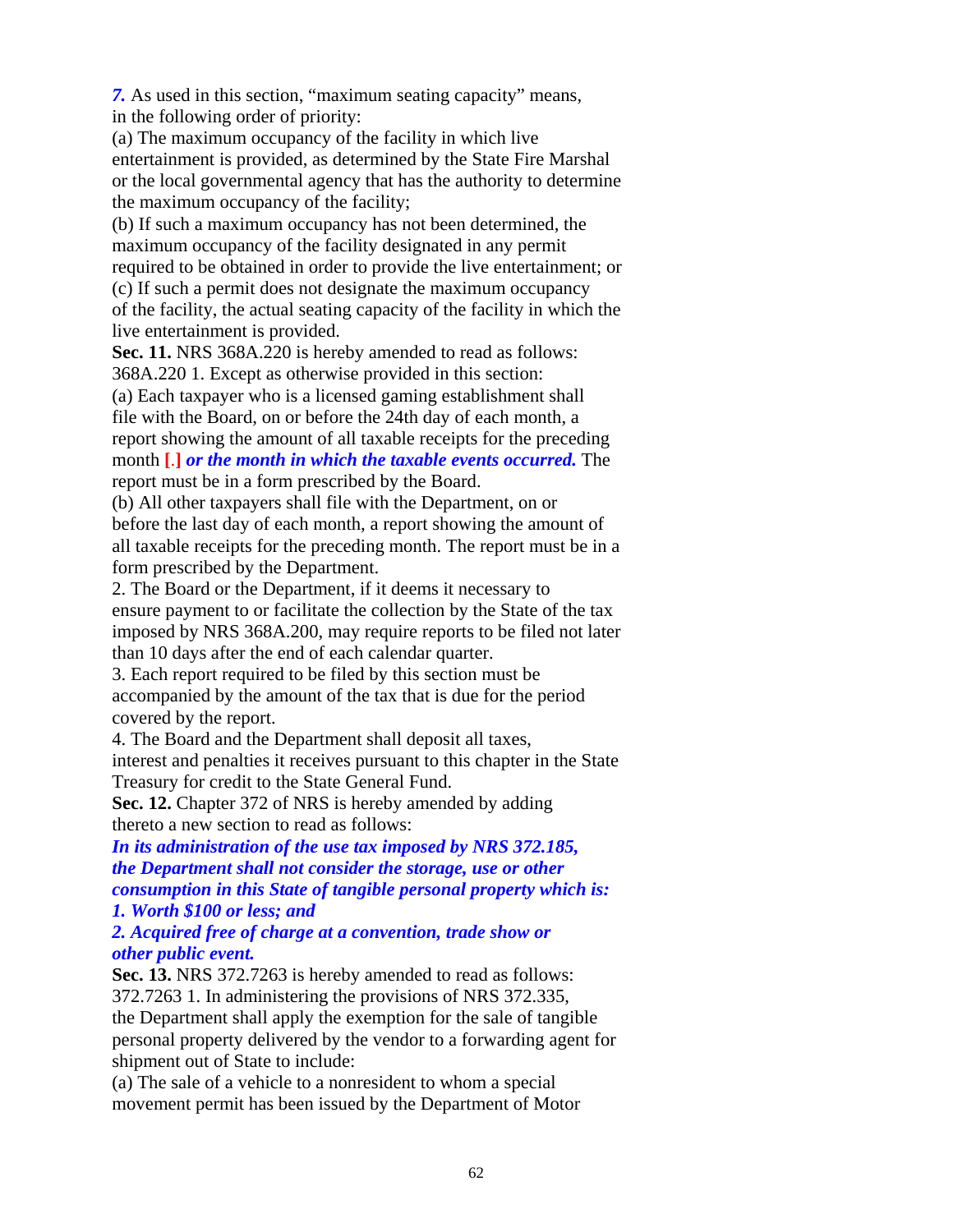Vehicles pursuant to subsection 1 of NRS 482.3955;

(b) The sale of farm machinery and equipment to a nonresident who submits proof to the vendor that the farm machinery and equipment will be delivered out of State not later than 15 days after the sale; and

(c) The sale of a vessel to a nonresident who submits proof to

the vendor that the vessel will be delivered out of State not later than 15 days after the sale.

2. As used in this section:

(a) **[**"Agricultural use" has the meaning ascribed to it in NRS 361A.030.

(b)**]** "Farm machinery and equipment" means a farm tractor,

implement of husbandry, piece of equipment used for irrigation, or a part used in the repair or maintenance of farm machinery and equipment. The term does not include:

(1) A vehicle required to be registered pursuant to the

provisions of chapter 482 or 706 of NRS; or

(2) Machinery or equipment only incidentally employed for

**[**the agricultural use of real property.

(c)**]** *agricultural purposes.* 

*(b)* "Farm tractor" means a motor vehicle designed and used primarily for drawing an implement of husbandry.

**[**(d)**]** *(c)* "Implement of husbandry" means a vehicle that is designed, adapted or used for agricultural purposes, including, without limitation, a plow, machine for mowing, hay baler, combine, piece of equipment used to stack hay, till, harvest, handle agricultural commodities or apply fertilizers, or other heavy, movable equipment designed, adapted or used for agricultural purposes.

**Sec. 14.** NRS 372.7263 is hereby amended to read as follows: 372.7263 **[**1.**]** In administering the provisions of NRS

372.335, the Department shall apply the exemption for the sale of tangible personal property delivered by the vendor to a forwarding agent for shipment out of State to include:

**[**(a)**]** *1.* The sale of a vehicle to a nonresident to whom a special movement permit has been issued by the Department of Motor Vehicles pursuant to subsection 1 of NRS 482.3955;

**[**(b)**]** *2.* The sale of farm machinery and equipment *, as defined in section 30 of this act,* to a nonresident who submits proof to the vendor that the farm machinery and equipment will be delivered out of State not later than 15 days after the sale; and

**[**(c)**]** *3.* The sale of a vessel to a nonresident who submits proof to the vendor that the vessel will be delivered out of State not later than 15 days after the sale.

**[**2. As used in this section:

(a) "Farm machinery and equipment" means a farm tractor, implement of husbandry, piece of equipment used for irrigation, or a part used in the repair or maintenance of farm machinery and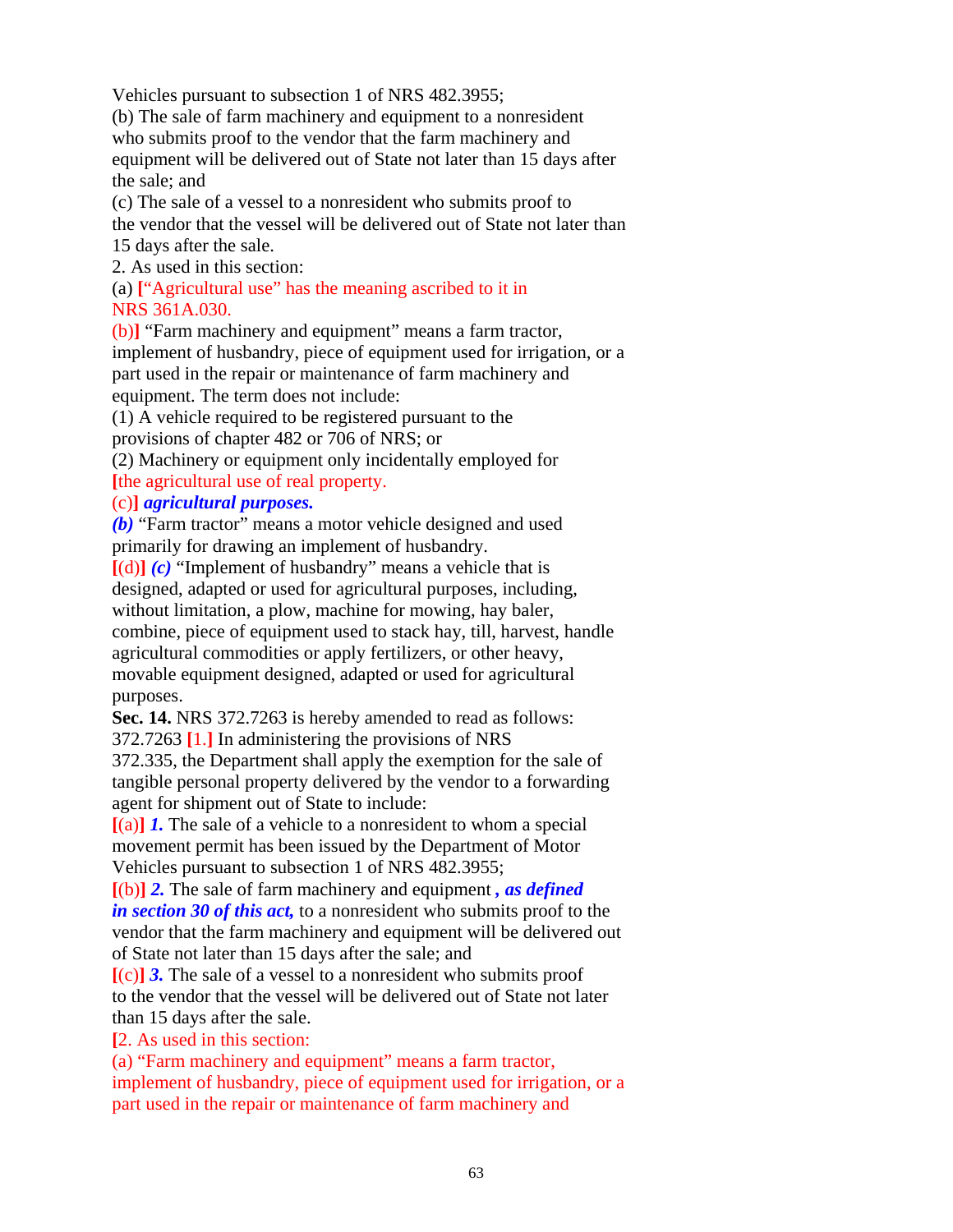equipment. The term does not include:

(1) A vehicle required to be registered pursuant to the provisions of chapter 482 or 706 of NRS; or

(2) Machinery or equipment only incidentally employed for agricultural purposes.

(b) "Farm tractor" means a motor vehicle designed and used primarily for drawing an implement of husbandry.

(c) "Implement of husbandry" means a vehicle that is designed, adapted or used for agricultural purposes, including, without limitation, a plow, machine for mowing, hay baler, combine, piece of equipment used to stack hay, till, harvest, handle agricultural commodities or apply fertilizers, or other heavy, movable equipment designed, adapted or used for agricultural purposes.**]** 

**Sec. 15.** Chapter 374 of NRS is hereby amended by adding thereto the provisions set forth as sections 16 and 17 of this act.

**Sec. 16.** *In its administration of the use tax imposed by NRS 374.190, the Department shall not consider the storage, use or other consumption in a county of tangible personal property which is:* 

*1. Worth \$100 or less; and* 

*2. Acquired free of charge at a convention, trade show or other public event.* 

**Sec. 17.** *1. There are exempted from the taxes imposed by this chapter the gross receipts from the sale, storage, use or other consumption in a county of farm machinery and equipment.* 

*2. As used in this section:* 

*(a) "Farm machinery and equipment" means a farm tractor, implement of husbandry, piece of equipment used for irrigation, or a part used in the repair or maintenance of farm machinery and equipment. The term does not include:* 

*(1) A vehicle required to be registered pursuant to the provisions of chapter 482 or 706 of NRS; or* 

*(2) Machinery or equipment only incidentally employed for agricultural purposes.* 

*(b) "Farm tractor" means a motor vehicle designed and used primarily for drawing an implement of husbandry. (c) "Implement of husbandry" means a vehicle that is* 

*designed, adapted or used for agricultural purposes, including, without limitation, a plow, machine for mowing, hay baler, combine, piece of equipment used to stack hay, till, harvest, handle agricultural commodities or apply fertilizers, or other heavy, movable equipment designed, adapted or used for agricultural purposes.* 

**Sec. 18.** NRS 374.030 is hereby amended to read as follows: 374.030 1. "Gross receipts" means the total amount of the sale or lease or rental price, as the case may be, of the retail sales of retailers, valued in money, whether received in money or otherwise, without any deduction on account of any of the following: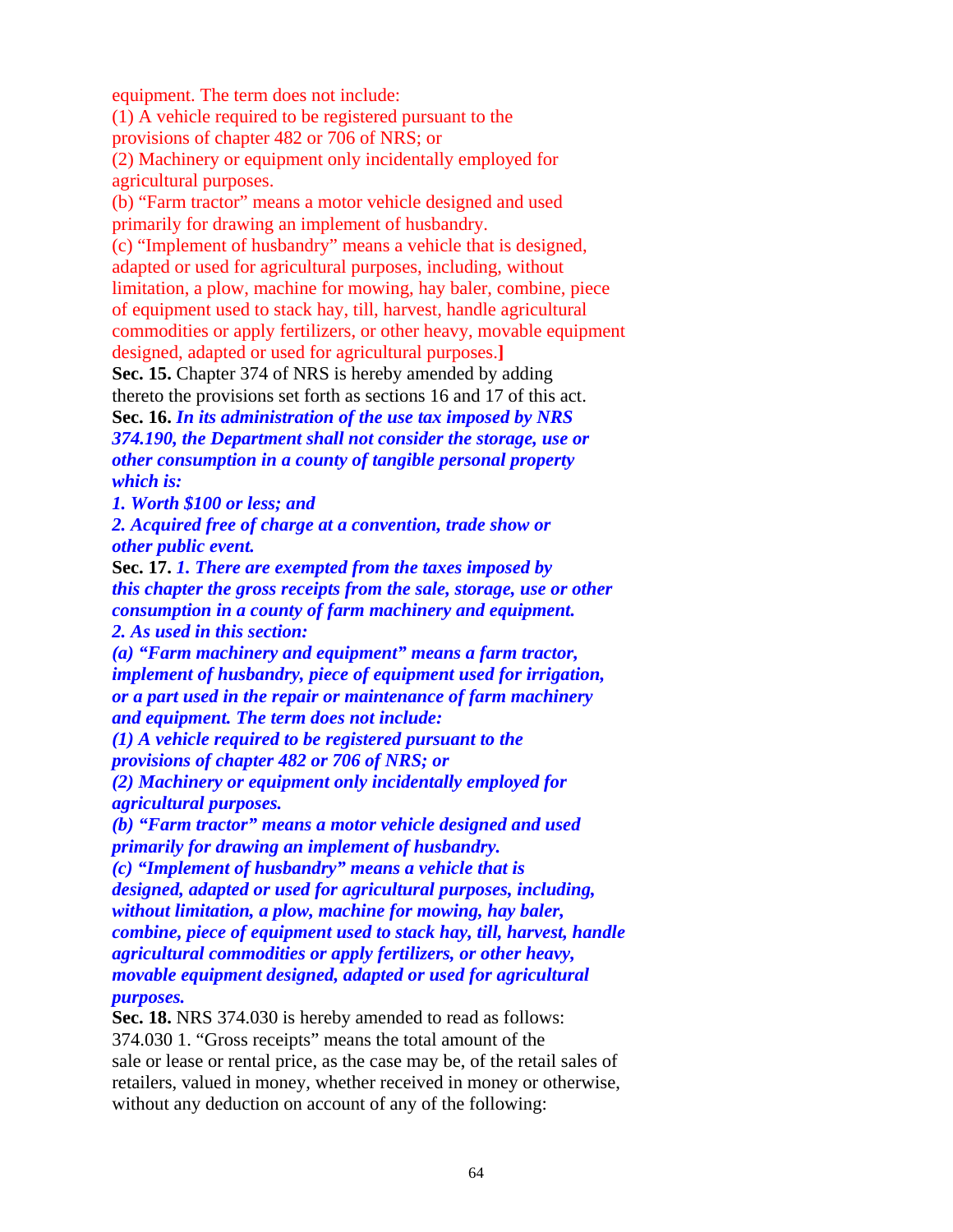(a) The cost of the property sold. However, in accordance with such rules and regulations as the Department may prescribe, a deduction may be taken if the retailer has purchased property for some other purpose than resale, has reimbursed his vendor for tax which the vendor is required to pay to the county or has paid the use tax with respect to the property, and has resold the property before making any use of the property other than retention, demonstration or display while holding it for sale in the regular course of business. If such a deduction is taken by the retailer, no refund or credit will be allowed to his vendor with respect to the sale of the property. (b) The cost of the materials used, labor or service cost, interest paid, losses or any other expense.

(c) The cost of transportation of the property before its sale to the purchaser.

2. The total amount of the sale or lease or rental price includes all of the following:

(a) Any services that are a part of the sale.

(b) All receipts, cash, credits and property of any kind.

(c) Any amount for which credit is allowed by the seller to the purchaser.

3. "Gross receipts" does not include any of the following:

(a) Cash discounts allowed and taken on sales.

(b) The sale price of property returned by customers when the full sale price is refunded either in cash or credit, but this exclusion does not apply in any instance when the customer, in order to obtain the refund, is required to purchase other property at a price greater than the amount charged for the property that is returned.

(c) The price received for labor or services used in installing or applying the property sold.

(d) The amount of any tax, not including any manufacturers' or importers' excise tax, imposed by the United States upon or with respect to retail sales, whether imposed upon the retailer or the consumer.

**[**(e) The amount of any allowance against the selling price given by a retailer for the value of a used vehicle which is taken in trade on the purchase of another vehicle.**]** 

4. For purposes of the sales tax, if the retailers establish to the satisfaction of the Department that the sales tax has been added to the total amount of the sale price and has not been absorbed by them, the total amount of the sale price shall be deemed to be the amount received exclusive of the tax imposed.

**Sec. 19.** NRS 374.070 is hereby amended to read as follows: 374.070 1. "Sales price" means the total amount for which tangible property is sold, valued in money, whether paid in money or otherwise, without any deduction on account of any of the following:

(a) The cost of the property sold.

(b) The cost of the materials used, labor or service cost, interest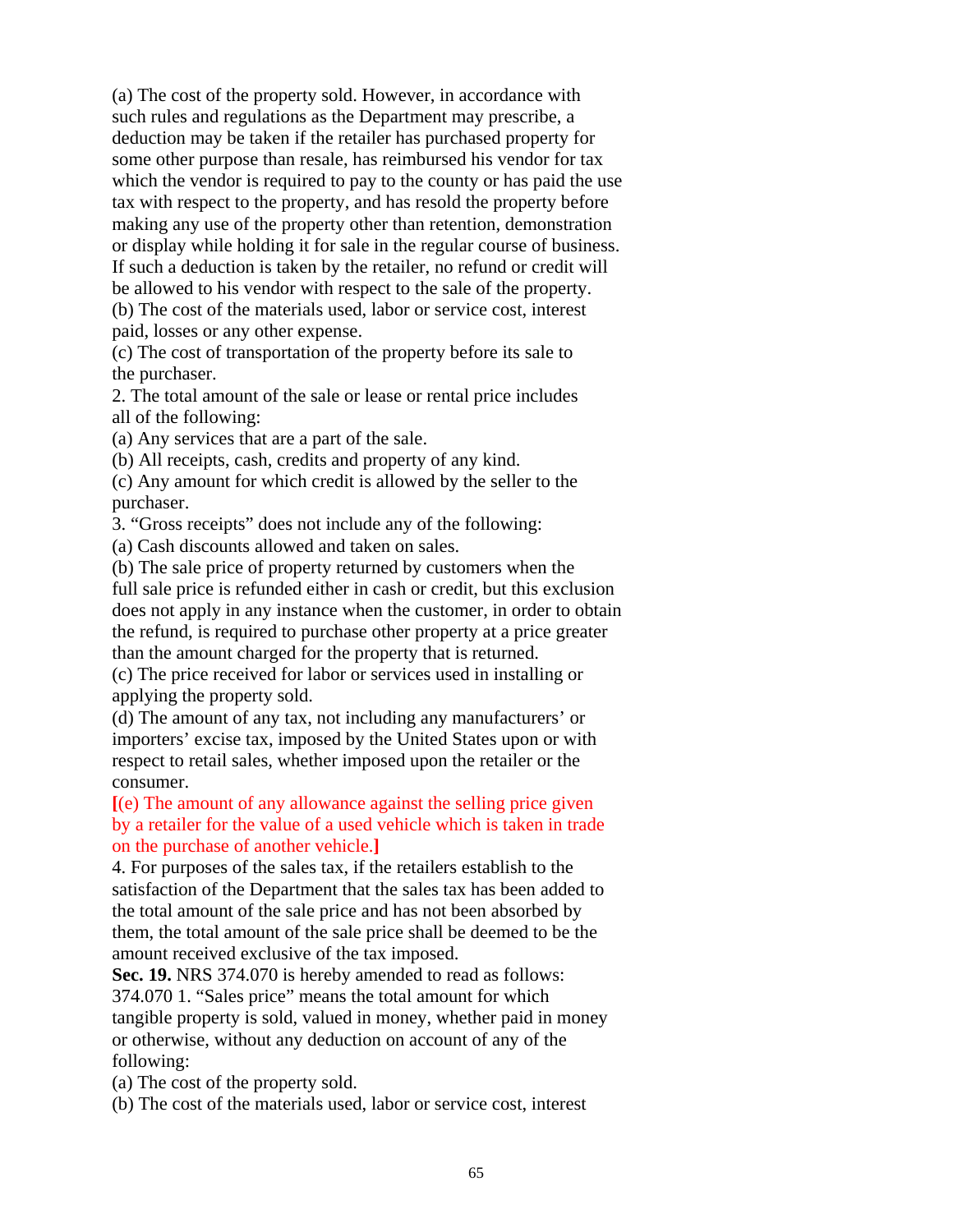charged, losses, or any other expenses.

(c) The cost of transportation of the property before its purchase.

2. The total amount for which property is sold includes all of the following:

(a) Any services that are a part of the sale.

(b) Any amount for which credit is given to the purchaser by the seller.

3. "Sales price" does not include any of the following:

(a) Cash discounts allowed and taken on sales.

(b) The amount charged for property returned by customers when the entire amount charged therefor is refunded in cash or credit, except that this exclusion does not apply in any instance when the customer, in order to obtain the refund, is required to purchase other property at a price greater than the amount charged for the property that is returned.

(c) The amount charged for labor or services rendered in installing or applying the property sold.

(d) The amount of any tax, not including any manufacturers' or importers' excise tax, imposed by the United States upon or with respect to retail sales, whether imposed upon the retailer or the consumer.

(e) The amount of any tax imposed by the State of Nevada upon or with respect to the storage, use or other consumption of tangible personal property purchased from any retailer.

(f) The amount of any allowance against the selling price given by a retailer for the value of a used **[**vehicle or**]** vessel which is taken in trade on the purchase of another **[**vehicle or**]** vessel. **Sec. 20.** NRS 375.090 is hereby amended to read as follows:

375.090 The taxes imposed by NRS 375.020, 375.023 and 375.026 do not apply to:

1. A mere change in identity, form or place of organization, such as a transfer between a corporation and its parent corporation, a subsidiary or an affiliated corporation if the affiliated corporation has identical common ownership.

2. A transfer of title to the United States, any territory or state or any agency, department, instrumentality or political subdivision thereof.

3. A transfer of title recognizing the true status of ownership of the real property.

4. A transfer of title without consideration from one joint tenant or tenant in common to one or more remaining joint tenants or tenants in common.

5. A transfer of title between spouses, including gifts, or to effect a property settlement agreement or between former spouses in compliance with a decree of divorce.

6. A transfer of title to or from a trust without consideration if a certificate of trust is presented at the time of transfer.

7. Transfers, assignments or conveyances of unpatented mines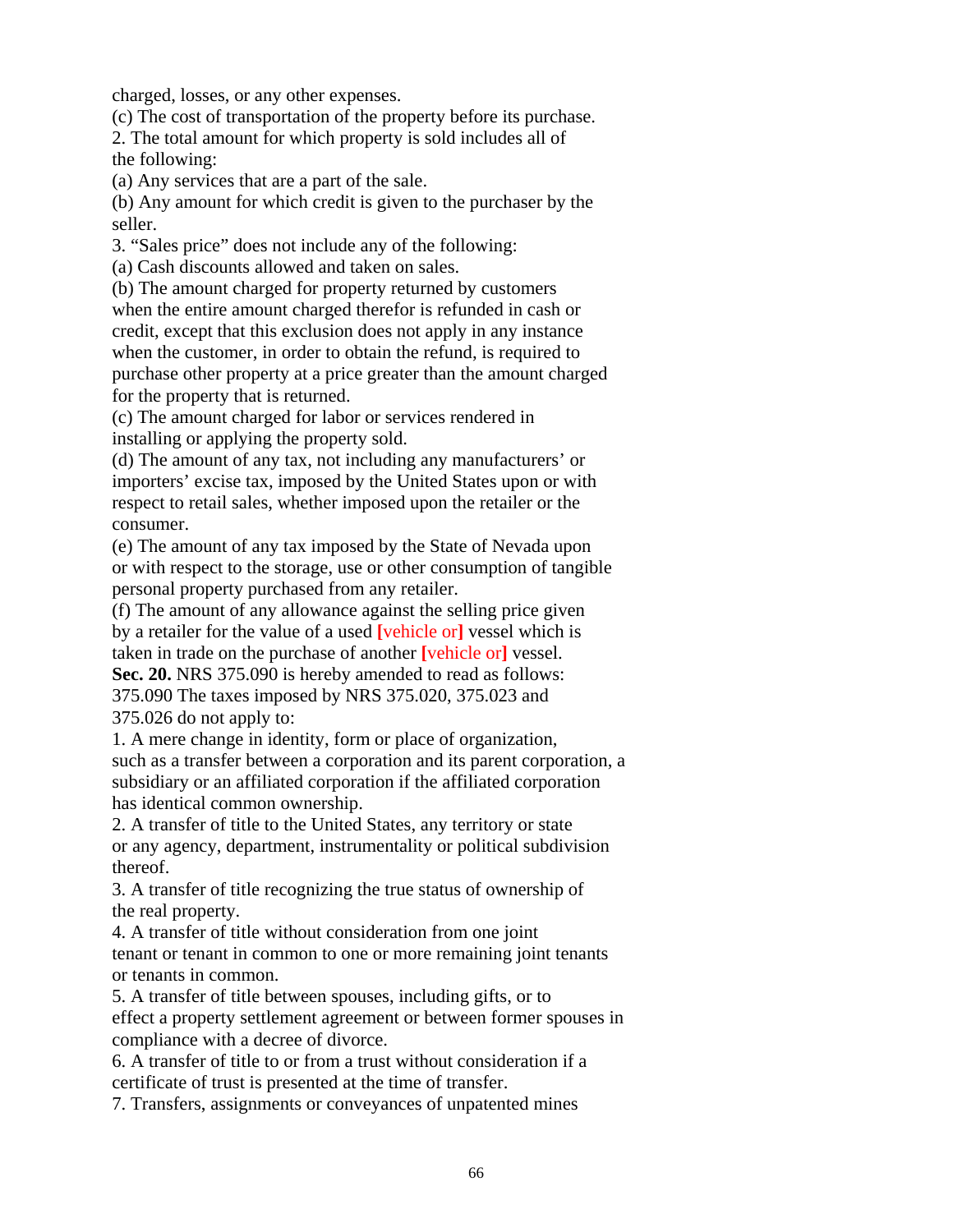or mining claims.

8. A transfer, assignment or other conveyance of real property to a corporation or other business organization if the person conveying the property owns 100 percent of the corporation or organization to which the conveyance is made.

9. A transfer, assignment or other conveyance of real property if the owner of the property is related to the person to whom it is conveyed within the first degree of *lineal* consanguinity or affinity. 10. A conveyance of real property by deed which becomes

effective upon the death of the grantor pursuant to NRS 111.109.

11. The making, delivery or filing of conveyances of real

property to make effective any plan of reorganization or adjustment:

(a) Confirmed under the Bankruptcy Act, as amended, 11 U.S.C. §§ 101 et seq.;

(b) Approved in an equity receivership proceeding involving a railroad, as defined in the Bankruptcy Act; or

(c) Approved in an equity receivership proceeding involving a corporation, as defined in the Bankruptcy Act,

*\_* if the making, delivery or filing of instruments of transfer or conveyance occurs within 5 years after the date of the confirmation, approval or change.

12. The making or delivery of conveyances of real property to make effective any order of the Securities and Exchange Commission if:

(a) The order of the Securities and Exchange Commission in obedience to which the transfer or conveyance is made recites that the transfer or conveyance is necessary or appropriate to effectuate the provisions of section 11 of the Public Utility Holding Company Act of 1935, 15 U.S.C. § 79k;

(b) The order specifies and itemizes the property which is ordered to be transferred or conveyed; and

(c) The transfer or conveyance is made in obedience to the order.

13. A transfer to an educational foundation. As used in this subsection, "educational foundation" has the meaning ascribed to it in subsection 3 of NRS 388.750.

14. A transfer to a university foundation. As used in this subsection, "university foundation" has the meaning ascribed to it in subsection 3 of NRS 396.405.

**Sec. 21.** NRS 374.265 is hereby amended to read as follows: 374.265 "Exempted from the taxes imposed by this chapter,"

as used in NRS 374.265 to 374.355, inclusive, *and section 17 of this act* means exempted from the computation of the amount of taxes imposed.

**Sec. 22.** NRS 374.286 is hereby amended to read as follows:

374.286 1. There are exempted from the taxes imposed by this chapter the gross receipts from the sale *,* **[**of, and the**]** storage, use or other consumption in a county of **[**,**]** farm machinery and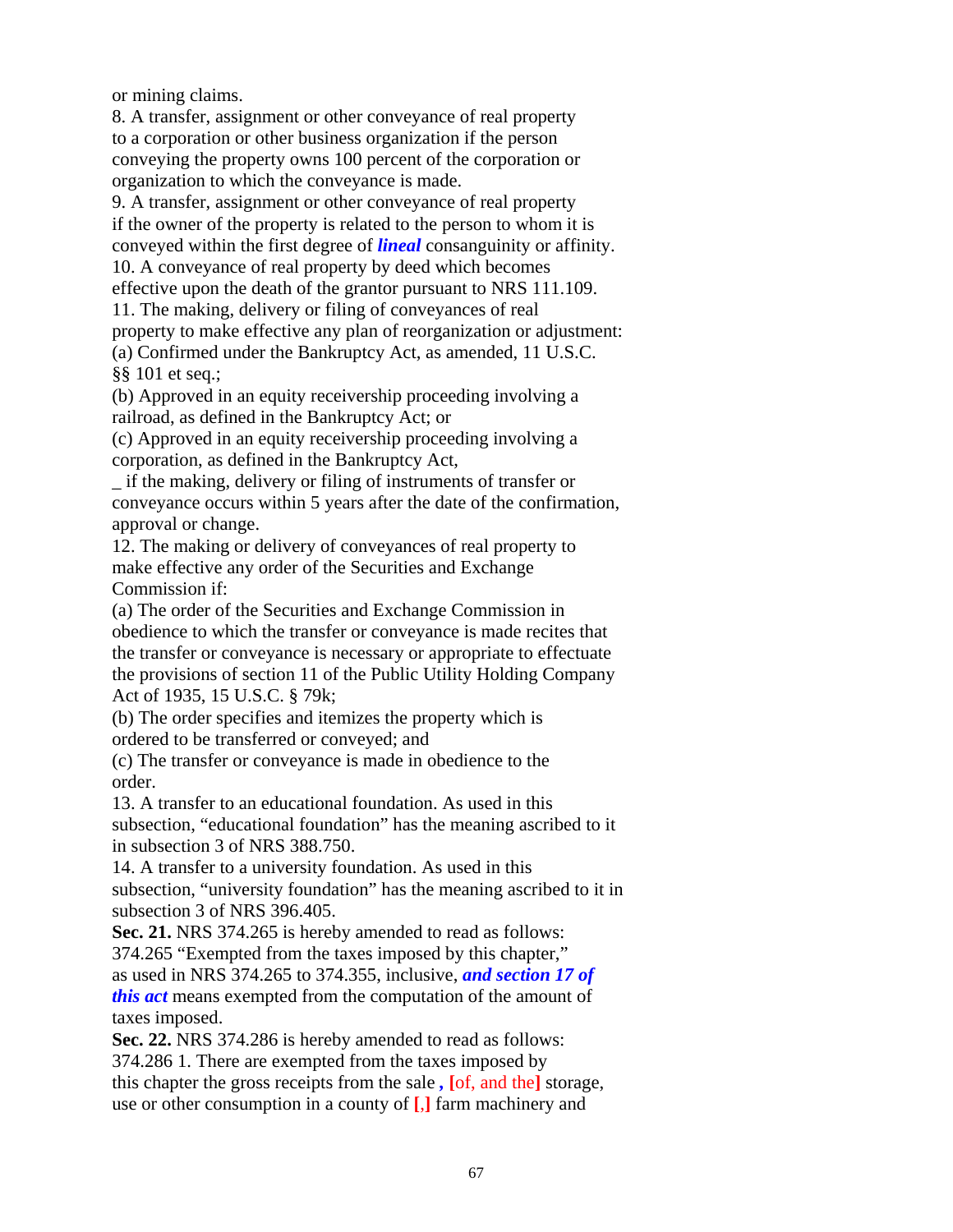equipment *.* **[**employed for the agricultural use of real property.**]**  2. As used in this section:

(a) **[**"Agricultural use" has the meaning ascribed to it in NRS 361A.030.

(b)**]** "Farm machinery and equipment" means a farm tractor, implement of husbandry, piece of equipment used for irrigation, or a part used in the repair or maintenance of farm machinery and equipment. The term does not include:

(1) A vehicle required to be registered pursuant to the provisions of chapter 482 or 706 of NRS; or

(2) Machinery or equipment only incidentally employed for

**[**the agricultural use of real property.

# (c)**]** *agricultural purposes.*

*(b)* "Farm tractor" means a motor vehicle designed and used primarily for drawing an implement of husbandry.

**[**(d)**]** *(c)* "Implement of husbandry" means a vehicle that is designed, adapted or used for agricultural purposes, including, without limitation, a plow, machine for mowing, hay baler, combine, piece of equipment used to stack hay, till, harvest, handle agricultural commodities or apply fertilizers, or other heavy, movable equipment designed, adapted or used for agricultural purposes.

**Sec. 23.** NRS 374.7273 is hereby amended to read as follows: 374.7273 1. In administering the provisions of NRS 374.340, the Department shall apply the exemption for the sale of tangible personal property delivered by the vendor to a forwarding agent for

shipment out of State to include:

(a) The sale of a vehicle to a nonresident to whom a special movement permit has been issued by the Department of Motor Vehicles pursuant to subsection 1 of NRS 482.3955;

(b) The sale of farm machinery and equipment to a nonresident who submits proof to the vendor that the farm machinery and equipment will be delivered out of State not later than 15 days after the sale; and

(c) The sale of a vessel to a nonresident who submits proof to the vendor that the vessel will be delivered out of State not later than 15 days after the sale.

2. As used in this section:

## (a) **[**"Agricultural use" has the meaning ascribed to it in NRS 361A.030.

(b)**]** "Farm machinery and equipment" means a farm tractor, implement of husbandry, piece of equipment used for irrigation, or a part used in the repair or maintenance of farm machinery and equipment. The term does not include:

(1) A vehicle required to be registered pursuant to the

provisions of chapter 482 or 706 of NRS; or

(2) Machinery or equipment only incidentally employed for

**[**the agricultural use of real property.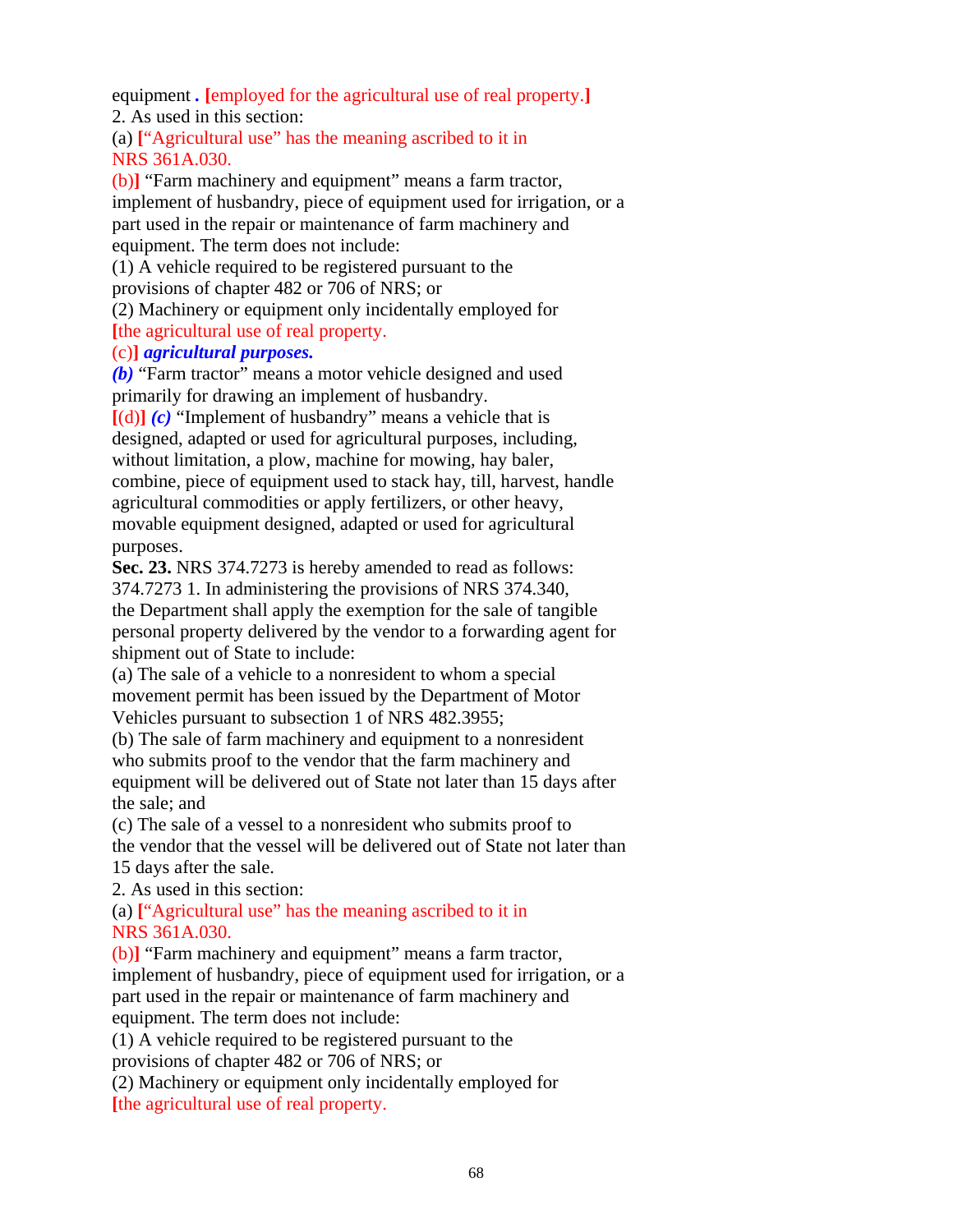# (c)**]** *agricultural purposes.*

*(b)* "Farm tractor" means a motor vehicle designed and used primarily for drawing an implement of husbandry. **[**(d)**]** *(c)* "Implement of husbandry" means a vehicle that is designed, adapted or used for agricultural purposes, including, without limitation, a plow, machine for mowing, hay baler, combine, piece of equipment used to stack hay, till, harvest, handle agricultural commodities or apply fertilizers, or other heavy, movable equipment designed, adapted or used for agricultural purposes.

**Sec. 24.** NRS 374.7273 is hereby amended to read as follows: 374.7273 **[**1.**]** In administering the provisions of NRS

374.340, the Department shall apply the exemption for the sale of tangible personal property delivered by the vendor to a forwarding agent for shipment out of State to include:

**[**(a)**]** *1.* The sale of a vehicle to a nonresident to whom a special movement permit has been issued by the Department of Motor Vehicles pursuant to subsection 1 of NRS 482.3955;

**[**(b)**]** *2.* The sale of farm machinery and equipment *, as defined in section 30 of this act,* to a nonresident who submits proof to the vendor that the farm machinery and equipment will be delivered out of State not later than 15 days after the sale; and

**[**(c)**]** *3.* The sale of a vessel to a nonresident who submits proof to the vendor that the vessel will be delivered out of State not later than 15 days after the sale.

**[**2. As used in this section:

(a) "Farm machinery and equipment" means a farm tractor, implement of husbandry, piece of equipment used for irrigation, or a part used in the repair or maintenance of farm machinery and equipment. The term does not include:

(1) A vehicle required to be registered pursuant to the provisions of chapter 482 or 706 of NRS; or

(2) Machinery or equipment only incidentally employed for agricultural purposes.

(b) "Farm tractor" means a motor vehicle designed and used primarily for drawing an implement of husbandry.

(c) "Implement of husbandry" means a vehicle that is designed, adapted or used for agricultural purposes, including, without limitation, a plow, machine for mowing, hay baler, combine, piece of equipment used to stack hay, till, harvest, handle agricultural commodities or apply fertilizers, or other heavy, movable equipment designed, adapted or used for agricultural purposes.**]** 

**Sec. 25.** Section 64 of Chapter 400, Statutes of Nevada 2003,

at page 2374, is hereby amended to read as follows:

Sec. 64. NRS 374.070 is hereby amended to read as follows:

374.070 1. "Sales price" means the total amount for which tangible property is sold, valued in money, whether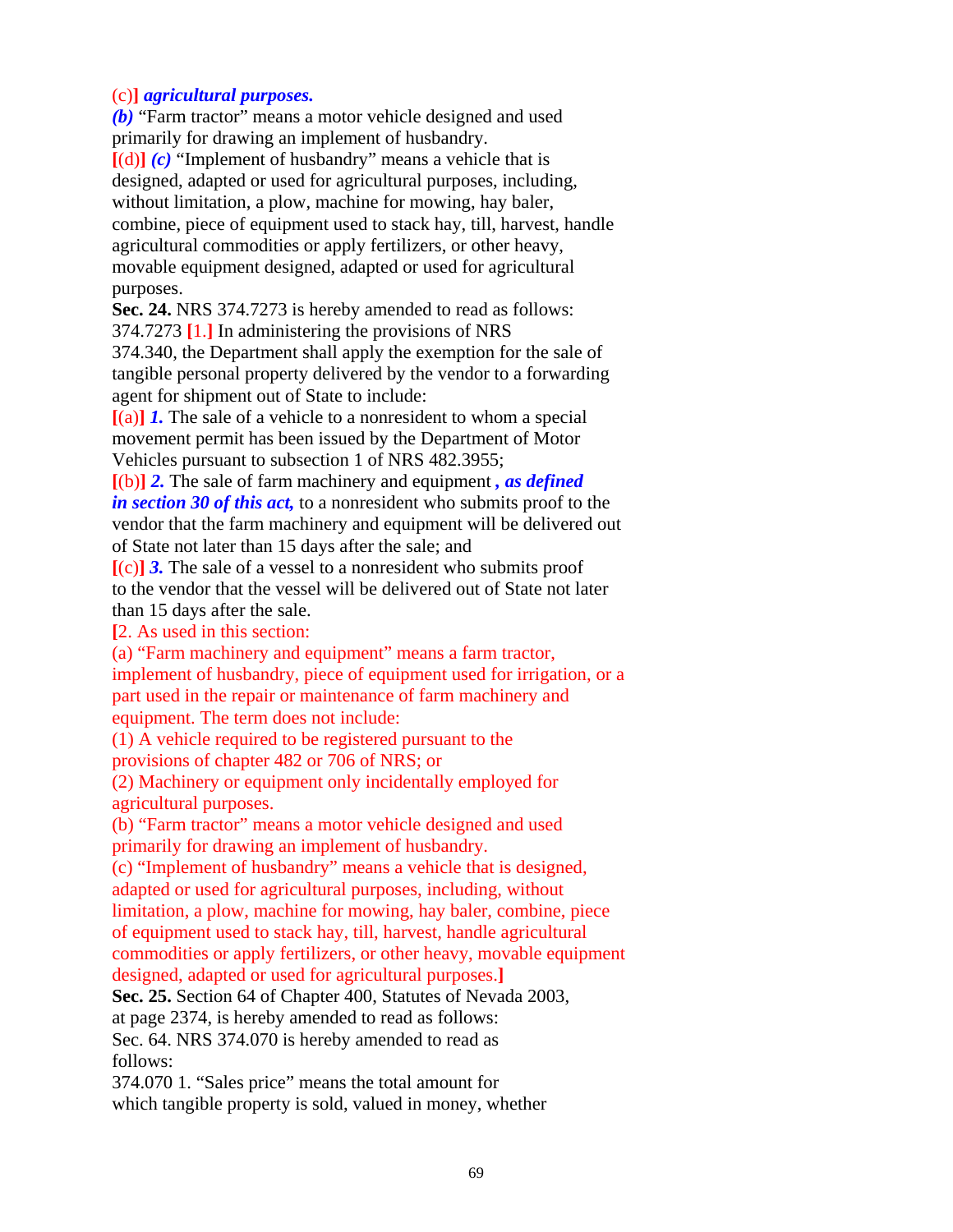paid in money or otherwise, without any deduction on account of any of the following:

(a) The cost of the property sold.

(b) The cost of the materials used, labor or service cost, interest charged, losses, or any other expenses.

(c) The cost of transportation of the property before its purchase.

2. The total amount for which property is sold includes all of the following:

(a) Any services that are a part of the sale.

(b) Any amount for which credit is given to the purchaser by the seller.

3. "Sales price" does not include any of the following:

(a) Cash discounts allowed and taken on sales.

(b) The amount charged for property returned by customers when the entire amount charged therefor is refunded either in cash or credit; but this exclusion does not apply in any instance when the customer, in order to obtain the refund, is required to purchase other property at a price greater than the amount charged for the property that is returned.

(c) The amount charged for labor or services rendered in installing or applying the property sold.

(d) The amount of any tax *,* **[**(**]** not including **[**, however,**]**  any manufacturers' or importers' excise tax *,* **[**)**]** imposed by the United States upon or with respect to retail sales, whether imposed upon the retailer or the consumer.

(e) The amount of any tax imposed by the State of Nevada upon or with respect to the storage, use or other consumption of tangible personal property purchased from any retailer.

(f) The amount of any allowance against the selling price given by a retailer for the value of a used vehicle which is taken in trade on the purchase of another vehicle.

**[**4. For the purpose of a sale of a vehicle by a seller who is not required to be registered with the Department of Taxation, the sales price is the value established in the manner set forth in NRS 374.112.**]** 

**Sec. 26.** Section 138 of Chapter 400, Statutes of Nevada 2003, at page 2409, is hereby amended to read as follows:

Sec. 138. NRS **[**374.107,**]** 374.112, 374.113, 374.286,

374.291, 374.2911, 374.322 and 374.323 are hereby repealed.

**Sec. 27.** Section 139 of Chapter 400, Statutes of Nevada 2003,

at page 2409, is hereby amended to read as follows:

Sec. 139. 1. This section and section 102 of this act

become effective upon passage and approval.

2. Sections 103 to 135, inclusive, of this act become effective on July 1, 2003.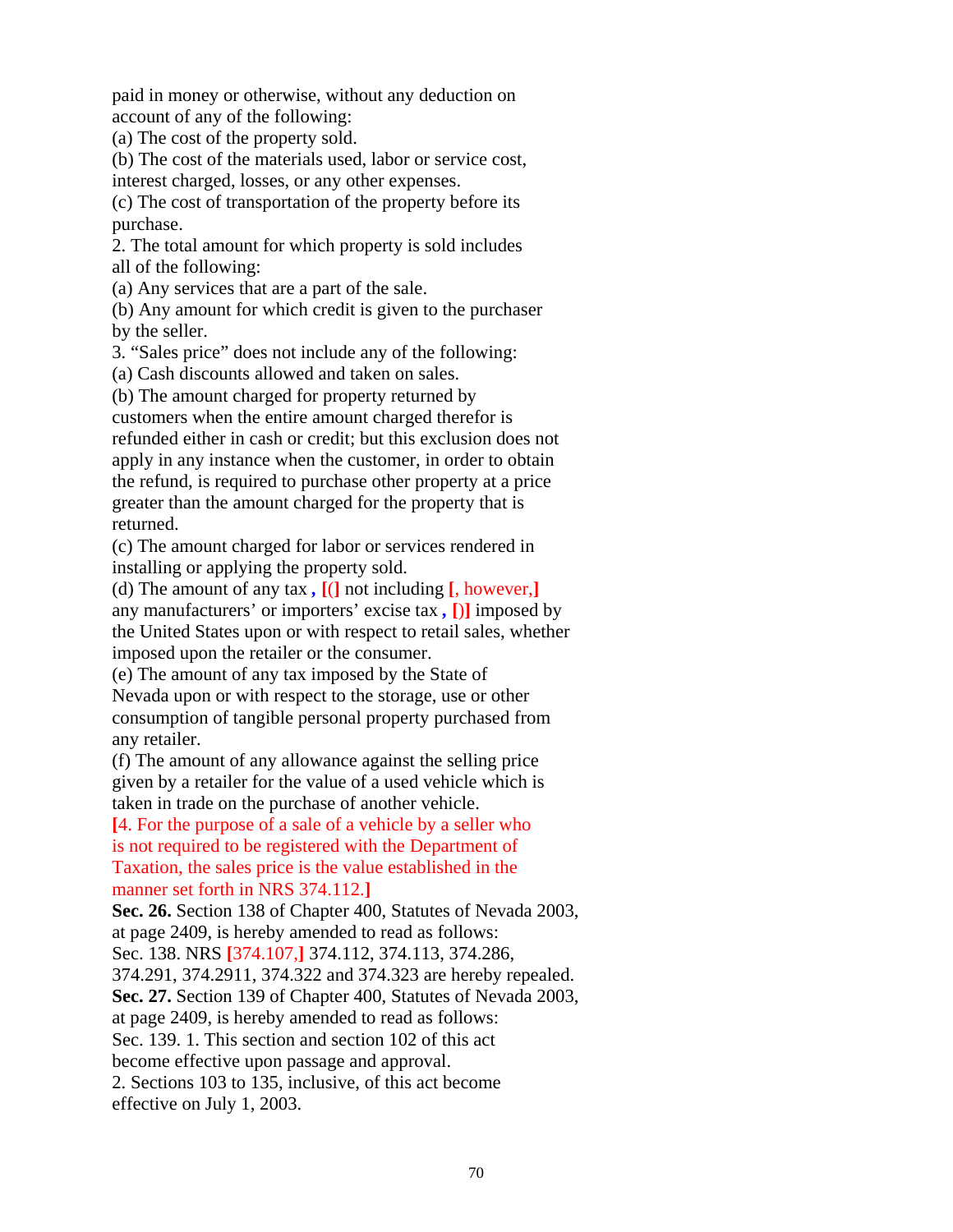3. Sections 1 to 29, inclusive, 32 to 38, inclusive, 40 to 50, inclusive, 52 to 57, inclusive, 66, 67, 69 to 72, inclusive, 74 to 80, inclusive, 83, 84, 85, 87 to 92, inclusive, 94 to 101, inclusive, 136 and 137 of this act become effective: (a) Upon passage and approval for the purposes of adopting regulations and performing any other preparatory administrative tasks that are necessary to carry out the provisions of this act; and (b) On January 1, 2006, for all other purposes. 4. Sections 30 and 39 of this act become effective on January 1, 2006, only if the proposal submitted pursuant to sections 103 to 107, inclusive, of this act is approved by the voters at the General Election on November 2, 2004. 5. Sections 31, 51, **[**58**]** *60* to 65, inclusive, 68, 73, 81, 82, 86, 93 and 138 of this act become effective on January 1, 2006, only if the proposal submitted pursuant to sections 103 to 107, inclusive, of this act is not approved by the voters at the General Election on November 2, 2004. **Sec. 28.** At the General Election on November 7, 2006, a proposal must be submitted to the registered voters of this State to amend the Sales and Use Tax Act, which was enacted by the 47th session of the Legislature of the State of Nevada and approved by the Governor in 1955, and subsequently approved by the people of this State at the General Election held on November 6, 1956. **Sec. 29.** At the time and in the manner provided by law, the Secretary of State shall transmit the proposed Act to the several county clerks, and the county clerks shall cause it to be published and posted as provided by law. **Sec. 30.** The proclamation and notice to the voters given by the county clerks pursuant to law must be in substantially the following form: Notice is hereby given that at the General Election on November 7, 2006, a question will appear on the ballot for the adoption or rejection by the registered voters of the State of the following proposed Act: AN ACT to amend an Act entitled "An Act to provide revenue for the State of Nevada; providing for sales and use taxes; providing for the manner of collection; defining certain terms; providing penalties for violation, and other matters properly relating thereto." approved March 29, 1955, as amended. THE PEOPLE OF THE STATE OF NEVADA DO ENACT AS FOLLOWS: Section 1. The above-entitled Act, being Chapter 397, Statutes of Nevada 1955, at page 762, is hereby amended by

adding thereto a new section to be designated as section 18.2, immediately following section 18.1, to read as follows: Sec. 18.2. *"Vehicle" has the meaning ascribed*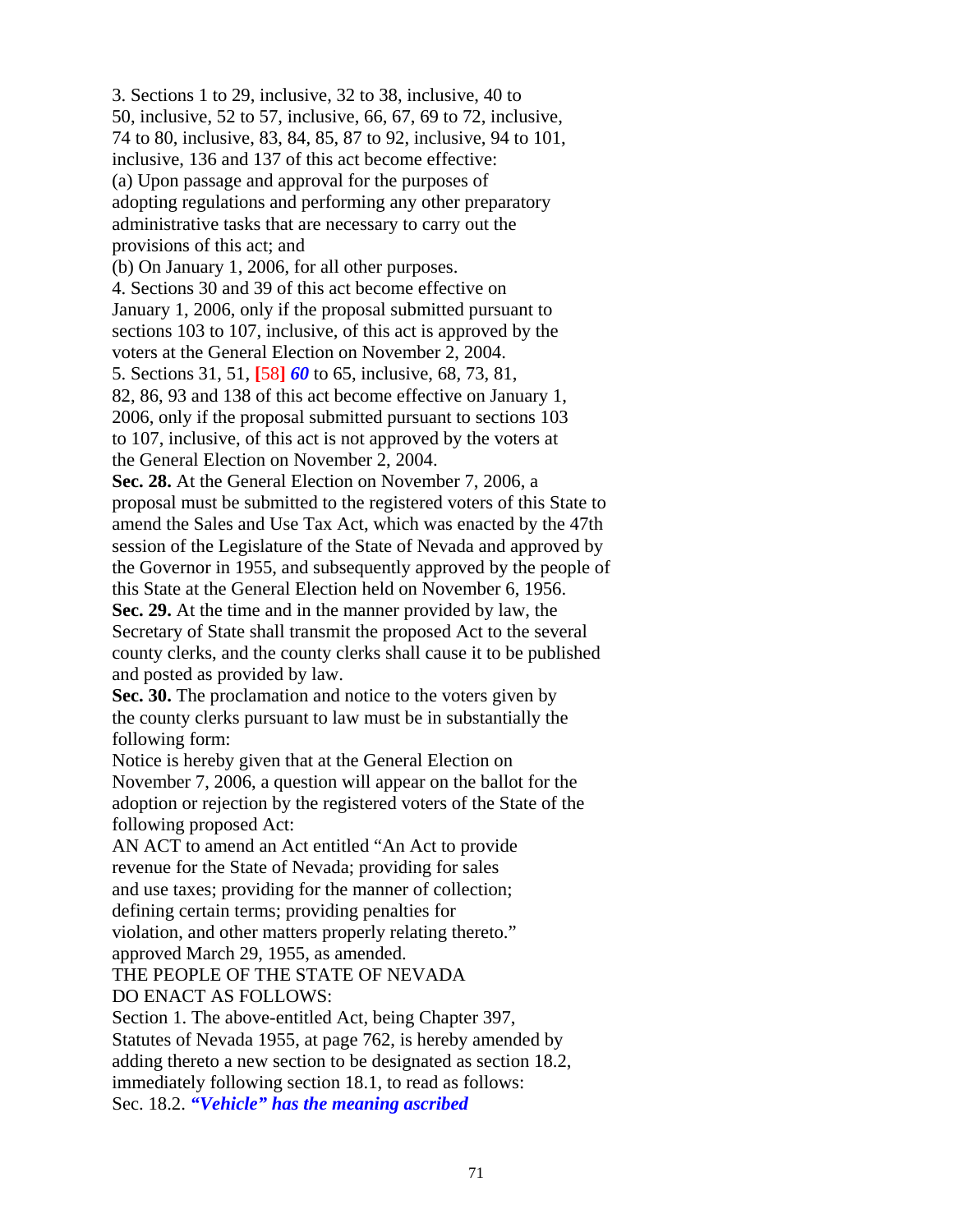#### *to it in NRS 482.135.*

Sec. 2. The above-entitled Act, being Chapter 397, Statutes of Nevada 1955, at page 762, is hereby amended by adding thereto a new section to be designated section 55.5, immediately following section 55 to read as follows: Sec. 55.5. *1. There are exempted from the taxes imposed by this Act the gross receipts from the sale, storage, use or other consumption in a county of farm machinery and equipment. 2. As used in this section: (a) "Farm machinery and equipment" means a farm tractor, implement of husbandry, piece of equipment used for irrigation, or a part used in the repair or maintenance of farm machinery and equipment. The term does not include: (1) A vehicle required to be registered pursuant to the provisions of chapter 482 or 706 of NRS; or (2) Machinery or equipment only incidentally* 

*employed for agricultural purposes. (b) "Farm tractor" means a motor vehicle designed and used primarily for drawing an implement of husbandry.* 

*(c) "Implement of husbandry" means a vehicle that is designed, adapted or used for agricultural purposes, including, without limitation, a plow, machine for mowing, hay baler, combine, piece of equipment used to stack hay, till, harvest, handle agricultural commodities or apply fertilizers, or other heavy, movable equipment designed, adapted or used for agricultural purposes.* 

Sec. 3. Section 11 of the above-entitled Act, being Chapter 397, Statutes of Nevada 1955, at page 764, is hereby amended to read as follows:

Sec. 11. **1.** "Sales price" means the total amount for which tangible property is sold, valued in money, whether paid in money or otherwise, without any deduction on account of any of the following:

(a) The cost of the property sold.

(b) The cost of materials used, labor or service

cost, interest charged, losses, or any other expenses.

(c) The cost of transportation of the property **[**prior to**]** *before* its purchase.

*2.* The total amount for which property is sold includes all of the following:

(a) Any services that are a part of the sale.

(b) Any amount for which credit is given to the purchaser by the seller.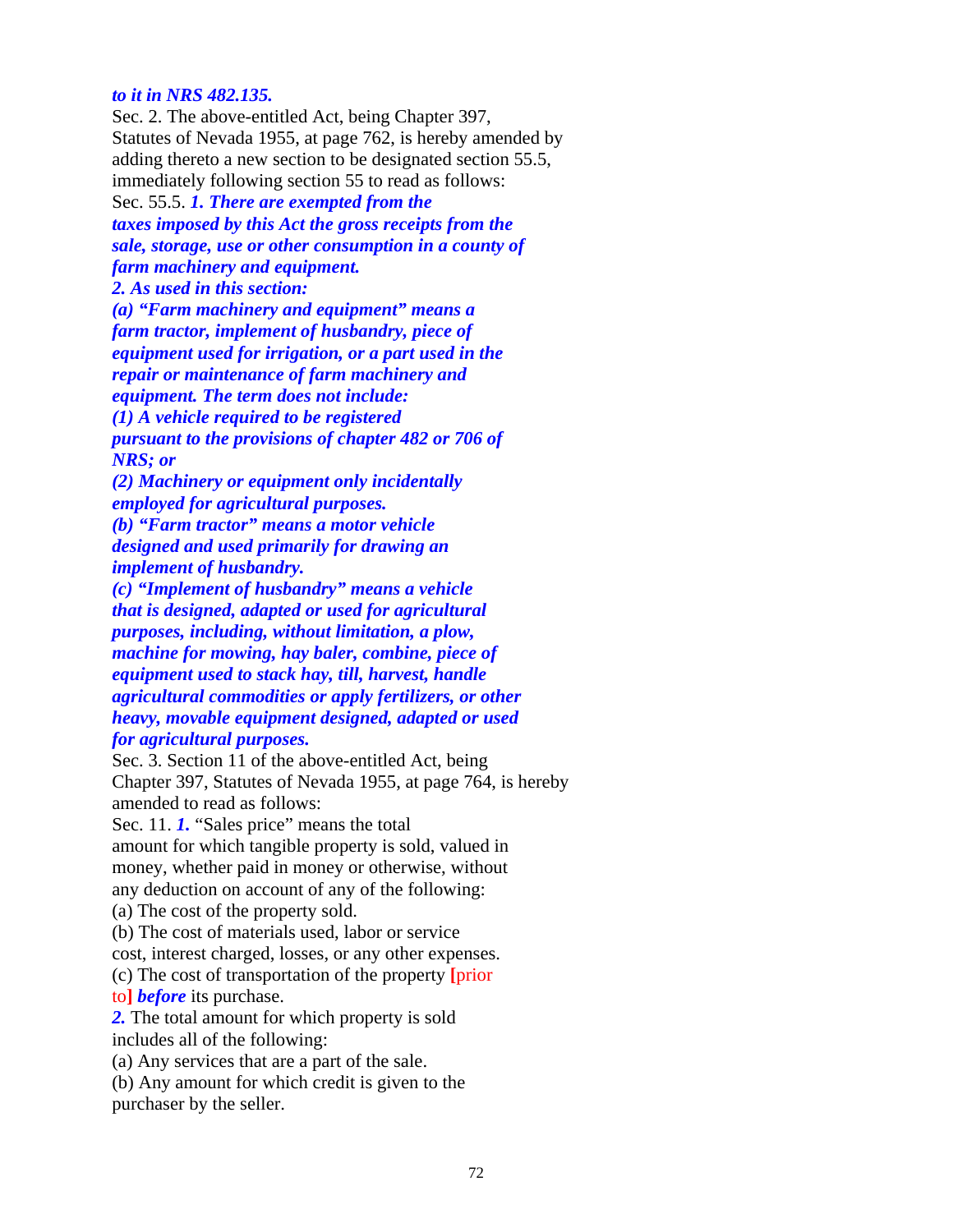*3.* "Sales price" does not include any of the following:

(a) Cash discounts allowed and taken on sales. (b) The amount charged for property returned by customers when the entire amount charged therefor is refunded either in cash or credit **[**; but**]** *, except that*  this exclusion **[**shall**]** *does* not apply in any instance when the customer, in order to obtain the refund, is required to purchase other property at a price greater than the amount charged for the property that is returned.

(c) The amount charged for labor or services rendered in installing or applying the property sold. (d) The amount of any tax *,* **[**(**]** not including **[**, however,**]** any manufacturers' or importers' excise tax *,*  **[**)**]** imposed by the United States upon or with respect to retail sales, whether imposed upon the retailer or the consumer.

# *(e) The amount of any allowance against the selling price given by a retailer for the value of a used vehicle which is taken in trade on the purchase of another vehicle.*

Sec. 4. Section 12 of the above-entitled Act, being Chapter 397, Statutes of Nevada 1955, at page 764, is hereby amended to read as follows:

Sec. 12. **1.** "Gross receipts" means the total amount of the sale or lease or rental price, as the case may be, of the retail sales of retailers, valued in money, whether received in money or otherwise, without any deduction on account of any of the following: (a) The cost of the property sold. However, in accordance with such rules and regulations as the Tax Commission may prescribe, a deduction may be taken if the retailer has purchased property for some other purpose than resale, has reimbursed his vendor for tax which the vendor is required to pay to the State or has paid the use tax with respect to the property, and has resold the property **[**prior to**]** *before* making any use of the property other than retention, demonstration or display while holding it for sale in the regular course of business. If such a deduction is taken by the retailer, no refund or credit will be allowed to his vendor with respect to the sale of the property.

(b) The cost of the materials used, labor or service cost, interest paid, losses **[**,**]** or any other expense. (c) The cost of transportation of the property **[**prior to**]** *before* its sale to the purchaser.

*2.* The total amount of the sale or lease or rental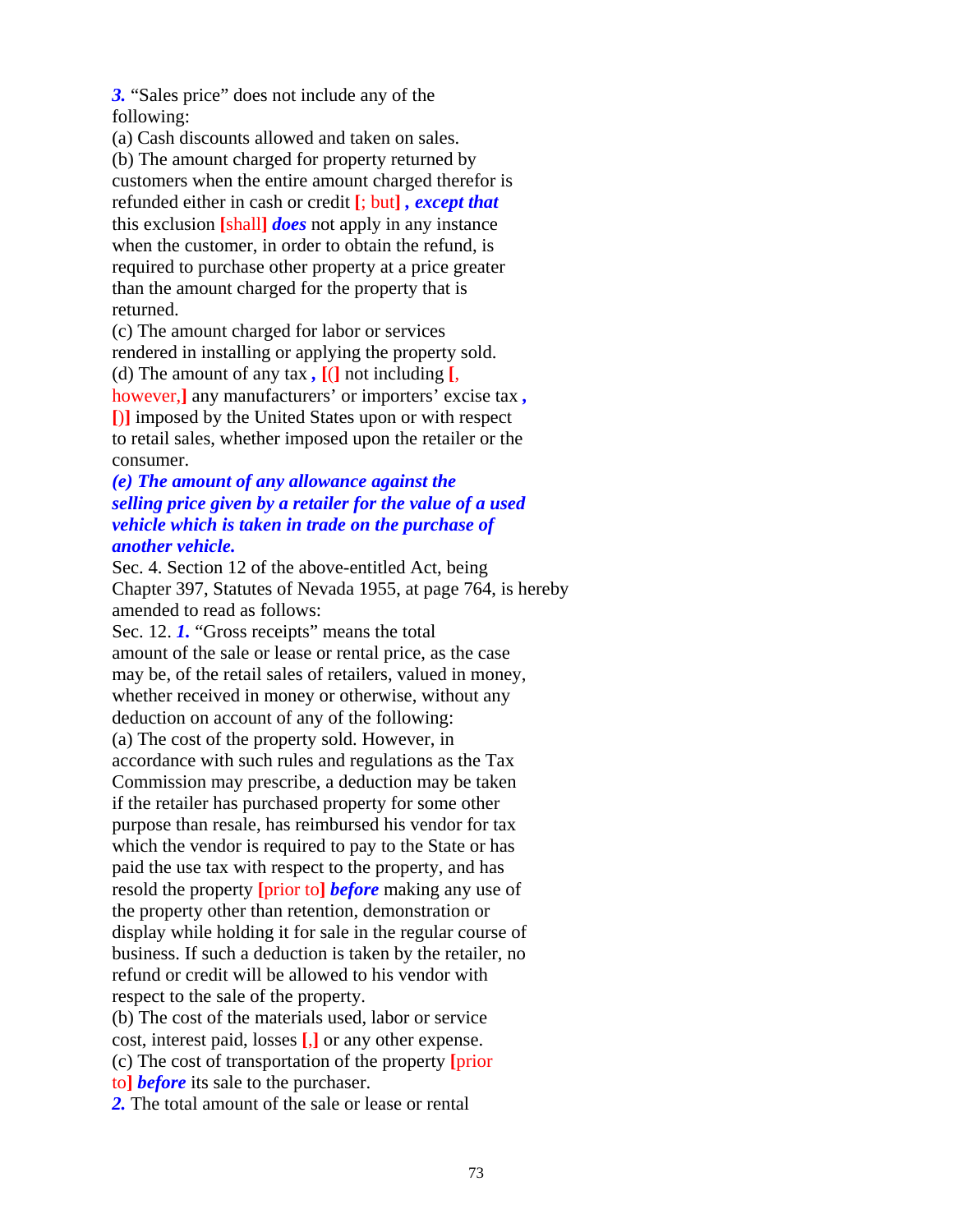price includes all of the following:

(a) Any services that are a part of the sale.

(b) All receipts, cash, credits **[**,**]** and property of any kind.

(c) Any amount for which credit is allowed by the seller to the purchaser.

*3.* "Gross receipts" **[**do**]** *does* not include any of the following:

(a) Cash discounts allowed and taken on sales.

(b) **[**Sale**]** *The sale* price of property returned by customers when the full sale price is refunded either in cash or credit *,* **[**;**]** but this exclusion **[**shall**]** *does* not apply in any instance when the customer, in order to obtain the refund, is required to purchase other property at a price greater than the amount charged for the property that is returned.

(c) The price received for labor or services used in installing or applying the property sold.

(d) The amount of any tax *,* **[**(**]** not including **[**, however,**]** any manufacturers' or importers' excise tax *,*  **[**)**]** imposed by the United States upon or with respect to retail sales *,* whether imposed upon the retailer or the consumer.

# *(e) The amount of any allowance against the selling price given by a retailer for the value of a used vehicle which is taken in trade on the purchase of another vehicle.*

*4.* For purposes of the sales tax, if the retailers establish to the satisfaction of the Tax Commission that the sales tax has been added to the total amount of the sale price and has not been absorbed by them, the total amount of the sale price shall be deemed to be the amount received exclusive of the tax imposed. Sec. 5. This Act becomes effective on January 1, 2007. **Sec. 31.** The ballot page assemblies and the paper ballots to be

used in voting on the question must present the question in substantially the following form:

Shall the Sales and Use Tax Act of 1955 be amended to exempt from the taxes imposed by this Act on the gross receipts from the sale and the storage, use or other consumption of tangible personal property, the value of any used vehicle taken in trade on the purchase of another vehicle and to exempt from the taxes imposed by this Act on the gross receipts from the sale and the storage, use or other consumption of tangible personal property, the value of farm machinery and equipment?

Yes No

**Sec. 32.** The explanation of the question which must appear on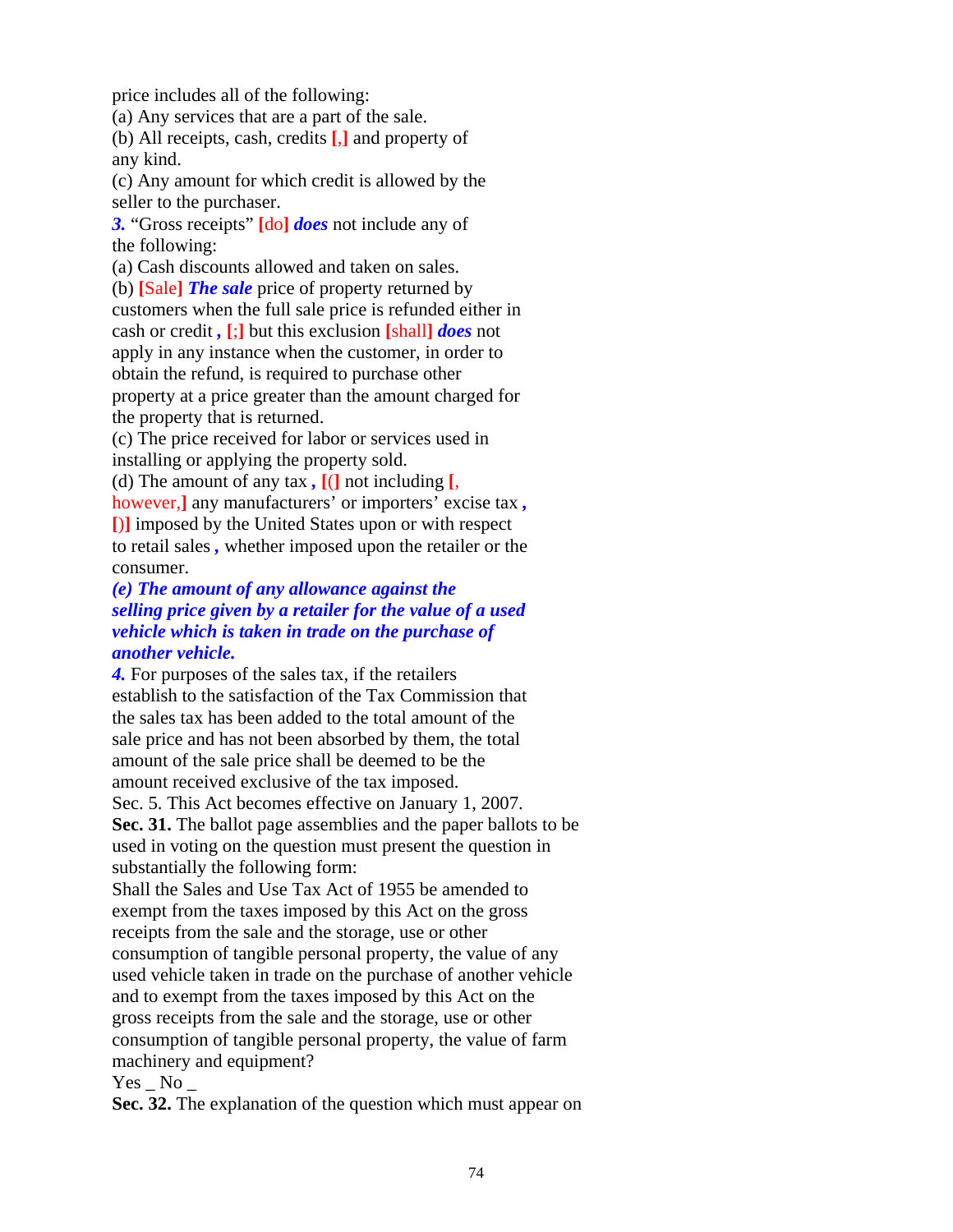each paper ballot and sample ballot and in every publication and posting of notice of the question must be in substantially the following form:

(Explanation of Question)

The proposed amendment to the Sales and Use Tax Act of 1955 would exempt from the taxes imposed by this Act on the gross receipts from the sale and the storage, use or other consumption of tangible personal property, the value of any used vehicle taken in trade on the purchase of another vehicle and the value of farm machinery and equipment. The Legislature has amended the Local School Support Tax Law and the City-County Relief Tax Law to provide the same exemption for farm machinery and equipment if this proposal is adopted.

**Sec. 33.** If a majority of the votes cast on the question submitted to the voters is yes, the amendment to the Sales and Use Tax Act of 1955 becomes effective on January 1, 2007. If less than a majority of votes cast on the question submitted to the voters is yes, the question fails and the amendment to the Sales and Use Tax Act of 1955 does not become effective.

**Sec. 34.** All general election laws not inconsistent with this act are applicable.

**Sec. 35.** Any informalities, omissions or defects in the content or making of the publications, proclamations or notices provided for in this act and by the general election laws under which this election is held must be so construed as not to invalidate the adoption of the act by a majority of the registered voters voting on the question if it can be ascertained with reasonable certainty from the official returns transmitted to the Office of the Secretary of State whether the proposed amendment was adopted by a majority of those registered voters.

**Sec. 36.** 1. NRS 368A.130 and 368A.210 are hereby repealed.

2. NRS 374.107 is hereby repealed.

3. Sections 58 and 59 of Chapter 400, Statutes of Nevada 2003,

at page 2371, are hereby repealed.

**Sec. 37.** 1. This section becomes effective upon passage and approval.

2. Section 22 of this act:

(a) Becomes effective upon passage and approval for the

purpose of adopting regulations and on July 1, 2005, for all other purposes; and

(b) Expires by limitation on December 21, 2005.

3. Sections 1 to 12, inclusive, 15, 16, 20 and subsection 1 of section 36 of this act become effective on July 1, 2005.

4. Sections 25 to 35, inclusive, and subsection 3 of section 36

of this act become effective on October 1, 2005.

5. Sections 13 and 23 of this act become effective on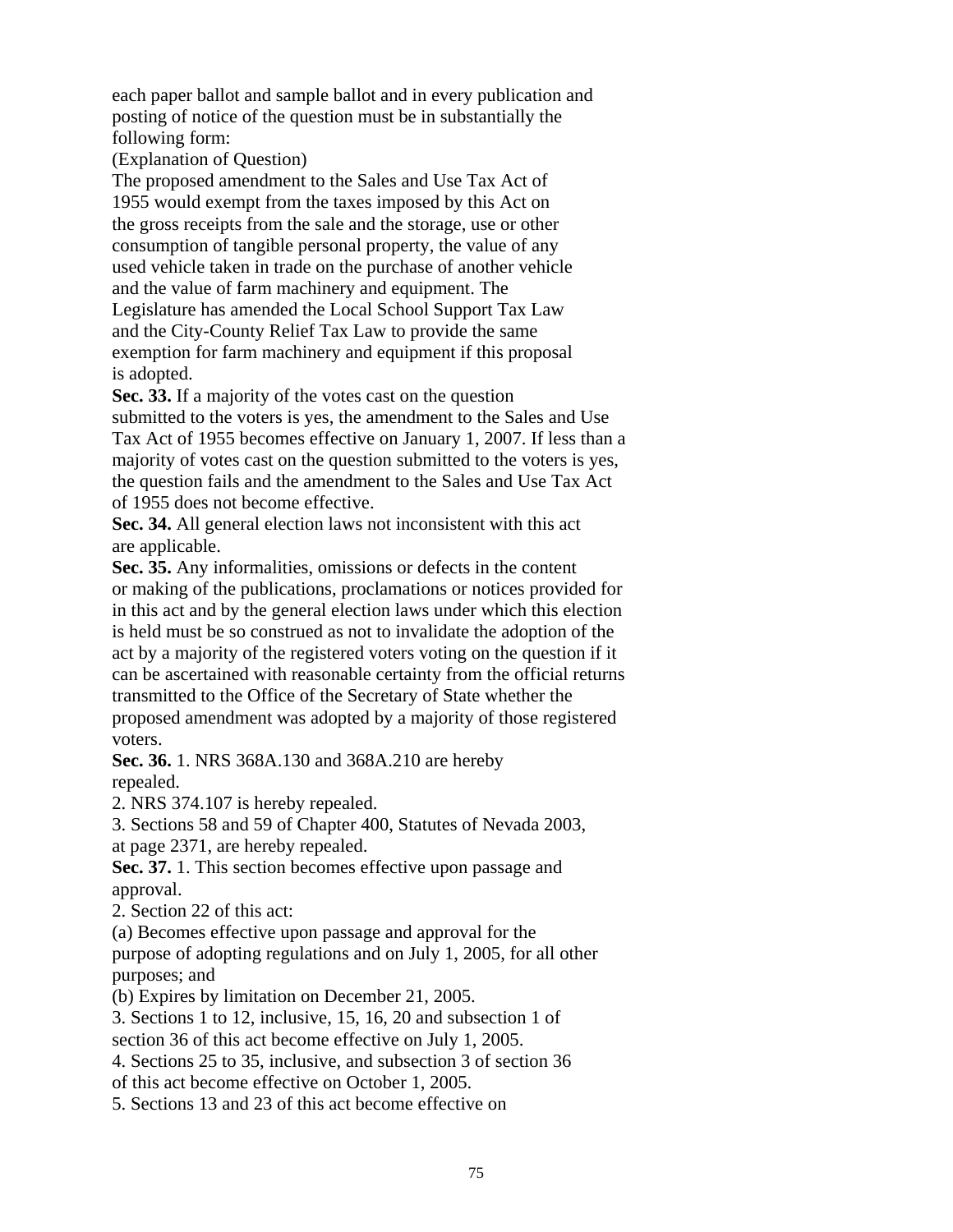January 1, 2006.

6. Sections 14, 17, 21 and 24 of this act become effective on January 1, 2007, only if the proposal submitted pursuant to sections 28 to 35, inclusive, of this act is approved by the voters at the General Election on November 7, 2006.

7. Sections 18, 19 and subsection 2 of section 36 of this act become effective on January 1, 2007, only if the proposal submitted pursuant to sections 28 to 35, inclusive, of this act is not approved by the voters at the General Election on November 7, 2006.  $20 \sim 0.05$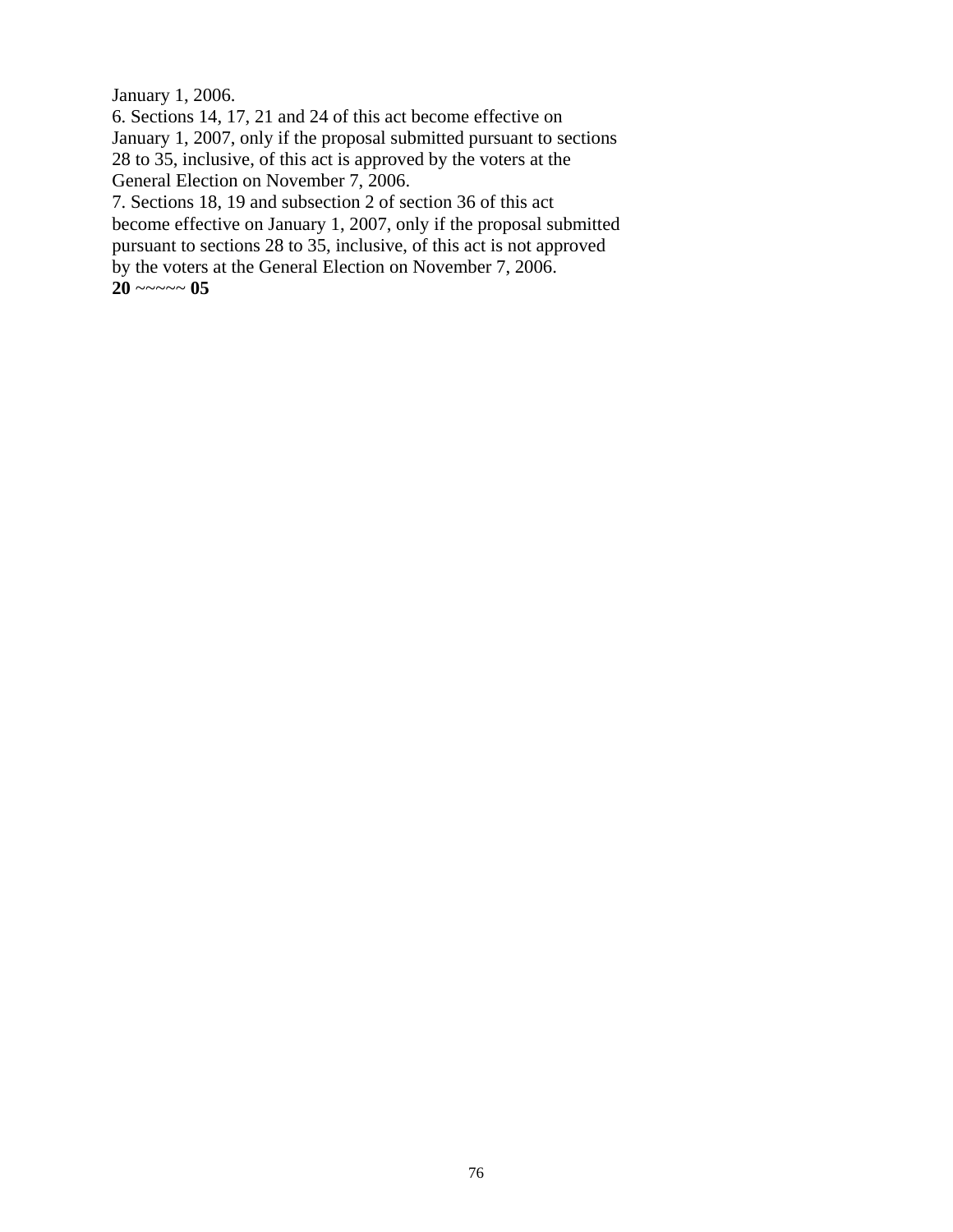# **QUESTION NO. 9**

Amendment to the Nevada Constitution

Assembly Joint Resolution No. 11 of the 72nd Session

# **CONDENSATION (Ballot Question)**

Shall the *Nevada Constitution* be amended to provide for the election of certain members of the Board of Regents of the University of Nevada and for the gubernatorial appointment of certain members, and to specify the number and terms of the members?



#### **EXPLANATION**

The *Nevada Constitution* authorizes the Board of Regents to control and manage the affairs and funds of the Nevada System of Higher Education, which consists of the state universities, state college, community colleges, research facilities, and public service departments. The *Constitution* currently requires the Legislature to provide for the election of the Regents. In 2001, the Legislature set the number of Regents at 13 members, determined the geographic boundaries of the districts, and fixed the terms of office at six years.

The proposed amendment to the *Constitution* would set the number of Regents at nine. One member would be elected from each of Nevada's congressional districts and the Governor would appoint the remaining members. Not more than two-thirds of the appointed members of the Board may be of the same political party. The length of term of office would be four years. Initially, the Legislature and the Governor would stagger the terms so that an equal number, as nearly as possible, would expire every two years. If a vacancy occurs during the term of an appointed member, the Governor would appoint a similarly qualified person to fill the remainder of the unexpired term. Nevada currently is apportioned three seats in the United States House of Representatives. If at any time Nevada is apportioned more than nine congressional seats, the Legislature would establish the districts from which the nine members would be elected.

**A "Yes" vote would amend the** *Nevada Constitution* **to set the membership of the Board of Regents at nine members, to fix the term of office at four years, and to provide for the election of one member from each congressional district with the appointment of the remaining members by the Governor according to staggered terms.** 

**A "No" vote would retain existing provisions regarding the election of members of the Board of Regents under the** *Nevada Constitution***.**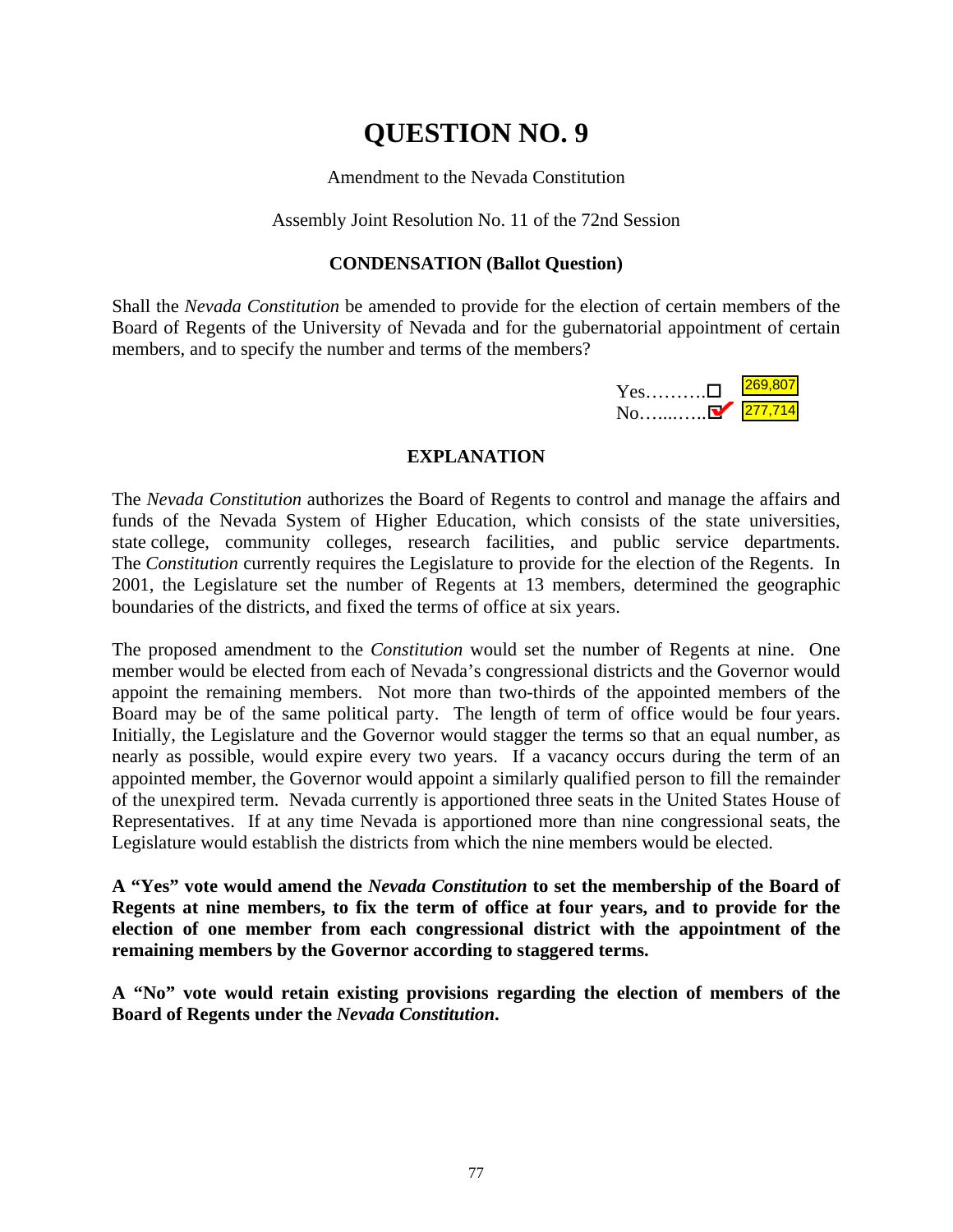# **ARGUMENTS FOR PASSAGE**

Nevada is the only state to elect a single board to govern all public institutions of higher education. Most governing boards of public higher education institutions are appointed by the governor of the state. The proposed amendment continues a link to Nevada's past by maintaining the citizens' right to vote for representatives on the Board, while it moves Nevada into a more common governance structure by authorizing the Governor to appoint some members of the Board.

The Governor can appoint members with the necessary education, credentials, and experience to administer this complex system of higher education. Appointed Regents would be accountable to the Governor, who is responsible to the electorate for the quality of his appointments. This proposal would result in more state-level coordination of policy goals for higher education and economic development among the Executive and Legislative Branches and the Board of Regents.

At 13, the current number of Regents is too large, making the Board unworkable. The Board needs a serious reconfiguration. For many years, the number of Regents was fixed at nine members. In 1991, membership was increased to 11, where it remained until the increase to 13 in 2001. Reducing the number of Regents will decrease operational costs. A smaller board would more effectively resolve issues among Board members through improved communication. Reducing the term of elected members from six years to four years will make them more accountable and responsive to the voters.

# **ARGUMENTS AGAINST PASSAGE**

The proposed amendment takes from the people their right to vote on some of the members of the Board of Regents. Inevitably, friction between the elected and appointed members would occur as the elected officials act to represent their constituents. Elected boards are accessible to the people. Appointed individuals would be far less responsive to average citizens. An elective process requires individuals to undergo public scrutiny. The Governor might appoint only those who share his views.

The proposed four-year term is too short. Experienced Regents retain the institutional memory. Most boards around the country have terms of six or more years. To govern complex higher education institutions effectively, a board needs committees to study issues and to recommend policies to the full board. The existing number of Regents is necessary to make the committee structure work and to provide a range of opinions. Asking fewer people to commit even more time would result in less effective governance.

Neither an elected nor an appointed process guarantees a highly qualified board. Amending the *Constitution* to appoint Regents is not necessary. The voters may vote a Regent out of office at the end of a term, an option that would not apply to appointed Regents. In addition, the *Constitution* provides processes for impeachment or recall of elected officials.

As the number of congressional districts continues to increase, along with Nevada's growing population, the Regents would once again become an elected board. In the meantime, the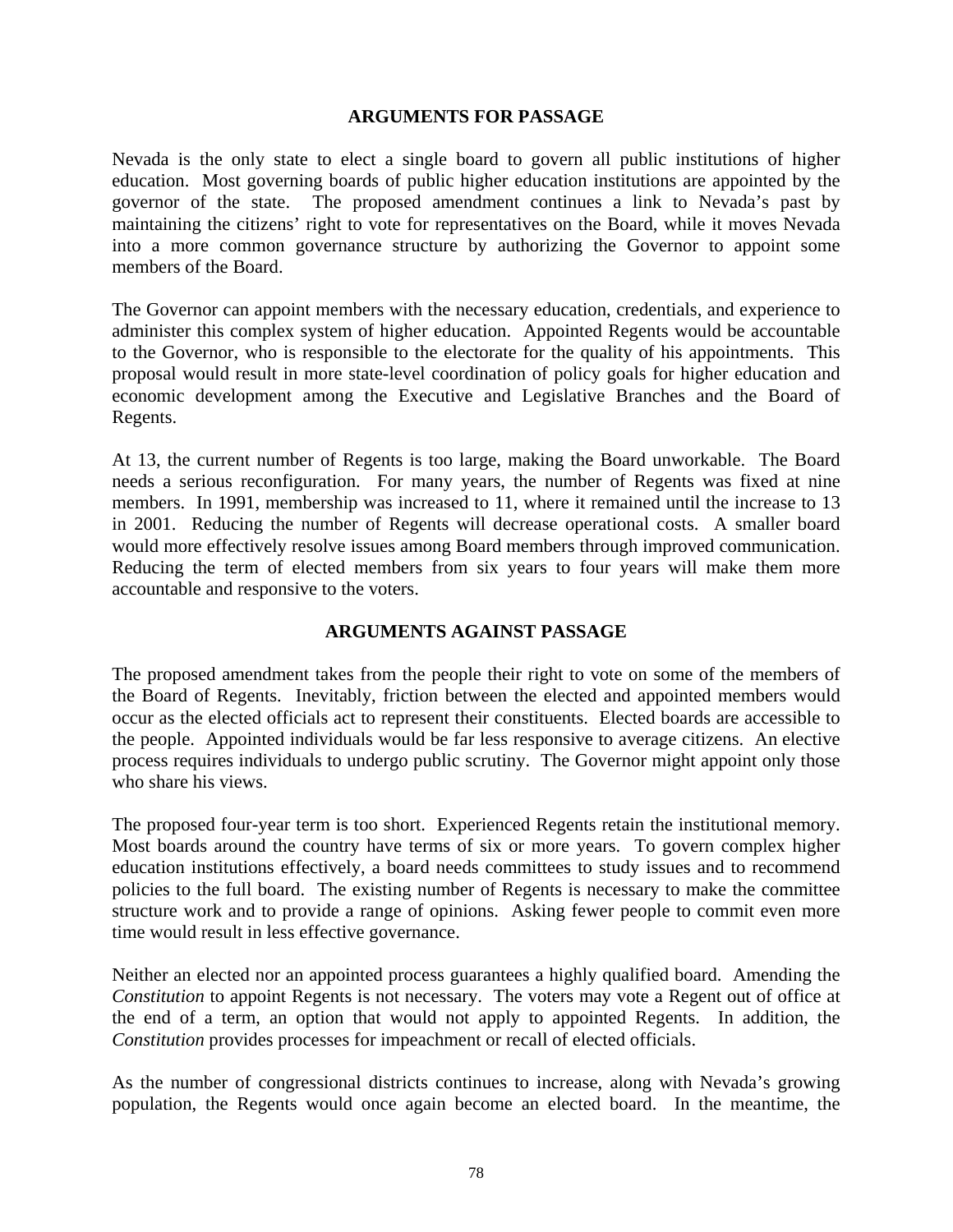districts from which individuals would be elected could be large, making campaigns more difficult and expensive.

### **FISCAL NOTE**

### **FINANCIAL IMPACT – NO**

The proposal to amend the *Nevada Constitution* would revise the method by which members of the Board of Regents of the Nevada System of Higher Education are selected. Approval of this proposal would have no adverse fiscal impact.

The proposal does not have a financial impact as it does not increase expenditures related to the Board of Regents. In fact, approval of the proposal would most likely decrease expenditures through reduced operational costs (per diem, travel, and related expenses) associated with the proposed nine member Board of Regents compared to the current 13 member Board.

#### **FULL TEXT OF THE MEASURE**

Assembly Joint Resolution No. 11–Committee on Elections, Procedures, and Ethics

#### FILE NUMBER..........

ASSEMBLY JOINT RESOLUTION—Proposing to amend the Nevada Constitution to provide for the election of certain members of the Board of Regents and the gubernatorial appointment of certain members of the Board of Regents, and to specify the number and terms of the members.

 RESOLVED BY THE ASSEMBLY AND SENATE OF THE STATE OF NEVADA, JOINTLY, That Section 7 of Article 11 of the Nevada Constitution be amended to read as follows:

**[Sec: 7. The Governor, Secretary of State, and** Superintendent of Public Instruction, shall for the first Four Years and until their successors are elected and qualified constitute**]**

 *Sec. 7. 1. There is hereby created* a Board of Regents to control and manage the affairs of the University and the funds of the same under such regulations as may be provided by law. **[**But the**]**

 *2. The Board of Regents consists of nine members. Except as otherwise provided in this subsection, one member must be elected from each congressional district in this state and the remaining positions, if any, must be filled by the Governor by appointment. If at any time this state is apportioned more than nine congressional seats, the Legislature shall provide for the districts from which the nine members of the Board of Regents must be elected.*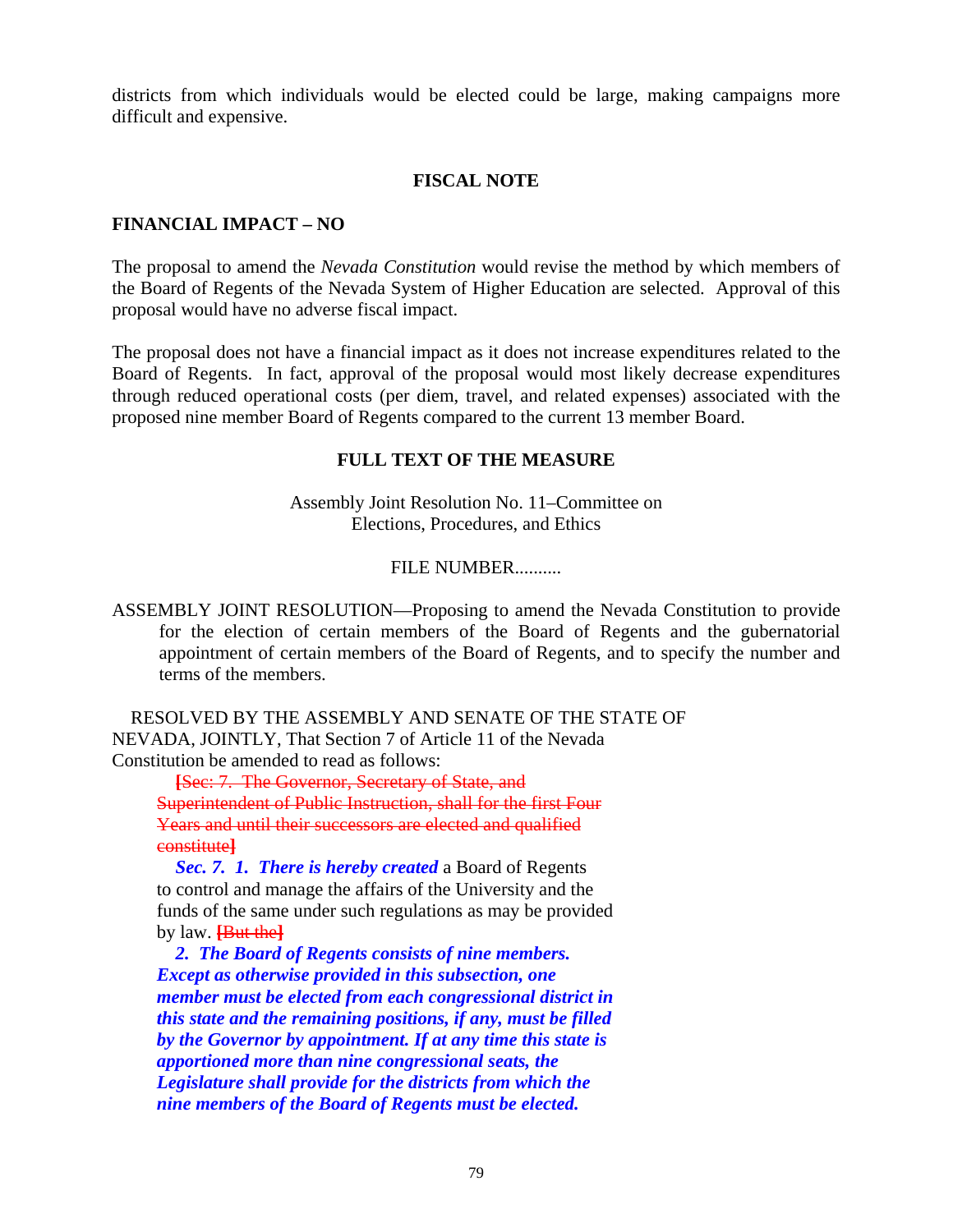*3. The Legislature shall provide for the arrangement of the terms of the elected members of the Board of Regents so that an equal number of terms, as nearly as may be, expire every 2 years. The Governor shall provide for the arrangement of the terms of the appointed members of the Board of Regents so that an equal number of terms, as nearly as may be, expire every 2 years. After initial terms of 2 or 4 years to ensure staggered terms, each member of the Board of Regents shall serve a term of 4 years, and until his successor is elected and qualified or appointed and qualified.*

 *4. If a vacancy occurs during the term of a member appointed by the Governor, the Governor shall appoint a person similarly qualified to replace that member for the remainder of the unexpired term.*

 *5. Not more than two-thirds of the appointed members of the Board of Regents may be members of the same political party.* 

 *6. The* Legislature shall **[**at its regular session next preceding the expiration of the term of Office of said Board of Regents provide for the election of a new**]** *define the duties of the members of the* Board of Regents *.* **[**and define their duties.**]**

And be it further

 RESOLVED, That the term of any member of the Board of Regents who was elected before November 4, 2008, expires on January 5, 2009. The Governor shall make his appointments pursuant to subsection 2 of Section 7 of Article 11 of the Nevada Constitution as soon as practicable after January 5, 2009, and in making those appointments may appoint a former member of the Board of Regents.

And be it further

 RESOLVED, That this resolution becomes effective on January 1, 2008, for purposes of nominating and electing members to the Board of Regents from each congressional district, and on January 5, 2009, for all other purposes.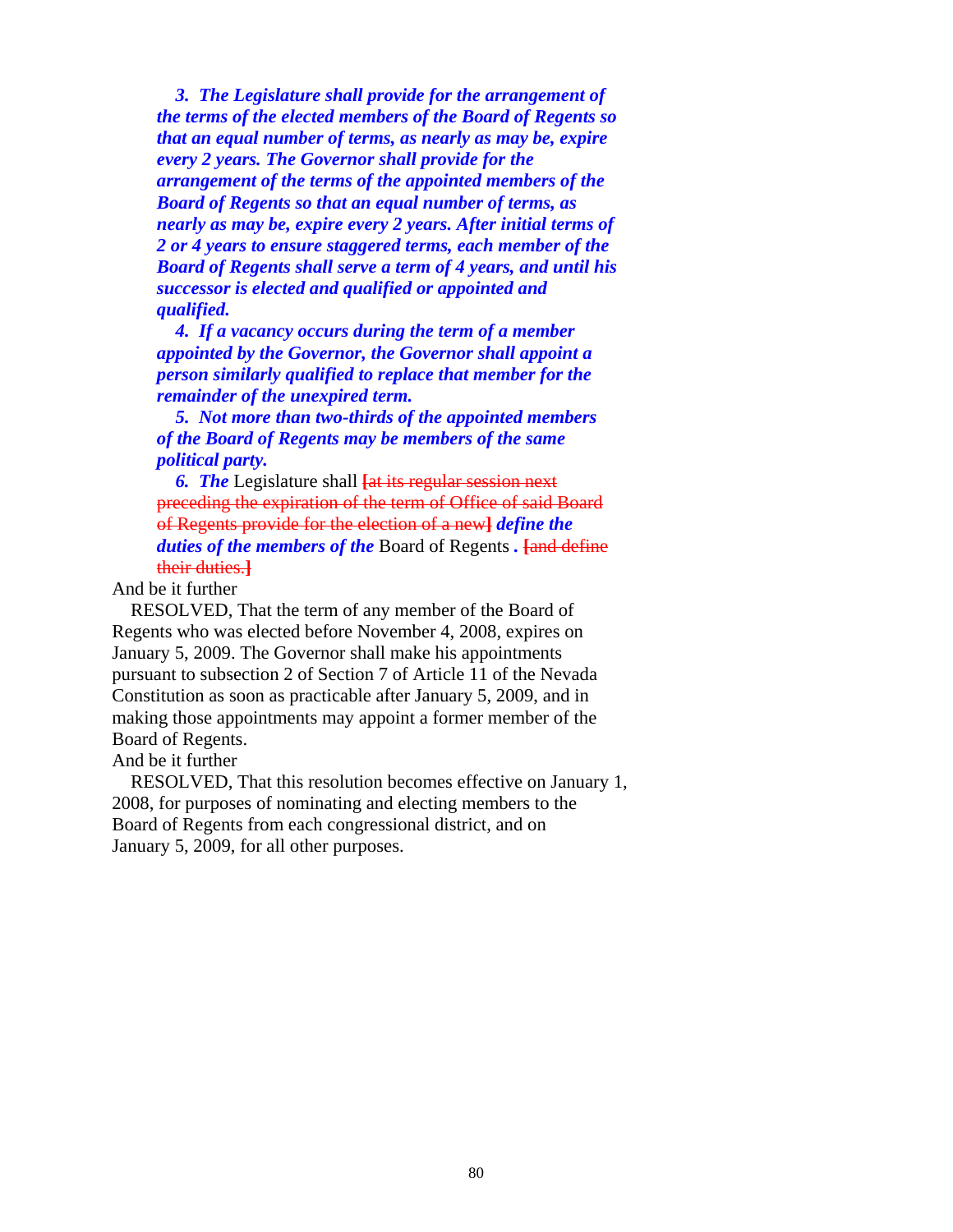# **QUESTION NO. 10**

Amendment to the Nevada Constitution

Assembly Joint Resolution No. 13 of the 72nd Session

# **CONDENSATION (Ballot Question)**

Shall the *Nevada Constitution* be amended to change the provisions regarding special sessions of the Legislature to provide that a special session may be convened by a petition signed by twothirds of the Legislature of each house; to limit the duration of special sessions of the Legislature to 20 calendar days; and to limit the matters which may be considered during a special session?



# **EXPLANATION (Ballot Question)**

The proposed amendment to the *Nevada Constitution* would allow the Legislature to call itself into a special session. The proposal would provide that a special session of the Legislature may be convened, on extraordinary occasions, by a petition signed by two-thirds of the members of each house of the Legislature. During any special session called by the Legislature or the Governor, the Legislature would be authorized only to consider matters for which it was called into session. Finally, this proposal would limit any special session to 20 calendar days.

Currently, language in Section 2 of Article 4 and Section 9 of Article 5 of the *Nevada Constitution* provides that only the Governor may call special sessions of the Legislature but does not limit the length of such sessions. The proposed amendment would add a new section to Article 4 and revise the existing language in both Articles 4 and 5 to provide that both the Legislature and the Governor may convene special sessions limited to 20 calendar days.

**A "Yes" vote would change the language in the** *Nevada Constitution* **to allow the Legislature to call itself into special session on extraordinary occasions and would limit the duration of special sessions to not more than 20 calendar days.** 

**A "No" vote would allow the existing language to remain unchanged so that only the Governor may call special sessions and that special sessions not be limited in duration.** 

# **ARGUMENTS FOR PASSAGE**

The *Nevada Constitution* establishes three co-equal branches of state government—Legislative, Executive and Judicial. The Legislative Branch has ultimate authority and responsibility to enact laws, subject to final approval by the Governor. However, Nevada's existing constitutional language allows only the Governor to call the Legislature into special session. This limitation is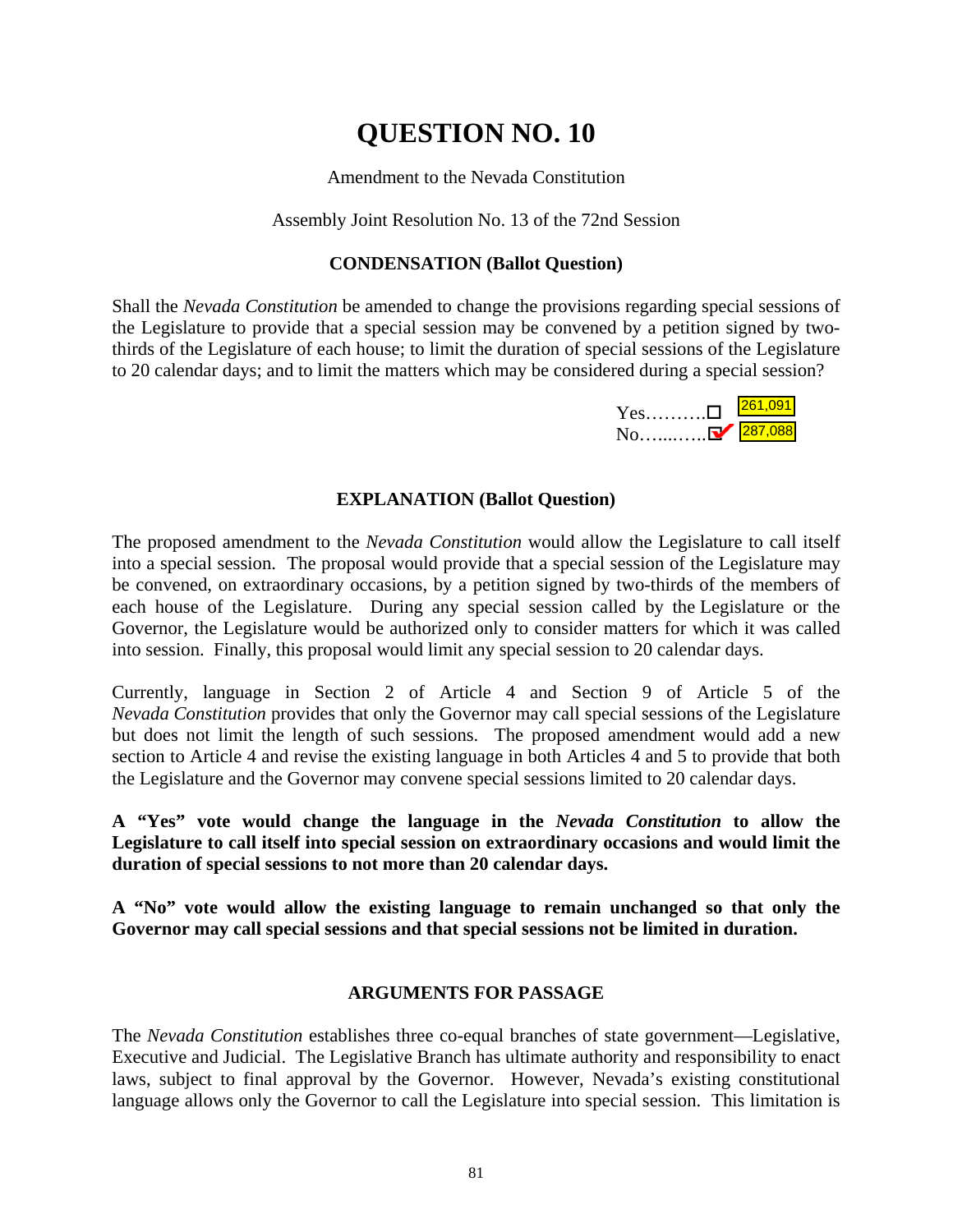contrary to the constitutional provision that vests the lawmaking authority in the Legislature. The Legislature should be authorized to operate with a reasonable degree of independence from the Executive and Judicial Branches as consistent with the separation of powers principle. The Legislature should be empowered to call a limited special session when deemed to be in the best interests of the people of the state.

The Legislature should have the authority to call itself into special session if the Governor is unwilling or incapable of calling a special session during a state emergency or executive crisis. Under the existing language in the *Nevada Constitution*, the Legislature is unable to call itself into special session to act in an emergency or to begin impeachment proceedings against a Governor or any other elected state official alleged to have violated provisions of the law.

Currently, 34 state legislatures have the ability to call a special legislative session. The Nevada Legislature is one of only 16 state legislative bodies in the nation that are not authorized to call a special session.

# **ARGUMENTS AGAINST PASSAGE**

Allowing the Legislature to call itself into special session shifts the existing balance of power among the three branches of state government by increasing the power of the Legislative Branch in relation to the Executive and Judicial Branches. Nevadans may be subject to the passage of an increasing number of laws and taxes if the Legislature can call itself into special session. Although this proposal limits the length of any one special session to 20 days, it does not limit the number of special sessions that can be called by the Legislature. The potential exists for the Legislature to become a full-time, professional body with significant cost to the taxpayers. Allowing the Legislature to call itself into special session attempts to get around the voters' past opposition to annual sessions.

Amendment of the *Nevada Constitution* should be a rare undertaking and constitutional language should not be changed simply to respond to the wishes of members of the Legislature. The framers of the *Constitution* created a part-time, "citizen legislature" by limiting the occurrence of regular sessions to once every two years. Nevada remains one of six states in the nation with biennial regular sessions. These states with biennial sessions are considered citizen legislatures and most do not allow their Legislatures to call themselves into special session. This proposal may move Nevada away from the tradition of a part-time legislature and toward a full-time legislature.

# **FISCAL NOTE**

# **FINANCIAL IMPACT – CANNOT BE DETERMINED**

The proposal to amend the *Nevada Constitution* would provide a method for members of the Nevada Legislature to convene a special session of the Legislature. If this proposal is approved there would be costs associated with convening and holding a special session called by the Legislature, but the financial impact cannot be established with any degree of certainty because the number and duration of such special sessions cannot be predicted. It should be noted that the costs to organize and hold a special session convened by the Legislature would be the same as a special session convened by the Governor.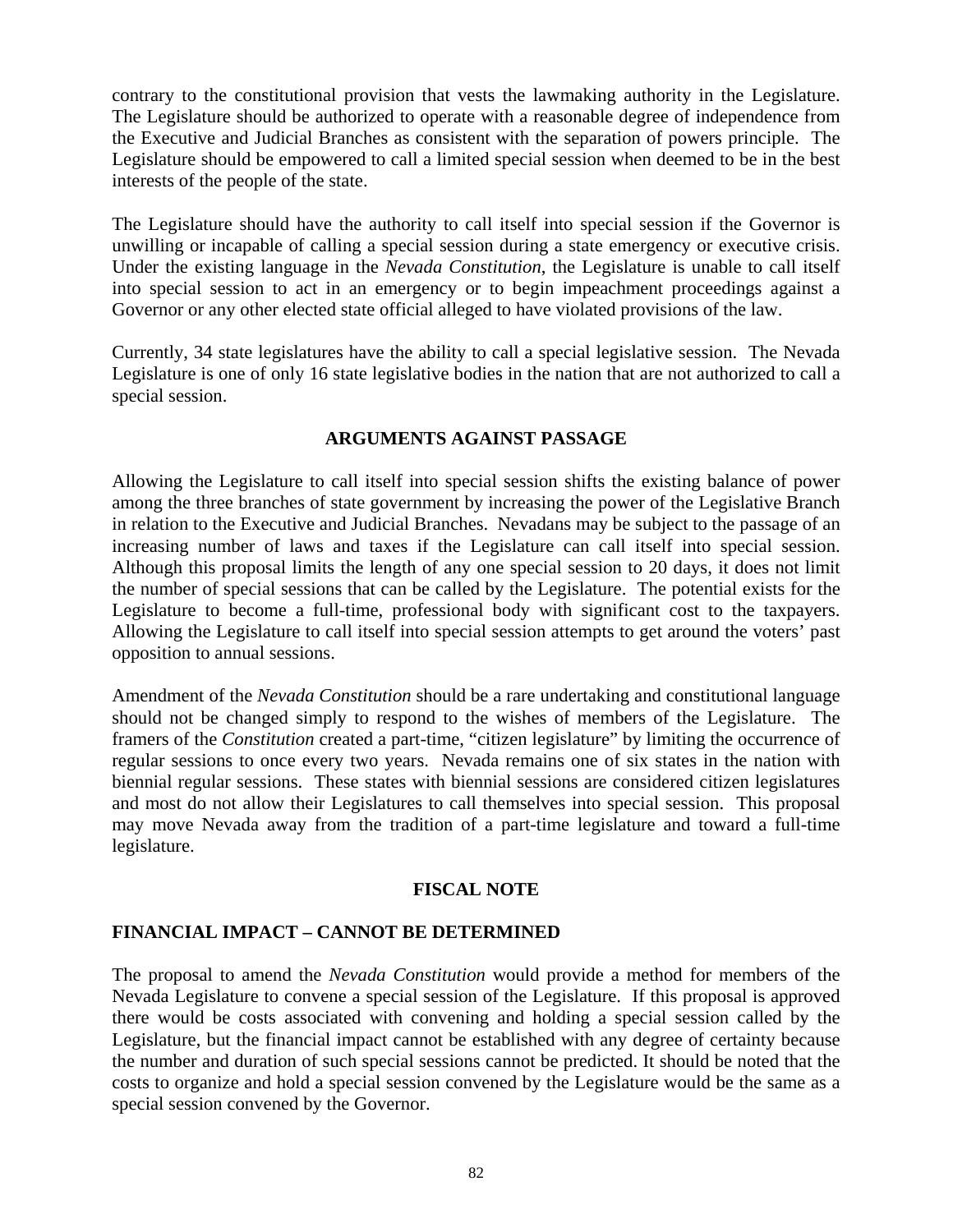The state may incur minimal costs to develop and circulate the petition required to convene a special session under the provisions of the proposal, which should have no adverse fiscal impact on the State.

#### **FULL TEXT OF THE MEASURE**

Assembly Joint Resolution No. 13– Assemblyman Mortenson

#### FILE NUMBER..........

ASSEMBLY JOINT RESOLUTION—Proposing to amend the Nevada Constitution to limit the duration of special sessions of the Legislature to 20 days, limit the matters which may be considered during a special session and provide that a special session may be convened by a petition signed by two-thirds of the Legislators of each house.

 WHEREAS, There are currently 34 State Legislatures that have the ability to call a special legislative session when deemed necessary; and

 WHEREAS, The Nevada Legislature is 1 of only 16 state legislative bodies in the Nation that may not call a special session, and 1 of only 9 Legislatures that may not determine any of the subject matter to be considered at a special session; and

 WHEREAS, The Nevada Constitution is grounded on the principle of three equal branches of State Government, with the ultimate authority and responsibility to enact necessary legislation being vesting in the Legislative Branch, subject to final approval by the Governor; and

 WHEREAS, Nevada's current constitutional language, which allows only the Governor to call the Legislature into special session, impedes and is contrary to the constitutional provision that vests the legislative authority of the State of Nevada in its elected Legislature; and

 WHEREAS, The Nevada Legislature should be authorized to operate with a reasonable degree of independence from the Executive and Judicial Branches as consistent with the separation of powers principle, and should be empowered to identify those topics that may require the Legislature to call a limited special session deemed in the best interest of the people of the State of Nevada; now, therefore, be it

 RESOLVED BY THE ASSEMBLY AND SENATE OF THE STATE OF NEVADA, JOINTLY, That a new section, designated Section 2A, be added to Article 4 of the Nevada Constitution to read as follows:

 *Sec. 2A. 1. The Legislature may be convened, on extraordinary occasions, upon petition signed by two-thirds of the members of each House of the Legislature. A petition must specify the business to be transacted during the special session, indicate a date on or before which the Legislature is*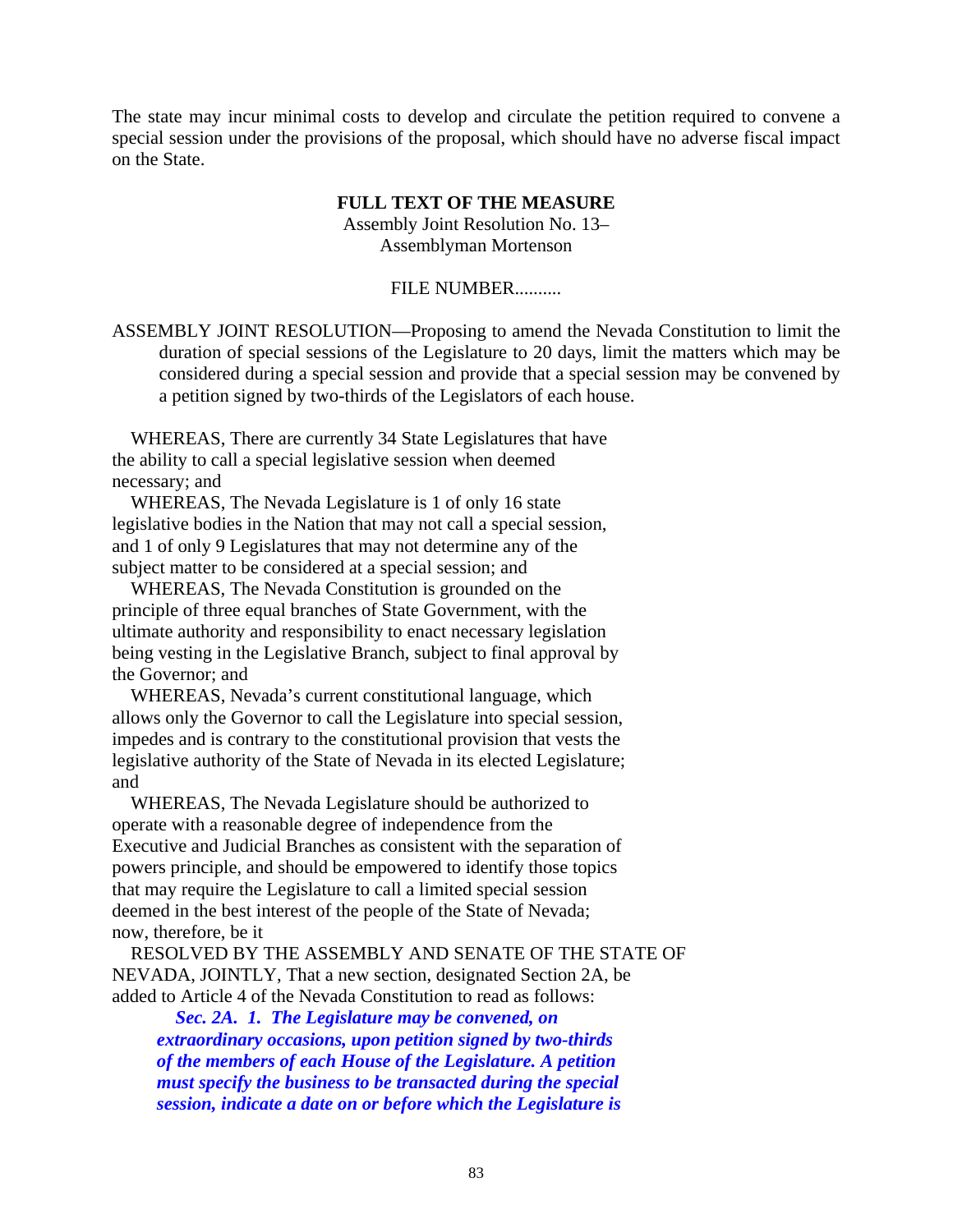*to convene and be transmitted to the Secretary of State. Upon receipt of one or more substantially similar petitions signed, in the aggregate, by the required number of members, calling for a special session, the Secretary of State shall notify all members of the Legislature and the Governor that a special session will be convened pursuant to this section.*

 *2. No bills, except those related to the business specified in the petition and those necessary to provide for the expenses of the session, may be introduced at a special session convened pursuant to this section.*

 *3. A special session convened pursuant to this section takes precedence over a special session called by the Governor pursuant to Section 9 of Article 5 of this Constitution, unless otherwise provided in the petition calling for the special session.*

 *4. The Legislature may provide by law for the procedure for convening a special session pursuant to this section.*

 *5. The Legislature shall adjourn sine die a special session convened pursuant to this section not later than midnight of the 20th calendar day of that session. Any legislative action taken after midnight on the 20th calendar day is void.*

And be it further

 RESOLVED, That Section 2 of Article 4 of the Nevada Constitution be amended to read as follows:

> Sec. 2. 1. The sessions of the Legislature shall be biennial, and shall commence on the 1st Monday of February following the election of members of the Assembly, unless the Governor of the State *or the members of the Legislature*  shall, in the interim, convene the Legislature by proclamation **[**.**]** *or petition.*

 2. The Legislature shall adjourn sine die each regular session not later than midnight Pacific standard time 120 calendar days following its commencement. Any legislative action taken after midnight Pacific standard time on the 120th calendar day is void, unless the legislative action is conducted during a special session *.* **[**convened by the Governor.**]**

 3. The Governor shall submit the proposed executive budget to the Legislature not later than 14 calendar days before the commencement of each regular session.

#### And be it further

 RESOLVED, That Section 33 of Article 4 of the Nevada Constitution be amended to read as follows:

Sec.  $\left[\frac{1}{i}\right]$  33. The members of the Legislature shall receive for their services**[**,**]** a compensation to be fixed by law and paid out of the public treasury, for not to exceed 60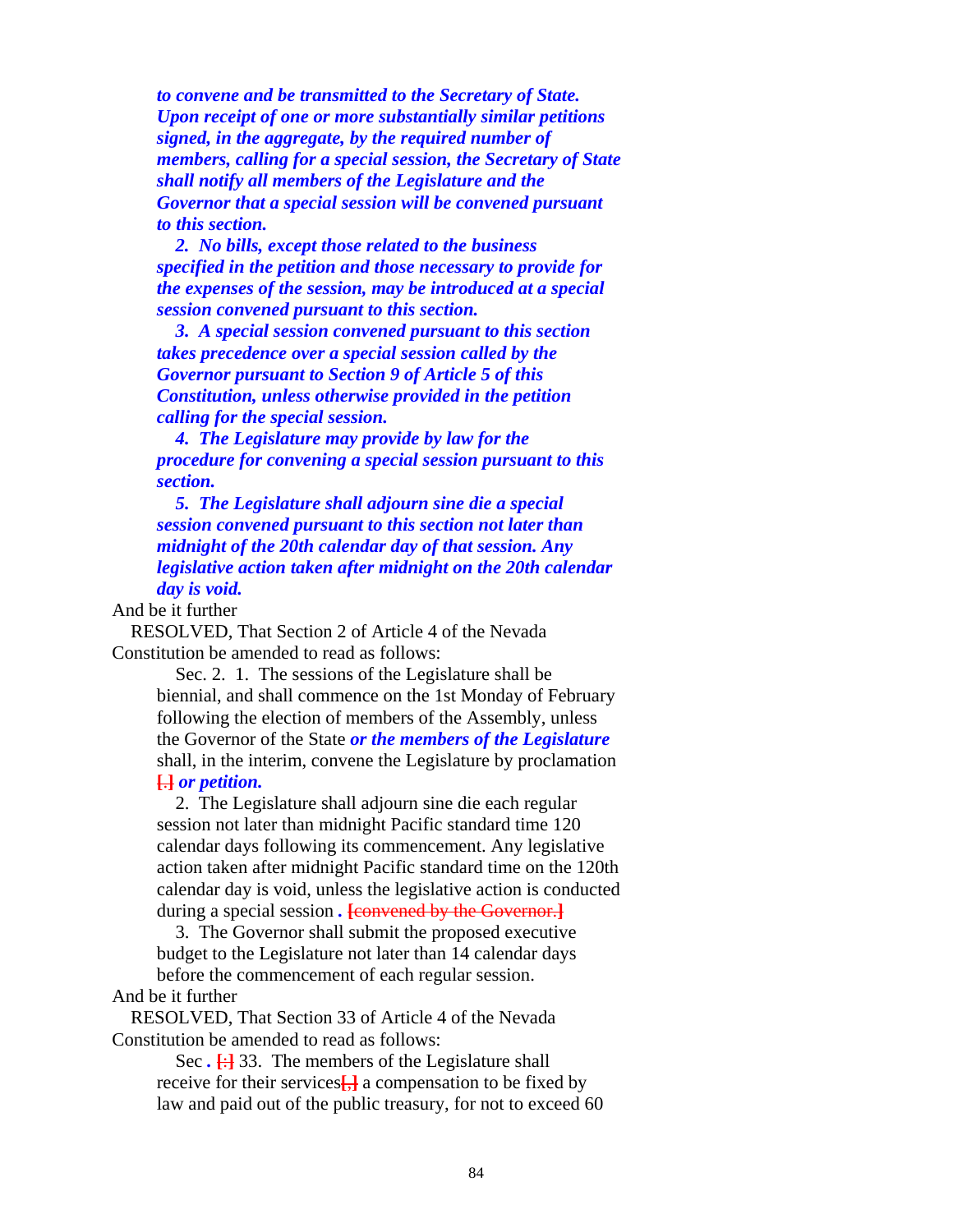days during any regular session of the legislature and not to exceed 20 days during any special session *;* **[**convened by the

governor;**]** but no increase of such compensation shall take effect during the term for which the members of either house shall have been elected Provided, that an appropriation may be made for the payment of such actual expenses as members of the Legislature may incur for postage, express charges, newspapers and stationery not exceeding the sum of Sixty dollars for any general or special session to each member; and Furthermore Provided, that the Speaker of the Assembly, and Lieutenant Governor, as President of the Senate, shall each, during the time of their actual attendance as such presiding officers receive an additional allowance of two dollars per diem.

And be it further

 RESOLVED, That Section 9 of Article 5 of the Nevada Constitution be amended to read as follows:

 **[**Sec: 9. The**]** *Sec. 9. 1. Except as otherwise provided in Section 2A of Article 4 of this Constitution, the*  Governor may *,* on extraordinary occasions, convene the Legislature by Proclamation and shall state to both houses *,*  when organized, the purpose for which they have been convened *.* **[**, and the Legislature shall transact no legislative business, except thatfor which they were specially convened, or such other legislative business as the Governor may call to the attention of the Legislature while in Session.**]**

 *2. No bills, except those related to the purpose for which the Legislature has been specially convened and those necessary to provide for the expenses of the session, may be introduced at a special session convened pursuant to this section.*

 *3. The Legislature shall adjourn sine die a special session convened pursuant to this section not later than midnight of the 20th calendar day of that session. Any legislative action taken after midnight on the 20th calendar day is void.*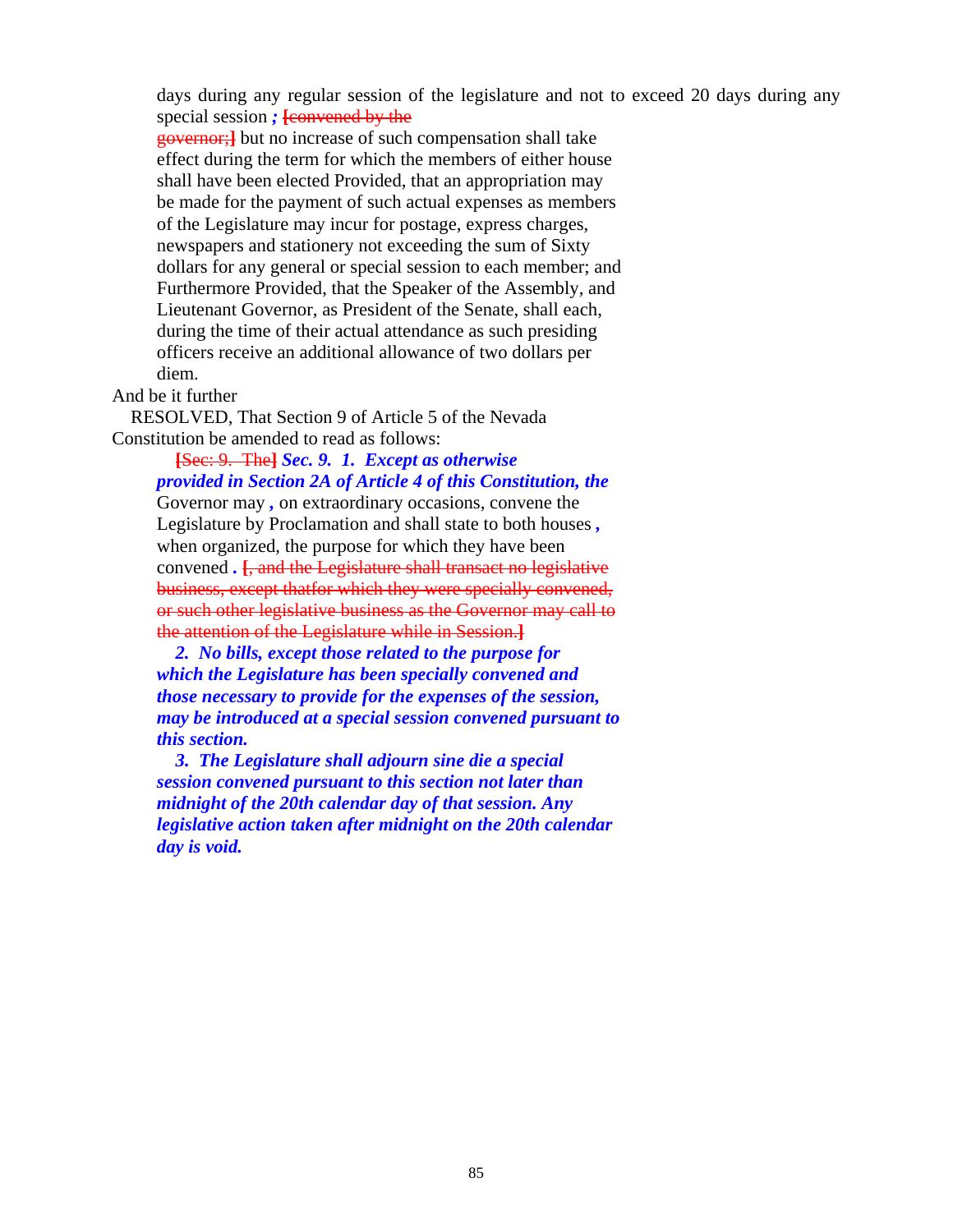# **QUESTION NO. 11**

Amendment to the Nevada Constitution

Senate Joint Resolution No. 11 of the 72nd Session

# **CONDENSATION (Ballot Question)**

Shall the *Nevada Constitution* be amended to provide for the payment of compensation to members of the Nevada Legislature for each day of service during regular and special sessions and to provide for the payment of reasonable allowances to legislators for postage, newspapers, telecommunications, and stationery?

| $\sim$<br>w<br>$Yes$                                |
|-----------------------------------------------------|
| <b>144</b><br>$\mathbf{u}$ . $\mathbf{u}$<br>$\sim$ |

# **EXPLANATION (Ballot Question)**

Currently, the *Nevada Constitution* limits the number of days for which members of the Nevada Legislature are paid to 60 days in a regular session and 20 days in a special session. The *Nevada Constitution* also limits each legislator's allowance for postage and stationery to \$60 per legislative session. The proposed amendment would change this language to provide that legislators are paid for each day of service during regular and special sessions and to provide "reasonable allowances" to legislators for expenses incurred for postage, express charges, newspapers, telecommunications, and stationery. The proposed amendment does not change the amount of daily compensation for legislators, which is currently set by law at \$130.

**A "Yes" vote would amend the language in Section 33, Article 4 of the** *Nevada Constitution* **referring to the compensation of legislators for days of service and the amount allocated to legislators for postage and stationery.** 

**A "No" vote would allow the language of this provision to remain unchanged.** 

# **ARGUMENTS FOR PASSAGE**

Nevadans who are elected to serve in the State Legislature perform a valuable public service and should be compensated for the days they work during session. In 1998, Nevada's voters limited the length of regular legislative sessions, which are conducted once every two years, to 120 days. However, no provisions were made at that time to compensate legislators beyond 60 days of service. Nevada's constitutional framers fully intended to pay legislators for each day of the session. Prior to 1958, the *Constitution* limited legislative sessions to 60 days and did not set a limit on the number of days legislators would be paid. Approval of this proposal would once again realign the compensation structure so legislators are paid for each day of the legislative session as the constitutional framers intended.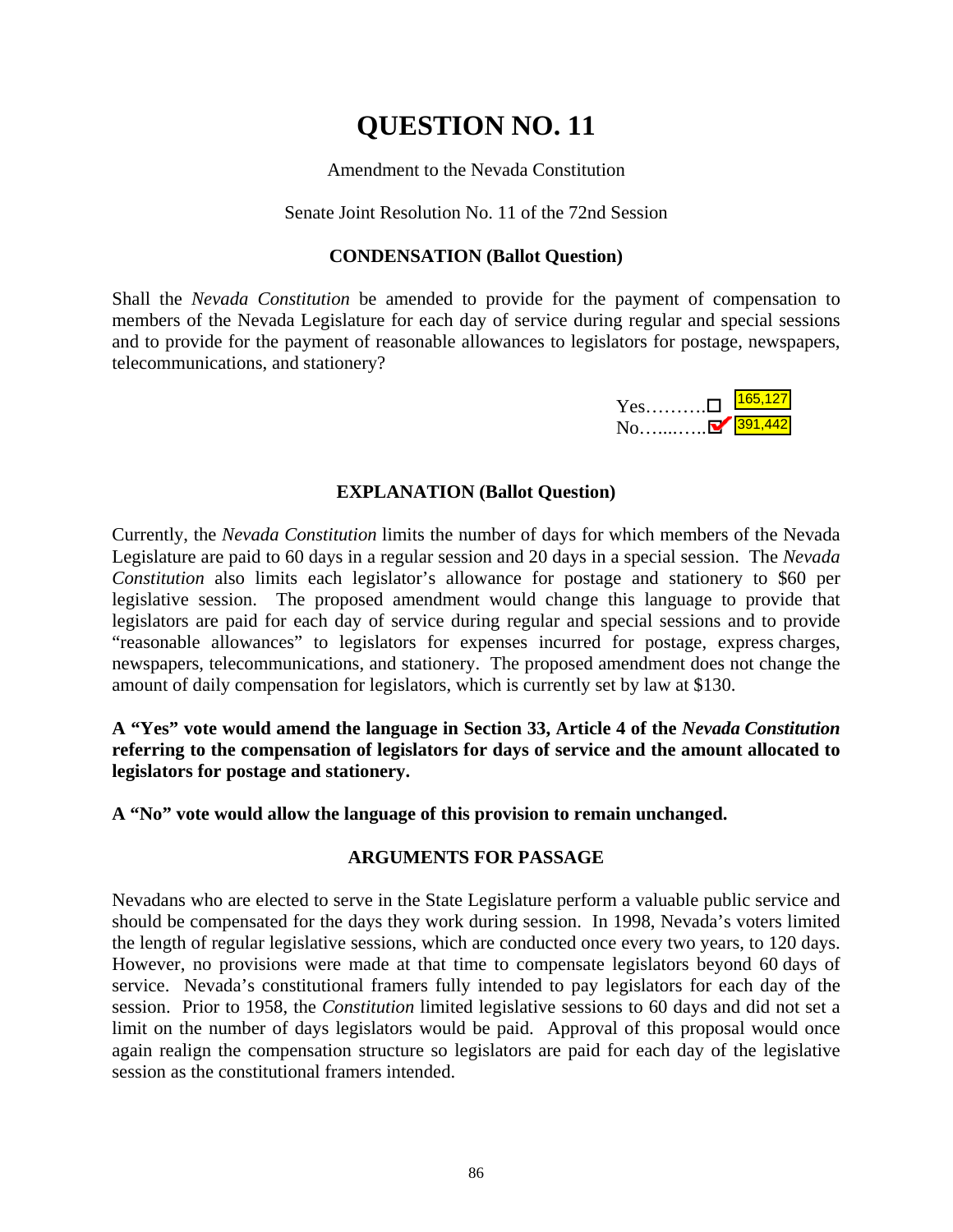It is not fair to expect any wage earner to work without being paid. The compensation rate for Nevada legislators is among the lowest in the United States and the current 60-day limit on legislator salary may discourage some Nevadans from seeking legislative office. Many people cannot afford to serve in the Legislature. Most lawmakers must give up considerable income from their outside employment and make significant family sacrifices in order to serve in the Legislature. Legislators deserve a compensation package that pays them for their time worked while the Legislature is meeting.

The provision in the *Nevada Constitution* allocating \$60 per legislative session for postage, express charges, newspapers, and stationery was established in 1864 and is outdated. Legislators should be compensated reasonably for postage, mailing, and telecommunications expenses incurred while conducting legislative business. The proposed amendment provides a more rational approach by authorizing a reasonable allowance for these items. Through the legislative process, the Legislature would have the authority to determine what allowance would be considered reasonable. The population of the State of Nevada is growing rapidly and the need for communications with members of the public, both in writing and via telephone, has increased dramatically.

# **ARGUMENTS AGAINST PASSAGE**

Amendment of the *Nevada Constitution* should be a rare undertaking and constitutional language should not be changed simply to alter the number of days legislators receive compensation. The 60-day limit on legislator salary has been in the *Constitution* since 1958 and candidates for legislative office are well aware of this provision when they file their declarations of candidacy. Nevada has a part-time, "citizen legislature" and providing a salary for days worked will increase the cost of conducting legislative sessions. In addition to their existing salary, legislators already receive certain allowances, including a per diem to cover lodging and meals for each day the Legislature is in session. These allowances and the current compensation level have been adequate to attract candidates for legislative office. Finally, a change to this provision may discourage lawmakers from completing their work before the maximum constitutionallymandated session limit of 120 days.

With the increased use of electronic mail, there is less need for postage, stationery, and telecommunication services. The use of the term "reasonable allowances" as set forth in the proposed amendment would need to be defined in state law and could increase further the cost of operating the State Legislature.

# **FISCAL NOTE**

# **FINANCIAL IMPACT – YES**

The proposal to amend the *Nevada Constitution* would provide compensation to the members of the Legislature for each day of service during a regular session and any special session. Additionally, the proposal would increase the allowance for expenses incurred for postage, express charges, newspapers, telecommunications, and stationery. Approval of the proposal is estimated to increase the total cost of a regular session by \$554,400.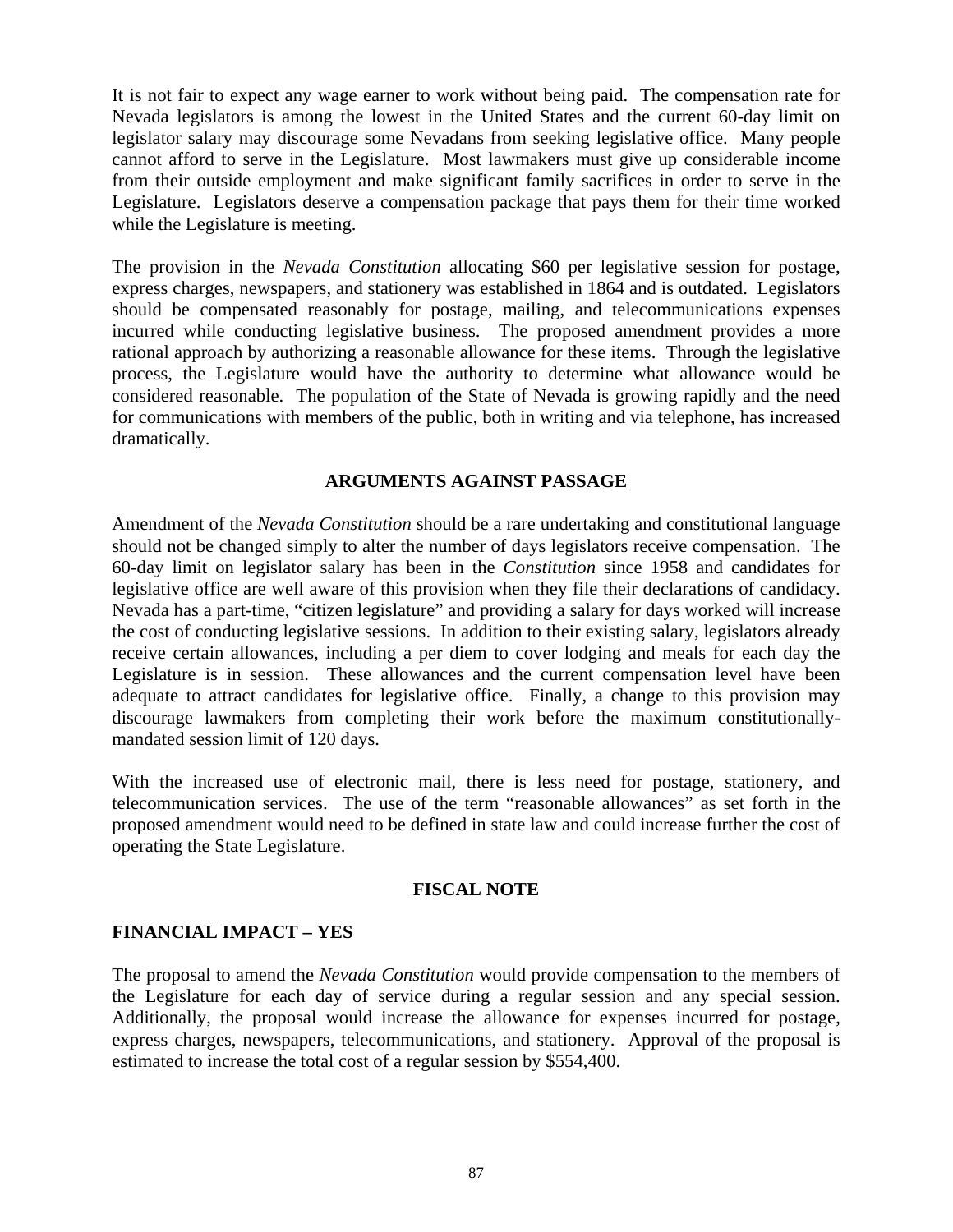Currently, the *Nevada Constitution* provides for compensation of \$130 per day for a maximum of 60 days during a regular session and a maximum of 20 days for a special session. Approval of this proposal would require up to 60 days of additional compensation for each legislator during a regular session, which would increase personnel expenses by \$491,400. Inasmuch as recent special sessions have lasted for less than 20 days, approval of the proposal is not projected to increase personnel expenses associated with a special session.

Currently, the *Nevada Constitution* provides Legislators a maximum allowance of \$60 per regular or special session for expenses incurred for postage, express charges, newspapers, and stationery. The proposal would allow for the inclusion of telecommunications within the allowed expenses and change the fixed sum of \$60 to a "reasonable allowance." An actual dollar amount for the reasonable allowance would need to be established by law at a later date, but for the purposes of estimating the financial impact, it is assumed that \$1,060 is a reasonable allowance based on available information. This results in an estimated net increase in operational expenses during a regular session of \$63,000. It should be noted that it is within the Legislature's authority to specify the actual amount for the reasonable allowance for each session.

#### **FULL TEXT OF THE MEASURE**

#### Senate Joint Resolution No. 11–Committee on Finance

#### FILE NUMBER..........

SENATE JOINT RESOLUTION—Proposing to amend the Nevada Constitution to provide for the payment of compensation to the members of the Legislature for each day of service during regular and special sessions and to provide for the payment of reasonable allowances to such members for postage, express charges, newspapers, telecommunications and stationery.

 RESOLVED BY THE SENATE AND ASSEMBLY OF THE STATE OF NEVADA, JOINTLY, That Section 33 of Article 4 of the Nevada Constitution be amended to read as follows:

**[Sec:]** Sec. 33. The members of the Legislature shall receive for their services, a compensation to be fixed by law and paid out of the public treasury, for **[**not to exceed 60 days**]***each day of service*during any regular session of the legislature and **[**not to exceed 20 days**]** during any special session convened by the governor; but no increase of such compensation shall take effect during the term for which the members of either house shall have been elected Provided, that an appropriation may be made for the payment of **[**such actual expenses as**]** *reasonable allowances to* members of the Legislature **[**may incur**]** *for expenses incurred* for postage, express charges, newspapers, telecommunications and stationery **[**not exceeding the sum of Sixty dollars for**]** *during* any general or special session *.* **[**to each member; and Furthermore Provided, that the Speaker of the Assembly, and